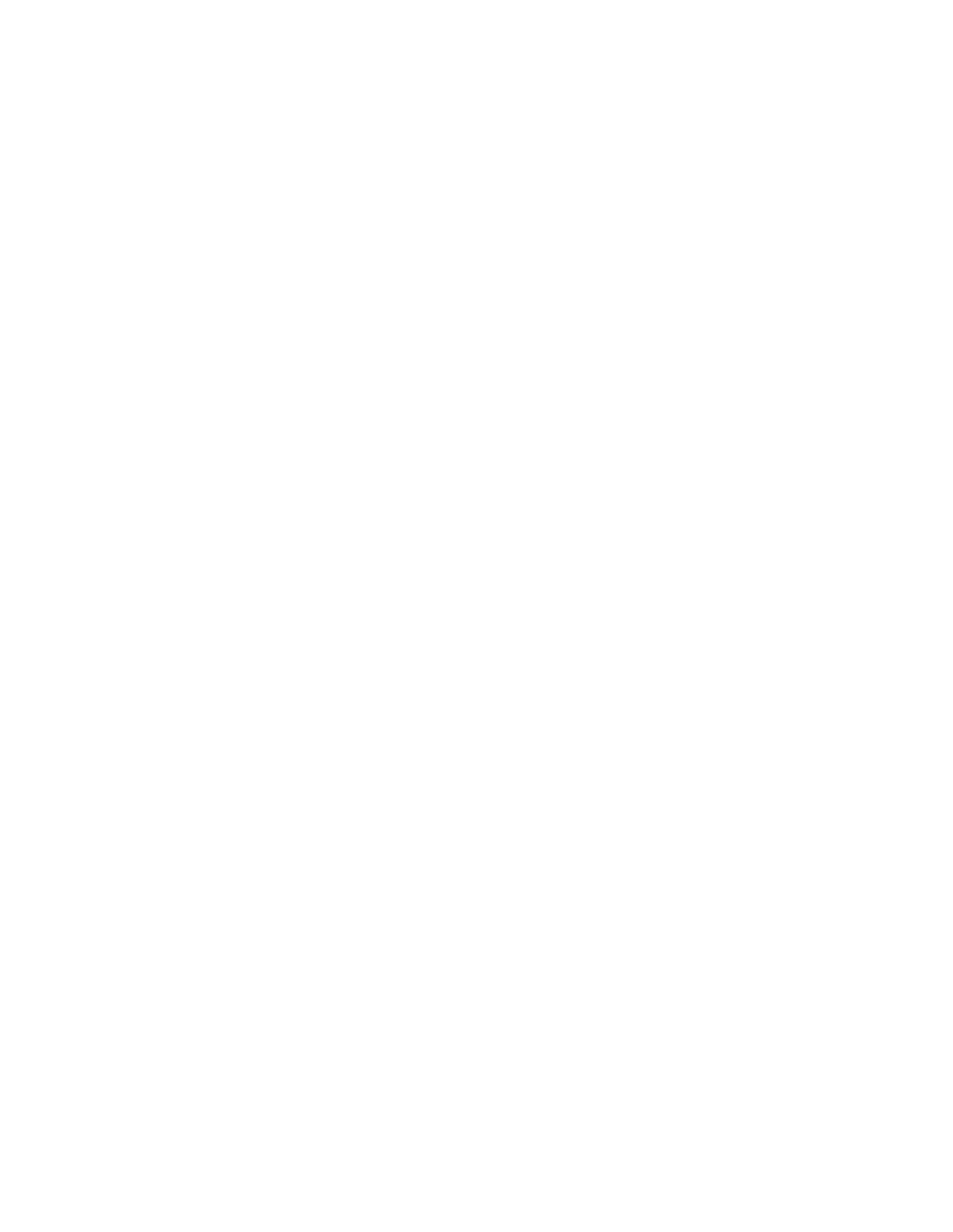# **NLSY97 CODEBOOK SUPPLEMENT MAIN FILE ROUND 1**

# **APPENDIX 9: FAMILY PROCESS AND ADOLESCENT OUTCOME MEASURES**

# **Prepared for the U.S. Department of Labor by**

**Child Trends, Inc.** *Kristin A. Moore with Kerry Richter Sharon McGroder Carrie Mariner Elizabeth C. Hair Anne Driscoll Marjorie Gunnoe Jennifer Sargent* 

**and** 

**Center for Human Resource Research The Ohio State University** 

**1999** 

This publication is prepared in conjunction with contract #J-9-J-5-0030 with the Bureau of Labor Statistics, U.S. Department of Labor. None of its contents is to be construed as necessarily representing the official position or policy of the Department of Labor.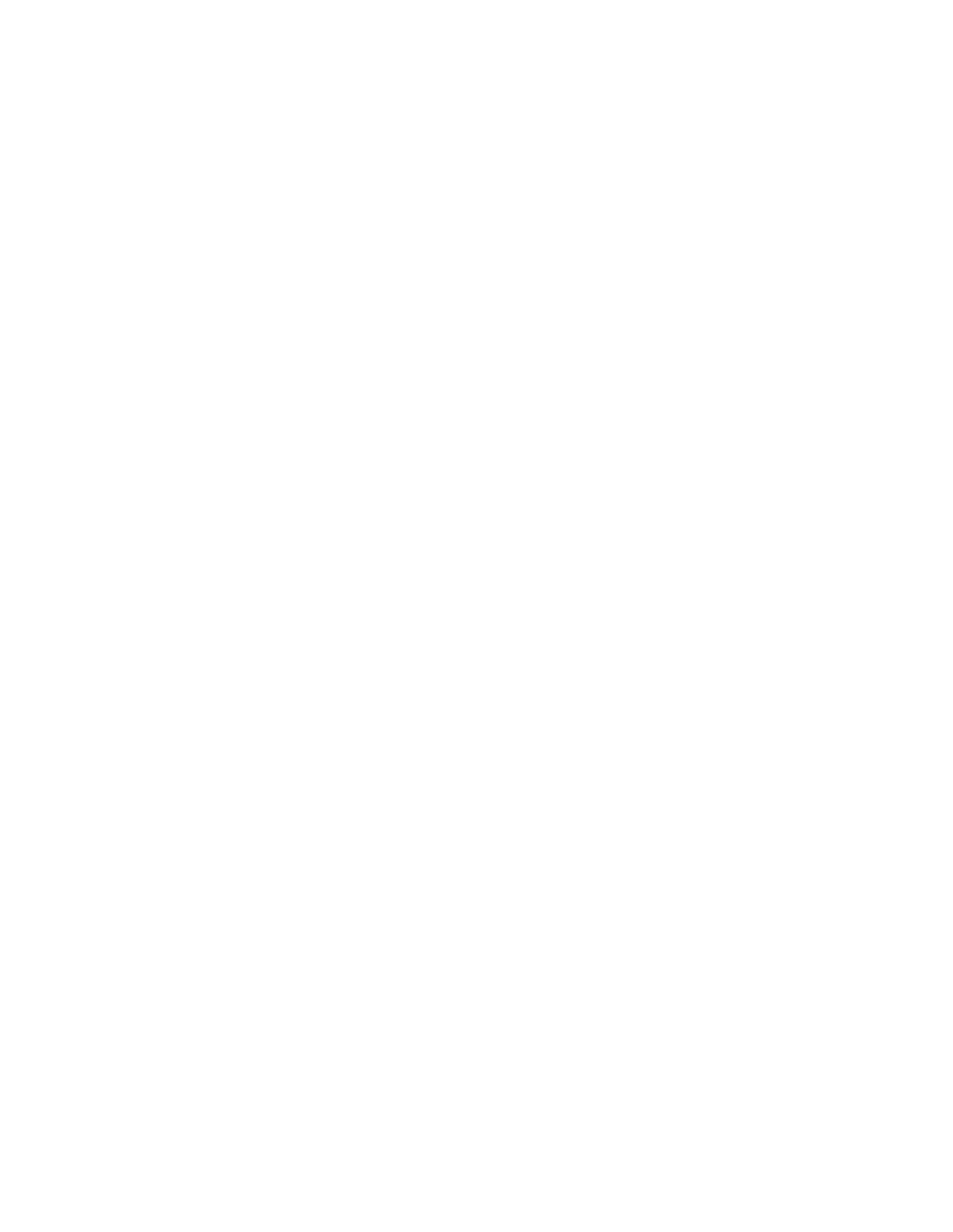# **Table of Contents**

| Control/Autonomy-Who Handles When Limit Is Broken-Youth Report69     |  |
|----------------------------------------------------------------------|--|
| Control/Autonomy-Consequences of Limit-Breaking-Youth Report71       |  |
|                                                                      |  |
|                                                                      |  |
| Control/Autonomy-Who Handles When Limit Is Broken-Parent Report83    |  |
|                                                                      |  |
|                                                                      |  |
|                                                                      |  |
|                                                                      |  |
|                                                                      |  |
| Behavioral and Emotional Problems Scale for Girls-Youth Report  125  |  |
| Behavioral and Emotional Problems Scale for Boys-Youth Report131     |  |
| Behavioral and Emotional Problems Scale for Girls-Parent Report  137 |  |
| Behavioral and Emotional Problems Scale for Boys-Parent Report143    |  |
|                                                                      |  |
|                                                                      |  |

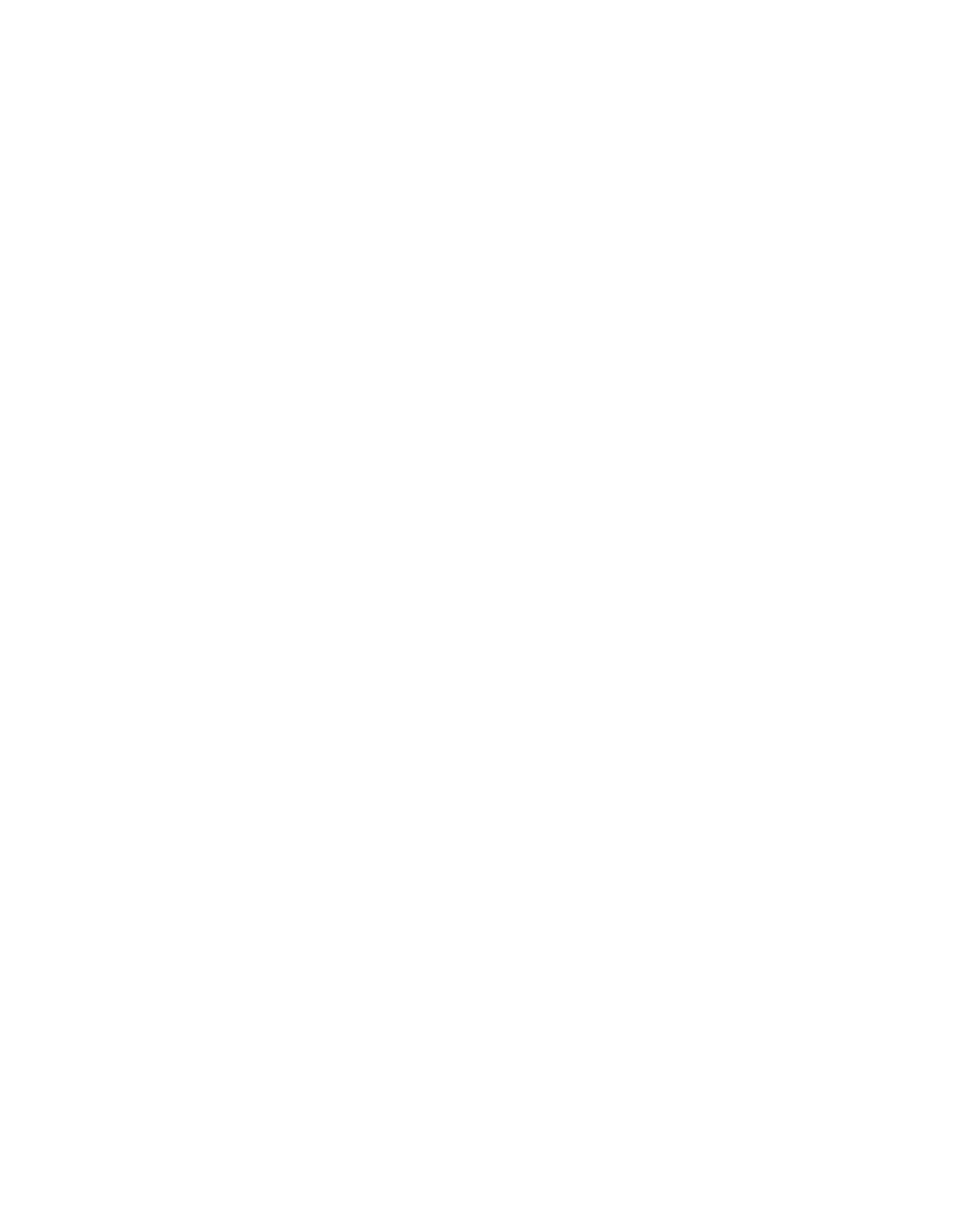# <span id="page-6-0"></span>**Introduction**

Child Trends, Inc., an organization involved in the NLSY97 questionnaire design process, created a number of indexes and scales from variables used in the round 1 NLSY97 survey. This appendix includes detailed descriptions of the creation procedures. In addition, Child Trends researchers performed statistical analyses of the scales, indexes, and related data items; summaries of the results are provided.

Please note that although this appendix is a separate paper document, it is considered part of the *NLSY97 Round 1 Codebook Supplement*. This, along with any other NLSY97 documentation, is available from NLS User Services.

For more information about any aspect of the NLS program, contact:

NLS User Services Center for Human Resource Research 921 Chatham Lane, Suite 100 Columbus, OH 43221-2418 (614) 442-7366 usersvc@postoffice.chrr.ohio-state.edu

# <span id="page-6-1"></span>**Variable Index**

| FP ADENRCH, 121 | FP YMPSTYL, 87   | YSAQ-053, 87        |
|-----------------|------------------|---------------------|
| FP ADHRISK, 110 | FP YMSUPP, 24    | YSAQ-054, 87        |
| FP ADPENVR, 116 | FP YNRFMONIT, 48 | YSAQ-085, 87        |
| FP PHBROKED, 79 | FP YNRFPSTYL, 87 | YSAQ-086, 87        |
| FP PHLIMITS, 73 | FP YNRFSUPP, 24  | YSAQ-128, 87        |
| FP PPRELAT, 9   | FP YNRMMONIT, 48 | YSAQ-129, 87        |
| FP PPRELIG, 99  | FP YNRMPSTYL, 87 | YSAQ-174, 87        |
| FP PYFBEHS, 138 | FP YNRMSUPP, 24  | YSAQ-175, 87        |
| FP PYMBEHS, 144 | FP YYCRIMI, 150  | YSAQ-219, 87        |
| FP YFMONIT, 48  | FP YYFBEHS, 126  | YSAQ-220, 87        |
| FP YFMRELAT, 2  | FP YYMBEHS, 132  | <b>YSAQ-248, 71</b> |
| FP YFPSTYL, 87  | FP YYSUBS, 155   | YSAQ-250, 72        |
| FP YFSUPP, 24   | PC12-013, 83     | YSAQ-252, 72        |
| FP YHBROKED, 65 | PC12-030, 19     | YSAQ-280, 16        |
| FP YHLIMITS, 59 | PC12-031, 19     | YSAQ-281, 16        |
| FP YHROUTIN, 41 | PC12-032, 19     | YSAQ-282, 16        |
| FP YMFRELAT, 2  | YSAQ-032, 87     | YSAQ-351A, 39       |
| FP YMMONIT, 48  | YSAQ-033, 87     |                     |

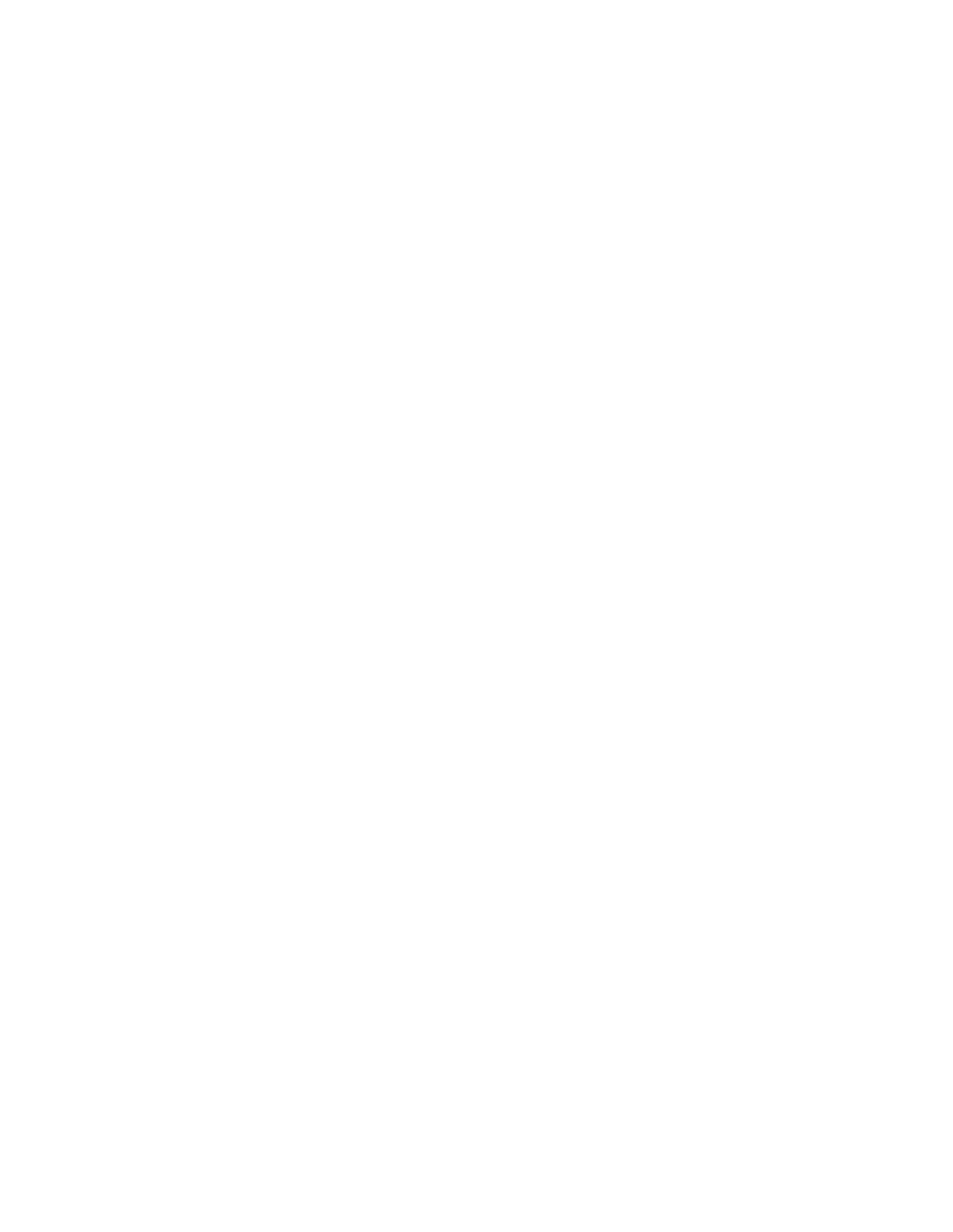# **Family Process Measures**

# <span id="page-8-0"></span>**Parents' Marital Relationship–Youth Report**

#### *Description & Relevance:*

Numerous studies indicate that the marital relationship of the youth's parents can affect child outcomes (cf., Conger & Elder, 1994; Emery & O'Leary, 1984; Hetherington, Bridges, & Insabella, 1998; Shaw & Emery, 1987).

#### *Source of Items*

These items were adapted from items developed by Rand Conger and Katherine Jewsbury Conger for use in the IOWA Youth and Family Project (IYFP), a study of the relationship between economic hardships, psychological well-being and family relations among rural farm families (Conger & Elder, 1994).

Parallel items were asked of the youth's parent.

#### *Items and Response Categories:*

- *1. Does s/he scream at him/her when s/he is angry? (reverse code)*
- *2. Is s/he fair and willing to compromise when they disagree?*
- *3. Does s/he express affection or love for him/her?*
- *4. Does s/he insult or criticize him/her or his/her ideas? (reverse code)*
- *5. Does s/he encourage or help him/her with things that are important to him/her?*
- *6. Does s/he blame him/her for her/his problems? (reverse code)*

The responses were measured using a 5-point scale:

| <b>Never</b> | Rarely | Sometimes | <b>Usually</b> | Always |
|--------------|--------|-----------|----------------|--------|
|              |        |           |                |        |

#### *Scale Creation:*

Two youth-report measures of the parents' marital relationship are available:

- 1) Residential mother is supportive of residential father.
- 2) Residential father is supportive of residential mother.

The responses to the six items were summed; scores could range from 0 to 24 points. Higher scores indicate a more positive marital relationship.

Note that analyses are restricted to youth with two residential parents. These parents may be biological or step parents.

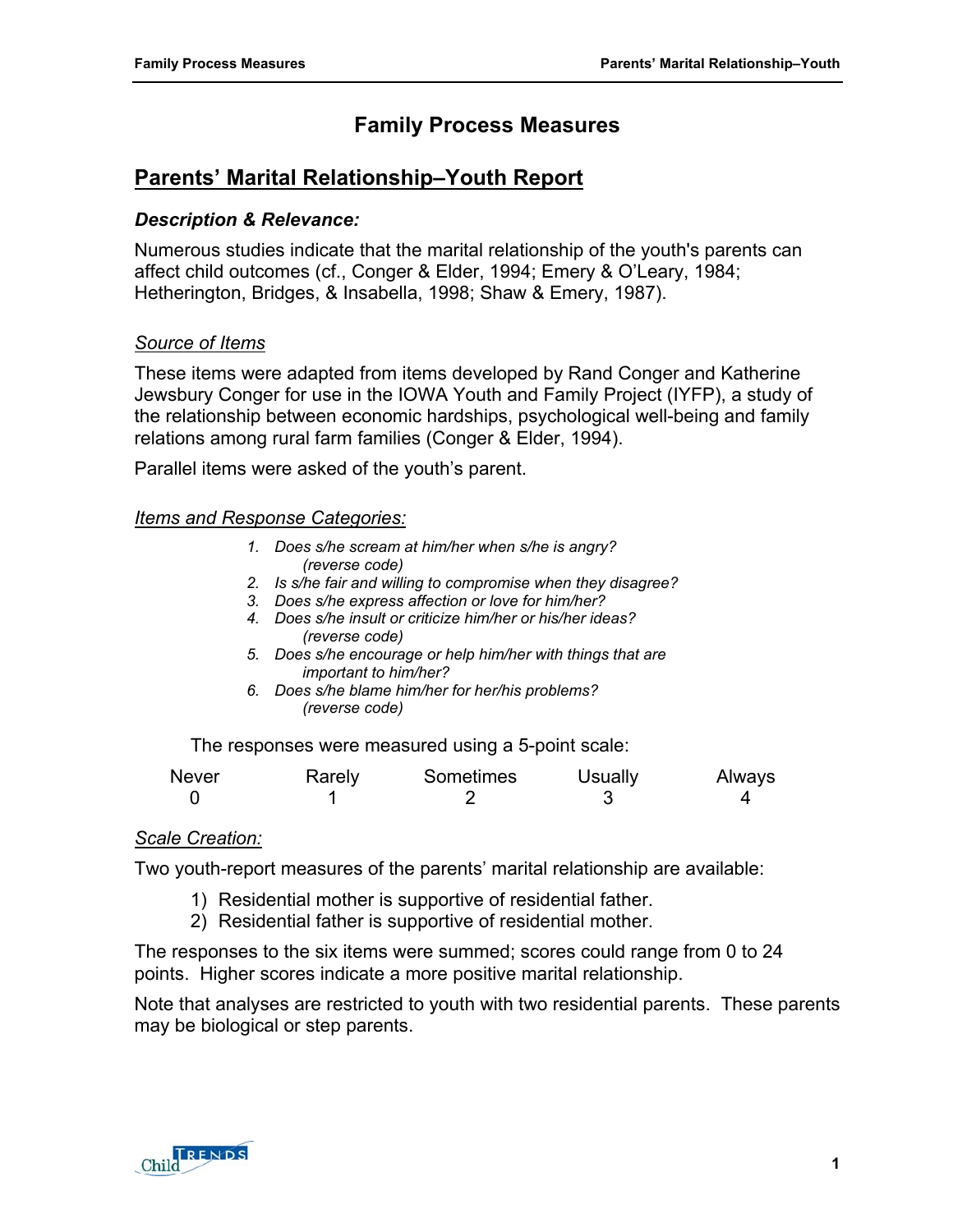#### *Variable Names:*

 Residential mother is supportive of residential father: FP\_YMFRELAT Residential father is supportive of residential mother: FP\_YFMRELAT

# *Age of Youth:*

12–14 years (for both measures)

#### *Frequencies:*

Youth report of Mom acts toward Dad (higher is more positive)

| FP_YMFRELAT    | Frequency      | Percent | Cumulative | Cumulative |
|----------------|----------------|---------|------------|------------|
|                |                |         | Frequency  | Percent    |
| 1              | 3              | 0.1     | 5          | 0.2        |
| $\overline{2}$ | 1              | 0.0     | 6          | 0.2        |
| 3              | $\overline{2}$ | 0.1     | 8          | 0.3        |
| 4              | 4              | 0.1     | 12         | 0.4        |
| 5              | 10             | 0.3     | 22         | 0.7        |
| 6              | 4              | 0.1     | 26         | 0.8        |
| 7              | 10             | 0.3     | 36         | 1.1        |
| 8              | 23             | 0.7     | 59         | 1.8        |
| 9              | 17             | 0.5     | 76         | 2.4        |
| 10             | 26             | 0.8     | 102        | 3.2        |
| 11             | 45             | 1.4     | 147        | 4.6        |
| 12             | 73             | 2.3     | 220        | 6.9        |
| 13             | 78             | 2.4     | 298        | 9.3        |
| 14             | 128            | 3.9     | 424        | 13.3       |
| 15             | 142            | 4.5     | 568        | 17.8       |
| 16             | 192            | 6.0     | 760        | 23.8       |
| 17             | 218            | 6.8     | 978        | 30.6       |
| 18             | 299            | 9.4     | 1277       | 40.0       |
| 19             | 350            | 10.9    | 1624       | 50.9       |
| 20             | 364            | 11.4    | 1991       | 62.4       |
| 21             | 320            | 10.0    | 2311       | 72.4       |
| 22             | 344            | 10.8    | 2655       | 83.2       |
| 23             | 282            | 8.8     | 2937       | 92.0       |
| 24             | 254            | 8.0     | 3191       | 100.0      |

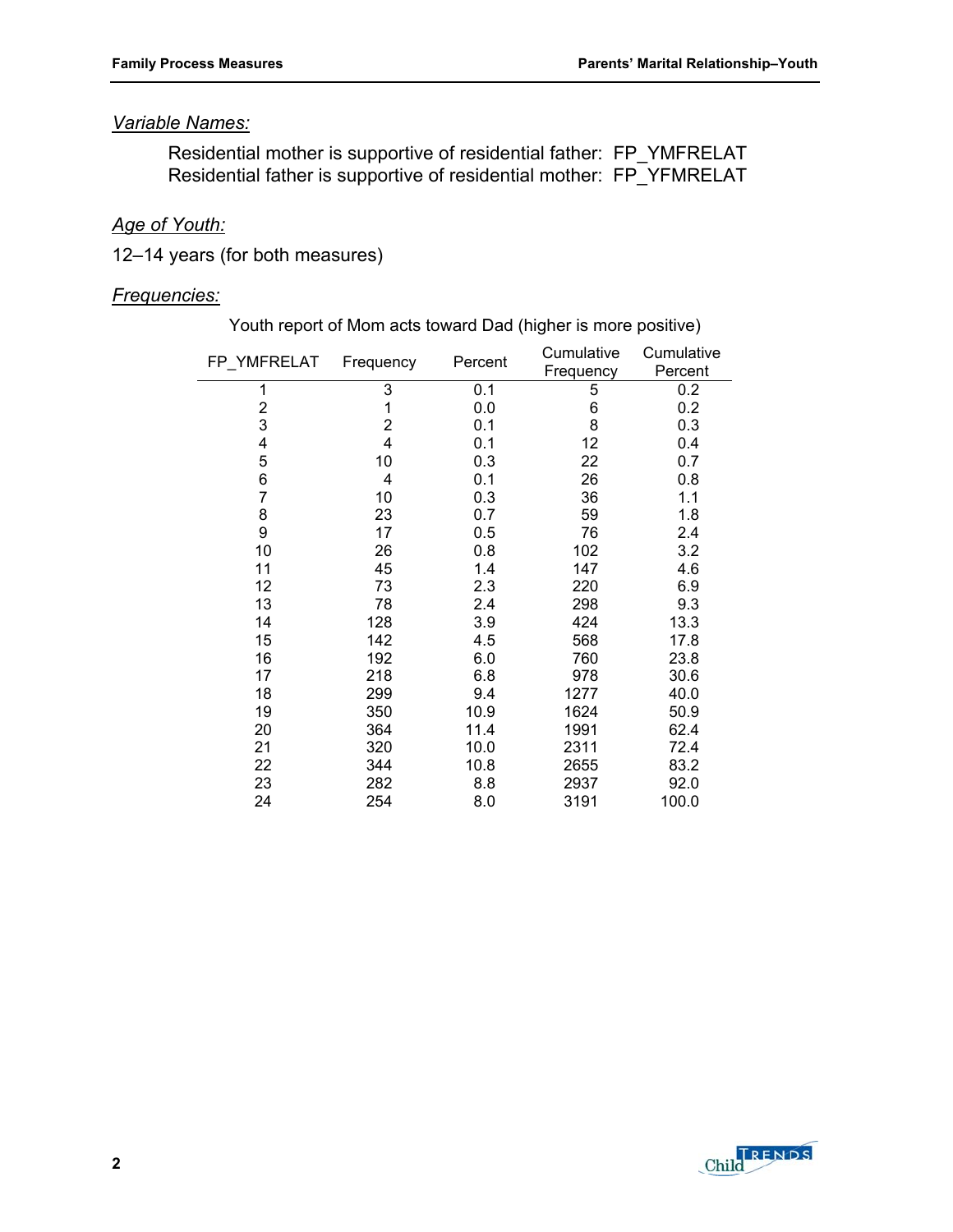| FP YFMRELAT | Frequency | Percent | Cumulative<br>Frequency | Cumulative<br>Percent |
|-------------|-----------|---------|-------------------------|-----------------------|
| 0           | 2         | 0.1     | 2                       | 0.1                   |
|             | 6         | 0.2     | 8                       | 0.3                   |
| 2           |           | 0.0     | 9                       | 0.3                   |
| 3           | 3         | 0.1     | 12                      | 0.4                   |
| 4           | 8         | 0.3     | 20                      | 0.6                   |
| 5           | 10        | 0.3     | 30                      | 0.9                   |
| 6           | 12        | 0.4     | 42                      | 1.3                   |
|             | 17        | 0.5     | 59                      | 1.9                   |
| 8           | 22        | 0.7     | 81                      | 2.5                   |
| 9           | 34        | 1.1     | 115                     | 3.6                   |
| 10          | 29        | 0.9     | 144                     | 4.5                   |
| 11          | 59        | 1.8     | 203                     | 6.4                   |
| 12          | 74        | 2.3     | 277                     | 8.7                   |
| 13          | 81        | 2.5     | 358                     | 11.2                  |
| 14          | 108       | 3.4     | 465                     | 14.6                  |
| 15          | 124       | 3.9     | 590                     | 18.5                  |

Youth report of Dad acts toward Mom (higher is more positive)

The data depict relations that tend to be positive but show considerable variation, as well.

# *Data Quality*

A score on each scale of the parent's marital relationship was obtained for respondents who answered at least five of the six questions. Respondents who answered only five of the six questions were assigned a weighted score based on the 24-point scale (i.e., rawscore \*(6/6-missing)). Respondents who answered fewer than five questions were coded as missing on the given parent's marital relationship scale. However, very little missing data occurred.

| <b>Measure</b>                                  | N    | N missing | <b>Mean</b> | <b>SD</b> |
|-------------------------------------------------|------|-----------|-------------|-----------|
| Residential mother is<br>supportive of R father | 3191 | 15        | 18.81       | 3.85      |
| Residential father is<br>supportive of R mother | 3189 |           | 19.00       | 4.28      |

# *Internal Consistency/Reliability*

Cronbach's alpha for these scales are considered good in terms of consistency/reliability. Internal consistency as measured by Cronbach's alpha indicates that the items hang together well in a given administration. Cronbach's alpha is the preferred measure of internal/consistency/reliability (Carmine & Zeller, 1985).

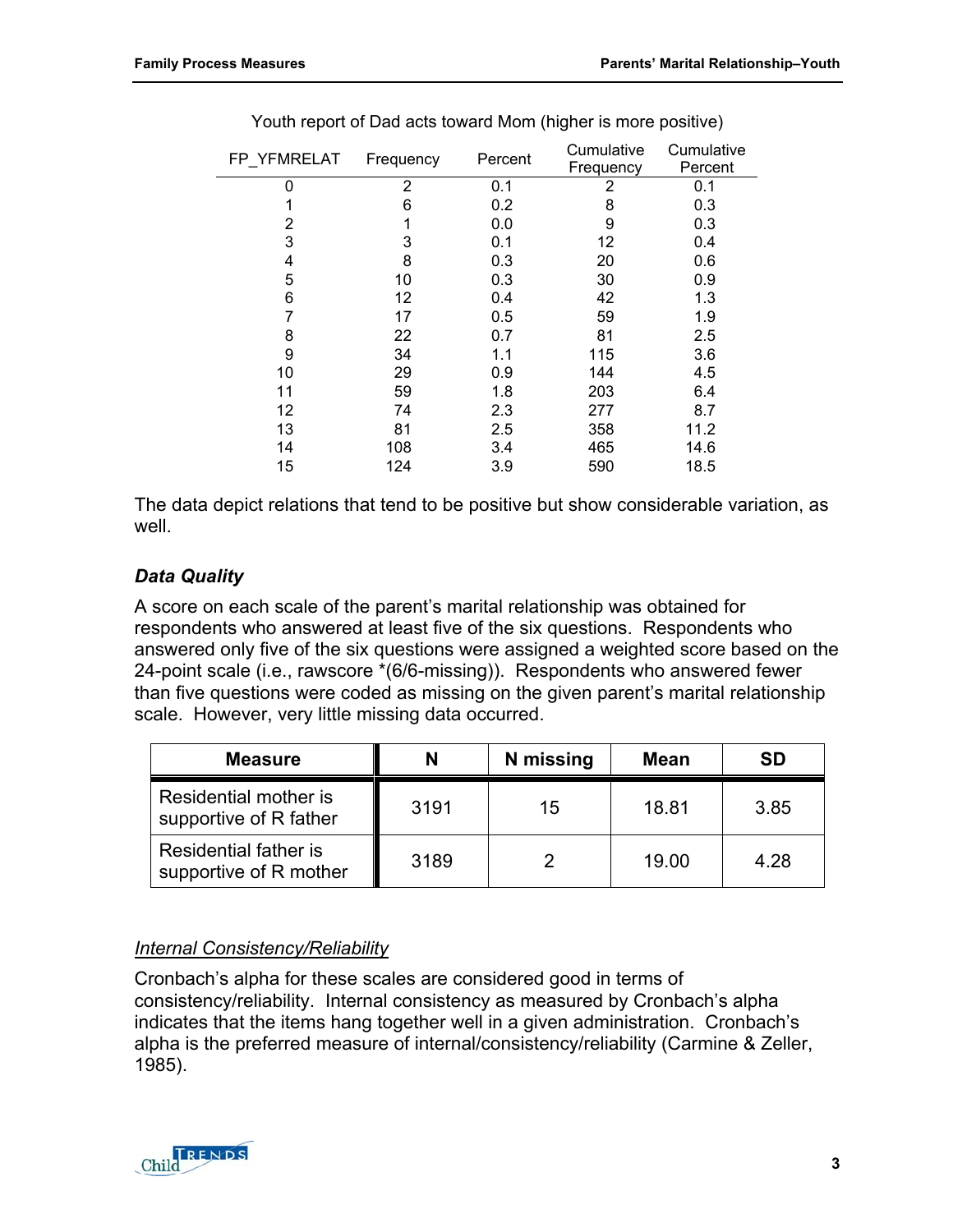| <b>Measure</b>                                  | <b>Alpha</b> |
|-------------------------------------------------|--------------|
| Residential mother is<br>supportive of R father | -74          |
| Residential father is<br>supportive of R mother | .81          |

#### *Validity*

We examined construct validity, predictive validity, and other evidence suggestive of validity for these two parents' marital relationship scales. The data presented are cross-sectional because longitudinal data are not available.

Construct validity is demonstrated when the family process variable is significantly associated with the *same* family process construct measured differently.

Predictive validity is apparent when the family process variable is significantly associated with *other* family process variables, and/or youth behavior as expected based on theory or previous research.

For purposes of construct and predictive validity, a three-level variable for youth report of the parents' marital relationship was created. Each level represents approximately one-third of the sample. Data shown below are for the top third ("more supportive") and the bottom third ("less supportive").

Given the stress associated with living in low-income families, it is expected that lowincome couples have a less positive relationship (Ehrle & Moore, 1999). Other evidence suggestive of validity includes whether the parents' marital relationship differs significantly for families with incomes less than 50% of the poverty line compared to families with incomes greater than 200% of the poverty line.

#### *Construct Validity*

T-tests compared mean scores, adjusted for youth's age and gender, on Mother's report of Residential Father's support of her for the top and bottom thirds of Youth report of Residential Father's support of Residential Mother.

Parent and youth reports of the parents' marital relationship are strongly associated. Specifically, youth who reported that their residential father was "more supportive" of their residential mother had residential mothers who rated their spouse as more supportive.

Means, standard errors, and t-values are reported in the table below.

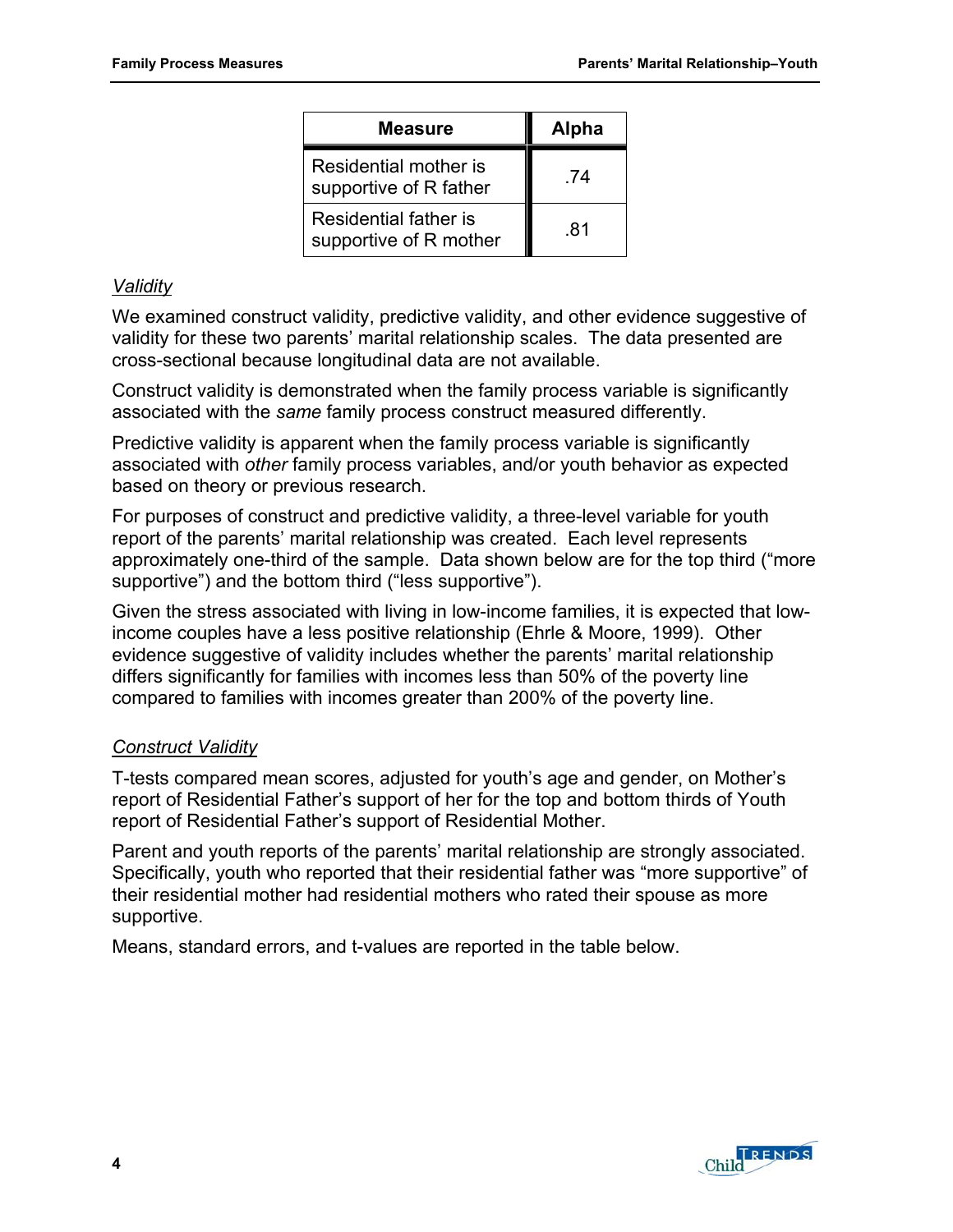#### **Mean Scores for Mother's Report of Residential Father's Support of her by Youth Report of Residential Father's Support of Residential Mother (less vs. more supportive)**

|                                                                                    | Youth report-<br><b>Residential Father is</b><br><b>Less Supportive of</b><br><b>Residential Mother</b> | Youth report-<br><b>Residential Father is</b><br><b>More Supportive of</b><br><b>Residential Mother</b> | t-value    |
|------------------------------------------------------------------------------------|---------------------------------------------------------------------------------------------------------|---------------------------------------------------------------------------------------------------------|------------|
| Residential<br>Father's support<br>of Mother's Report<br>of her<br>$(range: 0-24)$ | 13.44<br>(.12)                                                                                          | 16.34<br>(.11)                                                                                          | $17.30***$ |

p-levels are  $\leq$  10=+;  $\leq$  05=\*;  $\leq$  01=\*\*;  $\leq$  001=\*\*\*

#### *Predictive Validity*

T-tests compared mean scores, adjusted for youth's age and gender, on the family process and adolescent outcome variables listed in the tables for the top and bottom thirds of Youth report of Parents' Marital Relationship.

The quality of the parents' marital relationship is strongly and negatively correlated with the frequency of youth-reported behavior problems. Youth who reported that their residential mothers were supportive of their residential fathers reported fewer instances of substance abuse, delinquency, and behavior problems. Similarly, youth who reported that their residential fathers were supportive of their residential mothers also reported fewer instances of substance use, delinquency, and behavior problems.

Means, standard errors, and t-values are reported in the following tables.

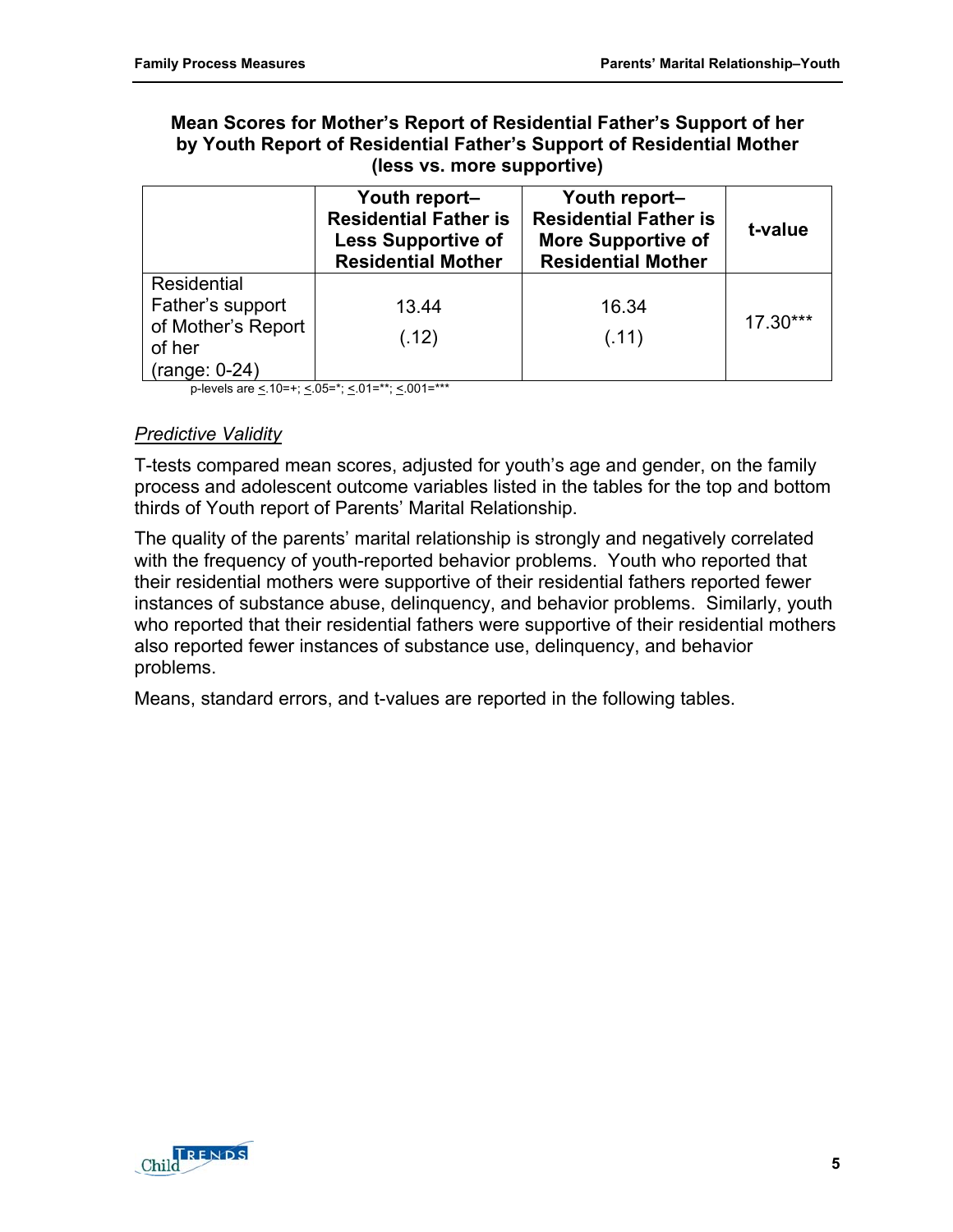|                                                          | Youth report-<br><b>Residential Mother</b><br>is Less Supportive<br>of Residential<br><b>Father</b> | Youth report-<br><b>Residential Mother</b><br>is More Supportive<br>of Residential<br><b>Father</b> | t-value     |
|----------------------------------------------------------|-----------------------------------------------------------------------------------------------------|-----------------------------------------------------------------------------------------------------|-------------|
| Youth Report of                                          | 0.88                                                                                                | 0.55                                                                                                |             |
| <b>Substance Use</b><br>$(range:0-3)$                    | (.03)                                                                                               | (.03)                                                                                               | $-8.31***$  |
| Youth Report of                                          | 1.42                                                                                                | 0.73                                                                                                |             |
| Delinquency<br>$(range: 0-10)$                           | (.05)                                                                                               | (.04)                                                                                               | $-10.88***$ |
| Behavioral and<br><b>Emotional Problems</b><br>for Girls | 2.58                                                                                                | 1.51                                                                                                | $-11.50***$ |
| (Youth report)<br>$(range: 0-8)$                         | (.07)                                                                                               | (.06)                                                                                               |             |
| Behavioral and                                           |                                                                                                     |                                                                                                     |             |
| <b>Emotional Problems</b>                                | 2.55                                                                                                | 1.69                                                                                                |             |
| for Boys<br>(Youth report)                               | (.07)                                                                                               | (.06)                                                                                               | $-9.85***$  |
| $(range: 0-8)$                                           |                                                                                                     |                                                                                                     |             |
| Behavioral and<br><b>Emotional Problems</b>              | 1.37                                                                                                | 0.93                                                                                                | $-4.37***$  |
| for Girls<br>(Parent report)                             | (.08)                                                                                               | (.07)                                                                                               |             |
| $(range: 0-8)$                                           |                                                                                                     |                                                                                                     |             |
| <b>Behavioral and</b><br><b>Emotional Problems</b>       | 1.91                                                                                                | 1.41                                                                                                |             |
| for Boys                                                 |                                                                                                     |                                                                                                     | $-4.08***$  |
| (Parent report)<br>$(range: 0-8)$                        | (.09)                                                                                               | (.08)                                                                                               |             |

#### **Mean Scores for Youth Behavior Problems by Youth Report of their Mother's relationship to their Father (Less vs. More supportive)**

p-levels are  $\leq$  10=+;  $\leq$  05=\*;  $\leq$  01=\*\*;  $\leq$  001=\*\*\*

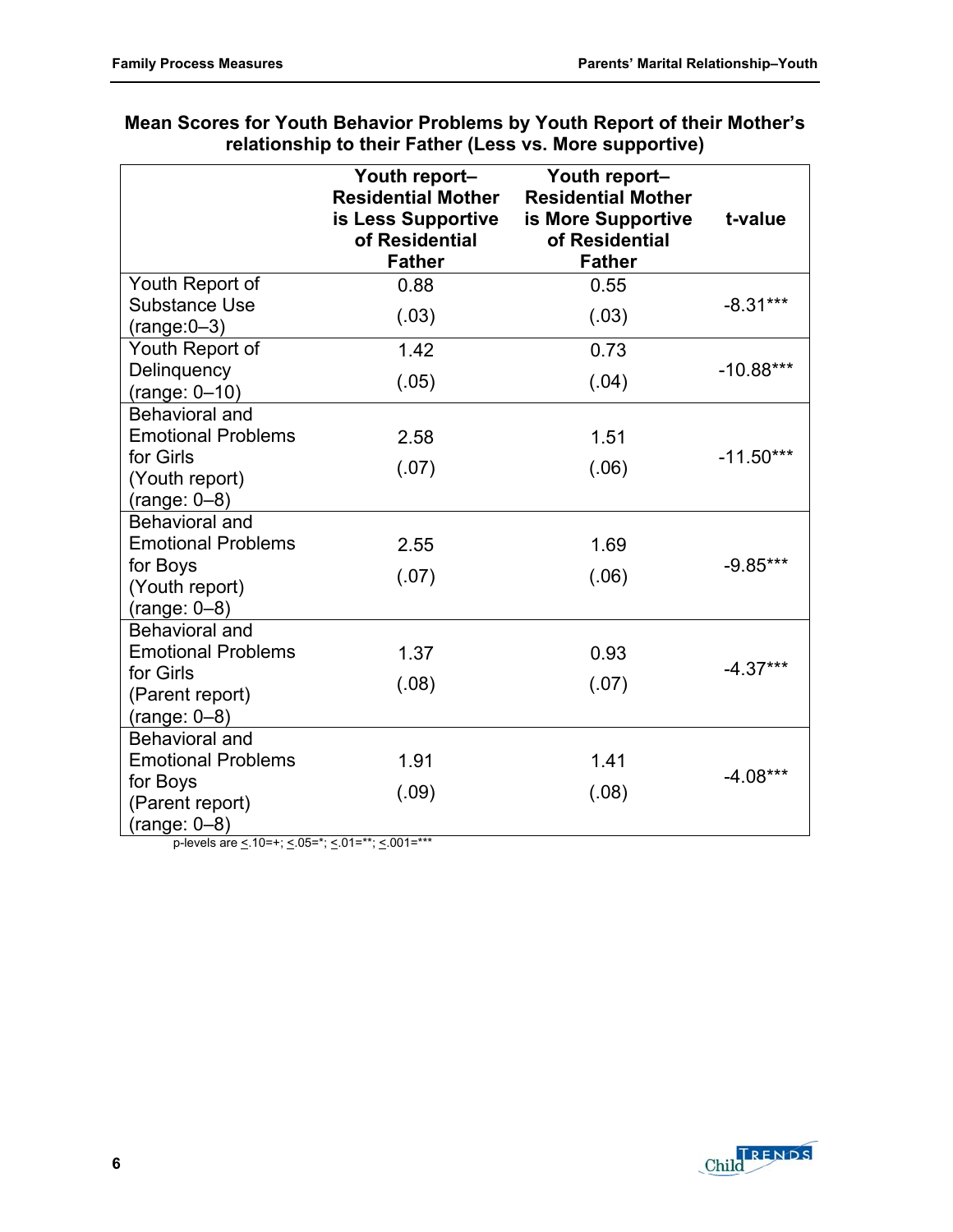|                                                    | Youth report-<br><b>Residential Father</b><br>is Less Supportive<br>of Residential<br><b>Mother</b> | Youth report-<br><b>Residential Father</b><br>is More Supportive<br>of Residential<br><b>Mother</b> | t-value     |
|----------------------------------------------------|-----------------------------------------------------------------------------------------------------|-----------------------------------------------------------------------------------------------------|-------------|
| Youth Report of                                    | 0.91                                                                                                | 0.55                                                                                                |             |
| <b>Substance Use</b><br>$(range: 0-3)$             | (.03)                                                                                               | (.03)                                                                                               | $-8.80***$  |
| Youth Report of                                    | 1.41                                                                                                | 0.77                                                                                                |             |
| Delinquency<br>$(range: 0-10)$                     | (.05)                                                                                               | (.05)                                                                                               | $-9.62***$  |
| <b>Behavioral and</b><br><b>Emotional Problems</b> | 2.57                                                                                                | 1.57                                                                                                |             |
| for Girls<br>(Youth report)<br>$(range: 0-8)$      | (.07)                                                                                               | (.07)                                                                                               | $-10.54***$ |
| <b>Behavioral and</b>                              |                                                                                                     |                                                                                                     |             |
| <b>Emotional Problems</b>                          | 2.55                                                                                                | 1.66                                                                                                |             |
| for Boys<br>(Youth report)<br>$(range: 0-8)$       | (.07)                                                                                               | (.06)                                                                                               | $-9.72***$  |
| Behavioral and                                     |                                                                                                     |                                                                                                     |             |
| <b>Emotional Problems</b>                          | 1.34                                                                                                | 0.99                                                                                                |             |
| for Girls<br>(Parent report)<br>$(range: 0-8)$     | (.08)                                                                                               | (.07)                                                                                               | $-3.39***$  |
| <b>Behavioral and</b>                              |                                                                                                     |                                                                                                     |             |
| <b>Emotional Problems</b>                          | 1.77                                                                                                | 1.51                                                                                                |             |
| for Boys<br>(Parent report)<br>$(range: 0-8)$      | (.10)                                                                                               | (.08)                                                                                               | $-1.99*$    |
| p-levels are < 10=+; < 05=*; < 01=**; < 001=***    |                                                                                                     |                                                                                                     |             |

#### **Mean Scores for Youth Behavior Problems by Youth Report of their Father's relationship to their Mother (Less vs. More supportive)**

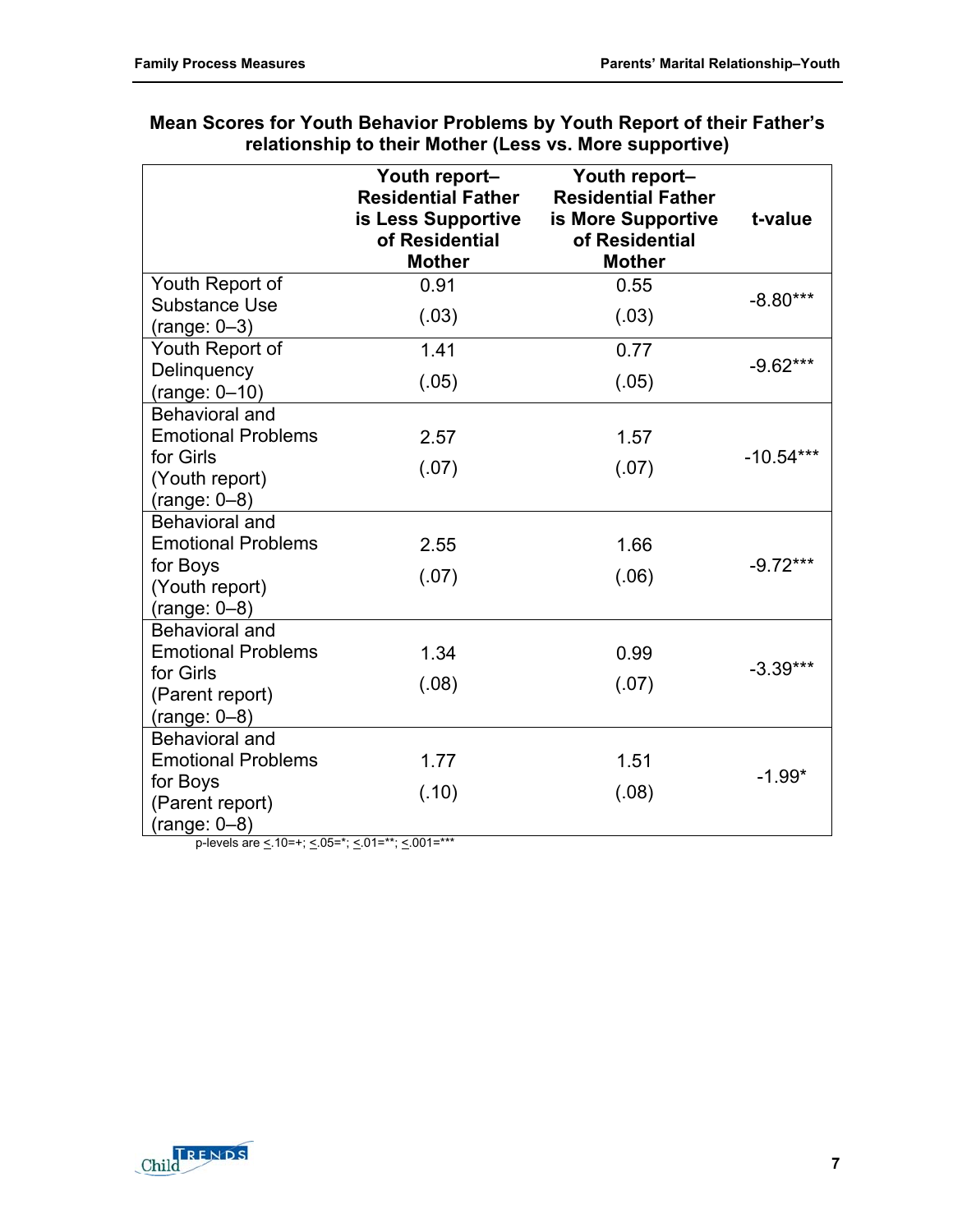#### *Other Evidence Suggestive of Validity*

T-tests compared mean scores, adjusted for youth's age and gender, on Youth report of Parents' Marital Relationship for two poverty groups, less than 50% of the poverty level and greater than 200% of the poverty level.

Youth in families with incomes greater than 200% of the poverty line reported greater support by the residential father toward the residential mother than youth in families with incomes less than 50% of the poverty line.

Means, standard errors, and t-values are reported in the table below.

|                                 | <50% of Poverty<br>Level | >200% of Poverty<br>Level | t-value  |
|---------------------------------|--------------------------|---------------------------|----------|
| Residential                     |                          |                           |          |
| Mother's Support                | 18.50                    | 19.03                     |          |
| of Residential<br>Father        | (.26)                    | (.11)                     | $1.89 +$ |
| $(range: 0-24)$                 |                          |                           |          |
| Residential                     |                          |                           |          |
| <b>Father's Support</b>         | 18.31                    | 19.28                     |          |
| of Residential<br><b>Mother</b> | (.29)                    | (.12)                     | $3.08**$ |
| $(range: 0-24)$                 |                          |                           |          |

#### **Mean Scores for Youth Report of Parents' Marital Relationship by Poverty Level (<50% vs. > 200%)**

p-levels are  $\leq 10=+; \leq 05=$ \*;  $\leq 01=$ \*\*;  $\leq 001=$ \*\*\*

#### *References:*

- Carmine, E.G., & Zeller, R.A. (1985). Reliability and validity assessment. In J.L. Sullivan (Ed.), Quantitative applications in the social sciences. Sage: Beverly Hills, CA.
- Conger, R. D., & Elder, G.H. Jr. (1994). Families in troubled times: Adapting to change in rural America. Aldine de Gryyter: New York.
- Ehrle, J. L. & Moore, K. A. (1999). Benchmarking Measures of Child and Family Well-Being in the NSAF. Draft at Child Trends, Inc.
- Emery, R. E., & O'Leary, K.D. (1984). Marital discord and child behavior problems in a non-clinical sample. Journal of Abnormal Psychology, 12, 411-420.
- Hetherington, E. M., Bridges, M., Insabella, G. M. (1998). What matters? What does not? Five perspectives on the association between marital transitions and children's adjustment. American Psychologist, 53 (2), 167-184.
- Shaw, D.S. & Emery, R. E. (1987). Parental conflict and other correlates of the adjustment of school-age children whose parents have separated. Journal of Abnormal Child Psychology,15, 269-281.

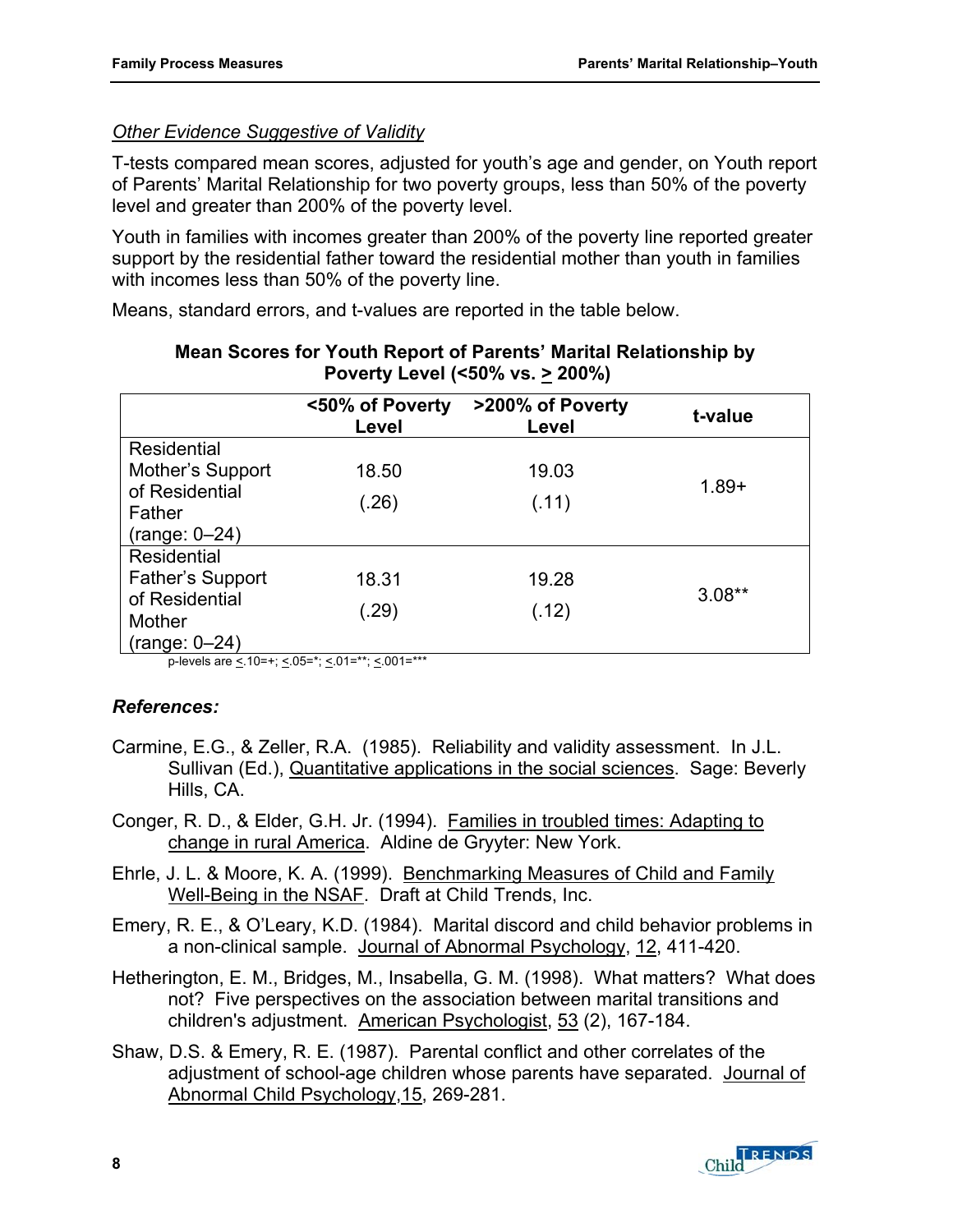# **Family Process Measures**

# <span id="page-16-0"></span>**Parents' Marital Relationship–Parent Report**

#### *Description & Relevance:*

Numerous studies indicate that the marital relationship of the youth's parents can affect child outcomes (cf., Conger & Elder, 1994; Emery & O'Leary, 1984; Shaw & Emery, 1987).

#### *Source of Items*

These items were adapted from items developed by Rand Conger and Katherine Jewsbury Conger for use in the IOWA Youth and Family Project (IYFP), a study of the relationship between economic hardships, psychological well-being and family relations among rural farm families (Conger & Elder, 1994).

Parallel items are asked of the youth.

#### *Items and Response Categories:*

- *1. How often is he or she fair and willing to compromise when you have a disagreement?*
- *2. How often does he or she scream or yell at you when he or she is angry? (reverse code)*
- *3. How often does he or she insult or criticize you or your ideas? (reverse code)*
- *4. How often does he or she express affection or love for you?*
- *5. How often does he or she encourage or help you to do things that are important to you?*
- *6. How often does he or she blame you for his or her problems? (reverse code)*

The responses were measured on a 5-point scale:

| <b>Never</b> | Rarely | Sometimes | Usually | Always |
|--------------|--------|-----------|---------|--------|
|              |        |           |         |        |

#### *Scale Creation*

One parent-report measure of the parents' marital relationship is available:

The respondent's (usually the residential mother) rating of how her spouse (i.e., husband) treats her (Residential Mother's Report of Support from Residential Father).

The responses to the six items were summed; scores could range from 0 to 24 points. Higher scores indicate a more positive marital relationship.

Note that analyses are restricted to youth with two residential parents. These parents may be biological or step parents.

*Variable Name:* FP\_PPRELAT

*Age of Youth:* 12–16 years

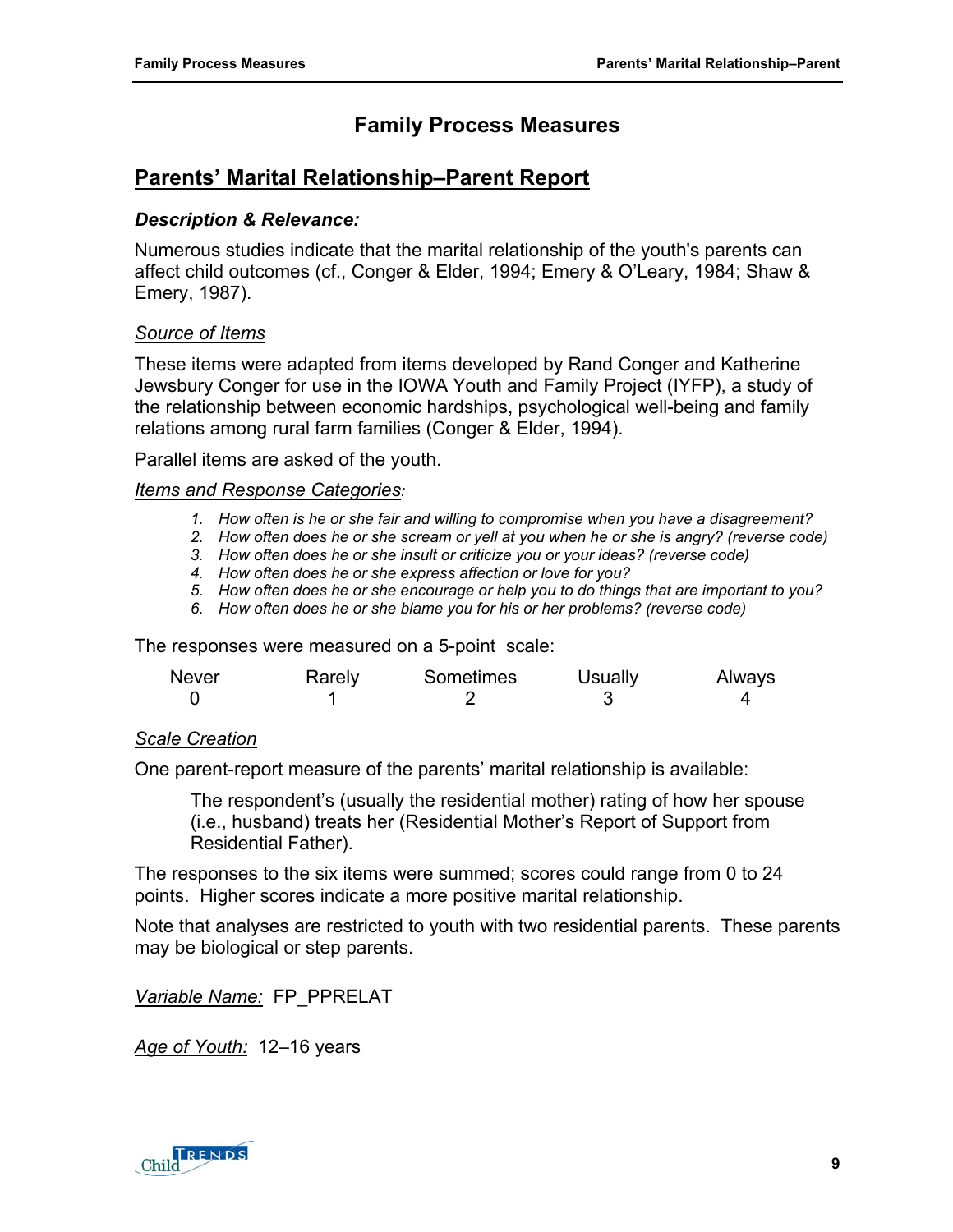| FP_PPRELAT     | Frequency      | Percent | Cumulative<br>Frequency | Cumulative<br>Percent |
|----------------|----------------|---------|-------------------------|-----------------------|
| 0              | $\overline{7}$ | 0.2     | 7                       | 0.2                   |
| 1              | $\overline{2}$ | 0.1     | 9                       | 0.2                   |
| $\overline{2}$ | 9              | 0.2     | 18                      | 0.5                   |
| 3              | 12             | 0.3     | 30                      | 0.8                   |
| 4              | 18             | 0.5     | 48                      | 1.2                   |
| 5              | 31             | 0.8     | 79                      | 2.0                   |
| 6              | 60             | 1.5     | 139                     | 3.5                   |
| $\overline{7}$ | 66             | 1.7     | 205                     | 5.2                   |
| 8              | 55             | 1.3     | 258                     | 6.5                   |
| 9              | 90             | 2.3     | 350                     | 8.8                   |
| 10             | 141            | 3.6     | 491                     | 12.4                  |
| 11             | 179            | 4.5     | 670                     | 16.9                  |
| 12             | 234            | 5.9     | 904                     | 22.8                  |
| 13             | 253            | 6.4     | 1157                    | 29.2                  |
| 14             | 344            | 8.7     | 1501                    | 37.9                  |
| 15             | 408            | 10.3    | 1909                    | 48.1                  |
| 16             | 441            | 11.1    | 2350                    | 59.3                  |
| 17             | 476            | 12.0    | 2826                    | 71.3                  |
| 18             | 445            | 11.2    | 3271                    | 82.5                  |
| 19             | 359            | 9.0     | 3629                    | 91.5                  |
| 20             | 263            | 6.6     | 3893                    | 98.2                  |
| 21             | 22             | 0.6     | 3915                    | 98.7                  |
| 22             | 18             | 0.5     | 3933                    | 99.2                  |
| 23             | 17             | 0.4     | 3950                    | 99.6                  |
| 24             | 15             | 0.4     | 3965                    | 100.0                 |

#### *Frequencies:*

Parents' Marital Relationship Scale (higher is more positive)

Again, considerable variation can be noted, though most relationships are described fairly positively.

#### *Psychometric Assessment:*

#### *Data Quality*

A score on the Parents' Marital Relationship Scale was obtained for respondents who answered at least five of the six items. Respondents who answered only five of the six questions were assigned a weighted score based on the 24-point scale (i.e., rawscore \* (6/6-missing)). Respondents who answered fewer than five items were coded as missing. However, little missing data occurred.

| <b>Measure</b>                                                                     | N    | N missing | <b>Mean</b> | <b>SD</b> |
|------------------------------------------------------------------------------------|------|-----------|-------------|-----------|
| <b>Residential Mother's</b><br>Report of Support from<br><b>Residential Father</b> | 3965 | 40        | 15.04       | 3.82      |

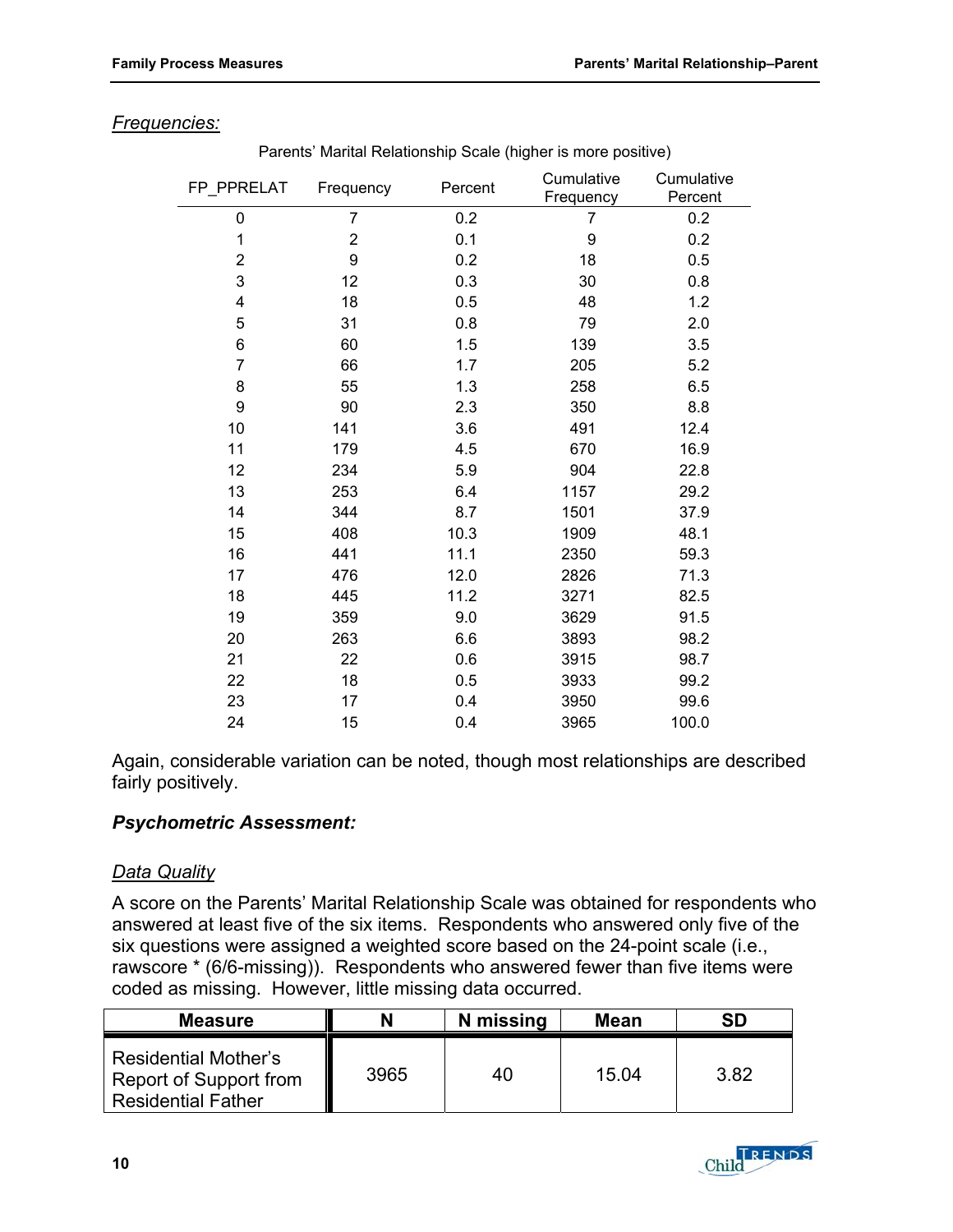#### *Internal Consistency/Reliability*

Cronbach's alpha for these scales are considered good in terms of consistency/reliability. Internal consistency as measured by Cronbach's alpha indicates that the items hang together well in a given administration. Cronbach's alpha is the preferred measure of internal/consistency/reliability (Carmine & Zeller, 1985).

| <b>Measure</b>                                                           | <b>Alpha</b> |
|--------------------------------------------------------------------------|--------------|
| Residential Mother's Report of<br><b>Support from Residential Father</b> | .83          |

#### *Validity*

We examined construct validity, predictive validity, and other evidence suggestive of validity for parent report of their marital relationship. The data presented are crosssectional because longitudinal data are not yet available.

Construct validity is demonstrated when the family process variable is significantly associated with the *same* family process construct measured differently.

Predictive validity is apparent when the family process variable is significantly associated with *other* family process variables, and/or youth behavior as expected based on theory or previous research.

For purposes of construct and predictive validity, a three-level variable for parent report of the parents' marital relationship was created. Each level represents approximately one-third of the sample. Data shown below are for the top third ("more supportive") and the bottom third ("less supportive").

Given the stress associated with living in low-income families, it is expected that lowincome couples have a less positive relationship (Ehrle & Moore, 1999). Other evidence suggestive of validity includes whether the parents' marital relationship differs significantly for families with incomes less than 50% of the poverty line compared to families with incomes greater than 200% of the poverty line.

# *Construct Validity*

T-tests compared mean scores, adjusted for youth's age and gender, on Youth report of Residential Father's support of Residential Mother for the top and bottom thirds of Mother's report of Residential Father's support of her.

Youth and parent reports are highly related. Specifically, parents (usually residential mothers) who rated their spouse (i.e., residential fathers) as being more supportive had youth who also rated their residential fathers as being more supportive of their residential mothers.

Means, standard errors, and t-values are reported in the table below.

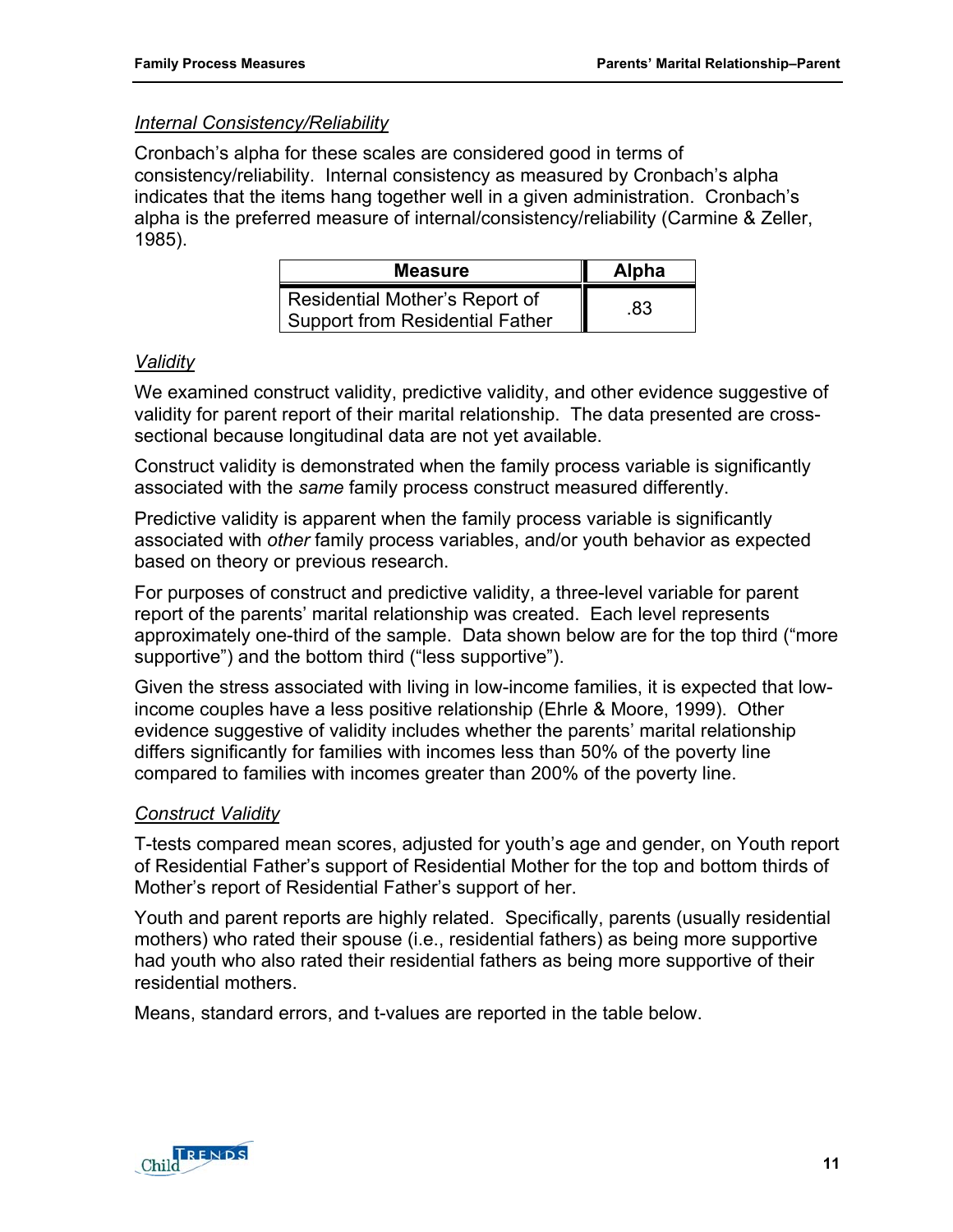| Mean Scores for Youth Report of Residential Father's Support of Residential |
|-----------------------------------------------------------------------------|
| Mother by Mother's Report of Residential Father's Support of Her            |
| (less vs. more supportive)                                                  |

|                                                                                                              | R Mother report-<br><b>Less Support</b><br>from Residential<br><b>Father</b> | R Mother report-<br><b>More Support</b><br>from Residential<br><b>Father</b> | t-value  |
|--------------------------------------------------------------------------------------------------------------|------------------------------------------------------------------------------|------------------------------------------------------------------------------|----------|
| Youth Report of<br><b>Residential Father's</b><br><b>Support of Residential</b><br>Mother<br>$(range: 0-24)$ | 17.01<br>(.14)                                                               | 20.66<br>(.14)                                                               | 18.21*** |

p-levels are  $\leq 10=+$ ;  $\leq 0.05=$ \*;  $\leq 0.01=$ \*\*\*

#### *Predictive Validity*

T-tests compared mean scores, adjusted for youth's age and gender, on the family process and adolescent outcome variables listed in the tables for the top and bottom thirds of Parent's report of Parents' Marital Relationship.

As anticipated based on previous research (Cherlin, et al., 1991), when parent report a more positive marital relationship, youth report fewer behavior problems, except for the males on the Behavioral and Emotional Problems Scale. Parents (usually residential mothers) who rated their spouses (i.e., residential fathers) as being supportive had youth who reported fewer instances of substance use, delinquency, and, for girls, fewer behavior problems. Parents in "more supportive" marriages also reported fewer youth behavior problems.

Means, standard errors, and t-values are reported in the following table.

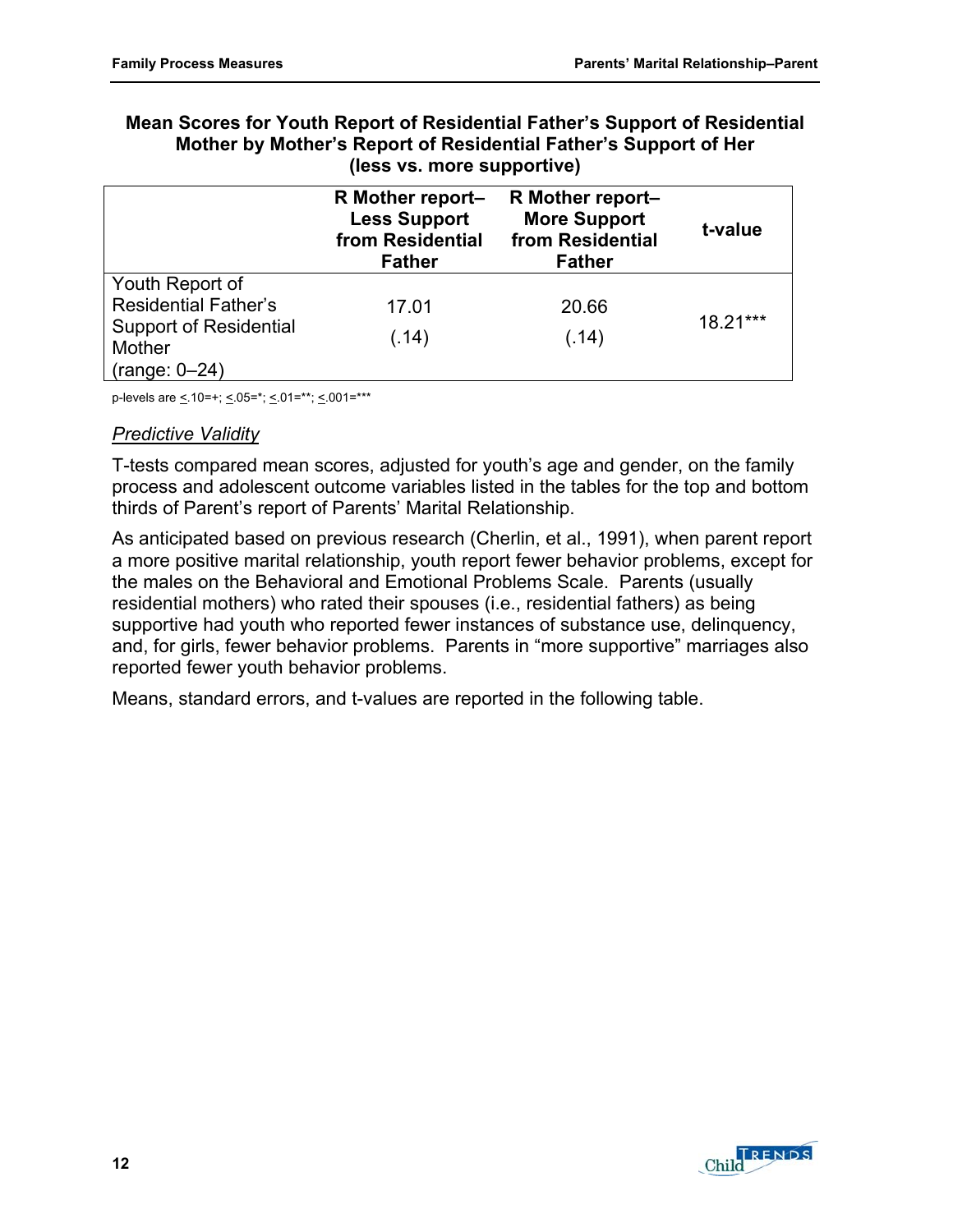|                                  | R Mother report-<br><b>Less Support</b><br>from Residential<br><b>Father</b> | R Mother report-<br><b>More Support</b><br>from Residential<br><b>Father</b> | t-value    |
|----------------------------------|------------------------------------------------------------------------------|------------------------------------------------------------------------------|------------|
| Youth Report of                  | 0.90                                                                         | 0.77                                                                         |            |
| Substance Use<br>$(range:0-3)$   | (.03)                                                                        | (.03)                                                                        | $-3.12**$  |
| Youth Report of                  | 1.25                                                                         | 1.05                                                                         |            |
| Delinquency<br>$(range: 0-10)$   | (.05)                                                                        | (.05)                                                                        | $-2.91**$  |
| Behavioral and                   |                                                                              |                                                                              |            |
| <b>Emotional Problems</b>        | 2.25                                                                         | 1.94                                                                         |            |
| for Girls                        | (.07)                                                                        | (.07)                                                                        | $-3.01**$  |
| (Youth report)                   |                                                                              |                                                                              |            |
| $(range: 0-8)$                   |                                                                              |                                                                              |            |
| Behavioral and                   |                                                                              |                                                                              |            |
| <b>Emotional Problems</b>        | 2.07                                                                         | 2.05                                                                         | $-0.26$    |
| for Boys                         | (.07)                                                                        | (.07)                                                                        |            |
| (Youth report)<br>$(range: 0-8)$ |                                                                              |                                                                              |            |
| Behavioral and                   |                                                                              |                                                                              |            |
| <b>Emotional Problems</b>        | 1.61                                                                         | 0.95                                                                         |            |
| for Girls                        |                                                                              |                                                                              | $-6.26***$ |
| (Parent report)                  | (.07)                                                                        | (.07)                                                                        |            |
| $(range: 0-8)$                   |                                                                              |                                                                              |            |
| <b>Behavioral and</b>            |                                                                              |                                                                              |            |
| <b>Emotional Problems</b>        | 1.87                                                                         | 1.43                                                                         |            |
| for Boys                         | (.09)                                                                        | (.09)                                                                        | $-3.56***$ |
| (Parent report)                  |                                                                              |                                                                              |            |
| $(range: 0-8)$                   |                                                                              |                                                                              |            |

| Mean Scores for Youth Behavior Problems by Parent Report of the Parent's |
|--------------------------------------------------------------------------|
| <b>Relationship to their Spouse (Less vs. More supportive)</b>           |

p-levels are  $\leq 10=+$ ;  $\leq 05=$ \*;  $\leq 01=$ \*\*;  $\leq 001=$ \*\*\*

#### *Other Evidence Suggestive of Validity*

T-tests compared mean scores, adjusted for youth's age and gender, on Parent report of Parents' Marital Relationship for two poverty groups, less than 50% of the poverty level and greater than 200% of the poverty level.

Residential mothers in families with incomes greater than 200% of the poverty line rated their spouses significantly higher on support than residential mothers in families with incomes less than 50% of the poverty line.

Means, standard errors, and t-values are reported in the table below.

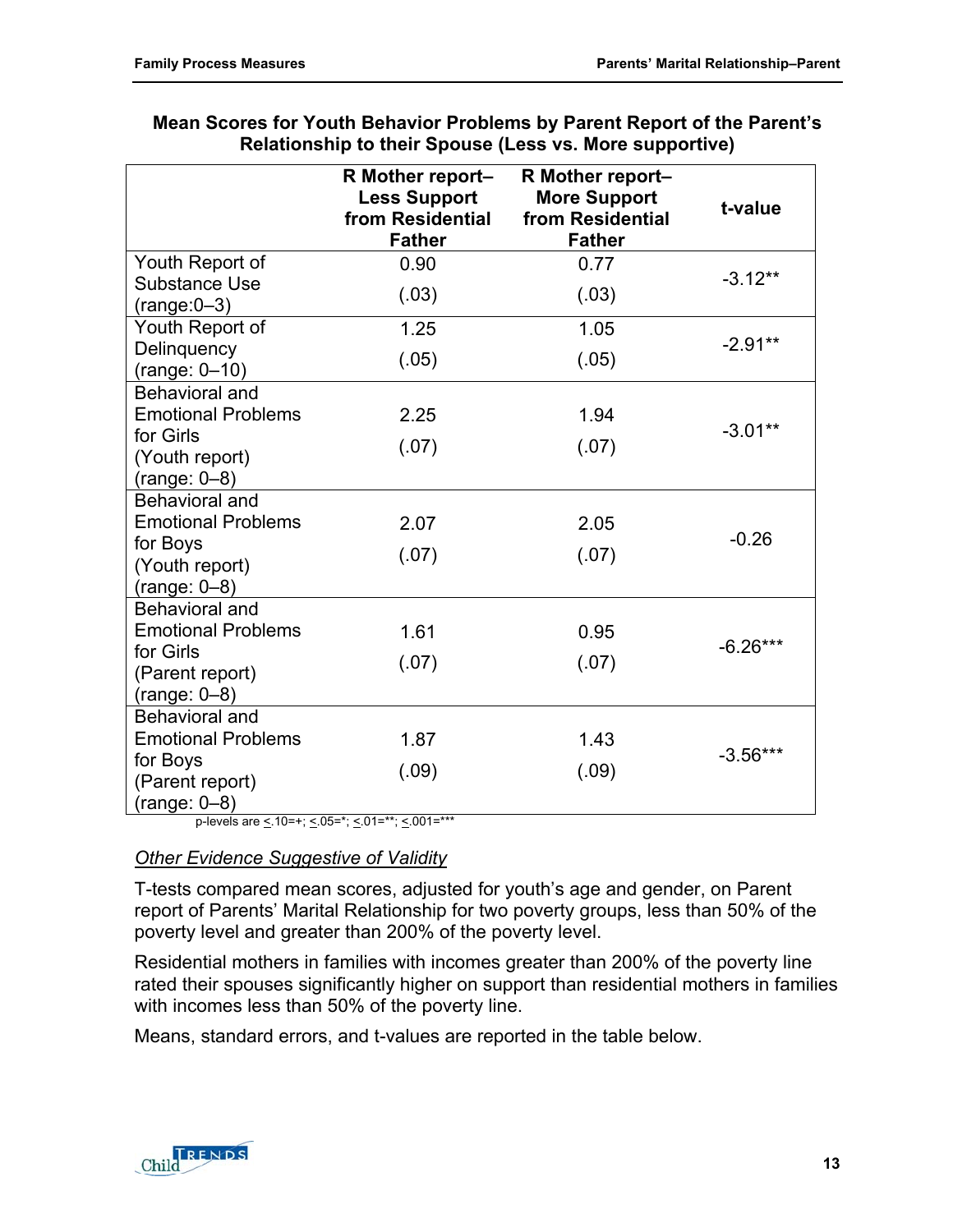|                                                              | <50% of Poverty<br>Level | >200% of Poverty<br>Level | t-value  |
|--------------------------------------------------------------|--------------------------|---------------------------|----------|
| Residential                                                  |                          |                           |          |
| Mother's Report of                                           | 14.53                    | 15.28                     |          |
| Support from<br><b>Residential Father</b><br>$(range: 0-24)$ | (.21)                    | (.09)                     | $3.18**$ |

#### **Mean Scores for Parent Report of Parents' Marital Relationship by Poverty Level (<50% vs. > 200%)**

p-levels are  $\leq 10=+$ ;  $\leq 05=$ \*;  $\leq 01=$ \*\*;  $\leq 001=$ \*\*\*

#### *References:*

- Carmine, E.G., & Zeller, R.A. (1985). Reliability and validity assessment. In J.L. Sullivan (Ed.), Quantitative applications in the social sciences. Sage: Beverly Hills, CA.
- Cherlin, A. J., Furstenberg, F. F., Chase-Lansdale, P. L., Kiernan, K. E., Robins, P. K., Morrison, D. R., & Teitler, J. O (1991). Longitudinal studies of effects of divorce on children in Great Britain and the United States, Science, 252,1386- 1389.
- Conger, R. D., & Elder, G.H. Jr. (1994). Families in troubled times: Adapting to change in rural America. Aldine de Gryyter: New York.
- Ehrle, J. L. & Moore, K. A. (1999). Benchmarking Measures of Child and Family Well-Being in the NSAF. Draft at Child Trends, Inc.
- Emery, R. E., & O'Leary, K.D. (1984). Marital discord and child behavior problems in a non-clinical sample. Journal of Abnormal Psychology, 12, 411-420.
- Shaw, D.S. & Emery, R. E. (1987). Parental conflict and other correlates of the adjustment of school-age children whose parents have separated. Journal of Abnormal Child Psychology,15, 269-281.

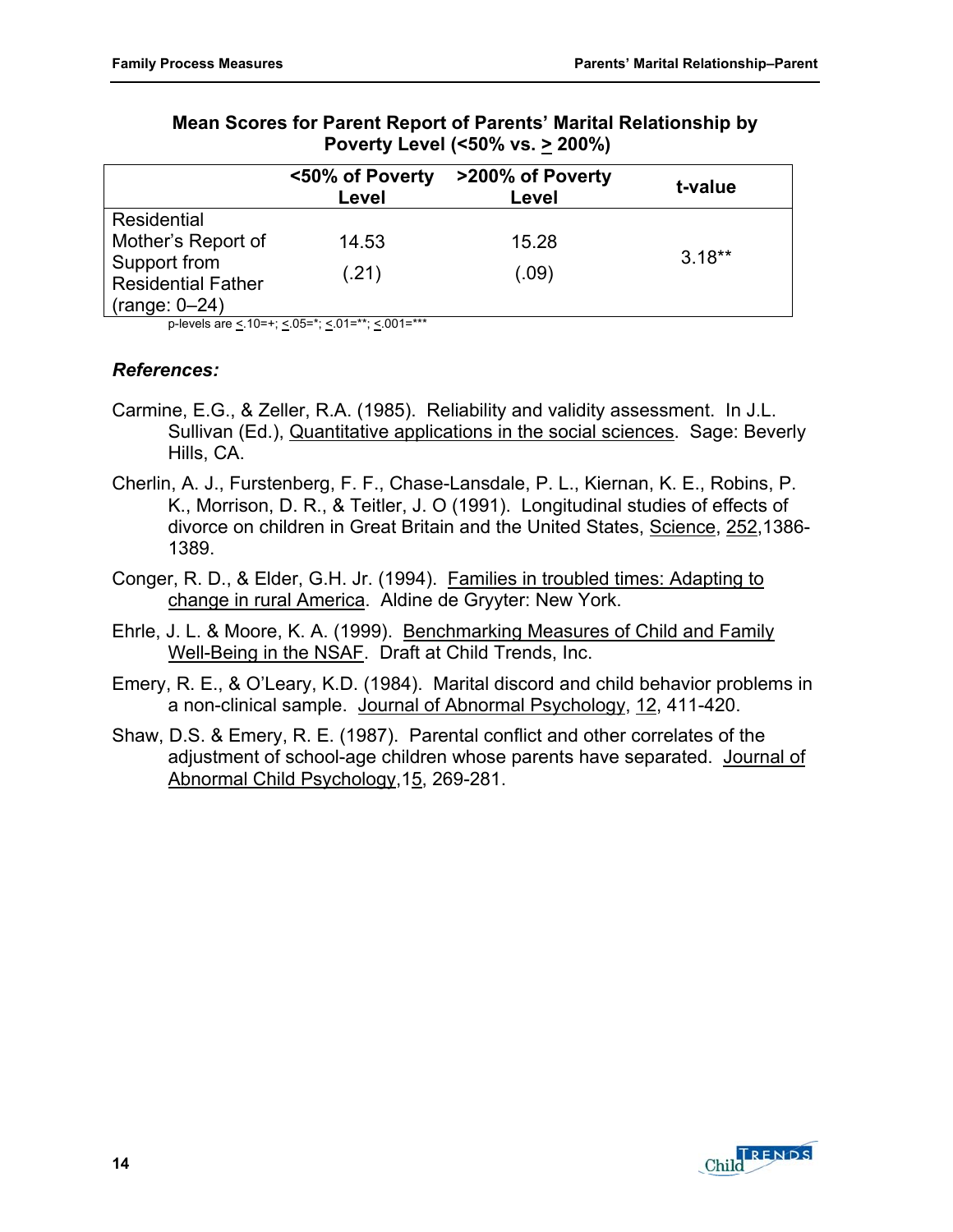# **Family Process Measures**

# <span id="page-22-0"></span>**Estranged Parents' Relationship–Youth Report**

#### *Source of Items*

The first item (contact of estranged parents) used in the NLSY 97 questionnaire was modified from National Survey of Family and Households (NSFH-2). This question was asked of youth ages 10 –17 in the NSFH.

The items about the parents' behavior toward each other were developed by researchers at Child Trends.

#### *Items and Response Categories:*

- *1. Now think about the current circumstances between your natural or biological mother and father. In the past year, about how many times have your natural or biological parents spoken with each other, either face-to-face or on the phone. Would you say* 
	- *0 NEVER*
	- *1 ONCE OR TWICE*
	- *2 3-6 TIMES*
	- *3 7-11 TIMES*
	- *4 ABOUT ONCE A MONTH*
	- *5 ABOUT TWICE A MONTH*
	- *6 ABOUT ONCE A WEEK*
	- *7 SEVERAL TIMES A WEEK*
	- *8 ALMOST EVERY DAY*
	- *9 OTHER PARENT DECEASED*
- *2. Overall, would you say the behavior of your biological mother toward your biological father is...* 
	- *7 VERY FRIENDLY*
	- *6 FRIENDLY*
	- *5 MIXED MORE FRIENDLY THAN UNFRIENDLY*
	- *4 NEUTRAL*
	- *3 MIXED MORE UNFRIENDLY THAN FRIENDLY*
	- *2 UNFRIENDLY*
	- *1 VERY UNFRIENDLY*
	- *0 AS HOSTILE AS YOU CAN IMAGINE*
- *3. And overall, would you say the behavior of your biological father toward your biological mother is...* 
	- *7 VERY FRIENDLY 6 FRIENDLY 5 MIXED - MORE FRIENDLY THAN UNFRIENDLY 4 NEUTRAL*
	- *3 MIXED MORE UNFRIENDLY THAN FRIENDLY*
	- *2 UNFRIENDLY*
	- *1 VERY UNFRIENDLY*
	- *0 AS HOSTILE AS YOU CAN IMAGINE*

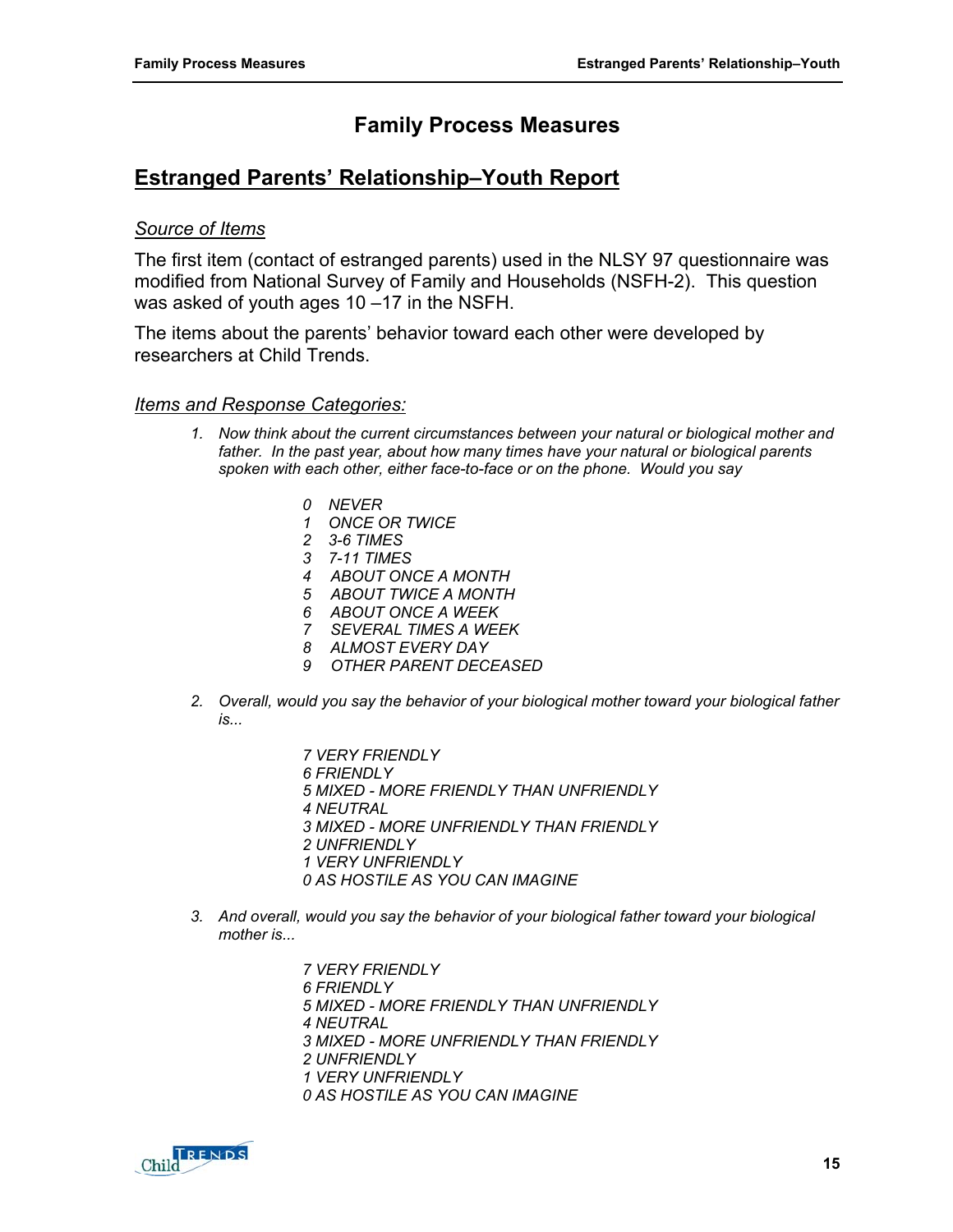# *Scale Creation:* Not applicable

#### *Variable Name:*

Times Bio Mother and Bio Father Spoke in Last Year: YSAQ-280 Behavior of Bio Mother Toward Bio Father: YSAQ-281 Behavior of Bio Father Toward Bio Mother: YSAQ-282

#### *Age of Youth:* 12–14 years

#### *Frequencies:*

#### # TIMES BIO PARS SPOKE LAST YR? 1997

| R0347600 | Frequency | Percent | Cumulative<br>Frequency | Cumulative<br>Percent |
|----------|-----------|---------|-------------------------|-----------------------|
| 0        | 120       | 24.9    | 120                     | 24.9                  |
|          | 83        | 17.2    | 203                     | 42.1                  |
| 2        | 52        | 10.8    | 255                     | 52.9                  |
| 3        | 35        | 7.3     | 290                     | 60.2                  |
| 4        | 24        | 5.0     | 314                     | 65.1                  |
| 5        | 30        | 6.2     | 344                     | 71.4                  |
| 6        | 49        | 10.2    | 393                     | 81.5                  |
| 7        | 20        | 4.1     | 413                     | 85.7                  |
| 8        | 62        | 12.9    | 475                     | 98.5                  |
| 9        |           | 1.5     | 482                     | 100.0                 |

#### BEHAVIOR BIO MOTH TO BIO FATH 1997

| R0347700       | Frequency | Percent | Cumulative<br>Frequency | Cumulative<br>Percent |
|----------------|-----------|---------|-------------------------|-----------------------|
| 0              | 12        | 3.3     | 12                      | 3.3                   |
|                | 13        | 3.6     | 25                      | 6.9                   |
| $\overline{2}$ | 31        | 8.6     | 56                      | 15.5                  |
| 3              | 29        | 8.0     | 85                      | 23.5                  |
| 4              | 46        | 12.7    | 131                     | 36.3                  |
| 5              | 72        | 19.9    | 203                     | 56.2                  |
| 6              | 75        | 20.8    | 278                     | 77.0                  |
|                | 83        | 23.0    | 361                     | 100.0                 |

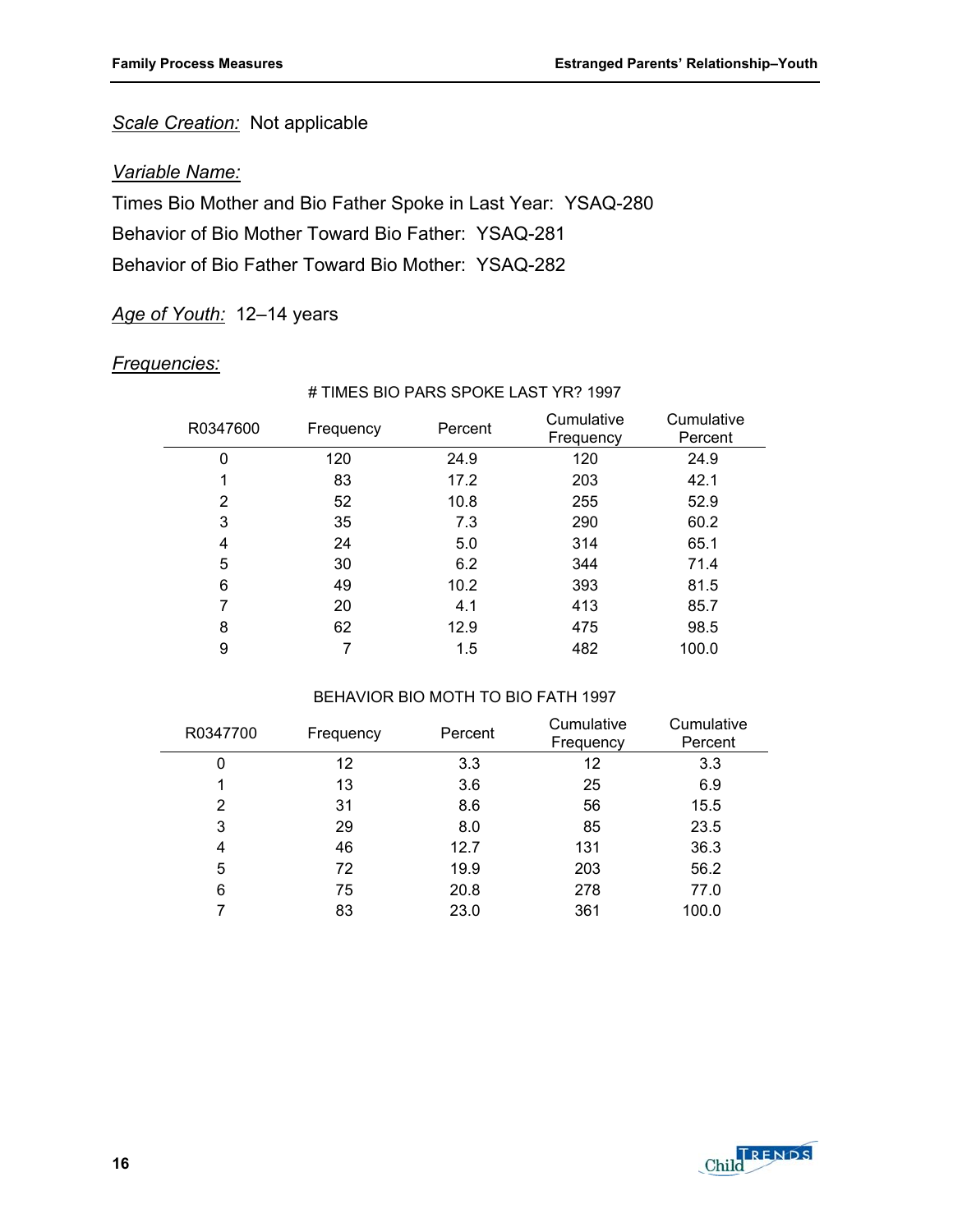| R0347800 | Frequency | Percent | Cumulative<br>Frequency | Cumulative<br>Percent |
|----------|-----------|---------|-------------------------|-----------------------|
| 0        | 8         | 2.2     | 8                       | 2.2                   |
|          | 14        | 3.9     | 22                      | 6.1                   |
| 2        | 19        | 5.3     | 41                      | 11.4                  |
| 3        | 21        | 5.8     | 62                      | 17.2                  |
| 4        | 68        | 18.9    | 130                     | 36.1                  |
| 5        | 58        | 16.1    | 188                     | 52.2                  |
| 6        | 90        | 25.0    | 278                     | 77.2                  |
|          | 82        | 22.8    | 360                     | 100.0                 |

#### BEHAVIOR BIO FATH TO BIO MOTH 1997

#### *Data Quality*

| <b>Measure</b> | N   | N missing | <b>Mean</b> | <b>SD</b> |
|----------------|-----|-----------|-------------|-----------|
| R0347600       | 482 | 19        | 3.18        | 2.94      |
| R0347700       | 361 |           | 4.81        | 1.93      |
| R0347800       | 360 |           | 4.98        | .80       |

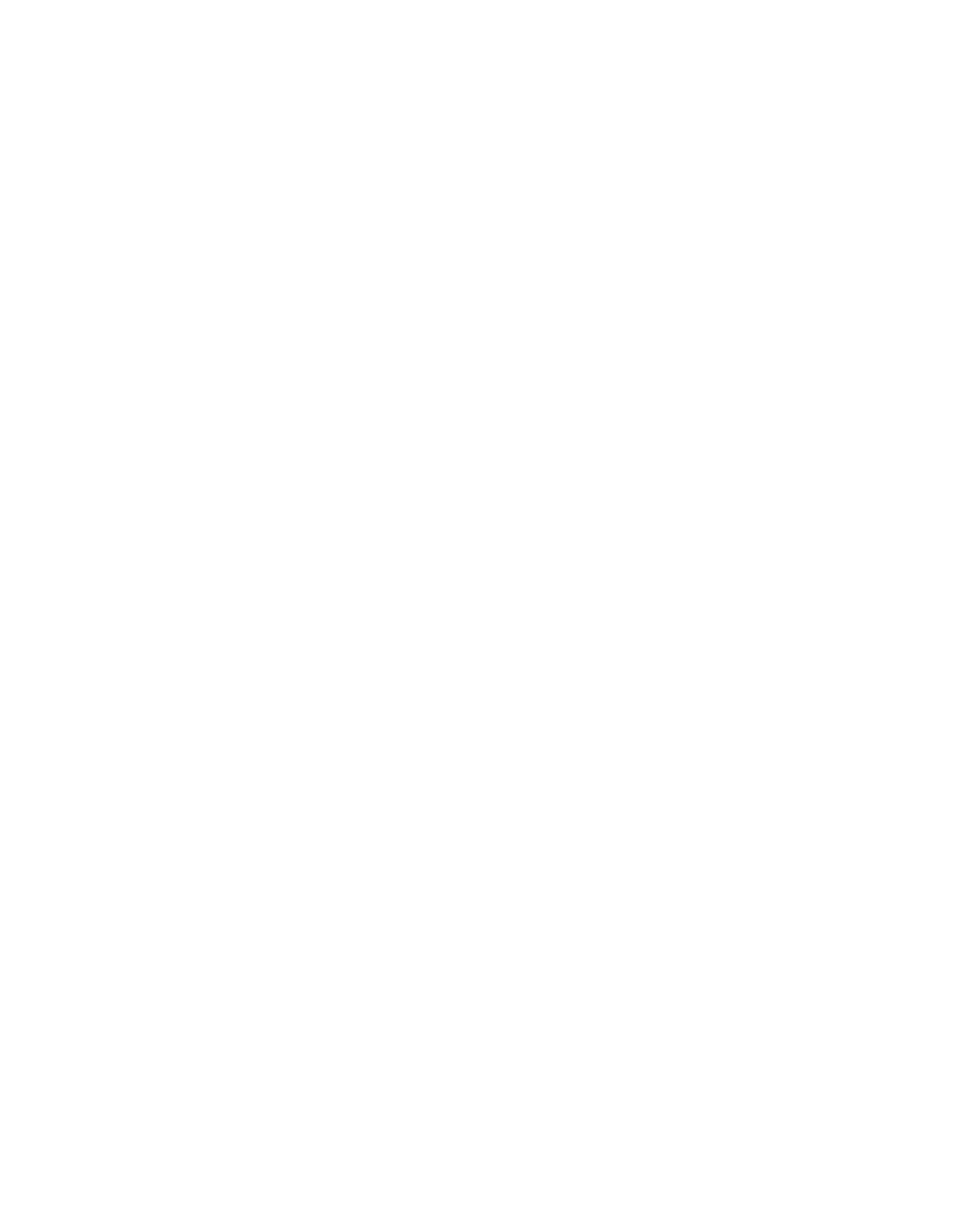# **Family Process Measures**

# <span id="page-26-0"></span>**Estranged Parents' Relationship–Parent Report**

#### *Source of Items*

The first item (frequency of contact of estranged parents) used in the NLSY 97 questionnaire was modified from National Survey of Family and Households (NSFH-2). The items about the parents' behavior toward each other were developed by researchers at Child Trends.

#### *Items and Response Categories:*

*1. Now I would like to ask you about your contact with [this youth]'s [non-household mother/father]. In the past year, how many times have you spoken with [this youth]'s [non-household mother/father] either face-to-face or on the phone?* 

 $0 - 1000+$ 

- *2. Overall, would you say YOUR behavior towards [him/her] is...* 
	- *7 VERY FRIENDLY 6 FRIENDLY 5 MIXED - MORE FRIENDLY THAN UNFRIENDLY 4 NEUTRAL 3 MIXED - MORE UNFRIENDLY THAN FRIENDLY 2 UNFRIENDLY 1 VERY UNFRIENDLY 0 AS HOSTILE AS YOU CAN IMAGINE*
- 3. *How about [his/her] behavior towards* you?
	- *7 VERY FRIENDLY 6 FRIENDLY 5 MIXED - MORE FRIENDLY THAN UNFRIENDLY 4 NEUTRAL 3 MIXED - MORE UNFRIENDLY THAN FRIENDLY 2 UNFRIENDLY 1 VERY UNFRIENDLY 0 AS HOSTILE AS YOU CAN IMAGINE*

*Scale Creation:* Not applicable

#### *Variable Names:*

Responding Parent's Contact with R's Non-HH Bio Parent in Last Year: PC12-030 Responding Parent's Behavior to Non-HH Bio Parent: PC12-031 Non-HH Bio Parent's Behavior to Responding Parent: PC12-032

*Age of Youth:* 12–16 years

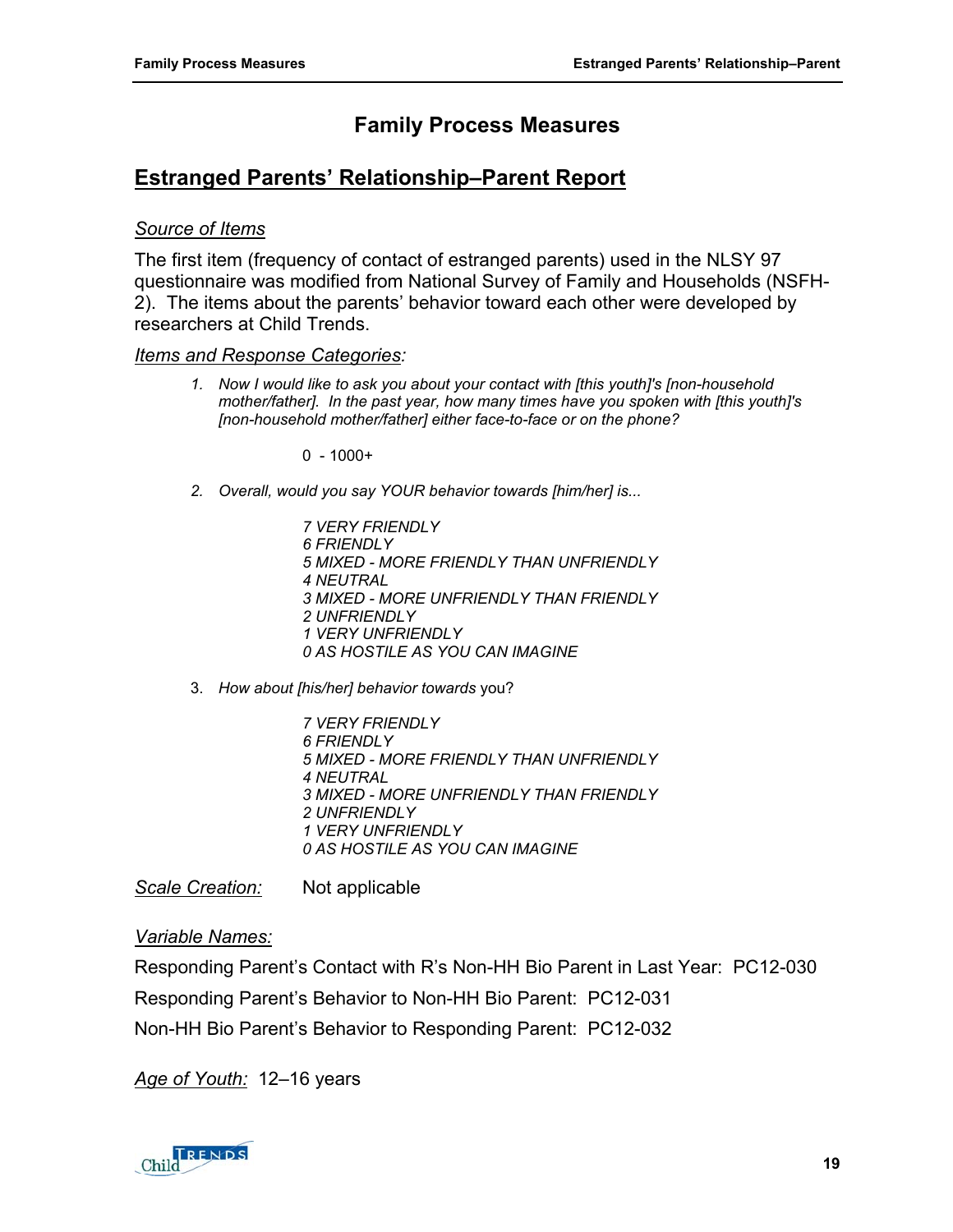# *Frequencies:*

| R0691400                | Frequency               | Percent | Cumulative<br>Frequency | Cumulative<br>Percent |
|-------------------------|-------------------------|---------|-------------------------|-----------------------|
| 0                       | 620                     | 28.9    | 620                     | 28.9                  |
| 1                       | 122                     | 5.7     | 742                     | 34.5                  |
| $\overline{\mathbf{c}}$ | 114                     | 5.3     | 856                     | 39.9                  |
| 3                       | 88                      | 4.1     | 944                     | 43.9                  |
| $\overline{\mathbf{4}}$ | 50                      | 2.3     | 994                     | 46.3                  |
| 5                       | 81                      | 3.8     | 1075                    | 50.0                  |
| 6                       | 58                      | 2.7     | 1133                    | 52.7                  |
| $\overline{7}$          | 13                      | 0.6     | 1146                    | 53.4                  |
| 8                       | 11                      | 0.5     | 1157                    | 53.9                  |
| 9                       | 3                       | 0.1     | 1160                    | 54.0                  |
| 10                      | 81                      | 3.8     | 1241                    | 57.8                  |
| 12                      | 67                      | 3.1     | 1308                    | 60.9                  |
| 15                      | 34                      | 1.6     | 1342                    | 62.5                  |
| 16                      | 1                       | 0.0     | 1343                    | 62.5                  |
| 18                      | $\overline{2}$          | 0.1     | 1345                    | 62.6                  |
| 20                      | 71                      | 3.3     | 1416                    | 65.9                  |
| 24                      | 31                      | 1.4     | 1447                    | 67.4                  |
| 25                      | 27                      | 1.3     | 1474                    | 68.6                  |
| 26                      | 6                       | 0.3     | 1480                    | 68.9                  |
| 30                      | 43                      | 2.0     | 1523                    | 70.9                  |
| 34                      | $\mathbf 1$             | 0.0     | 1524                    | 70.9                  |
| 35                      | $\overline{2}$          | 0.1     | 1526                    | 71.0                  |
| 36                      | 12                      | 0.6     | 1538                    | 71.6                  |
| 39                      | 1                       | 0.0     | 1539                    | 71.6                  |
| 40                      | 11                      | 0.5     | 1550                    | 72.2                  |
| 45                      | 3                       | 0.1     | 1553                    | 72.3                  |
| 48                      | 4                       | 0.2     | 1557                    | 72.5                  |
| 50                      | 81                      | 3.8     | 1638                    | 76.3                  |
| 52                      | 99                      | 4.6     | 1737                    | 80.9                  |
| 54                      | 1                       | 0.0     | 1738                    | 80.9                  |
| 55                      | 2                       | 0.1     | 1740                    | 81.0                  |
| 60                      | 11                      | 0.5     | 1751                    | 81.5                  |
| 65                      | $\mathbf 1$             | 0.0     | 1752                    | 81.6                  |
| 70                      | 3                       | 0.1     | 1755                    | 81.7                  |
| 72                      | $\overline{2}$          | 0.1     | 1757                    | 81.8                  |
| 75                      | 8                       | 0.4     | 1765                    | 82.2                  |
| 77                      | 1                       | 0.0     | 1766                    | 82.2                  |
| 80                      | $\overline{\mathbf{c}}$ | 0.1     | 1768                    | 82.3                  |
| 85                      | 1                       | 0.0     | 1769                    | 82.4                  |
| 90                      | 1                       | 0.0     | 1770                    | 82.4                  |
| 95                      | 1                       | 0.0     | 1771                    | 82.4                  |

#### PR CONTACT R NHH BIOPAR LAST YR? 1997

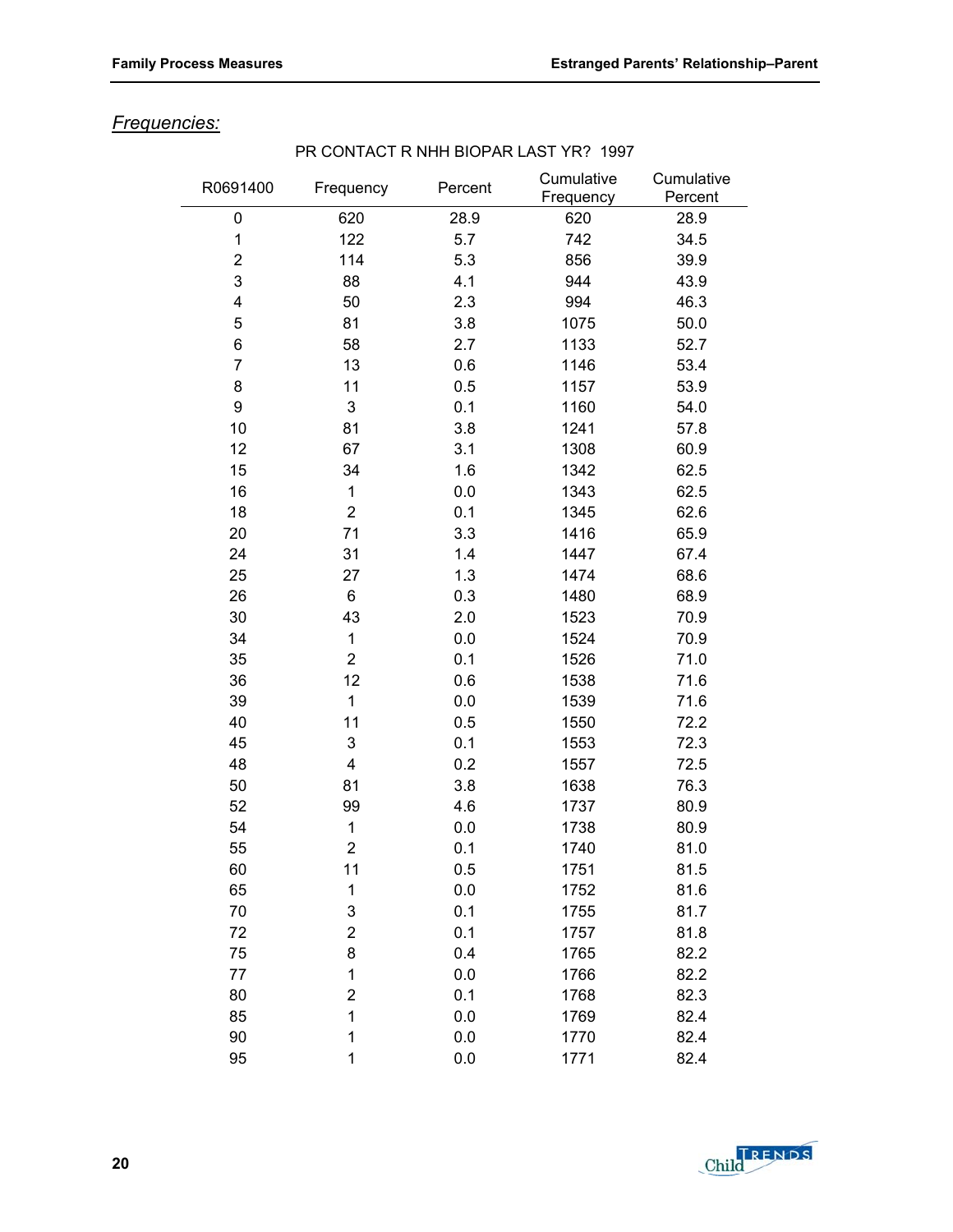| R0691400 | Frequency        | Percent | Cumulative<br>Frequency | Cumulative<br>Percent |
|----------|------------------|---------|-------------------------|-----------------------|
| 96       | 1                | 0.0     | 1772                    | 82.5                  |
| 99       | $\overline{2}$   | 0.1     | 1774                    | 82.6                  |
| 100      | 69               | 3.2     | 1843                    | 85.8                  |
| 103      | $\mathbf{1}$     | 0.0     | 1844                    | 85.8                  |
| 104      | 11               | 0.5     | 1855                    | 86.4                  |
| 105      | 1                | 0.0     | 1856                    | 86.4                  |
| 110      | 3                | 0.1     | 1859                    | 86.5                  |
| 120      | 5                | 0.2     | 1864                    | 86.8                  |
| 125      | $\overline{2}$   | 0.1     | 1866                    | 86.9                  |
| 130      | $\mathbf{1}$     | 0.0     | 1867                    | 86.9                  |
| 150      | 26               | 1.2     | 1893                    | 88.1                  |
| 156      | 5                | 0.2     | 1898                    | 88.4                  |
| 170      | 1                | 0.0     | 1899                    | 88.4                  |
| 175      | 1                | 0.0     | 1900                    | 88.5                  |
| 183      | 1                | 0.0     | 1901                    | 88.5                  |
| 200      | 20               | 0.9     | 1921                    | 89.4                  |
| 208      | 1                | 0.0     | 1922                    | 89.5                  |
| 250      | 5                | 0.2     | 1927                    | 89.7                  |
| 252      | 1                | 0.0     | 1928                    | 89.8                  |
| 260      | $\overline{2}$   | 0.1     | 1930                    | 89.9                  |
| 265      | 1                | 0.0     | 1931                    | 89.9                  |
| 275      | 1                | 0.0     | 1932                    | 89.9                  |
| 285      | 1                | 0.0     | 1933                    | 90.0                  |
| 300      | 38               | 1.8     | 1971                    | 91.8                  |
| 340      | $\overline{2}$   | 0.1     | 1973                    | 91.9                  |
| 350      | 6                | 0.3     | 1979                    | 92.1                  |
| 352      | 2                | 0.1     | 1981                    | 92.2                  |
| 356      | 1                | 0.0     | 1982                    | 92.3                  |
| 360      | 9                | 0.4     | 1991                    | 92.7                  |
| 362      | 1                | 0.0     | 1992                    | 92.7                  |
| 365      | 75               | 3.5     | 2067                    | 96.2                  |
| 396      | 1                | 0.0     | 2068                    | 96.3                  |
| 400      | $\boldsymbol{2}$ | 0.1     | 2070                    | 96.4                  |
| 450      | 1                | 0.0     | 2071                    | 96.4                  |
| 454      | 1                | 0.0     | 2072                    | 96.5                  |
| 500      | 5                | 0.2     | 2077                    | 96.7                  |
| 700      | 1                | 0.0     | 2078                    | 96.7                  |
| 890      | 1                | 0.0     | 2079                    | 96.8                  |
| 900      | 4                | 0.2     | 2083                    | 97.0                  |
| 991      | 1                | 0.0     | 2084                    | 97.0                  |
| 999      | 64               | 3.0     | 2148                    | 100.0                 |

PR CONTACT R NHH BIOPAR LAST YR? 1997 (continued)

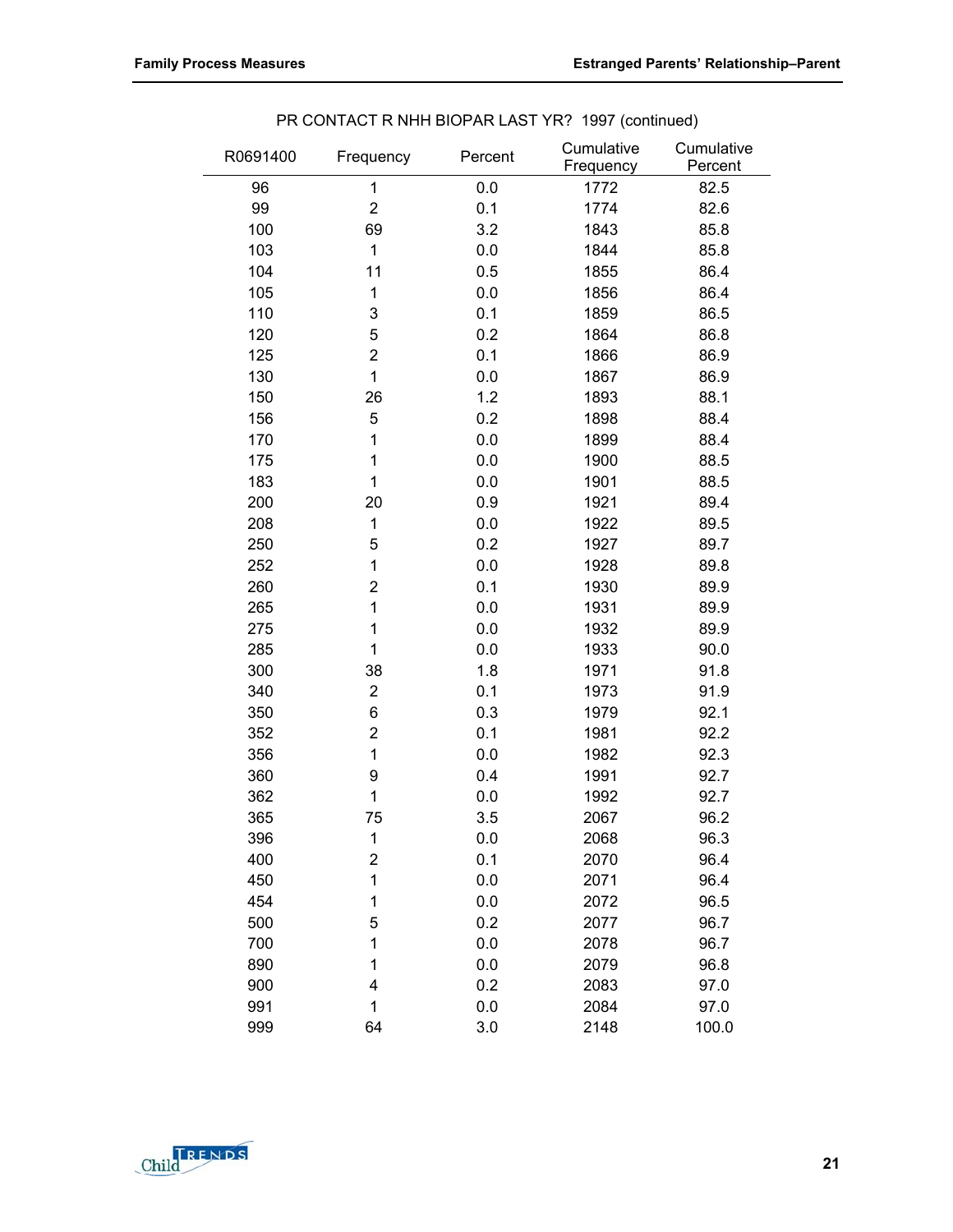| R0691500 | Frequency | Percent | Cumulative<br>Frequency | Cumulative<br>Percent |
|----------|-----------|---------|-------------------------|-----------------------|
| U        | 45        | 3.0     | 45                      | 3.0                   |
|          | 39        | 2.6     | 84                      | 5.5                   |
| 2        | 52        | 3.4     | 136                     | 8.9                   |
| 3        | 149       | 9.8     | 285                     | 18.7                  |
| 4        | 321       | 21.0    | 606                     | 39.7                  |
| 5        | 229       | 15.0    | 835                     | 54.8                  |
| 6        | 429       | 28.1    | 1264                    | 82.9                  |
|          | 261       | 17.1    | 1525                    | 100.0                 |

#### PR BEHAVIOR TO NHH BIOPAR 1997

#### NHH BIO PAR BEHAVIOR TO PR? 1997

| R0691600 | Frequency | Percent | Cumulative | Cumulative |
|----------|-----------|---------|------------|------------|
|          |           |         | Frequency  | Percent    |
|          | 62        | 4.1     | 62         | 4.1        |
|          | 66        | 4.3     | 128        | 8.4        |
| 2        | 59        | 3.9     | 187        | 12.3       |
| 3        | 145       | 9.5     | 332        | 21.8       |
| 4        | 260       | 17.1    | 592        | 38.9       |
| 5        | 203       | 13.3    | 795        | 52.2       |
| 6        | 437       | 28.7    | 1232       | 80.9       |
|          | 291       | 19.1    | 1523       | 100.0      |

#### *Data Quality*

| Measure  |      | N missing | <b>Mean</b> | SD     |
|----------|------|-----------|-------------|--------|
| R0691400 | 2148 | 78        | 76.43       | 192 11 |
| R0691500 | 1525 | າ         | 4.87        | 1.73   |
| R0691600 | 1523 | b         | 4.81        | 1.91   |

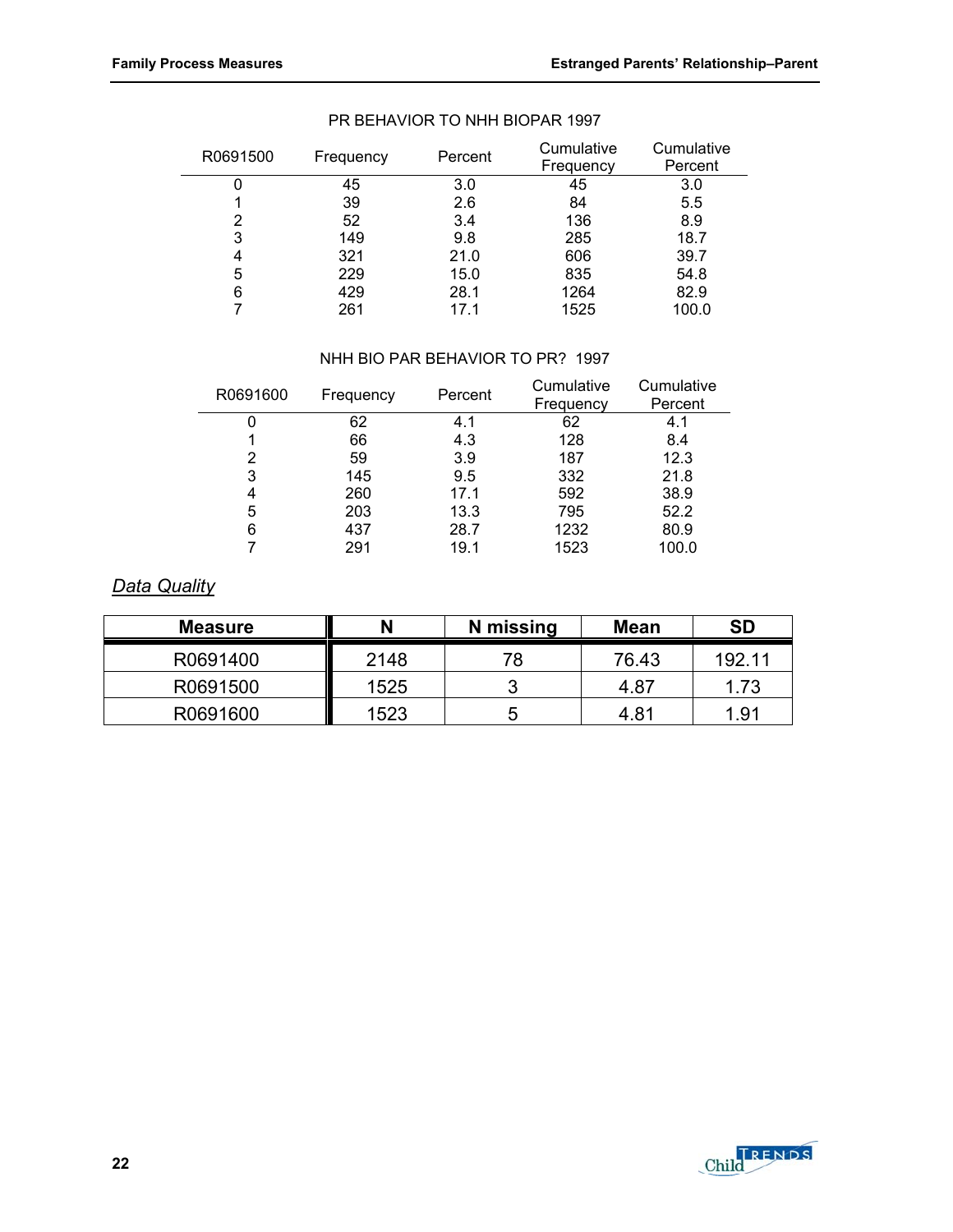# **Family Process Measures**

# <span id="page-30-0"></span>**Parent-Youth Relationship–Youth Report**

#### *Description & Relevance:*

Parents serve as role models and engage (or do not engage) in parenting behaviors that shape the development of their youth. While the role of the peer group increases during adolescence, the role of the parents remains substantial for most youth. Different disciplines use different terminology (e.g., parenting, social capital, socialization, family processes) but the importance of parental behavior in several domains is widely (though not universally, e.g., Harris, 1998) recognized. In particular, research has demonstrated the continued importance of a supportive parental relationship to adolescents' well-being and development (cf., Coombs & Paulson, 1988; Hoffman, Ushpiz, & Levy-Shiff, 1988). Close and supportive parentadolescent relationships can protect youth against negative outcomes such as substance use and delinquent behaviors (Blum, & Rinehart, 1997).

#### *Source of Items*

Some of these items were adapted from items developed by Rand Conger and Katherine Jewsbury Conger for use in the IOWA Youth and Family Project (IYFP), a study of the relationship between economic hardships, psychological well-being and family relations among rural farm families. (Conger & Elder, 1994).

#### *Items and Response Categories*

- *1. I think highly of him/her.*
- *2. S/he is a person I want to be like.*
- *3. I really enjoy spending time with him/her.*

The three responses above were measured on a 5-point scale:

| <b>Strongly Disagree</b> | <b>Disagree</b> | Neutral | Agree | <b>Strongly Agree</b> |
|--------------------------|-----------------|---------|-------|-----------------------|
|                          |                 |         |       |                       |

In addition, the five items below assess the adolescent's perception of how supportive each parent is of the adolescent.

- *4. How often does s/he praise you for doing well?*
- *5. How often does s/he criticize you or your ideas? (reverse code)*
- *6. How often does s/he help you do things that are important to you?*
- *7. How often does s/he blame you for her problems? (reverse code)*
- *8. How often does s/he make plans with you and cancel for no good reason? (reverse code)*

These five responses were also measured on a 5-point scale:

| <b>Never</b> | Rarely | Sometimes | <b>Usually</b> | Always |
|--------------|--------|-----------|----------------|--------|
|              |        |           |                |        |

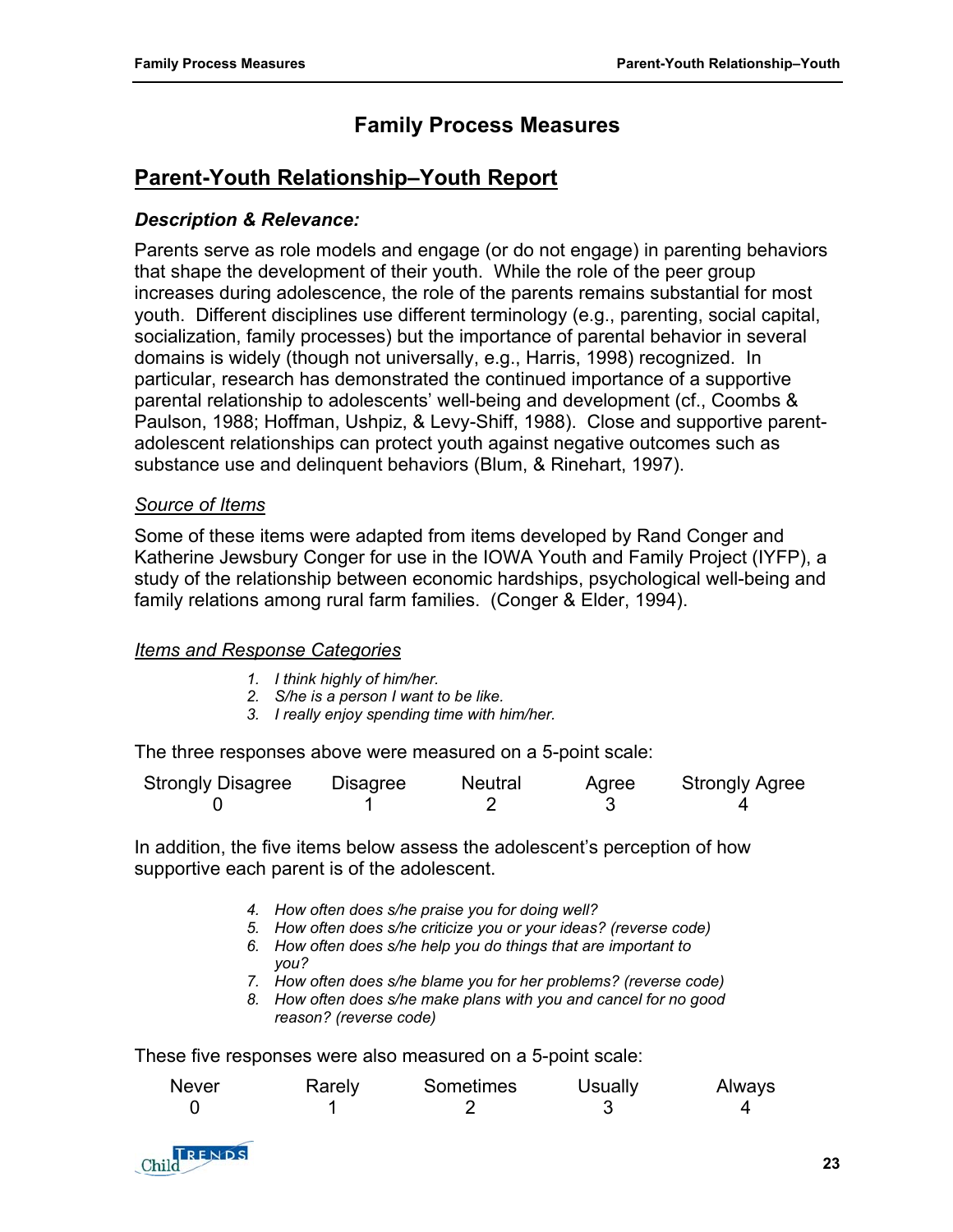#### *Scale Creation*

The Parent-Youth Relationship Scale was created for each of the four possible parental figures:

- 1) Residential mother
- 2) Residential father
- 3) Non-residential biological mother
- 4) Non-residential biological father

The responses to the eight items were summed; scores could range from 0 to 32 points. Higher scores indicate a more positive relationship.

#### *Variable Names:*

Relationship with Residential mother: FP\_YMSUPP

Relationship with Residential father: FP\_YFSUPP

Relationship with Non-residential biological mother: FP\_YNRMSUPP

Relationship with Non-residential biological father: FP\_YNRFSUPP

*Age of Youth:* 12-14 years

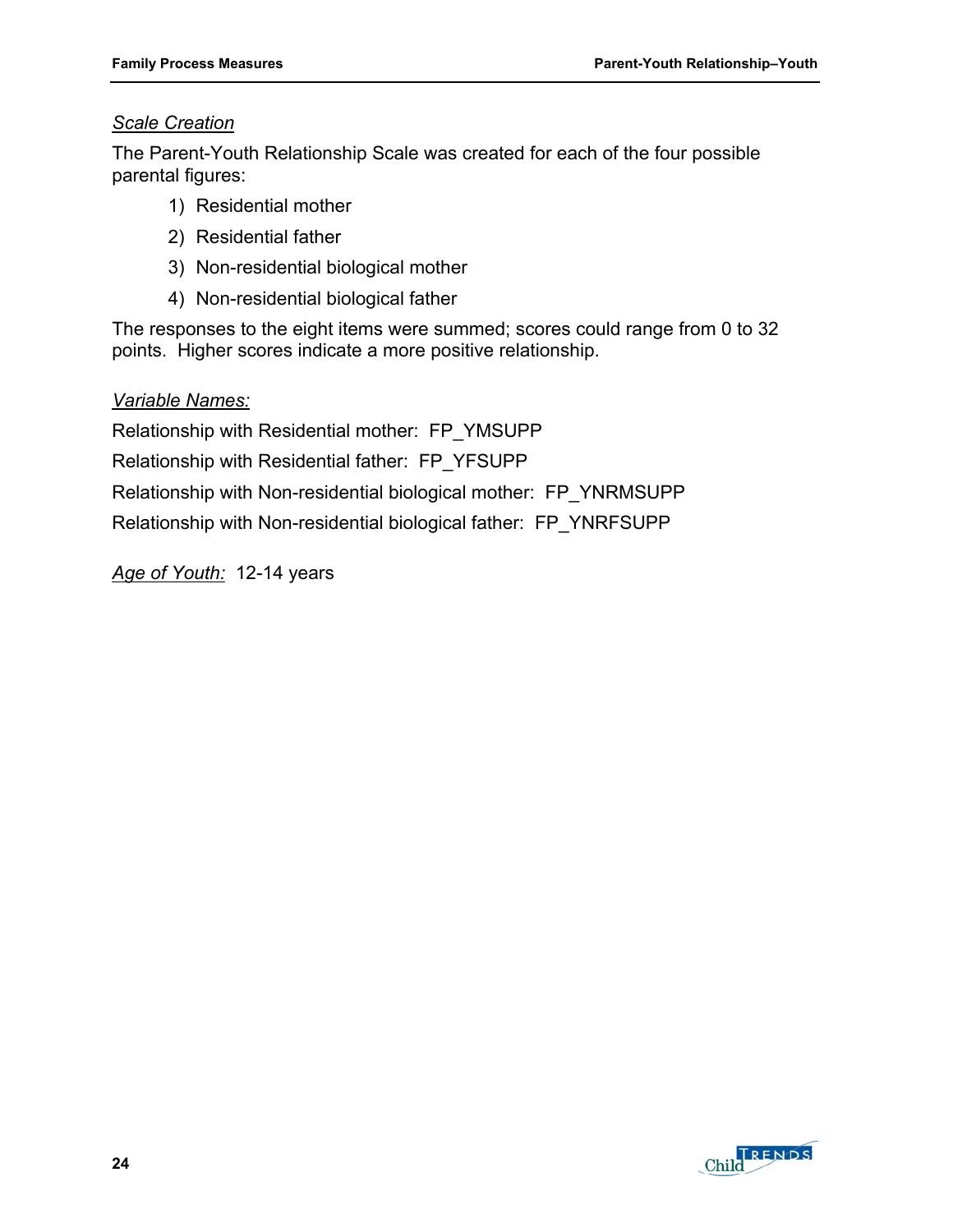# *Frequencies*

Youth Report, Relationship with Residential Mother (higher is more supportive)

| FP_YMSUPP        | Frequency               | Percent | Cumulative<br>Frequency | Cumulative<br>Percent |
|------------------|-------------------------|---------|-------------------------|-----------------------|
| $\boldsymbol{2}$ | $\overline{\mathbf{c}}$ | 0.0     | $\mathbf{2}$            | 0.0                   |
| 4                | 2                       | 0.0     | 4                       | 0.1                   |
| 5                | $\overline{\mathbf{c}}$ | 0.0     | 6                       | 0.1                   |
| 6                | 5                       | 0.1     | 11                      | 0.2                   |
| $\overline{7}$   | $\overline{2}$          | 0.0     | 13                      | 0.2                   |
| 8                | 10                      | 0.2     | 23                      | 0.4                   |
| 9                | 5                       | 0.1     | 28                      | 0.5                   |
| 10               | 15                      | 0.3     | 43                      | 0.8                   |
| 11               | 30                      | 0.6     | 73                      | 1.4                   |
| 12               | 34                      | 0.6     | 107                     | 2.0                   |
| 13               | 30                      | 0.6     | 137                     | 2.6                   |
| 14               | 53                      | 1.0     | 190                     | 3.6                   |
| 15               | 49                      | 0.9     | 239                     | 4.6                   |
| 16               | 63                      | 1.2     | 302                     | 5.8                   |
| 17               | 113                     | 2.2     | 415                     | 7.9                   |
| 18               | 122                     | 2.3     | 537                     | 10.3                  |
| 19               | 160                     | 3.0     | 696                     | 13.3                  |
| 20               | 188                     | 3.6     | 885                     | 16.9                  |
| 21               | 201                     | 3.8     | 1086                    | 20.7                  |
| 22               | 263                     | 5.0     | 1349                    | 25.7                  |
| 23               | 286                     | 5.5     | 1635                    | 31.2                  |
| 24               | 388                     | 7.4     | 2023                    | 38.6                  |
| 25               | 428                     | 8.2     | 2451                    | 46.8                  |
| 26               | 421                     | 8.0     | 2872                    | 54.8                  |
| 27               | 467                     | 8.9     | 3339                    | 63.7                  |
| 28               | 540                     | 10.3    | 3879                    | 74.0                  |
| 29               | 429                     | 8.2     | 4308                    | 82.2                  |
| 30               | 393                     | 7.5     | 4701                    | 89.7                  |
| 31               | 299                     | 5.7     | 5000                    | 95.4                  |
| 32               | 239                     | 4.6     | 5239                    | 100.0                 |

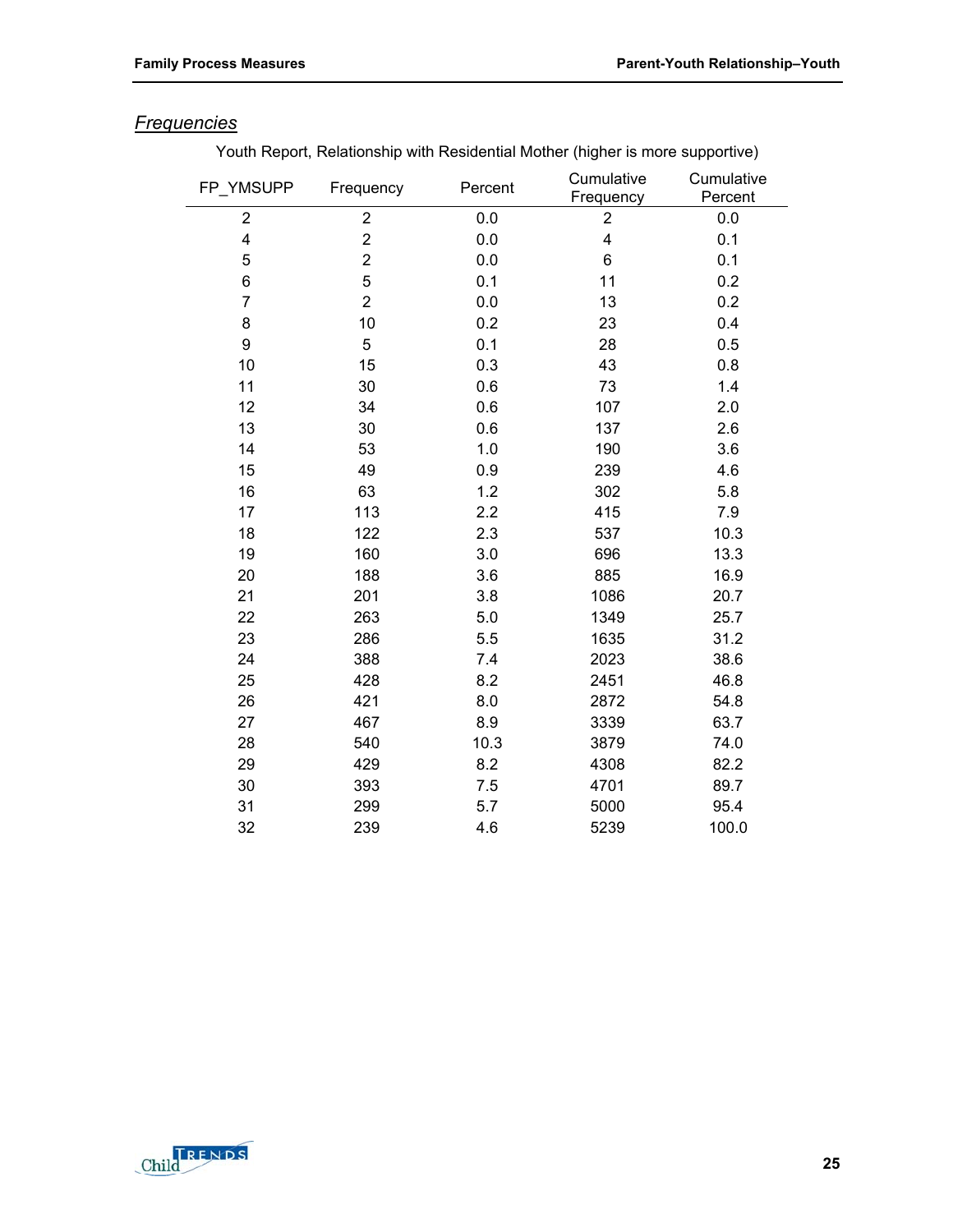| FP_YFSUPP               | Frequency      | Percent | Cumulative<br>Frequency | Cumulative<br>Percent |
|-------------------------|----------------|---------|-------------------------|-----------------------|
| 0                       | 1              | 0.0     | 1                       | 0.0                   |
| $\mathbf{1}$            | 1              | 0.0     | $\overline{c}$          | 0.1                   |
| $\overline{\mathbf{c}}$ | $\overline{2}$ | 0.1     | $\overline{\mathbf{4}}$ | 0.1                   |
| 3                       | 3              | 0.1     | $\overline{7}$          | 0.2                   |
| 4                       | $\overline{7}$ | 0.2     | 14                      | 0.4                   |
| 5                       | 4              | 0.1     | 18                      | 0.5                   |
| 6                       | 10             | 0.3     | 28                      | 0.7                   |
| $\overline{7}$          | 11             | 0.3     | 39                      | 1.0                   |
| 8                       | 17             | 0.4     | 56                      | 1.4                   |
| 9                       | 23             | 0.6     | 78                      | 2.0                   |
| 10                      | 24             | 0.6     | 102                     | 2.6                   |
| 11                      | 19             | 0.5     | 122                     | 3.1                   |
| 12                      | 28             | 0.7     | 150                     | 3.8                   |
| 13                      | 35             | 0.9     | 185                     | 4.7                   |
| 14                      | 48             | 1.2     | 233                     | 5.9                   |
| 15                      | 53             | 1.3     | 286                     | 7.2                   |
| 16                      | 72             | 1.8     | 358                     | 9.0                   |
| 17                      | 95             | 2.4     | 453                     | 11.4                  |
| 18                      | 94             | 2.3     | 546                     | 13.8                  |
| 19                      | 136            | 3.4     | 683                     | 17.2                  |
| 20                      | 151            | 3.8     | 834                     | 21.0                  |
| 21                      | 185            | 4.7     | 1019                    | 25.7                  |
| 22                      | 198            | 4.9     | 1217                    | 30.7                  |
| 23                      | 235            | 5.9     | 1452                    | 36.6                  |
| 24                      | 263            | 6.6     | 1715                    | 43.2                  |
| 25                      | 267            | 6.7     | 1981                    | 49.9                  |
| 26                      | 280            | 7.0     | 2261                    | 57.0                  |
| 27                      | 337            | 8.5     | 2599                    | 65.5                  |
| 28                      | 311            | 7.8     | 2910                    | 73.3                  |
| 29                      | 289            | 7.3     | 3199                    | 80.6                  |
| 30                      | 277            | $7.0$   | 3476                    | 87.6                  |
| 31                      | 266            | 6.7     | 3742                    | 94.3                  |
| 32                      | 226            | 5.7     | 3968                    | 100.0                 |

Youth Report, Relationship with Residential Father (higher is more supportive)

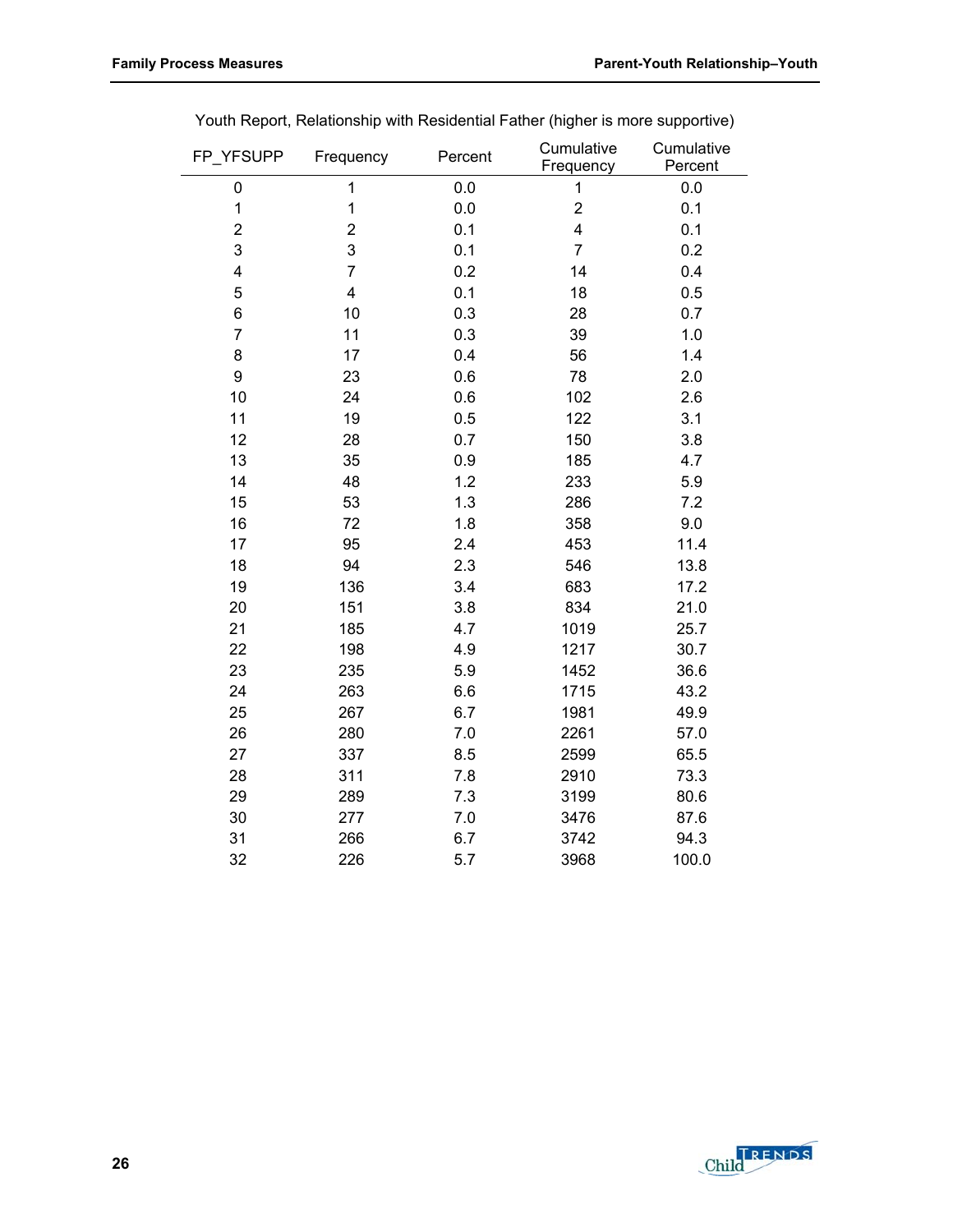| FP_YNRMSUPP | Frequency               | Percent | Cumulative<br>Frequency | Cumulative<br>Percent |
|-------------|-------------------------|---------|-------------------------|-----------------------|
| 0           | 2                       | 0.7     | 2                       | 0.7                   |
| 2           | 1                       | 0.4     | 3                       | 1.1                   |
| 4           | 3                       | 1.1     | 6                       | 2.2                   |
| 6           | 1                       | 0.4     | $\overline{7}$          | 2.6                   |
| 7           | $\overline{\mathbf{c}}$ | 0.7     | 9                       | 3.4                   |
| 8           | 3                       | 1.1     | 12                      | 4.5                   |
| 9           | 3                       | 1.1     | 15                      | 5.6                   |
| 11          | 4                       | 1.5     | 19                      | 7.1                   |
| 12          | 7                       | 2.6     | 26                      | 9.7                   |
| 13          | 5                       | 1.9     | 31                      | 11.6                  |
| 14          | 6                       | 2.2     | 37                      | 13.8                  |
| 15          | 6                       | 2.2     | 43                      | 16.0                  |
| 16          | 7                       | 2.6     | 50                      | 18.7                  |
| 17          | 3                       | 1.1     | 53                      | 19.8                  |
| 18          | 9                       | 3.0     | 61                      | 22.8                  |
| 19          | 6                       | 2.2     | 68                      | 25.4                  |
| 20          | 15                      | 5.6     | 83                      | 31.0                  |
| 21          | 10                      | 3.7     | 93                      | 34.7                  |
| 22          | 17                      | 6.3     | 110                     | 41.0                  |
| 23          | 20                      | 7.5     | 130                     | 48.5                  |
| 24          | 8                       | 3.0     | 138                     | 51.5                  |
| 25          | 23                      | 8.6     | 161                     | 60.1                  |
| 26          | 17                      | 6.3     | 178                     | 66.4                  |
| 27          | 13                      | 4.9     | 191                     | 71.3                  |
| 28          | 21                      | 7.8     | 212                     | 79.1                  |
| 29          | 20                      | 7.5     | 232                     | 86.6                  |
| 30          | 13                      | 4.9     | 245                     | 91.4                  |
| 31          | 9                       | 3.4     | 254                     | 94.8                  |
| 32          | 14                      | 5.2     | 268                     | 100.0                 |

Youth Report, Relationship with Non-Residential Biological Mother (higher is more supportive)

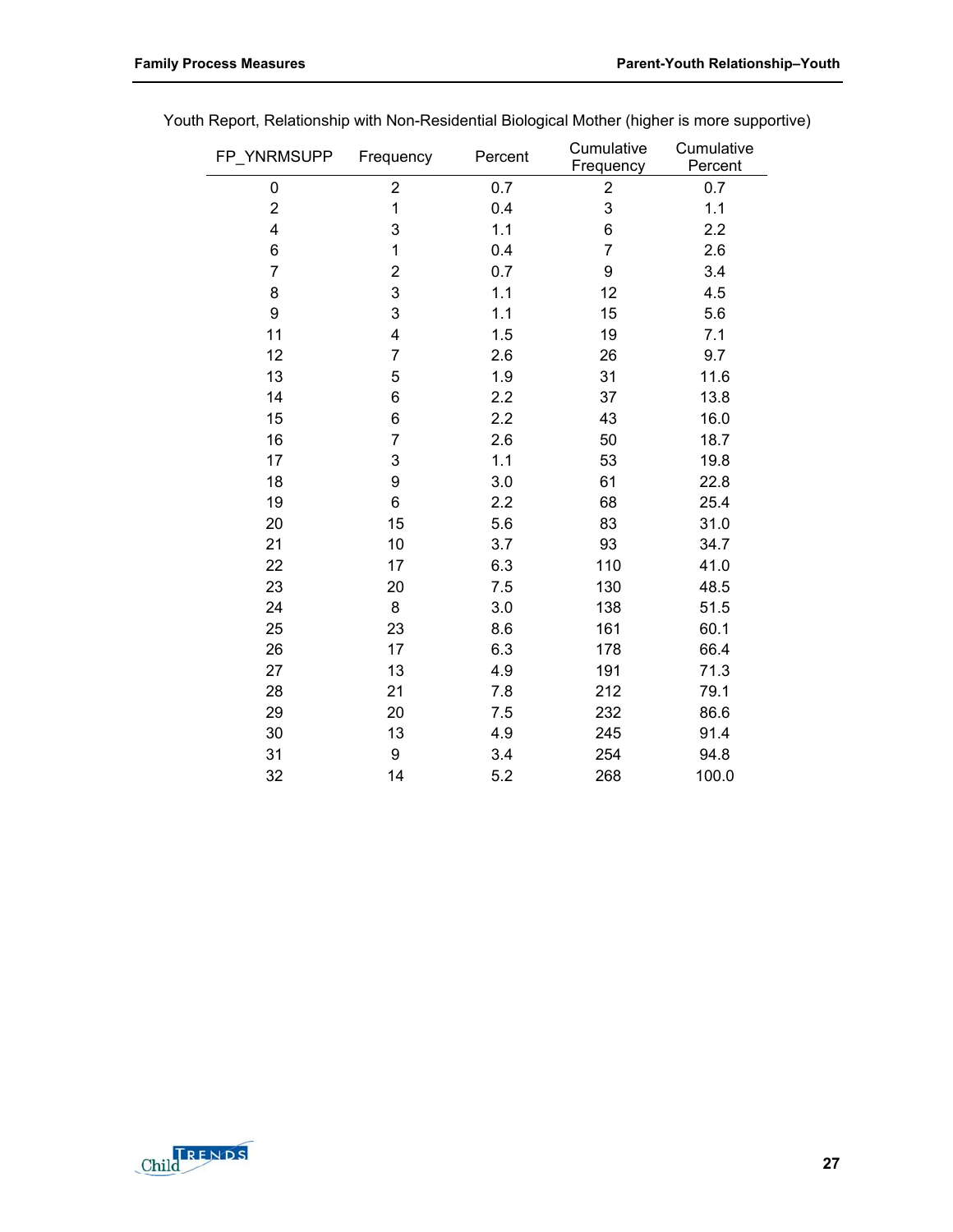| FP_YNRFSUPP             | Frequency               | Percent | Cumulative<br>Frequency | Cumulative<br>Percent |
|-------------------------|-------------------------|---------|-------------------------|-----------------------|
| 0                       | $\mathsf 3$             | 0.4     | $\mathsf 3$             | 0.4                   |
| $\overline{\mathbf{c}}$ | 1                       | 0.1     | 4                       | 0.6                   |
| 4                       | 3                       | 0.4     | $\overline{7}$          | 1.0                   |
| 5                       | 6                       | 0.8     | 13                      | 1.8                   |
| 6                       | $\overline{\mathbf{4}}$ | 0.6     | 17                      | 2.4                   |
| $\overline{7}$          | 1                       | 0.1     | 18                      | 2.5                   |
| 8                       | 13                      | 1.8     | 31                      | 4.3                   |
| 9                       | 10                      | 1.4     | 41                      | 5.7                   |
| 10                      | $\overline{7}$          | 1.0     | 48                      | 6.6                   |
| 11                      | 11                      | 1.5     | 59                      | 8.2                   |
| 12                      | 18                      | 2.5     | 77                      | 10.7                  |
| 13                      | 18                      | 2.5     | 95                      | 13.1                  |
| 14                      | 18                      | 2.5     | 113                     | 15.6                  |
| 15                      | 19                      | 2.6     | 132                     | 18.3                  |
| 16                      | 22                      | 3.0     | 154                     | 21.3                  |
| 17                      | 30                      | 4.1     | 184                     | 25.4                  |
| 18                      | 33                      | 4.4     | 216                     | 29.9                  |
| 19                      | 34                      | 4.7     | 251                     | 34.7                  |
| 20                      | 37                      | 5.1     | 288                     | 39.8                  |
| 21                      | 38                      | 5.3     | 326                     | 45.1                  |
| 22                      | 31                      | 4.3     | 357                     | 49.4                  |
| 23                      | 40                      | 5.5     | 397                     | 54.9                  |
| 24                      | 56                      | 7.7     | 453                     | 62.7                  |
| 25                      | 35                      | 4.8     | 488                     | 67.5                  |
| 26                      | 41                      | 5.7     | 529                     | 73.2                  |
| 27                      | 49                      | 6.8     | 578                     | 79.9                  |
| 28                      | 33                      | 4.6     | 611                     | 84.5                  |
| 29                      | 47                      | 6.5     | 658                     | 91.0                  |
| 30                      | 28                      | 3.9     | 686                     | 94.9                  |
| 31                      | 16                      | 2.2     | 702                     | 97.1                  |
| 32                      | 21                      | 2.9     | 723                     | 100.0                 |

Youth Report, Relationship with Non-Residential Biological Father (higher is more supportive)

As would be expected, most of the youth describe their relationship with their parents as quite supportive, although relationships with non-residential biological fathers are described as less supportive.

#### *Psychometric Assessment:*

#### *Data Quality*

Scores on the Parent-Youth Relationship Scale were obtained for respondents who answered at least six of the eight items. Respondents who answered six or seven of the eight items were assigned a weighted score based on the 32-point scale (i.e., rawscore \* (8/8-missing)). Respondents who answered fewer than six items were

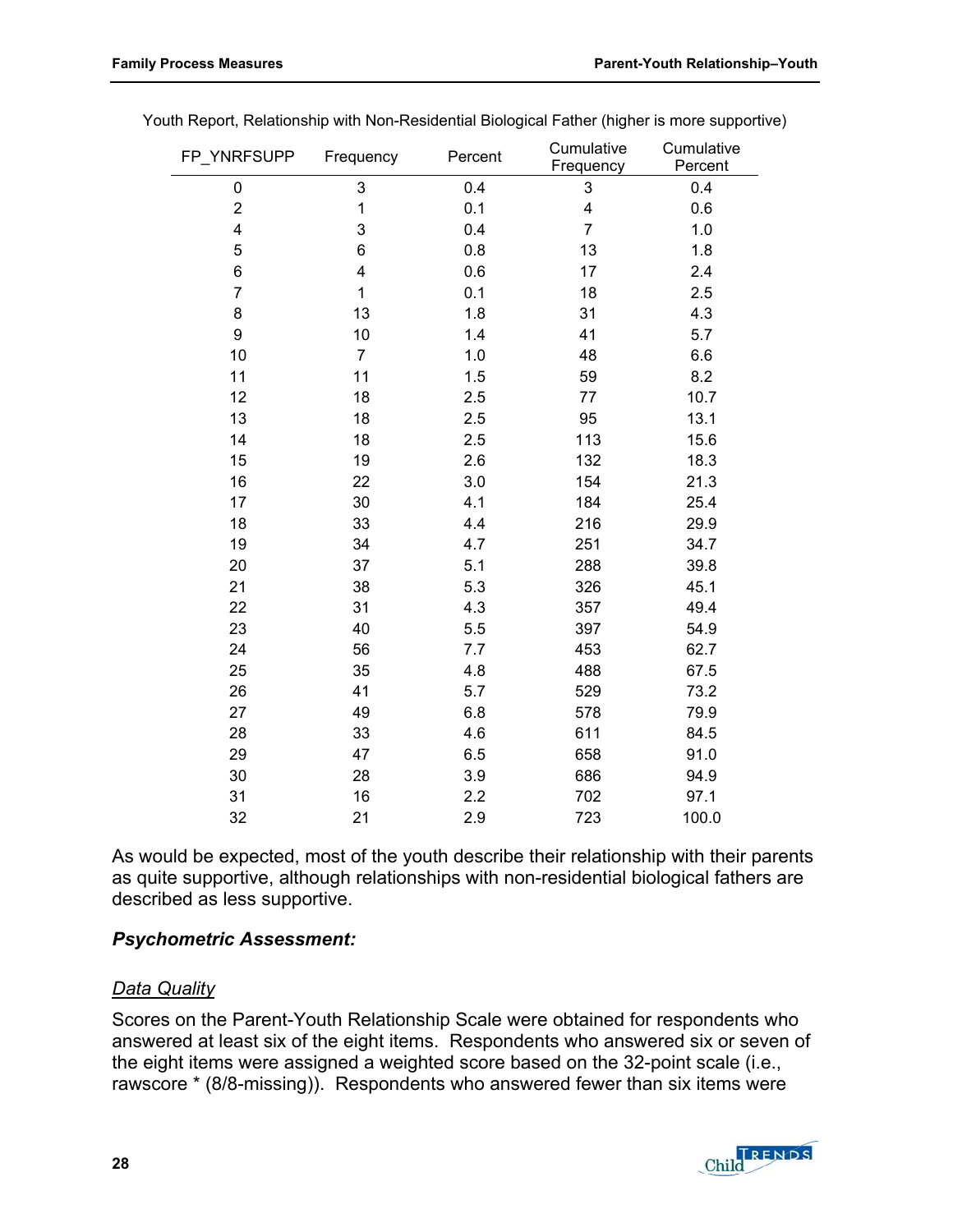coded as missing on the Parent-Youth Relationship Scale. However, very little missing data occurred.

| <b>Measure</b>                                                                   | N    | N missing | <b>Mean</b> | <b>SD</b> |
|----------------------------------------------------------------------------------|------|-----------|-------------|-----------|
| Parent-Youth Relationship:<br><b>Residential Mother</b>                          | 5239 |           | 25.06       | 4.83      |
| Parent-Youth Relationship:<br><b>Residential Father</b>                          | 3969 |           | 24.50       | 5.57      |
| Parent-Youth Relationship:<br><b>Non-Residential Biological</b><br><b>Mother</b> | 268  |           | 22.69       | 6.82      |
| Parent-Youth Relationship:<br>Non-Residential Biological<br>Father               | 724  |           | 21.57       | 6.58      |

# *Internal Consistency/Reliability*

Cronbach's alpha for these scales are considered good in terms of consistency/ reliability. Internal consistency as measured by Cronbach's alpha indicates that the items hang together well in a given administration. Cronbach's alpha is the preferred measure of internal/consistency/reliability (Carmine & Zeller, 1985).

| <b>Measure</b>                                                         | <b>Alpha</b> |
|------------------------------------------------------------------------|--------------|
| Parent-Youth Relationship: Residential Mother                          | .75          |
| Parent-Youth Relationship: Residential Father                          | .82          |
| Parent-Youth Relationship: Non-Residential<br><b>Biological Mother</b> | .85          |
| Parent-Youth Relationship: Non-Residential<br><b>Biological Father</b> | -83          |

### *Validity*

We examined construct validity, predictive validity, and other evidence suggestive of validity of youth reports of the Parent-Youth relationship scale. The data presented are cross-sectional because longitudinal data are not yet available.

Construct validity is demonstrated when the family process variable is significantly associated with the *same* family process construct measured differently.

Predictive validity is apparent when the family process variable is significantly associated with *other* family process variables, and/or youth behavior as expected based on theory or previous research.

For purposes of predictive validity, a three-level variable for youth report of parentyouth relationship was created. Each level represents approximately one-third of the sample. Data shown below are for the top third ("more positive") and the bottom third ("less positive").

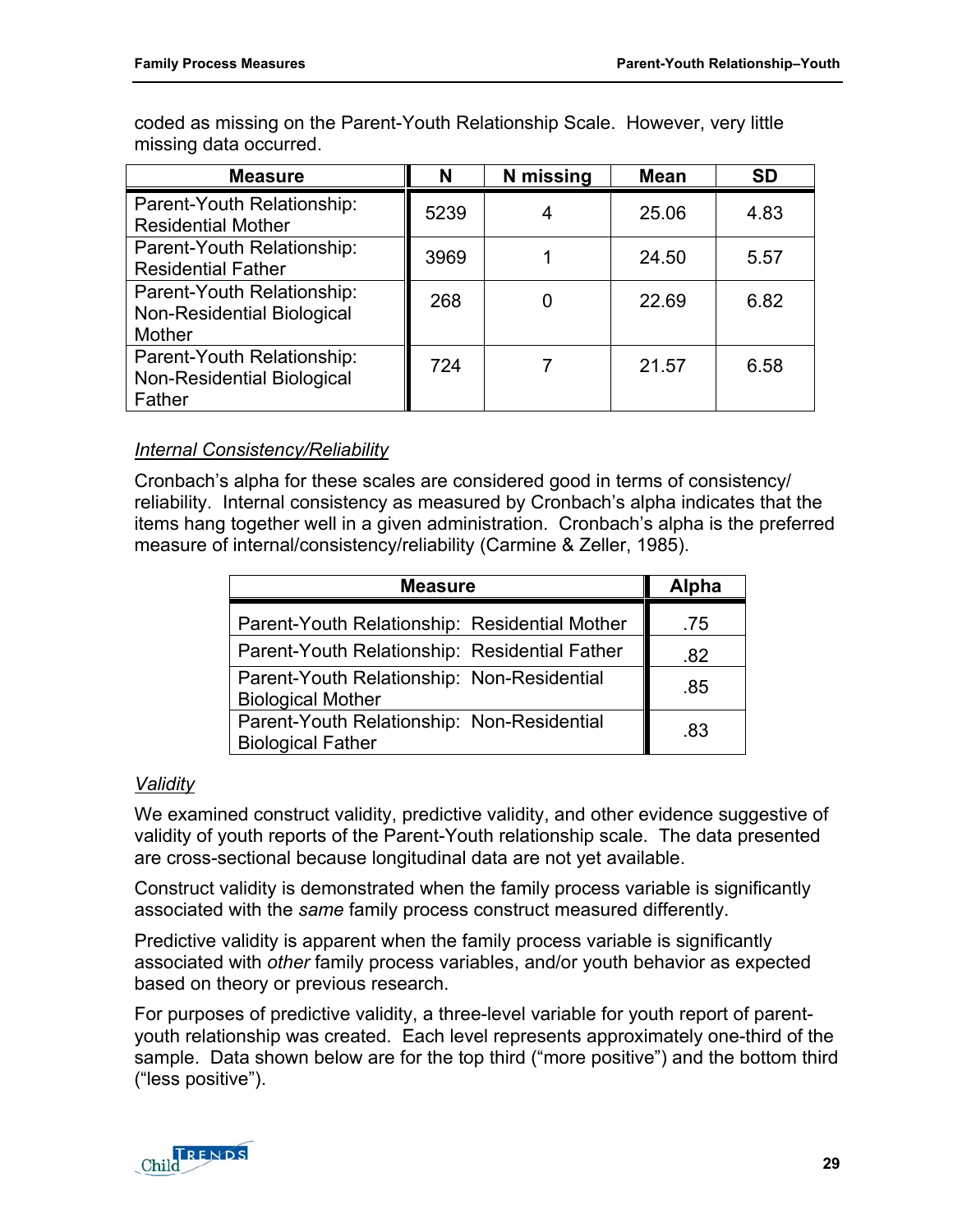Other evidence suggestive of validity includes whether the parent-youth relationship differs significantly for families with incomes less than 50% of the poverty line compared to families with incomes greater than 200% of the poverty line.

## *Construct Validity*

Elsewhere in the interview, youth were asked whom they would turn to first if they had an emotional or personal problem. Responses were coded as either a parent, another adult, a peer, or no one. Youth who identified a parent as a source of social support had the highest scores on the Parent-Youth Relationship Scale for their residential mother, residential father and non-residential father, compared to youth who did not identify a parent as a source of support. (There were no differences across source of social support in mean Parent-Youth Relationship Scale scores for youth reporting on their relationship with their non-residential mothers.)

Youth identifying a parent as "very supportive" on the single item from the Parenting Styles section, had higher scores on the parent-youth relationship scale compared to youth who identified this parent as "not very" or "somewhat" supportive.

An analysis of co-variance compared mean scores, adjusted for youth's age and gender, on Youth report of Parent-Youth Relationship for the multi-category source of social support variable.

T-tests compared mean scores, adjusted for youth's age and gender, on Youth report of Parent-Youth Relationship for two categories of the single parent support item from the Parenting Style section: Very supportive vs. Not very/Somewhat supportive.

Means, standard errors, and t-values are reported in the tables below.

# **Residential Mother:**

| Mean Score of Parent-Youth Relationship by Source of Social Support |  |  |  |  |  |
|---------------------------------------------------------------------|--|--|--|--|--|
|---------------------------------------------------------------------|--|--|--|--|--|

|                                 | <b>Parents</b> | <b>Other</b><br><b>Adults</b> | <b>Peers</b> | No One | Group<br>differences |
|---------------------------------|----------------|-------------------------------|--------------|--------|----------------------|
| Parent-Youth                    | 26.16          | 23.61                         | 23.82        | 22.41  |                      |
| Relationship<br>$(range: 0-32)$ | .09)           | (.26)                         | (.11)        | (.32)  | $PA > OA$ , PE, NO   |

### **Mean Score of Parent-Youth Relationship by One-Item Parental Support**

|                                 | <b>Not Very/Somewhat</b><br><b>Supportive</b> | <b>Very Supportive</b> | t-value     |
|---------------------------------|-----------------------------------------------|------------------------|-------------|
| Parent-Youth                    | 20.69                                         | 26.58                  | $-45.60***$ |
| Relationship<br>$(range: 0-32)$ | (.11)                                         | (.06)                  |             |

p-levels are  $\leq$  10=+;  $\leq$  05=\*;  $\leq$  01=\*\*;  $\leq$  001=\*\*\*

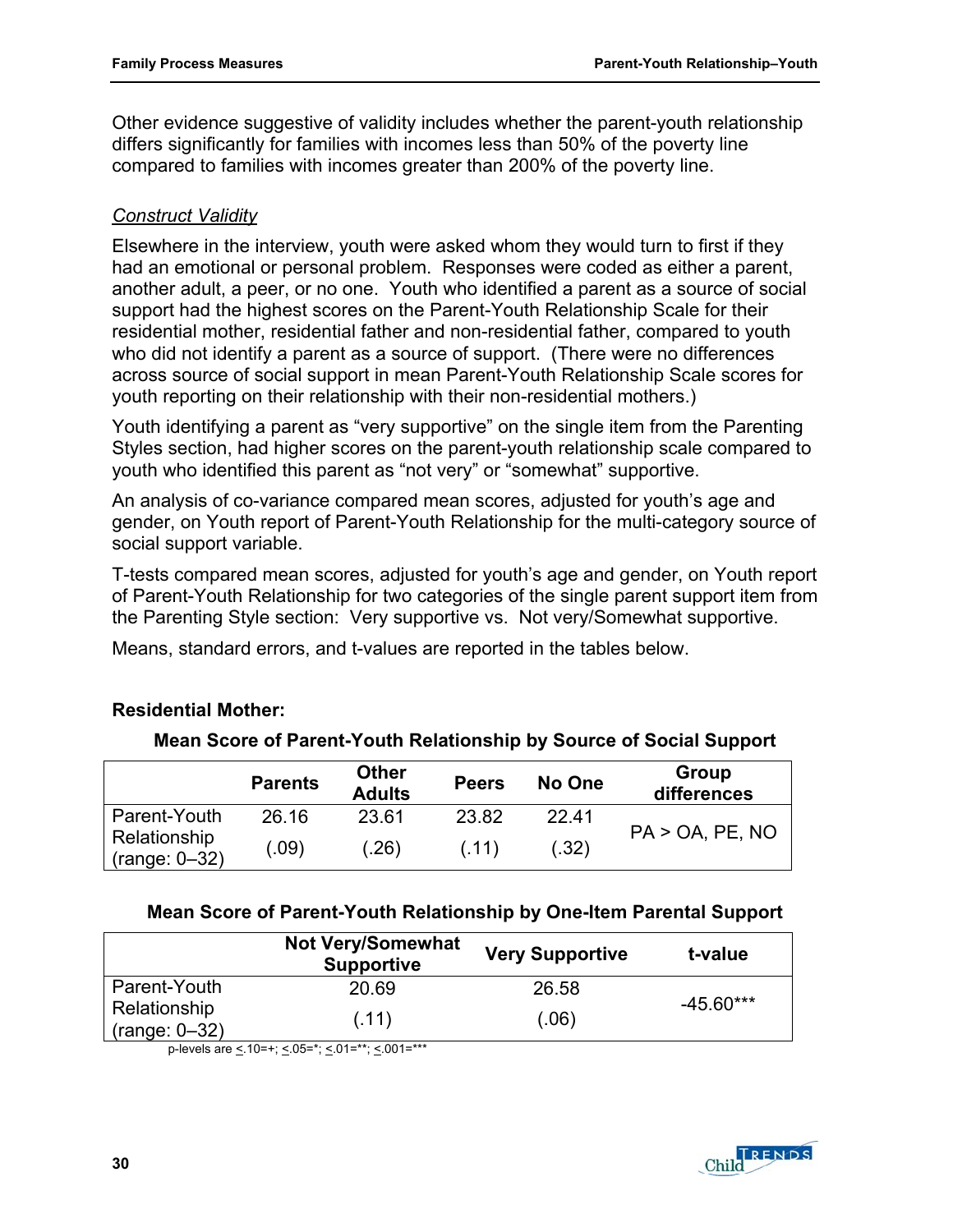# **Residential Father:**

|                                 | <b>Parents</b> | <b>Other</b><br><b>Adults</b> | <b>Peers</b> | No One | Group<br>differences    |
|---------------------------------|----------------|-------------------------------|--------------|--------|-------------------------|
| Parent-Youth                    | 25.37          | 23.07                         | 23.50        | 22.43  | $PA > OA$ , $PE$ , $NO$ |
| Relationship<br>$(range: 0-32)$ | (.12)          | (.37)                         | (.15)        | (.45)  |                         |

# **Mean Score of Parent-Youth Relationship by Source of Social Support**

# **Mean Score of Parent-Youth Relationship by One-Item Parental Support**

|                                 | <b>Not Very/Somewhat</b><br><b>Supportive</b> | <b>Very Supportive</b> | t-value     |
|---------------------------------|-----------------------------------------------|------------------------|-------------|
| Parent-Youth                    | 19.64                                         | 26.88                  |             |
| Relationship<br>$(range: 0-32)$ | (.12)                                         | (.09)                  | $-48.46***$ |

p-levels are  $\leq 10=+$ ;  $\leq 0.05=$ \*;  $\leq 0.01=$ \*\*\*

# **Non-Residential Mother:**

### **Mean Score of Parent-Youth Relationship by Source of Social Support**

|                                 | <b>Parents</b> | <b>Other</b><br><b>Adults</b> | <b>Peers</b> | No One | Group<br>differences |
|---------------------------------|----------------|-------------------------------|--------------|--------|----------------------|
| Parent-Youth                    | 23.28          | 21.74                         | 22.39        | 22.13  |                      |
| Relationship<br>$(range: 0-32)$ | (.63)          | (1.11)                        | (.71)        | (1.77) | <b>None</b>          |

# **Mean Score of Parent-Youth Relationship by One-Item Parental Support**

|                                 | <b>Not Very/Somewhat</b><br><b>Supportive</b> | <b>Very Supportive</b> | t-value     |
|---------------------------------|-----------------------------------------------|------------------------|-------------|
| Parent-Youth                    | 18.15                                         | 26.01                  | $-11.06***$ |
| Relationship<br>$(range: 0-32)$ | (.52)                                         | (.44)                  |             |

p-levels are  $\leq$  10=+;  $\leq$  05=\*;  $\leq$  01=\*\*;  $\leq$  001=\*\*\*

# **Non-Residential Father:**

### **Mean Score of Parent-Youth Relationship by Source of Social Support**

|                                 | <b>Parents</b> | <b>Other</b><br><b>Adults</b> | <b>Peers</b> | No One | Group<br>differences    |
|---------------------------------|----------------|-------------------------------|--------------|--------|-------------------------|
| Parent-Youth                    | 22.51          | 20.23                         | 20.73        | 19.09  |                         |
| Relationship<br>$(range: 0-32)$ | (.33)          | (.80)                         | (.42)        | (1.13) | $PA > OA$ , $PE$ , $NO$ |

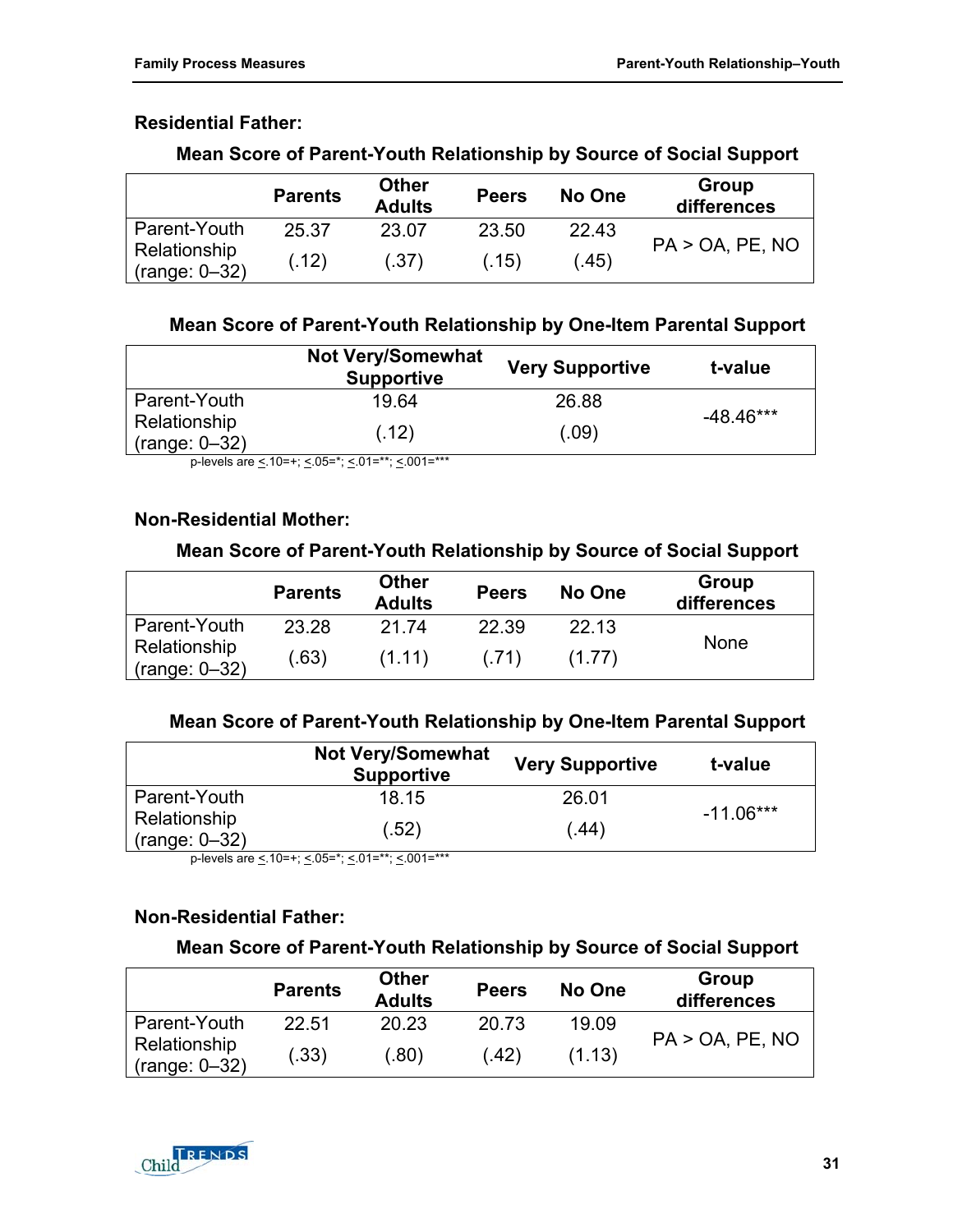|                                 | <b>Not Very/Somewhat</b><br><b>Supportive</b> | <b>Very Supportive</b> | t-value     |
|---------------------------------|-----------------------------------------------|------------------------|-------------|
| Parent-Youth                    | 18.47                                         | 25.85                  | $-17.99***$ |
| Relationship<br>$(range: 0-32)$ | (.27)                                         | (.31)                  |             |

#### **Mean Score of Parent-Youth Relationship by One-Item Parental Support**

p-levels are <.10=+; <.05=\*; <.01=\*\*; <.001=\*\*\*

#### *Predictive Validity*

T-tests compared mean scores, adjusted for youth's age and gender, on the family process and adolescent outcome variables listed in the tables for the top and bottom thirds of Youth report of Parent-Youth Relationship.

A supportive parent-youth relationship is associated with fewer youth behavior problems in all comparisons, though the association falls short of statistical significance among youth describing their relationship with a non-residential biological mother. Specifically, youth reporting "more positive" relationship with their residential mothers, residential fathers, or with their non-residential fathers (that is, scores on the parent-youth relationship scale fall in the top third of the distribution) reported fewer instances of substance use, fewer delinquent acts, and fewer behavior problems than youth reporting a "less positive" relationship with their residential mothers, residential fathers, and with their non-residential fathers, respectively (i.e.,, scores on the parent-youth relationship scale in the bottom third of the distribution). In addition, girls reporting a "more positive" relationship with the non-residential mothers reported significantly fewer behavior problems than girls reporting a "less positive" relationship with the non-residential mother did. Other associations are in the expected direction but are not statistically significant. Standard errors are substantially larger for non-residential mothers, as well.

Means, standard errors, and t-values are reported in the following tables.

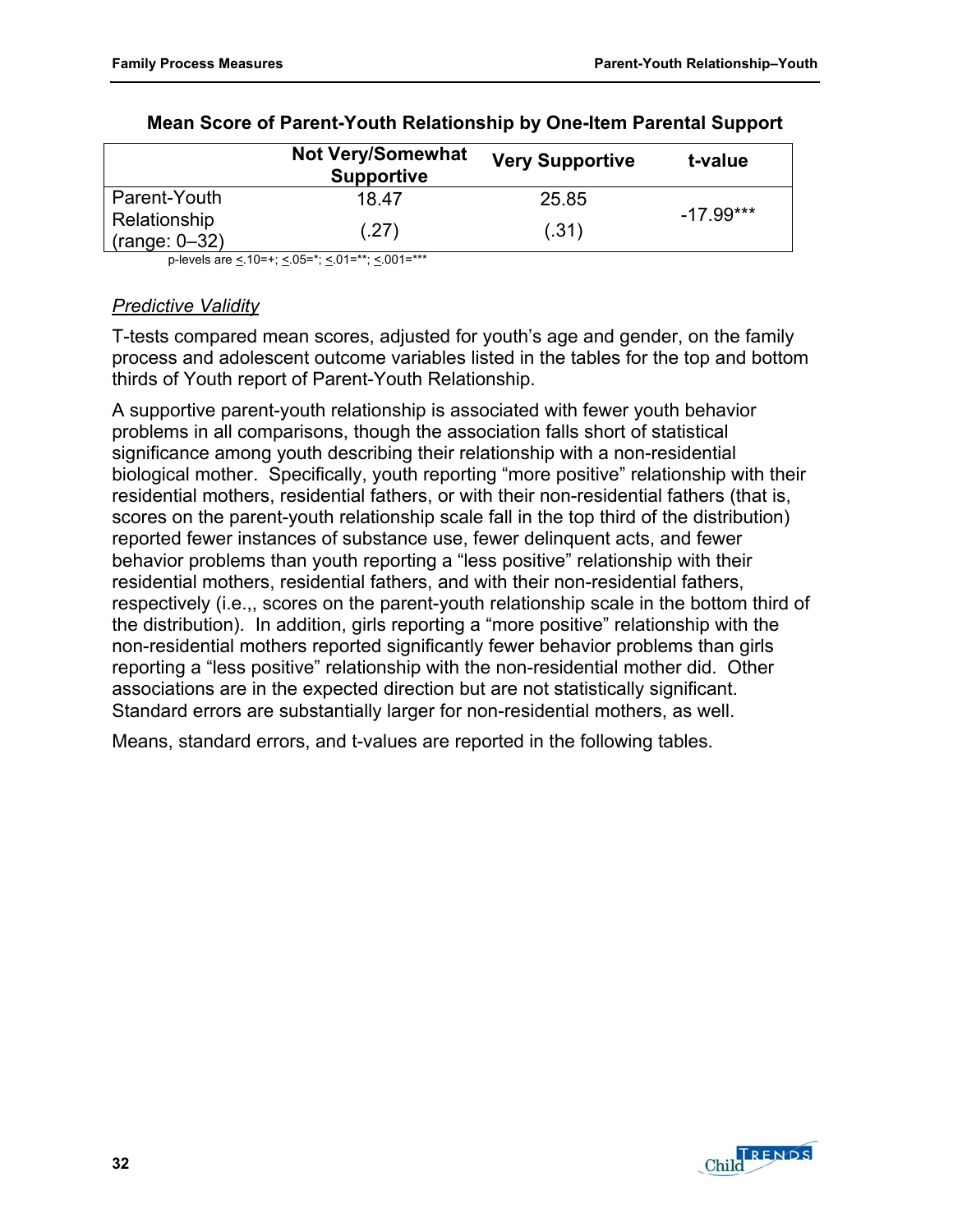# **Residential Mother:**

# **Mean Score of Youth Behavior Problems by Parent-Youth Relationship (More vs. Less Positive)**

|                                             | "Less Positive"                                 | "More Positive" | t-value     |
|---------------------------------------------|-------------------------------------------------|-----------------|-------------|
| Youth Report of                             | 0.97                                            | 0.57            |             |
| <b>Substance Use</b>                        | (.02)                                           | (.02)           | $-12.47***$ |
| $(range:0-3)$                               |                                                 |                 |             |
| Youth Report of<br>Delinquency              | 1.65                                            | 0.77            | $-16.73***$ |
| $(range: 0-10)$                             | (.03)                                           | (.03)           |             |
| <b>Behavioral and</b>                       |                                                 |                 |             |
| <b>Emotional Problems</b>                   | 2.91                                            | 1.59            |             |
| for Girls                                   | (.05)                                           | (.05)           | $-18.38***$ |
| (Youth report)                              |                                                 |                 |             |
| $(range: 0-8)$                              |                                                 |                 |             |
| Behavioral and<br><b>Emotional Problems</b> | 2.65                                            |                 |             |
| for Boys                                    |                                                 | 1.63            | $-14.11***$ |
| (Youth report)                              | (.05)                                           | (.05)           |             |
| $(range: 0-8)$                              |                                                 |                 |             |
| <b>Behavioral and</b>                       |                                                 |                 |             |
| <b>Emotional Problems</b>                   | 1.69                                            | 1.05            |             |
| for Girls                                   | (.07)                                           | (.05)           | $-7.42***$  |
| (Parent report)                             |                                                 |                 |             |
| $(range: 0-8)$                              |                                                 |                 |             |
| <b>Behavioral and</b>                       |                                                 |                 |             |
| <b>Emotional Problems</b>                   | 2.22                                            | 1.42            |             |
| for Boys                                    | (.08)                                           | (.07)           | $-7.90***$  |
| (Parent report)                             |                                                 |                 |             |
| $(range: 0-8)$                              | p-levels are < 10=+; < 05=*; < 01=**; < 001=*** |                 |             |

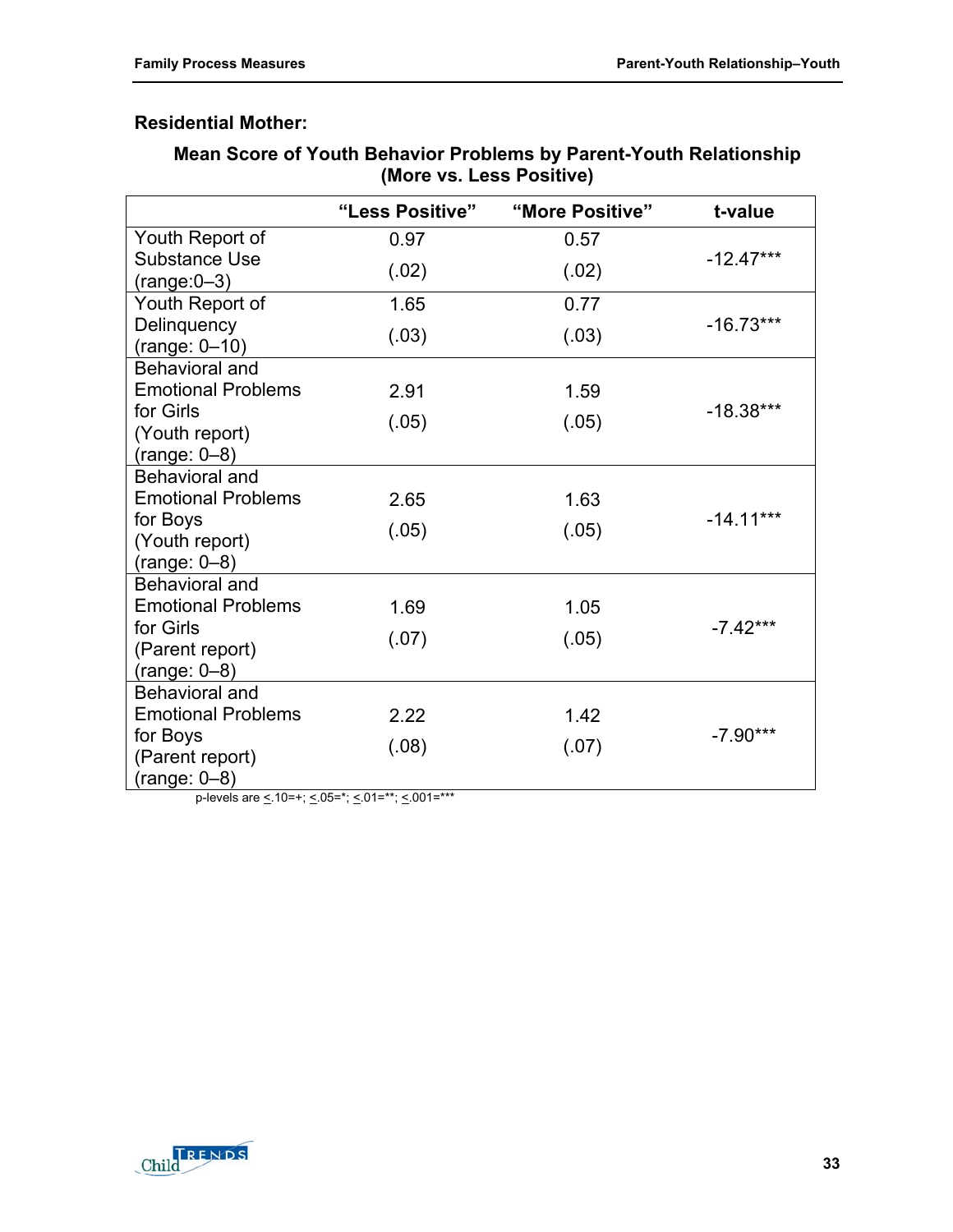# **Residential Father:**

| Mean Score of Youth Behavior Problems by Parent-Youth Relationship |
|--------------------------------------------------------------------|
| (More vs. Less Positive)                                           |

|                                          | "Less Positive"                                          | "More Positive" | t-value     |
|------------------------------------------|----------------------------------------------------------|-----------------|-------------|
| Youth Report of                          | 0.98                                                     | 0.52            |             |
| <b>Substance Use</b>                     | (.03)                                                    | (.03)           | $-12.57***$ |
| $(range: 0-3)$                           |                                                          |                 |             |
| Youth Report of                          | 1.59                                                     | 0.69            |             |
| Delinquency                              | (.04)                                                    | (.03)           | $-14.94***$ |
| $(range: 0-10)$<br><b>Behavioral and</b> |                                                          |                 |             |
| <b>Emotional Problems</b>                | 2.72                                                     | 1.40            |             |
| for Girls                                |                                                          |                 | $-15.80***$ |
| (Youth report)                           | (.06)                                                    | (.06)           |             |
| $(range: 0-8)$                           |                                                          |                 |             |
| <b>Behavioral and</b>                    |                                                          |                 |             |
| <b>Emotional Problems</b>                | 2.71                                                     | 1.63            |             |
| for Boys                                 | (.06)                                                    | (.05)           | $-13.38***$ |
| (Youth report)                           |                                                          |                 |             |
| $(range: 0-8)$                           |                                                          |                 |             |
| <b>Behavioral and</b>                    |                                                          |                 |             |
| <b>Emotional Problems</b>                | 1.53                                                     | 0.93            |             |
| for Girls                                | (.07)                                                    | (.07)           | $-6.42***$  |
| (Parent report)                          |                                                          |                 |             |
| $(range: 0-8)$                           |                                                          |                 |             |
| Behavioral and                           |                                                          |                 |             |
| <b>Emotional Problems</b>                | 2.14                                                     | 1.25            | $-8.11***$  |
| for Boys                                 | (.08)                                                    | (.07)           |             |
| (Parent report)                          |                                                          |                 |             |
| (range: 0–8)                             | $\cos \theta$ / 10 = 11 / 05 = *; / 04 = **; / 004 = *** |                 |             |

p-levels are  $\leq 10$ =+;  $\leq 05$ =\*;  $\leq 01$ =\*\*;  $\leq 001$ =\*

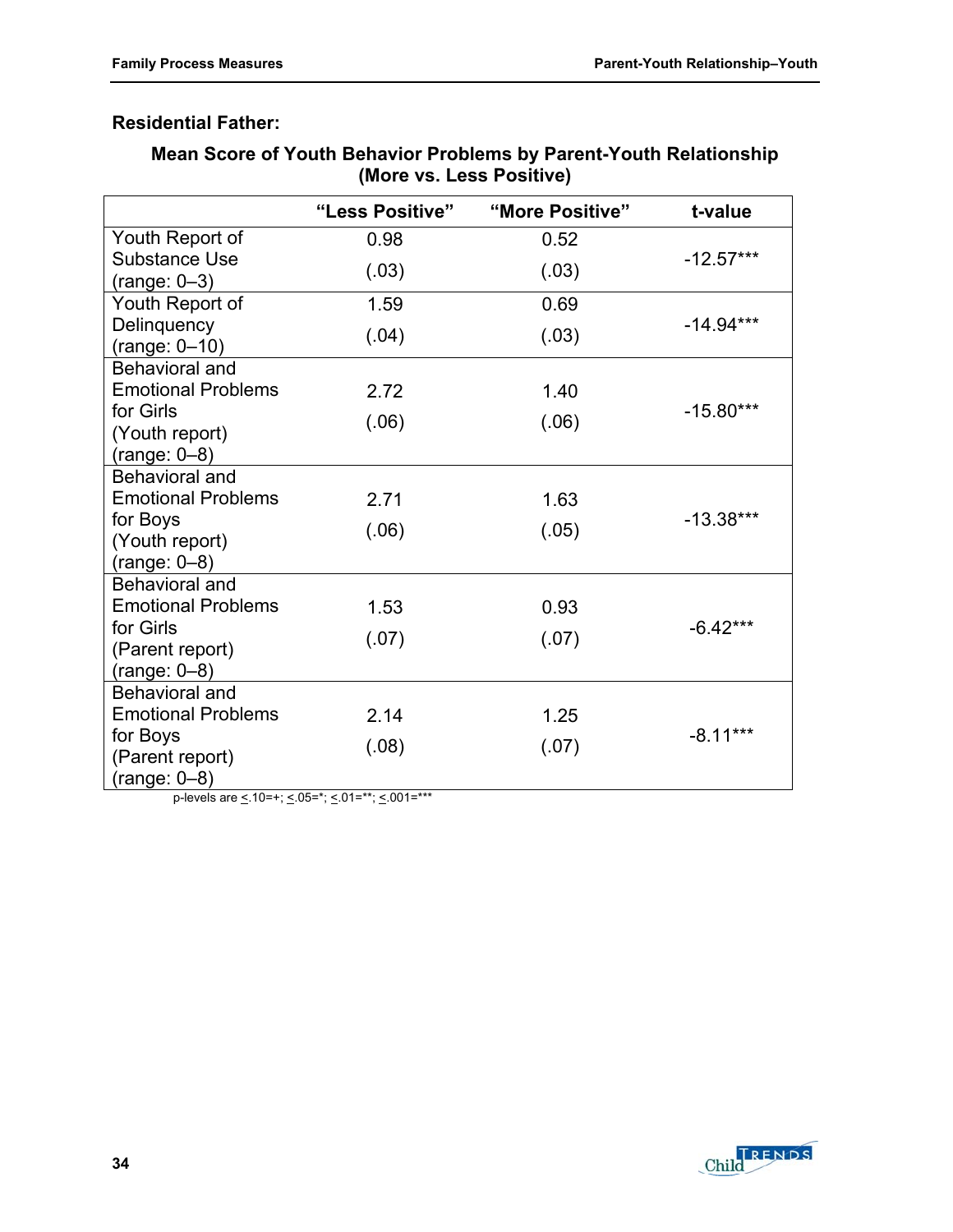# **Non-Residential Mother:**

# **Mean Score of Youth Behavior Problems by Parent-Youth Relationship (More vs. Less Positive)**

|                                         | "Less Positive"                                 | "More Positive" | t-value              |
|-----------------------------------------|-------------------------------------------------|-----------------|----------------------|
| Youth Report of                         | 1.16                                            | 0.96            |                      |
| Substance Use                           | (.12)                                           | (.12)           | $-1.16$              |
| $(range: 0-3)$<br>Youth Report of       | 2.23                                            | 1.74            |                      |
| Delinquency                             |                                                 |                 | $-1.49$              |
| $(range: 0-10)$                         | (.24)                                           | (.22)           |                      |
| Behavioral and                          |                                                 |                 |                      |
| <b>Emotional Problems</b>               | 3.19                                            | 2.27            |                      |
| for Girls                               | (.25)                                           | (.25)           | $-2.58*$             |
| (Youth report)                          |                                                 |                 |                      |
| $(range: 0-8)$<br><b>Behavioral and</b> |                                                 |                 |                      |
| <b>Emotional Problems</b>               | 2.76                                            | 2.08            |                      |
| for Boys                                |                                                 |                 | $-1.94$ <sup>+</sup> |
| (Youth report)                          | (.26)                                           | (.24)           |                      |
| $(range: 0-8)$                          |                                                 |                 |                      |
| <b>Behavioral and</b>                   |                                                 |                 |                      |
| <b>Emotional Problems</b>               | 2.35                                            | 1.97            |                      |
| for Girls                               | (.42)                                           | (.34)           | $-0.71$              |
| (Parent report)                         |                                                 |                 |                      |
| $(range: 0-8)$                          |                                                 |                 |                      |
| <b>Behavioral and</b>                   |                                                 |                 |                      |
| <b>Emotional Problems</b>               | 2.50                                            | 1.48            | $-2.30*$             |
| for Boys                                | (.34)                                           | (.29)           |                      |
| (Parent report)<br>$(range: 0-8)$       |                                                 |                 |                      |
|                                         | p-levels are < 10=+; < 05=*; < 01=**; < 001=*** |                 |                      |

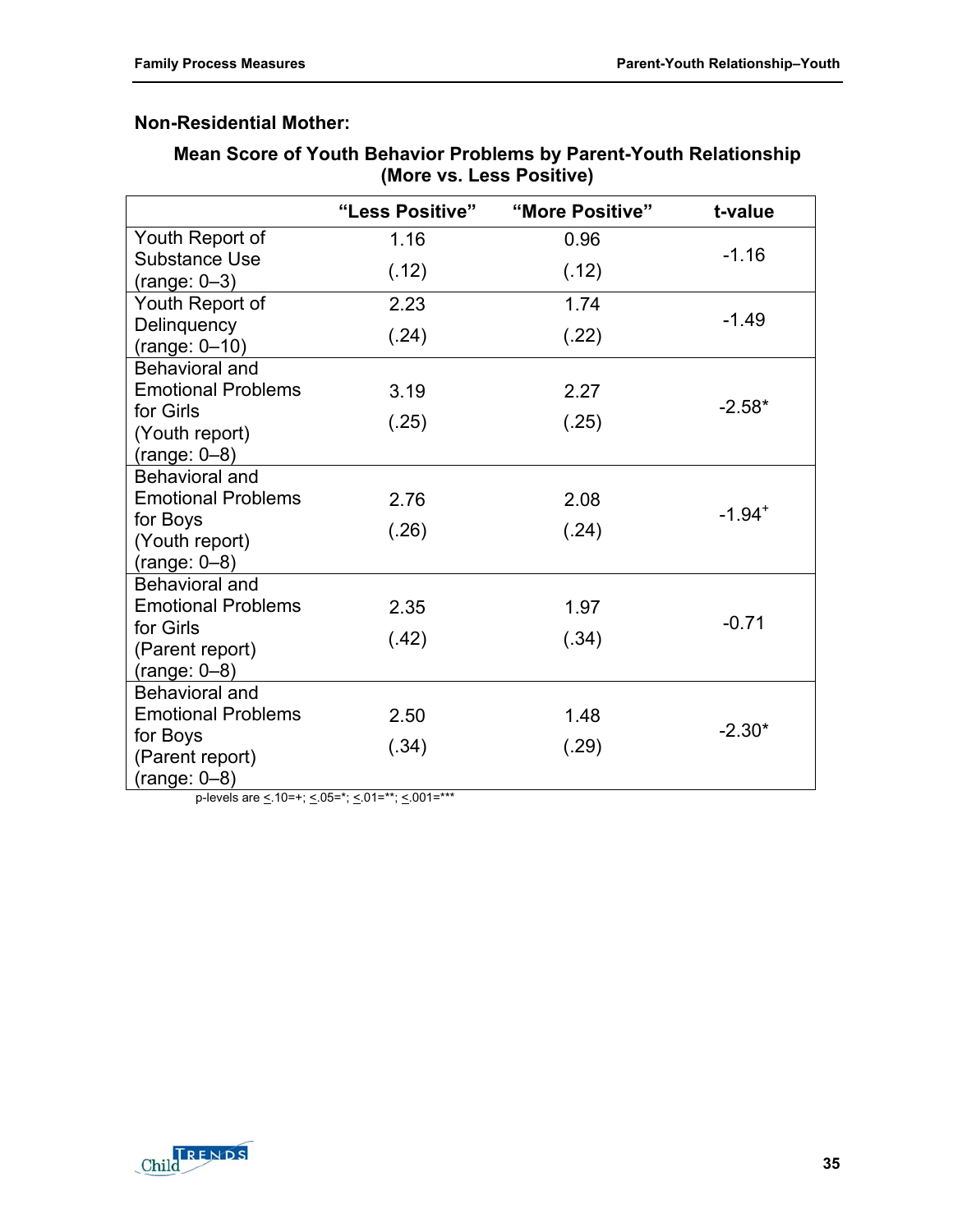# **Non-Residential Father:**

# **Mean Score of Youth Behavior Problems by Parent-Youth Relationship (More vs. Less Positive)**

|                                                | "Less Positive" | "More Positive" | t-value    |
|------------------------------------------------|-----------------|-----------------|------------|
| Youth Report of                                | 1.11            | 0.78            |            |
| <b>Substance Use</b><br>$(range: 0-3)$         | (.07)           | (.07)           | $-3.39***$ |
| Youth Report of                                | 1.82            | 0.98            |            |
| Delinquency<br>$(range: 0-10)$                 | (.12)           | (.11)           | $-5.07***$ |
| Behavioral and<br><b>Emotional Problems</b>    | 2.61            | 1.86            | $-3.56***$ |
| for Girls<br>(Youth report)<br>$(range: 0-8)$  | (.14)           | (.16)           |            |
| Behavioral and                                 |                 |                 |            |
| <b>Emotional Problems</b>                      | 2.67            | 1.76            |            |
| for Boys<br>(Youth report)<br>$(range: 0-8)$   | (.17)           | (.14)           | $-4.19***$ |
| Behavioral and                                 |                 |                 |            |
| <b>Emotional Problems</b>                      | 2.07            | 1.37            |            |
| for Girls<br>(Parent report)<br>$(range: 0-8)$ | (.18)           | (.20)           | $-2.59*$   |
| <b>Behavioral and</b>                          |                 |                 |            |
| <b>Emotional Problems</b>                      | 2.46            | 1.59            |            |
| for Boys<br>(Parent report)<br>$(range: 0-8)$  | (.28)           | (.21)           | $-2.50*$   |

p-levels are  $\leq 10$ =+;  $\leq 05$ =\*;  $\leq 01$ =\*\*;  $\leq 001$ =\*

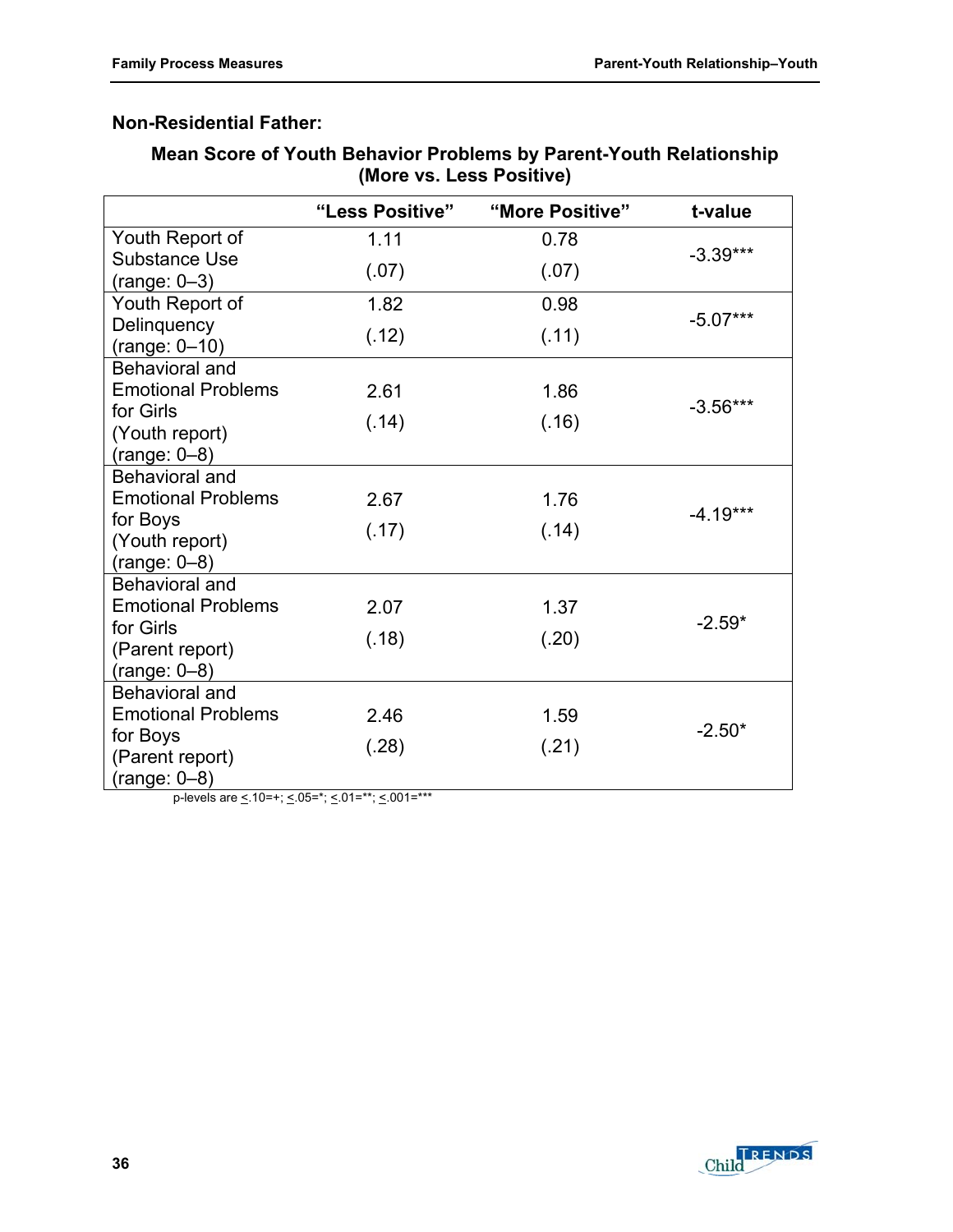# *Other Evidence Suggestive of Validity*

T-tests compared mean scores, adjusted for youth's age and gender, on Youth report of Parent-Youth Relationship for two poverty groups, less than 50% of the poverty level and greater than 200% of the poverty level.

Youth living in families with incomes greater than 200% of the poverty line reported more positive relationships with the residential mother, residential father, and nonresidential father than the youth living in families with income less than 50% of the poverty line. (There were no differences in mean scores on the Youth-Parent Relationship Scale for non-residential mothers, by poverty level.)

Means, standard errors, and t-values are reported in the tables below.

## **Residential Mother:**

# **Mean Score of Parent-Youth relationship by Poverty Level (<50% vs. > 200%)**

|                                 | <50% of Poverty<br>Level | >200% of Poverty<br>Level | t-value   |
|---------------------------------|--------------------------|---------------------------|-----------|
| Parent-Youth                    | 24.55                    | 25.49                     |           |
| Relationship<br>$(range: 0-32)$ | (.16)                    | (.13)                     | $4.67***$ |

p-levels are <.10=+; <.05=\*; <.01=\*\*; <.001=\*\*\*

# **Residential Father:**

# **Mean Score of Parent-Youth relationship by Poverty Level (<50% vs. > 200%)**

|                                 | Level | <50% of Poverty >200% of Poverty<br>Level | t-value   |
|---------------------------------|-------|-------------------------------------------|-----------|
| Parent-Youth                    | 23.95 | 25.26                                     |           |
| Relationship<br>$(range: 0-32)$ | (.26) | (.15)                                     | $4.33***$ |

p-levels are <.10=+; <.05="; <.01=""; <.001=

# **Non-Residential Mother:**

### **Mean Score of Parent-Youth relationship by Poverty Level (<50% vs. > 200%)**

|                                 | <50% of Poverty<br>Level | >200% of Poverty<br>Level | t-value |
|---------------------------------|--------------------------|---------------------------|---------|
| Parent-Youth                    | 21.76                    | 23.29                     | 1.00    |
| Relationship<br>$(range: 0-32)$ | (.82)                    | (1.28)                    |         |

p-levels are  $\leq 10$ =+;  $\leq 05$ =\*;  $\leq 01$ =\*\*;  $\leq 001$ =\*\*\*

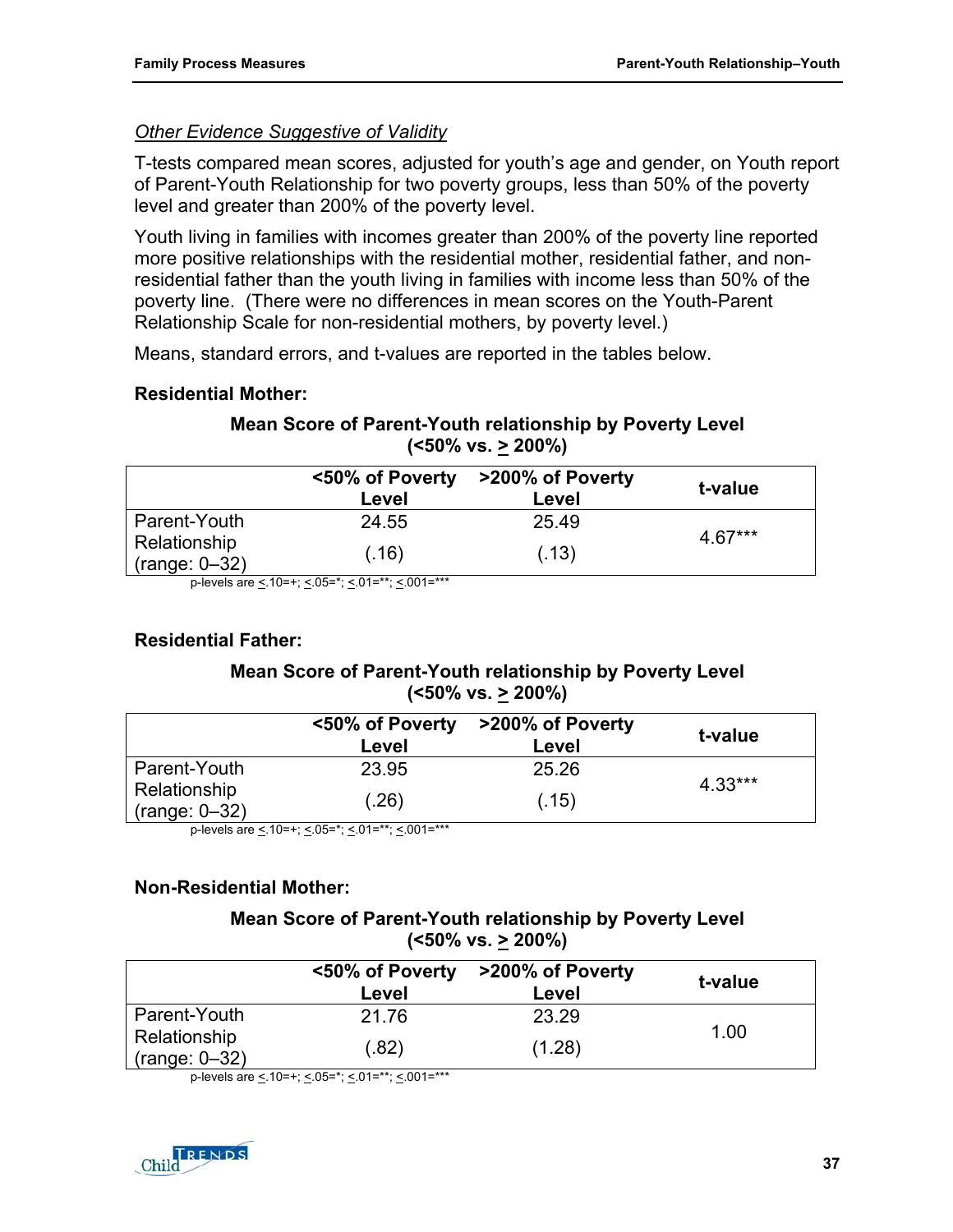## **Non-Residential Father:**

| Mean Score of Parent-Youth relationship by Poverty Level |
|----------------------------------------------------------|
| (<50% vs. <u>&gt;</u> 200%)                              |

|                                 | <50% of Poverty<br>Level | >200% of Poverty<br>Level | t-value   |
|---------------------------------|--------------------------|---------------------------|-----------|
| Parent-Youth                    | 20.19                    | 23.25                     |           |
| Relationship<br>$(range: 0-32)$ | (.48)                    | (.65)                     | $3.79***$ |

p-levels are <.10=+; <.05=\*; <.01=\*\*; <.001=\*\*\*

### *References:*

- Blum, R. W., & Rinehart, P. M. (1997). Reducing the risk: Connections that make a difference in the lives of youth. Minneapolis, MN: Division of General Pediatrics and Adolescent Health, University of Minnesota.
- Carmine, E.G., & Zeller, R.A. (1985). Reliability and validity assessment. In J.L. Sullivan (Ed.), Quantitative applications in the social sciences. Sage: Beverly Hills, CA.
- Conger, R.D., & Elder, G.H. Jr. (1994). Families in troubled times: Adapting to change in rural America. Aldine de Gryyter: New York.
- Coombs, R.H., & Paulson, M.J. (1988). Contrasting family patterns of adolescent drug users and non-Users. Journal of Chemical Dependency and Treatment, 1, 59-72.
- Harris, J. R. (1998). The nurture assumption: Why children turn out the way they do; parents matter less than you think and peers matter more. Free Press: New York.
- Hoffman, M. A., Ushpiz, V., & Levy-Shiff, R. (1988). Social support and self-esteem in adolescence. Journal of Youth and Adolescence, 17, 307-316.

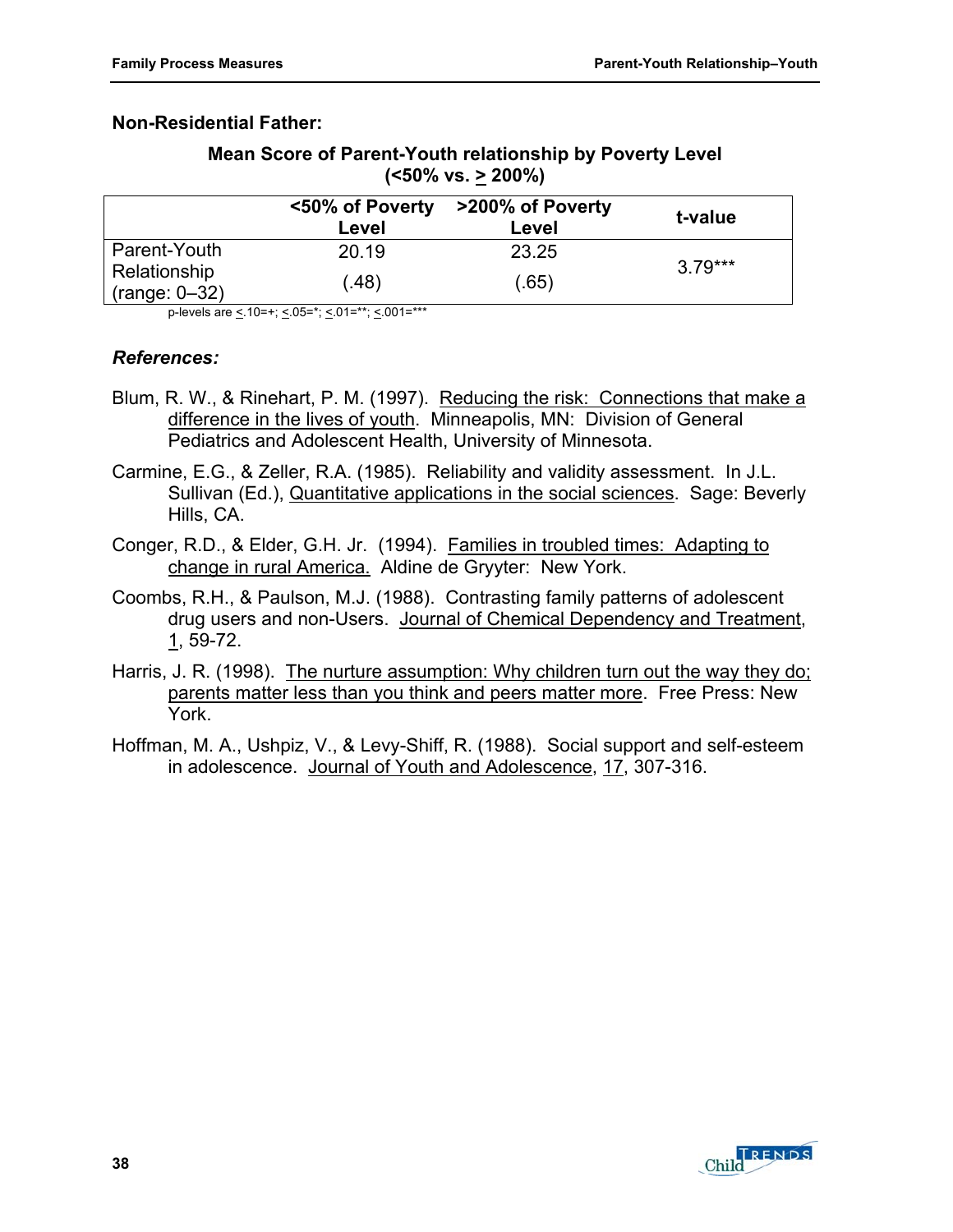# **Family Process Measures**

# **Sources of Social Support–Youth Report**

#### *Source of Items*

This item was developed by researchers on the NLSY survey development team.

#### *Items and Response Categories:*

- *1. If you had an emotional problem or personal relationship problem, who would you first turn to for help? Would you first turn to* 
	- *1 YOUR BIOLOGICAL MOTHER? 2 YOUR BIOLOGICAL FATHER? 3 A STEP OR ADOPTIVE PARENT? 4 A BROTHER OR SISTER? 5 A RELATIVE UNDER AGE 18? 6 A RELATIVE OVER AGE 18? 7 A BOY FRIEND OR GIRL FRIEND? 8 ANOTHER FRIEND? 9 A TEACHER OR SCHOOL COUNSELOR? 10 A CLERGYMAN OR OTHER ADULT FROM YOUR PLACE OF WORSHIP? 11 A MENTAL HEALTH PROFESSIONAL? 12 SOMEONE ELSE?*
	- *13 NO ONE?*

*Scale Creation:* Not applicable

A four category version of this variable was used for validation of the Parent-Youth Relationship scale. However, we are not recommending any one particular coding of this question.

*Variable Name:* YSAQ-351A

*Age of Youth:* 12–14 years

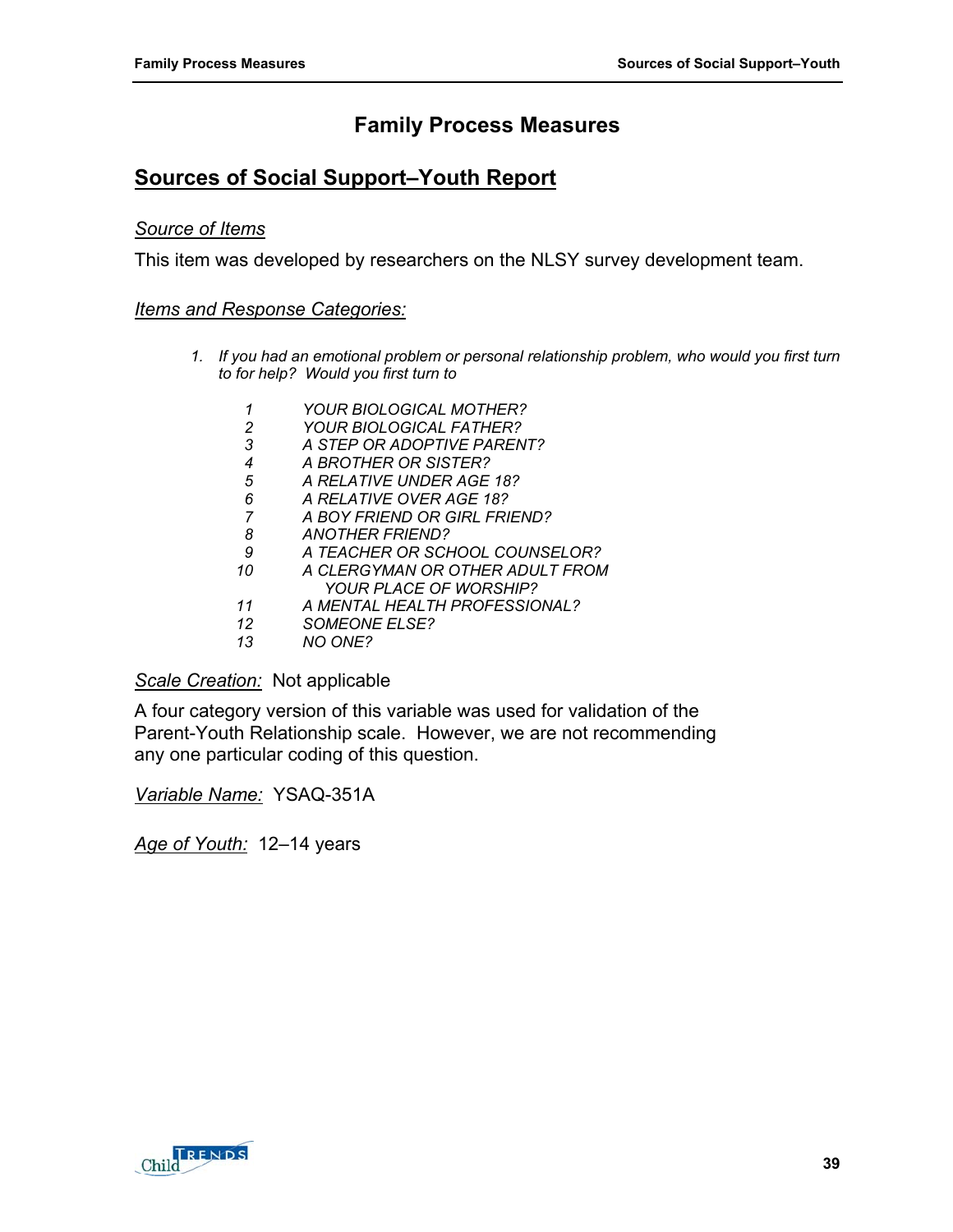| R0357300 | Frequency | Percent | Cumulative<br>Frequency | Cumulative<br>Percent |
|----------|-----------|---------|-------------------------|-----------------------|
| 1        | 2510      | 46.3    | 2510                    | 46.3                  |
| 2        | 424       | 7.8     | 2934                    | 54.1                  |
| 3        | 74        | 1.4     | 3008                    | 55.5                  |
| 4        | 485       | 8.9     | 3493                    | 64.4                  |
| 5        | 84        | 1.5     | 3577                    | 66.0                  |
| 6        | 146       | 2.7     | 3723                    | 68.7                  |
| 7        | 375       | 6.9     | 4098                    | 75.6                  |
| 8        | 901       | 16.6    | 4999                    | 92.2                  |
| 9        | 66        | 1.2     | 5065                    | 93.5                  |
| 10       | 18        | 0.3     | 5083                    | 93.8                  |
| 11       | 10        | 0.2     | 5093                    | 94.0                  |
| 12       | 91        | 1.7     | 5184                    | 95.6                  |
| 13       | 236       | 4.4     | 5420                    | 100.0                 |

WHO TURN TO WITH PERSONAL PROBS? 1997

# *Frequencies:*

# *Data Quality*

| <b>Measure</b> | N missing |
|----------------|-----------|
| つにつつへへ         |           |

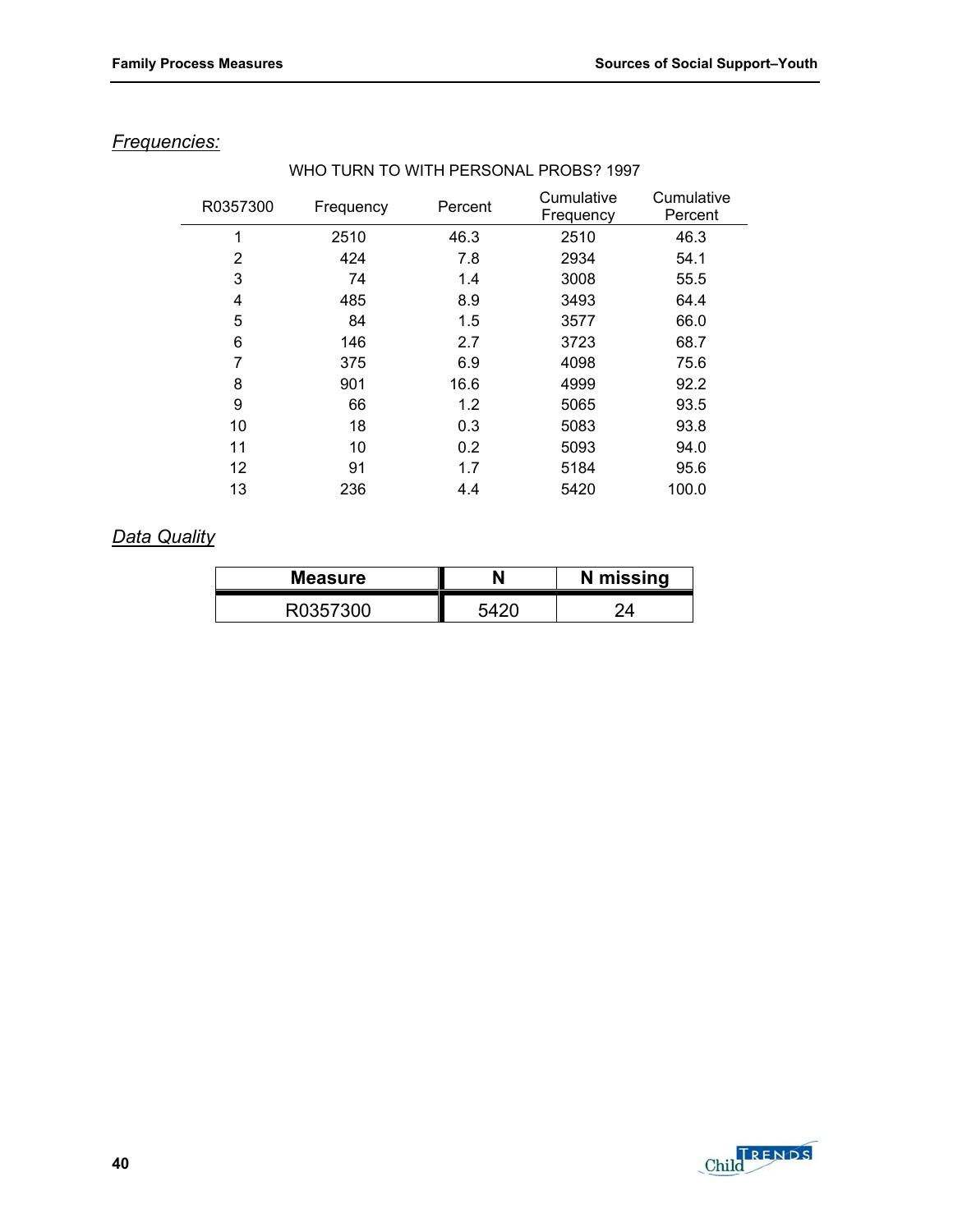# **Family Process Measures**

# **Index of Family Routines–Youth Report**

#### *Description & Relevance:*

Psychologists (e.g., Henry & Lovelace, 1995; O'Connor, Hetherington, & Clingempeel, 1997) emphasize the importance of a sense of belonging to a family unit and household organization as predictors of future youth success. Maccoby & Mnookin (1992) have found that family routines play an important role in both educational and behavioral outcomes among school-age children.

#### *Source of Items*

The items were modified from the Family Routines Inventory (FRI) (Jenson, James, Bryce, & Hartnett, 1983). Similar items have also been included in the National Commission on Children Survey of Children and Parents (1991) and the Early Childhood Longitudinal Study–Kindergarten cohort.

#### *Items and Response Categories*

- *1. In a typical week, how many days from 0 to 7 do you eat dinner with your family?*
- *2. In a typical week, how many days from 0 to 7 does housework get done when it is supposed to, for example cleaning up after dinner, doing dishes, or taking out the trash?*
- *3. In a typical week, how many days from 0 to 7 do you do something fun as a family such as play a game, go to a sporting event, go swimming and so forth?*
- *4. In a typical week, how many days from 0 to 7 do you do something religious as a family such as go to church, pray or read the scriptures together?*

These responses were measured on an 8-point scale:

0 1 2 3 4 5 6 7 No days/ and the second seven days and the All seven days Week

#### *Index Creation*

The Family Routines Index was created by summing responses to these four items; scores could range from 0 to 28. Higher scores indicate more days spent in routine activities with the family.

*Variable Name:* FP\_YHROUTIN

*Age of Youth:* 12–14 years

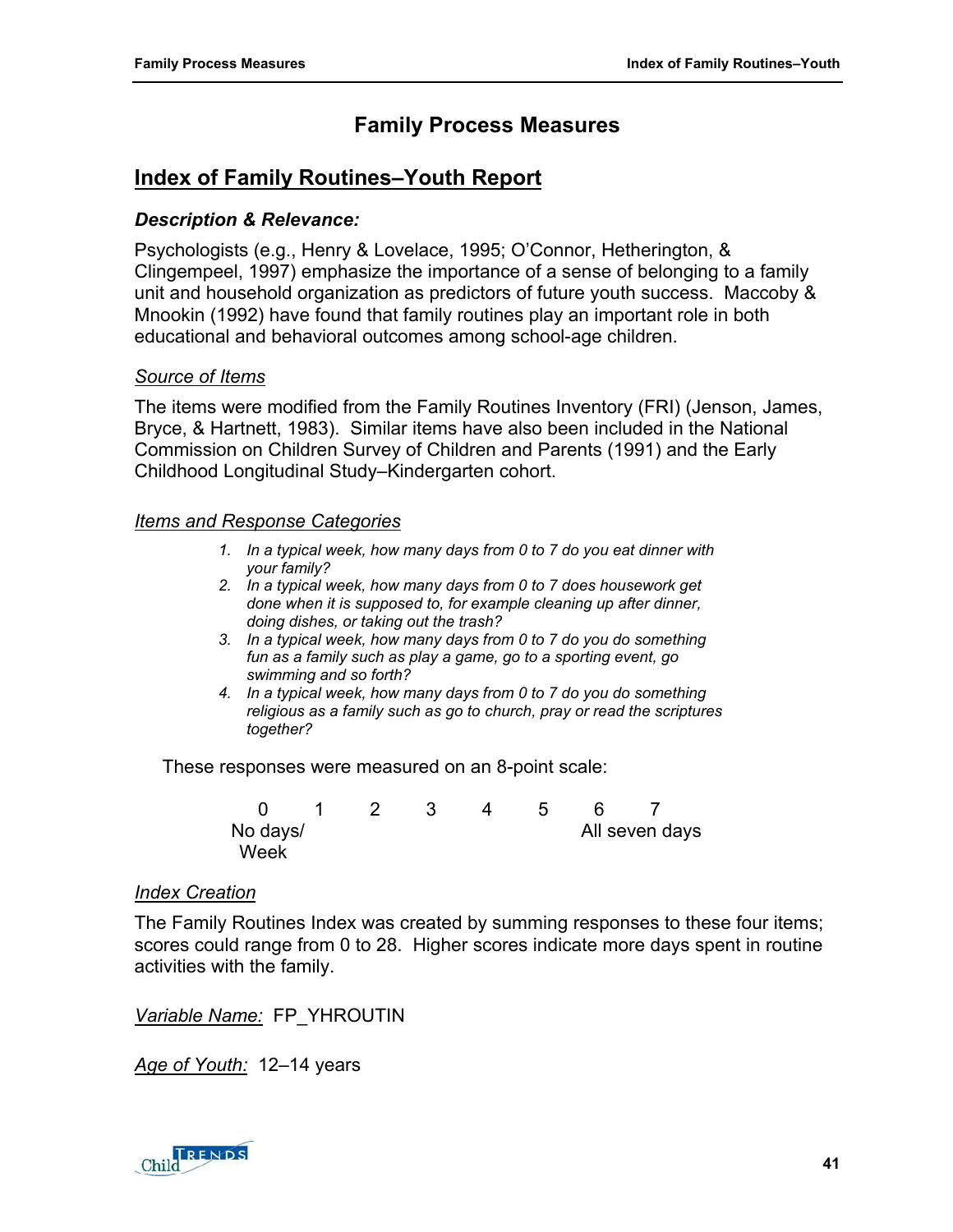#### *Frequencies:*

Youth Report of Family Routines Index (higher indicates more routines)

| FP_YHROUTIN    | Frequency | Percent | Cumulative<br>Frequency | Cumulative<br>Percent |
|----------------|-----------|---------|-------------------------|-----------------------|
| 0              | 128       | 2.4     | 128                     | 2.4                   |
| $\mathbf{1}$   | 14        | 0.3     | 142                     | 2.6                   |
| $\overline{2}$ | 19        | 0.4     | 161                     | 3.0                   |
| 3              | 31        | 0.6     | 192                     | 3.6                   |
| 4              | 33        | 0.6     | 225                     | 4.2                   |
| 5              | 59        | 1.1     | 284                     | 5.3                   |
| 6              | 54        | 1.0     | 338                     | 6.3                   |
| $\overline{7}$ | 158       | 2.9     | 496                     | 9.2                   |
| 8              | 138       | 2.6     | 634                     | 11.7                  |
| 9              | 155       | 2.9     | 789                     | 14.6                  |
| 10             | 206       | 3.8     | 995                     | 18.4                  |
| 11             | 246       | 4.6     | 1241                    | 23.0                  |
| 12             | 297       | 5.5     | 1538                    | 28.5                  |
| 13             | 343       | 6.4     | 1881                    | 34.9                  |
| 14             | 419       | 7.8     | 2300                    | 42.6                  |
| 15             | 471       | 8.7     | 2771                    | 51.3                  |
| 16             | 480       | 8.9     | 3251                    | 60.2                  |
| 17             | 433       | 8.0     | 3684                    | 68.3                  |
| 18             | 365       | 6.8     | 4049                    | 75.0                  |
| 19             | 295       | 5.5     | 4344                    | 80.5                  |
| 20             | 231       | 4.3     | 4575                    | 84.8                  |
| 21             | 253       | 4.7     | 4828                    | 89.5                  |
| 22             | 172       | 3.2     | 5000                    | 92.6                  |
| 23             | 100       | 1.9     | 5100                    | 94.5                  |
| 24             | 79        | 1.5     | 5179                    | 96.0                  |
| 25             | 69        | 1.3     | 5248                    | 97.2                  |
| 26             | 66        | 1.2     | 5314                    | 98.5                  |
| 27             | 14        | 0.3     | 5328                    | 98.7                  |
| 28             | 69        | 1.3     | 5397                    | 100.0                 |

Scores tend to cluster in the middle of the distribution, with considerable variation on both ends of the distribution.

### *Psychometric Assessment:*

#### *Data Quality*

A score on the Index of Family Routines was obtained for respondents who answered at least three of the four items. Respondents who answered three of the four items were assigned a weighted based on the 28-point scale (i.e., rawscore \* (4/4-missing)). Respondents who answered fewer than three items were coded as missing. However, very little missing data occurred.

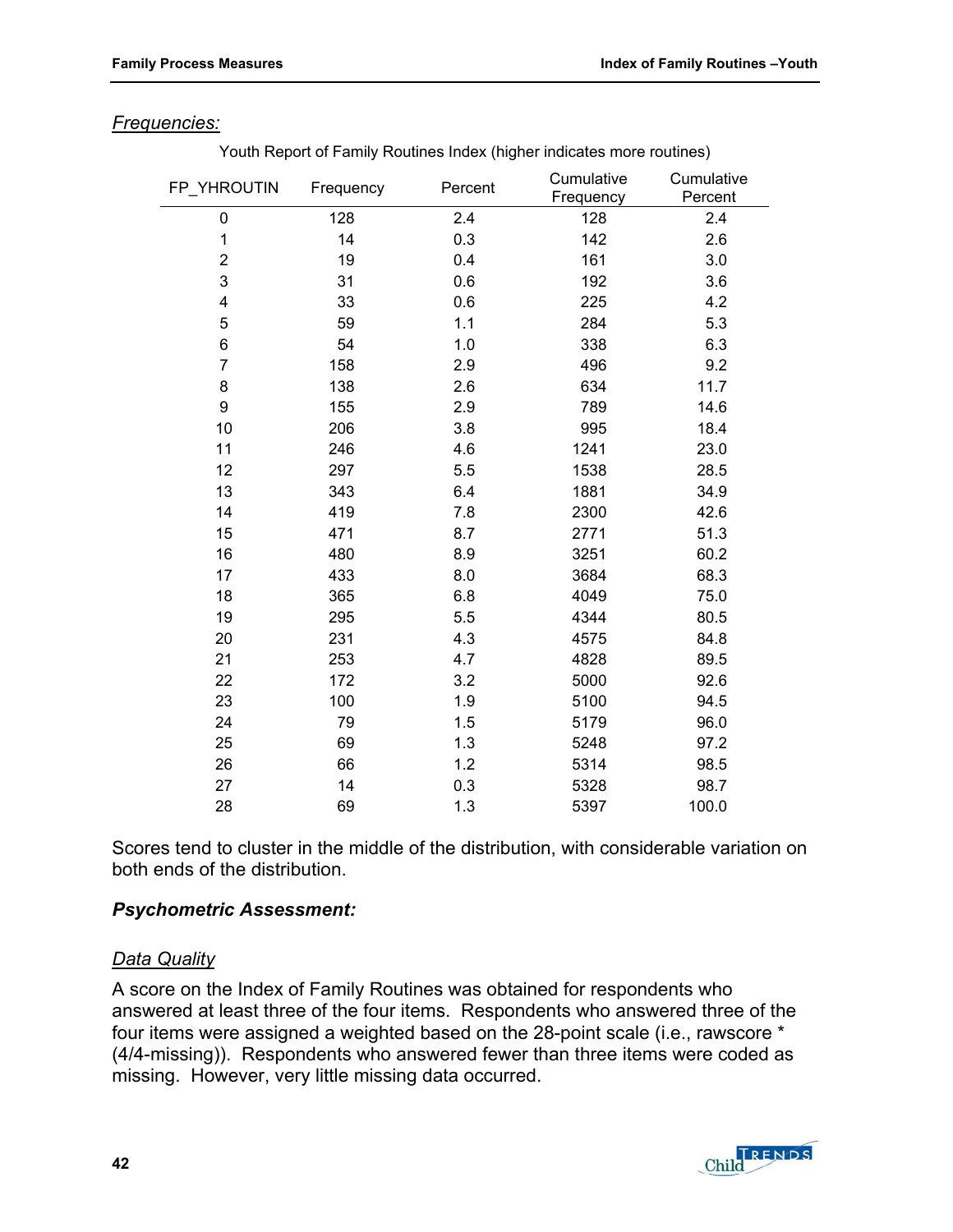| <b>Measure</b>           | N    | N missing | <b>Mean</b> | <b>SD</b> |
|--------------------------|------|-----------|-------------|-----------|
| Index of Family Routines | 5397 |           | 15.03       | 5.52      |

### *Internal Consistency/Reliability*

Not applicable. (This is an index rather than a scale. That is, it is not assumed that the frequency of one family routine should necessarily be correlated (i.e., internally consistent) with the frequency of another family routine.)

## *Validity*

We examined predictive validity and other evidence suggestive of validity for the Index of Family Routines. The data presented are cross-sectional because longitudinal data are not yet available.

Construct validity is demonstrated when the family process variable is significantly associated with the *same* family process construct measured differently.

Predictive validity is apparent when the family process variable is significantly associated with *other* family process variables, and/or youth behavior as expected based on theory or previous research.

For purposes of predictive validity, a three-level variable for youth report of the index of family routines was created. Each level represents approximately one-third of the sample. Data shown below are for the top third ("more routine") and the bottom third ("less routine").

Other evidence suggestive of validity includes whether family routines differs significantly for families with incomes less than 50% of the poverty line compared to families with incomes greater than 200% of the poverty line.

### *Construct Validity*

No other measure of family routines was collected in this cohort, therefore construct validity can not be assessed.

# *Predictive Validity*

T-tests compared mean scores, adjusted for youth's age and gender, on the family process and adolescent outcome variables listed in the tables for the top and bottom thirds of Youth report of Index of Family Routines.

Youth who reported "more family routines" reported less autonomy in limit-setting, and their responding parent also reported less youth autonomy in limit-setting, compared to youth who reported "less family routines". In addition, youth who reported "more family routines" reported significantly fewer instances of substance use, delinquency and behavior problems. Parents also reported fewer behavior problems for youth that reported "more family routines".

Means, standard errors, and t-values are reported in the following tables.

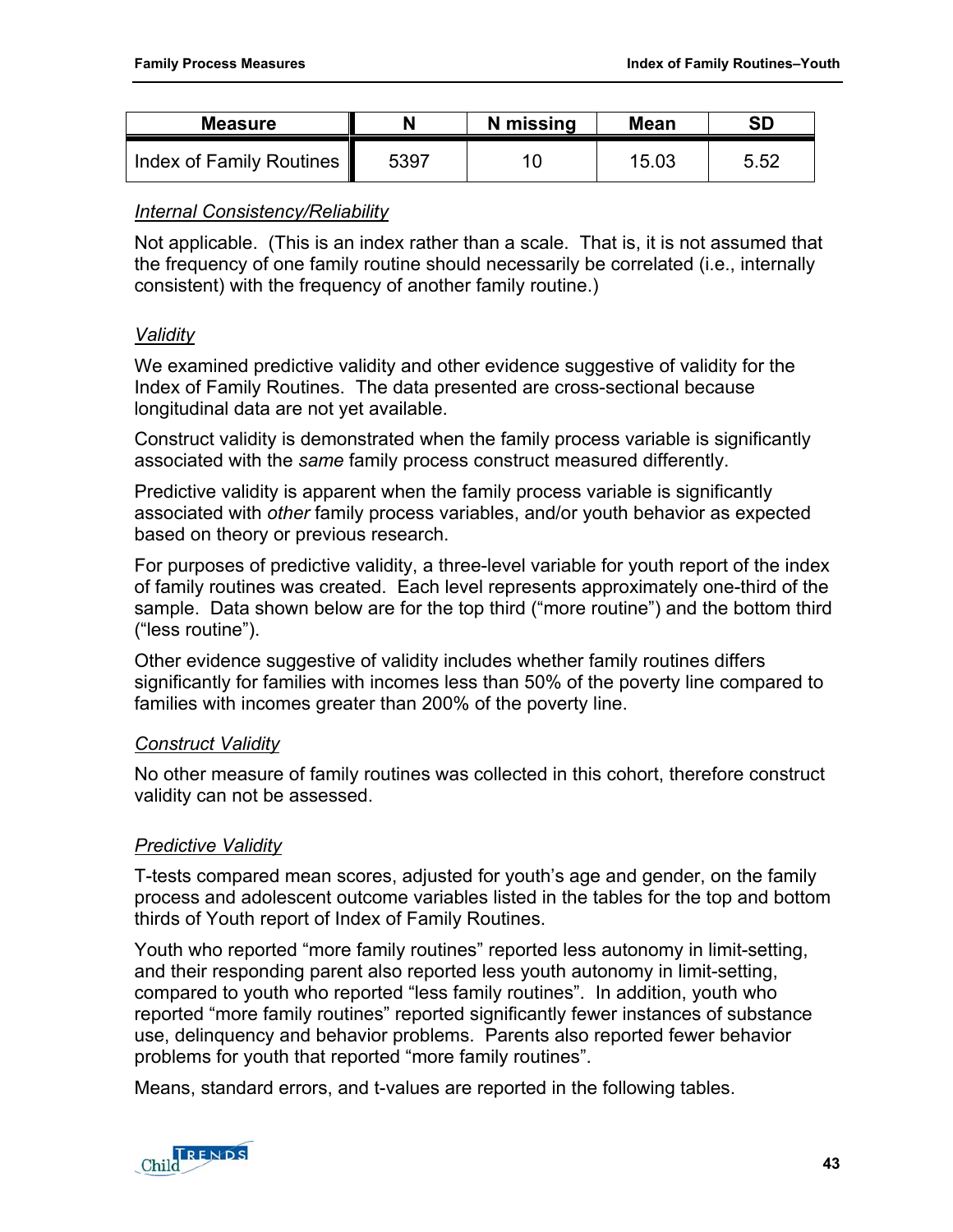## **Mean Scores for Youth Report of Limit-Setting by the Index of Family Routines (more vs. less routine)**

|                        | "Less Routine" | "More Routine" | t-value |
|------------------------|----------------|----------------|---------|
| Youth Report of Limit- | 2.99           | 3.61           | 9.88*** |
| setting (range: 0–6)   | (.05)          | (.04)          |         |

p-levels are  $\leq$  10=+;  $\leq$  05=\*;  $\leq$  01=\*\*;  $\leq$  001=\*\*\*

## **Mean Scores for Parent Report of Limit-Setting by the Index of Family Routines (more vs. less routine)**

|                                | "Less Routine" | "More Routine" | t-value |
|--------------------------------|----------------|----------------|---------|
| <b>Parent Report of Limit-</b> | 4 14           | 4 47           | 5.76*** |
| setting (range: 0–6)           | (.05)          | (.04)          |         |

p-levels are  $\leq 10=+$ ;  $\leq 0.05=$ \*;  $\leq 0.01=$ \*\*\*

## **Mean Scores for Youth Behavior Problems by the Index of Family Routines (more vs. less routine)**

|                                                        | "Less Routine" | "More Routine" | t-value     |
|--------------------------------------------------------|----------------|----------------|-------------|
| Youth Report of                                        | 1.02           | 0.54           |             |
| Substance Use (range:<br>$0 - 3)$                      | (.02)          | (.02)          | $-14.74***$ |
| Youth Report of                                        | 1.49           | 0.89           |             |
| Delinquency<br>(range: 0-10)                           | (0.04)         | (0.03)         | $-11.31***$ |
| <b>Behavioral and</b><br><b>Emotional Problems for</b> | 2.64           | 1.81           | $-11.23***$ |
| Girls (Youth report)<br>$(range: 0-8)$                 | (.06)          | (.05)          |             |
| Behavioral and<br><b>Emotional Problems for</b>        | 2.58           | 1.89           | $-9.35***$  |
| Boys (Youth report)<br>$(range: 0-8)$                  | (.06)          | (.05)          |             |
| Behavioral and<br><b>Emotional Problems for</b>        | 1.55           | 1.19           | $-4.11***$  |
| Girls (Parent report)<br>$(range: 0-8)$                | (.07)          | (.06)          |             |
| <b>Behavioral and</b><br><b>Emotional Problems for</b> | 2.07           | 1.70           | $-3.63***$  |
| Boys (Parent report)<br>$(range: 0-8)$                 | (.08)          | (.06)          |             |

p-levels are  $\leq 10=+$ ;  $\leq 0.05=$ \*;  $\leq 0.01=$ \*\*\*;  $\leq 0.001=$ \*\*\*

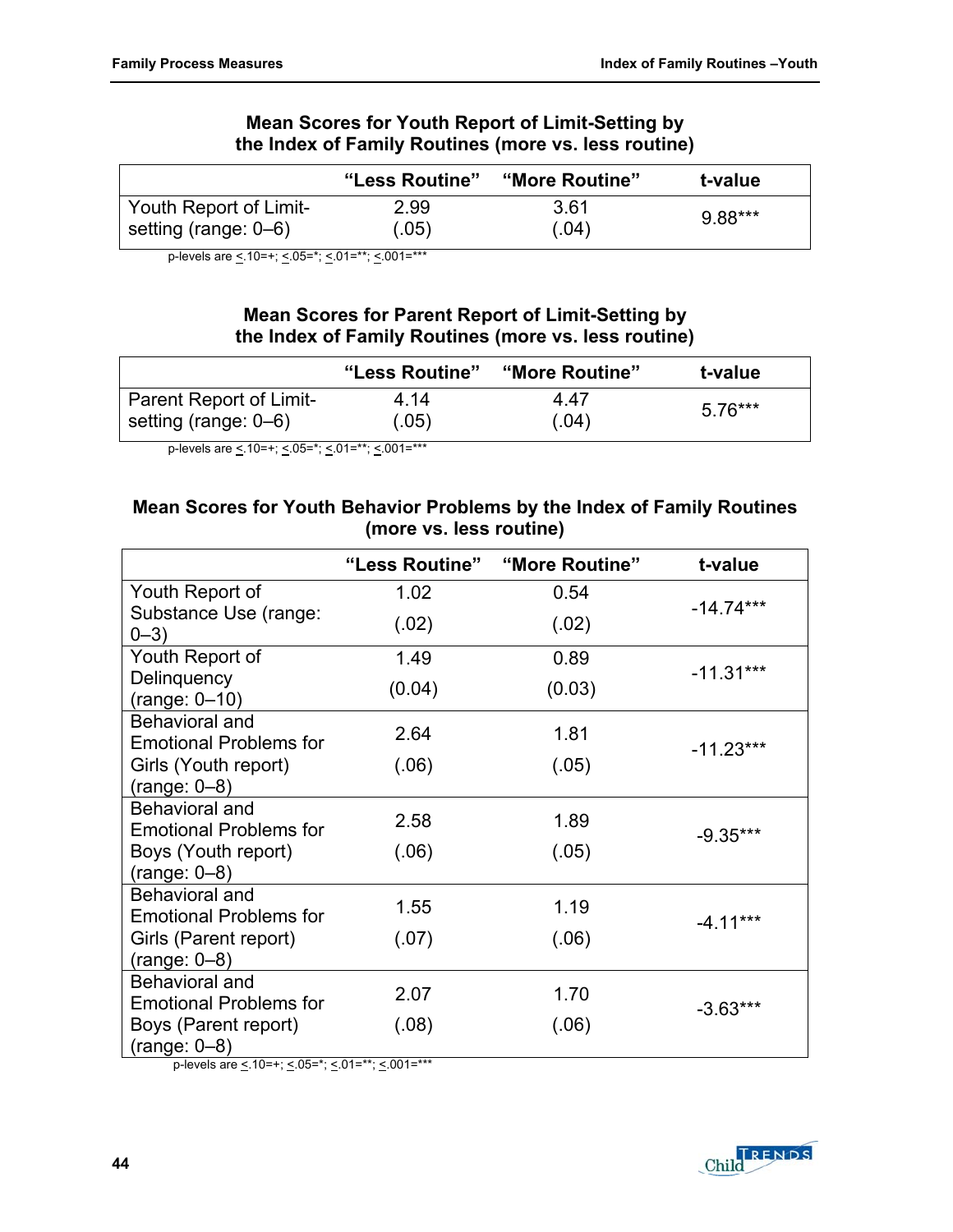# *Other Evidence Suggestive of Validity*

T-tests compared mean scores, adjusted for youth's age and gender, on Youth report of Index of Family Routines for two poverty groups, less than 50% of the poverty level and greater than 200% of the poverty level.

The data do not indicate that family routines differed by poverty level.

Means, standard errors, and t-values are reported in the table below.

### **Mean Scores for the Index of Family Routines (Youth report) by Poverty Level (<50% vs. > 200%)**

|                             | <50% of Poverty<br>Level | >200% of Poverty<br>Level | t-value |
|-----------------------------|--------------------------|---------------------------|---------|
| Youth Report of             | 14.93                    | 15.24                     |         |
| Routines<br>$(range: 0-28)$ | (.16)                    | (.14)                     | 1.35    |

p-levels are < 10=+; < 05=\*; < 01=\*\*; < 001=\*\*\*

# *References:*

- Henry, C.S., & Lovelace, S.G. (1995). Family resources and adolescent family life satisfaction in remarried family households. Journal of Family Issues, 16, 765-786.
- Jensen, E.W., James, S.A., Bryce, W.T. & Hartnett, S.A. (1983). The Family Routines Inventory: Development and validation. Social Sciences Medicine, 17, 201-211.
- Maccoby, E.E. & Mnookin, R.H. (1992). Dividing the child: Social & legal dilemmas of custody. Cambridge, MA: Harvard University Press.
- O'Connor, T.G., Hetherington, E.M., & Clingempeel, W.G. (1997). Systems and bidirectional influence in families. Journal of Social and Personal Relationships, 14, 491-504.

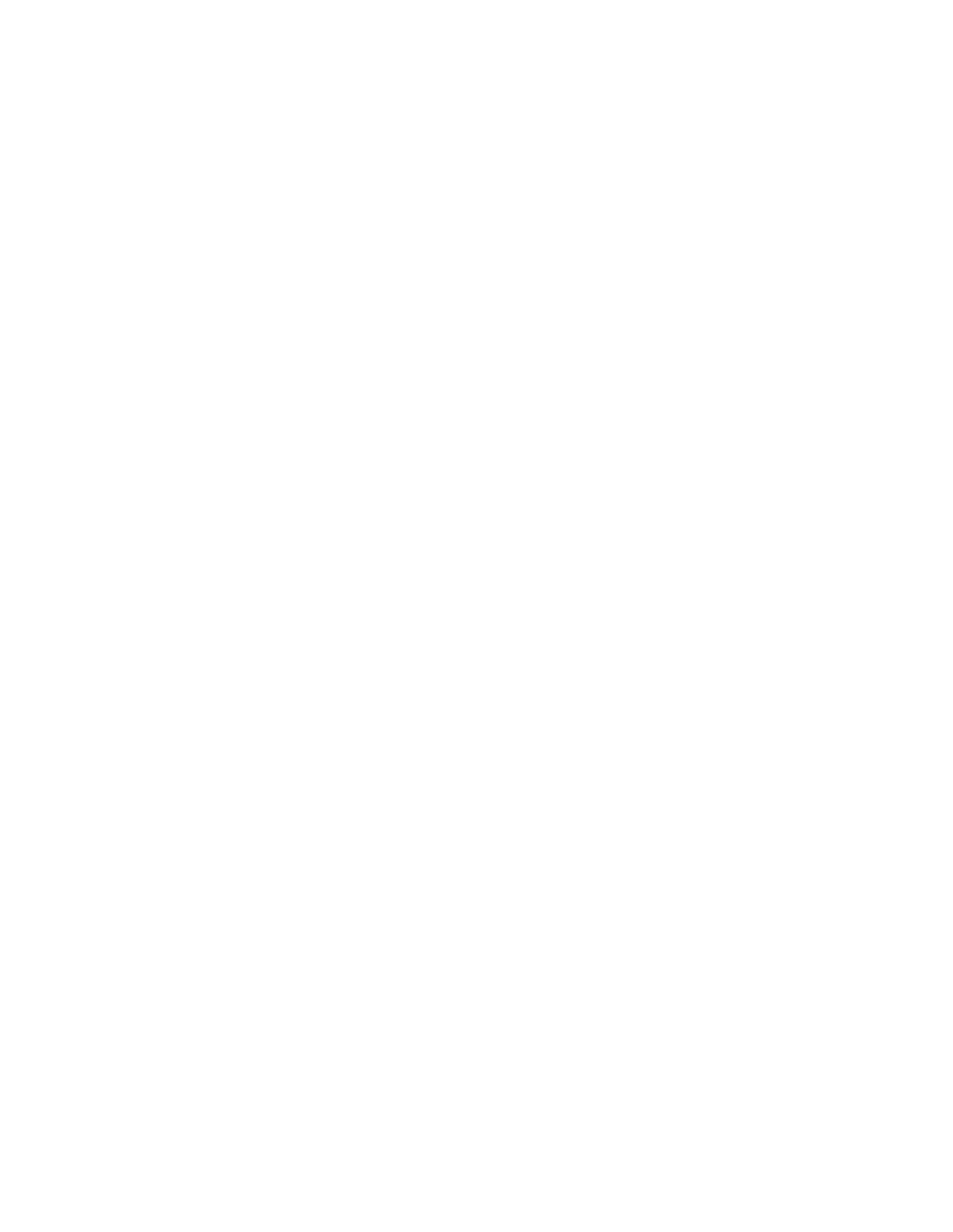# **Family Process Measures**

# **Parental Monitoring–Youth Report**

#### *Description & Relevance:*

Degree of parental monitoring has been linked to a variety of outcomes (e.g., conduct problems, lower scholastic achievement) as well as early sexual involvement (Buchanan, Maccoby, & Dornbusch, 1992; Weintraub, & Gold, 1991; Otto, & Atkinson, 1997).

### *Source of items*

The specific items are standard questions used widely by the well-known researchers of the family (Hetherington, Cox, & Cox, 1982; Maccoby & Mnookin, 1992).

#### *Items and Response Categories*

- *1. How much does he/she know about your close friends, that is, who they are?*
- *2. How much does he/she know about your close friends' parents, that is, who they are?*
- *3. How much does he/she know about who you are with when you are not at home?*
- 4. *How much does she know about who your teachers are and what you are doing in school*?

The responses were measured on a 5-point scale:

| Knows   | Knows Just a | Knows Some | Knows Most    | <b>Knows</b> |
|---------|--------------|------------|---------------|--------------|
| Nothing | Little       | Things     | <b>Things</b> | Everything   |

#### *Scale Creation*

The Parental Monitoring Scale was created for each of the four possible parental figures:

- 5) Residential mother
- 6) Residential father
- 7) Non-residential biological mother
- 8) Non-residential biological father

The responses to the four items were summed; scores could range from 0 to 16 points. Higher scores indicate greater parental monitoring (according to youth reports).

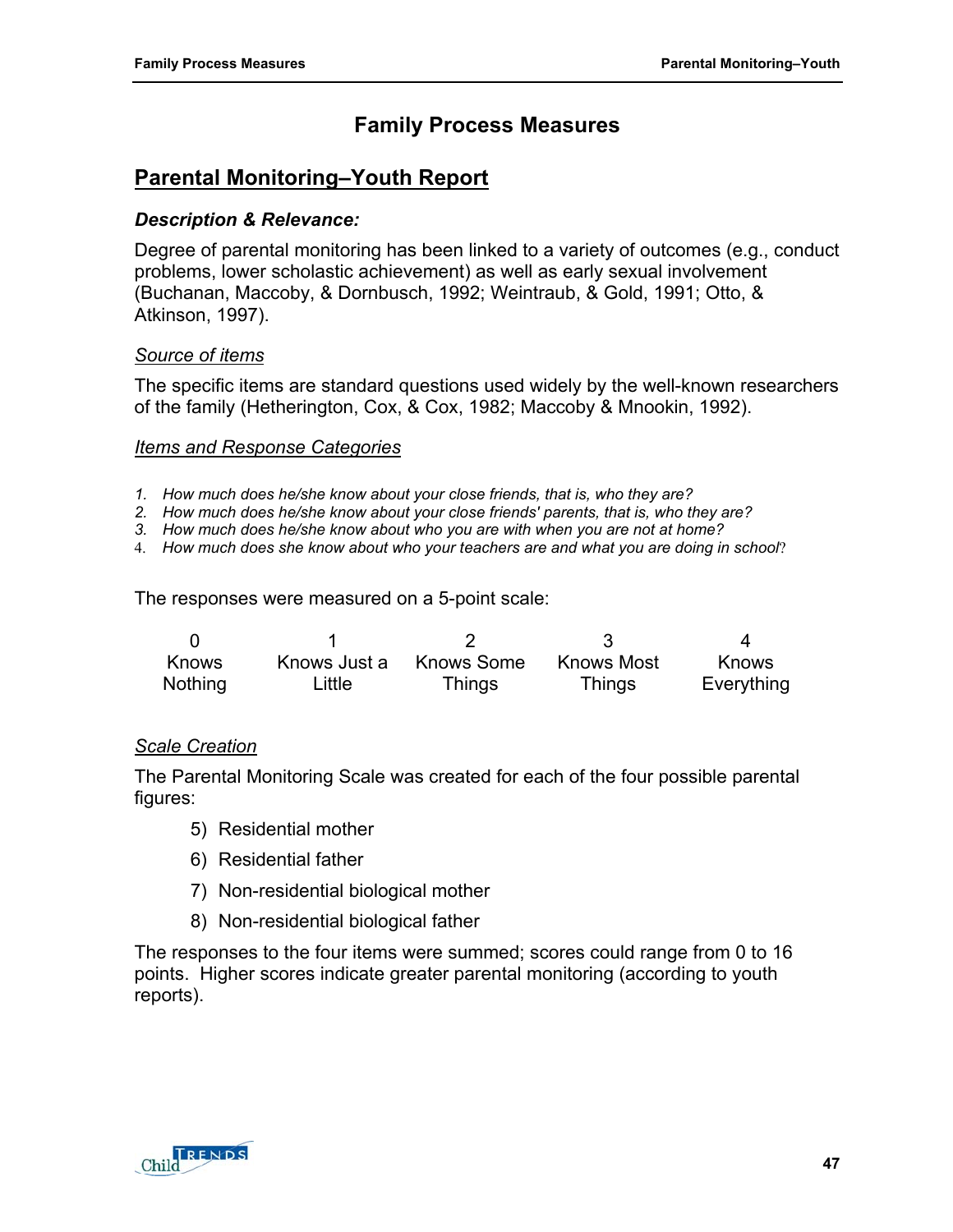## *Variable Names:*

| <b>Residential Mother's Monitoring:</b> | FP YMMONIT   |
|-----------------------------------------|--------------|
| <b>Residential Father's Monitoring:</b> | FP YFMONIT   |
| Non-Residential Mother's Monitoring:    | FP YNRMMONIT |
| Non-Residential Father's Monitoring:    | FP YNRFMONIT |

*Age of Youth:* 12–14 years

# *Frequencies*

Youth report of Residential Mother's Monitoring (higher indicates greater parental monitoring) Cumulative

| FP YMMONIT | Frequency | Percent | Cumulative | Cumulative |
|------------|-----------|---------|------------|------------|
|            |           |         | Frequency  | Percent    |
| 0          | 11        | 0.2     | 11         | 0.2        |
| 1          | 45        | 0.9     | 56         | 1.1        |
| 2          | 51        | 1.0     | 107        | 2.0        |
| 3          | 77        | 1.5     | 184        | 3.5        |
| 4          | 146       | 2.8     | 330        | 6.3        |
| 5          | 169       | 3.2     | 499        | 9.5        |
| 6          | 239       | 4.6     | 738        | 14.1       |
| 7          | 320       | 6.1     | 1058       | 20.2       |
| 8          | 406       | 7.7     | 1464       | 27.9       |
| 9          | 445       | 8.5     | 1909       | 36.4       |
| 10         | 577       | 11.0    | 2486       | 47.4       |
| 11         | 645       | 12.3    | 3131       | 59.8       |
| 12         | 713       | 13.6    | 3844       | 73.4       |
| 13         | 602       | 11.5    | 4446       | 84.8       |
| 14         | 395       | 7.5     | 4841       | 92.4       |
| 15         | 220       | 4.2     | 5061       | 96.6       |
| 16         | 179       | 3.4     | 5240       | 100.0      |

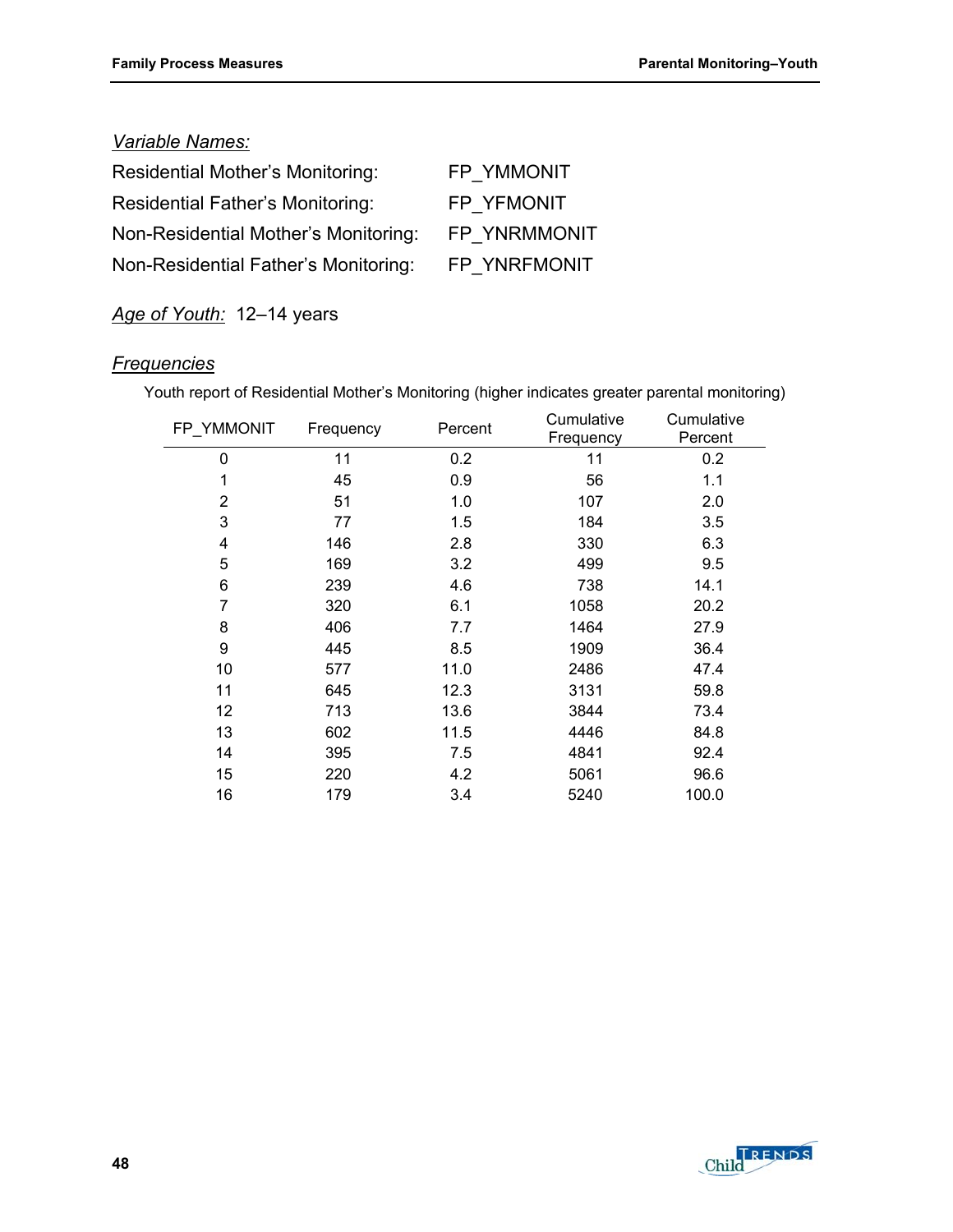| FP YFMONIT | Percent<br>Frequency |     | Cumulative | Cumulative |
|------------|----------------------|-----|------------|------------|
|            |                      |     | Frequency  | Percent    |
| 0          | 115                  | 2.9 | 115        | 2.9        |
| 1          | 125                  | 3.1 | 240        | 6.0        |
| 2          | 148                  | 3.7 | 388        | 9.8        |
| 3          | 183                  | 4.6 | 571        | 14.4       |
| 4          | 259                  | 6.5 | 830        | 20.9       |
| 5          | 250                  | 6.3 | 1080       | 27.2       |
| 6          | 246                  | 6.2 | 1326       | 33.4       |
| 7          | 319                  | 8.0 | 1645       | 41.4       |
| 8          | 373                  | 9.4 | 2018       | 50.8       |
| 9          | 380                  | 9.6 | 2398       | 60.4       |
| 10         | 350                  | 8.8 | 2748       | 69.2       |
| 11         | 274                  | 6.9 | 3022       | 76.1       |
| 12         | 330                  | 8.3 | 3352       | 84.4       |
| 13         | 262                  | 6.6 | 3614       | 91.0       |
| 14         | 183                  | 4.6 | 3797       | 95.6       |
| 15         | 91                   | 2.3 | 3888       | 97.9       |
| 16         | 83                   | 2.1 | 3971       | 100.0      |
|            |                      |     |            |            |

Youth report of Residential Father's Monitoring (higher indicates greater parental monitoring)

Youth report of Non-residential Mother's Monitoring (higher indicates greater parental monitoring)

| FP YNRMMONIT | Frequency<br>Percent |      | Frequency |       | Cumulative | Cumulative<br>Percent |  |
|--------------|----------------------|------|-----------|-------|------------|-----------------------|--|
| 0            | 30                   | 11.2 | 30        | 11.2  |            |                       |  |
| 1            | 18                   | 6.7  | 48        | 18.0  |            |                       |  |
| 2            | 15                   | 5.6  | 63        | 23.6  |            |                       |  |
| 3            | 13                   | 4.9  | 76        | 28.5  |            |                       |  |
| 4            | 14                   | 5.2  | 90        | 33.7  |            |                       |  |
| 5            | 17                   | 6.4  | 107       | 40.1  |            |                       |  |
| 6            | 23                   | 8.6  | 130       | 48.7  |            |                       |  |
| 7            | 11                   | 4.1  | 141       | 52.8  |            |                       |  |
| 8            | 25                   | 9.4  | 166       | 62.2  |            |                       |  |
| 9            | 19                   | 7.1  | 185       | 69.3  |            |                       |  |
| 10           | 17                   | 6.4  | 202       | 75.7  |            |                       |  |
| 11           | 12                   | 4.5  | 214       | 80.1  |            |                       |  |
| 12           | 21                   | 7.9  | 235       | 88.0  |            |                       |  |
| 13           | 14                   | 5.2  | 249       | 93.3  |            |                       |  |
| 14           | 5                    | 1.9  | 254       | 95.1  |            |                       |  |
| 15           | 5                    | 1.9  | 259       | 97.0  |            |                       |  |
| 16           | 8                    | 3.0  | 267       | 100.0 |            |                       |  |

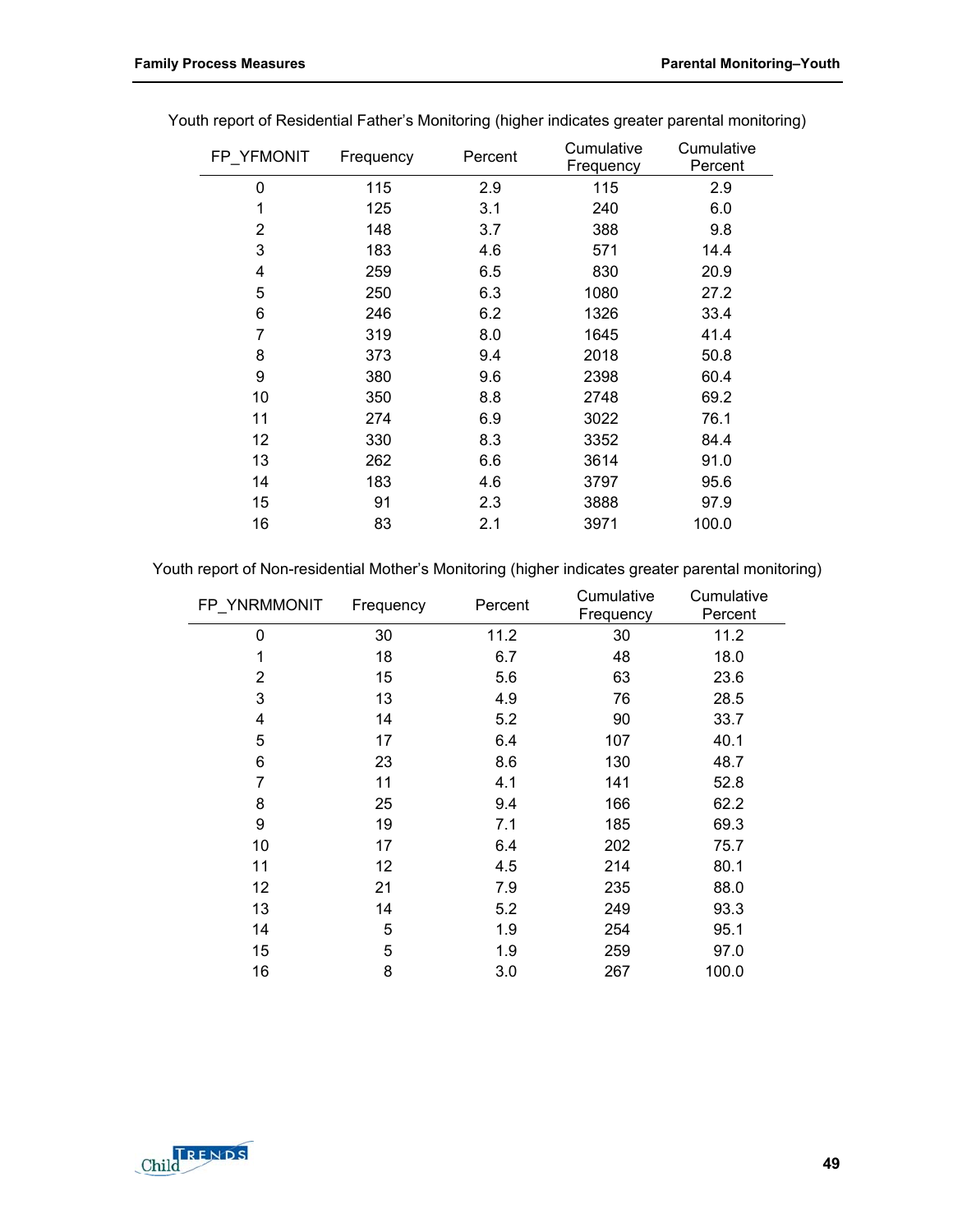| FP_YNRFMONIT   | Frequency | Percent | Cumulative<br>Frequency | Cumulative<br>Percent |
|----------------|-----------|---------|-------------------------|-----------------------|
| 0              | 194       | 26.7    | 194                     | 26.7                  |
| 1              | 76        | 10.5    | 270                     | 37.1                  |
| $\overline{2}$ | 68        | 9.4     | 338                     | 46.5                  |
| 3              | 62        | 8.5     | 400                     | 55.0                  |
| 4              | 64        | 8.8     | 464                     | 63.8                  |
| 5              | 51        | 7.0     | 515                     | 70.8                  |
| 6              | 36        | 5.0     | 551                     | 75.8                  |
| 7              | 29        | 4.0     | 580                     | 79.8                  |
| 8              | 37        | 5.1     | 617                     | 84.9                  |
| 9              | 27        | 3.7     | 644                     | 88.6                  |
| 10             | 19        | 2.6     | 663                     | 91.2                  |
| 11             | 15        | 2.1     | 678                     | 93.3                  |
| 12             | 20        | 2.8     | 698                     | 96.0                  |
| 13             | 10        | 1.4     | 708                     | 97.4                  |
| 14             | 9         | 1.2     | 717                     | 98.6                  |
| 15             | 3         | 0.4     | 720                     | 99.0                  |
| 16             | 7         | 1.0     | 727                     | 100.0                 |

Youth report of Non-residential Father's Monitoring (higher indicates greater parental monitoring)

Although relatively few of these youth aged 12-14 years reported no or almost no monitoring, there is considerable variation in the amount of monitoring provided by different parents. Levels of monitoring are higher for mothers than for fathers and are lowest for non-residential biological fathers.

### *Psychometric Assessment:*

#### *Data Quality*

A score on the monitoring scale was obtained for respondents who answered at least three of the four items. Respondents who answered three of the four items were assigned a weighted score based on the 16-point scale (i.e., rawscore \* 4/4 missing)). Respondents who answered fewer than three items were coded as missing. However, very little missing data occurred.

| <b>Measure</b>                                                | N    | N missing | <b>Mean</b> | <b>SD</b> |
|---------------------------------------------------------------|------|-----------|-------------|-----------|
| Youth Report of Residential<br><b>Mother's Monitoring</b>     | 5240 | 3         | 10.24       | 3.30      |
| Youth Report of Residential<br><b>Father's Monitoring</b>     | 3971 |           | 8.19        | 4.00      |
| Youth Report of Non-Residential<br><b>Mother's Monitoring</b> | 267  |           | 6.83        | 4.59      |
| Youth Report of Non-Residential<br>Father's Monitoring        | 727  | 4         | 3.95        | 4.00      |

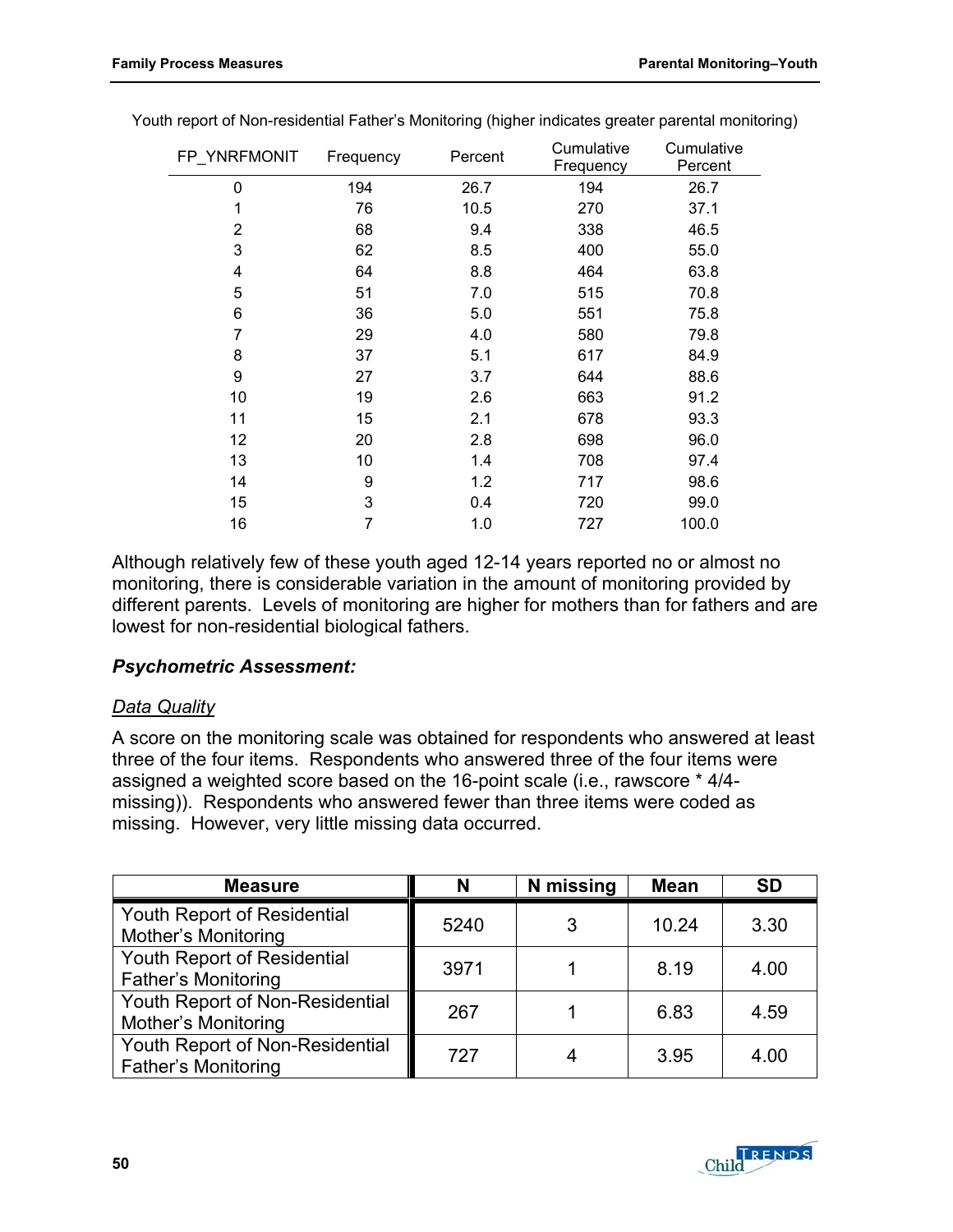### *Internal Consistency/Reliability*

Cronbach's alpha for these scales are considered good in terms of consistency/ reliability. Internal consistency as measured by Cronbach's alpha indicates that the items hang together well in a given administration. Cronbach's alpha is the preferred measure of internal/consistency/reliability (Carmine & Zeller, 1985).

| <b>Measure</b>                                                | Alpha |
|---------------------------------------------------------------|-------|
| <b>Youth Report of Residential</b><br>Mother's Monitoring     | -71   |
| <b>Youth Report of Residential</b><br>Father's Monitoring     | .81   |
| Youth Report of Non-Residential<br><b>Mother's Monitoring</b> | .85   |
| Youth Report of Non-Residential<br>Father's Monitoring        | .85   |

## *Validity*

We examined predictive validity and other evidence suggestive of validity for the monitoring scales. The data presented are cross-sectional because longitudinal data are not yet available.

Construct validity is demonstrated when the family process variable is significantly associated with the *same* family process construct measured differently.

Predictive validity is apparent when the family process variable is significantly associated with *other* family process variables, and/or youth behavior problems.

For purposes of predictive validity, a three-level variable for youth report of monitoring was created. Each level represents approximately one-third of the sample. Data shown below are for the top third ("higher monitoring") and the bottom third ("lower monitoring").

Other evidence suggestive of validity includes whether monitoring differs significantly for families with incomes less than 50% of the poverty line compared to families with incomes greater than 200% of the poverty line.

# *Construct Validity*

No other measure of monitoring was collected in this cohort, thus the construct validity could not be assessed.

### *Predictive Validity*

T-tests compared mean scores, adjusted for youth's age and gender, on the family process and adolescent outcome variables listed in the tables for the top and bottom thirds of Youth report of Parental Monitoring.

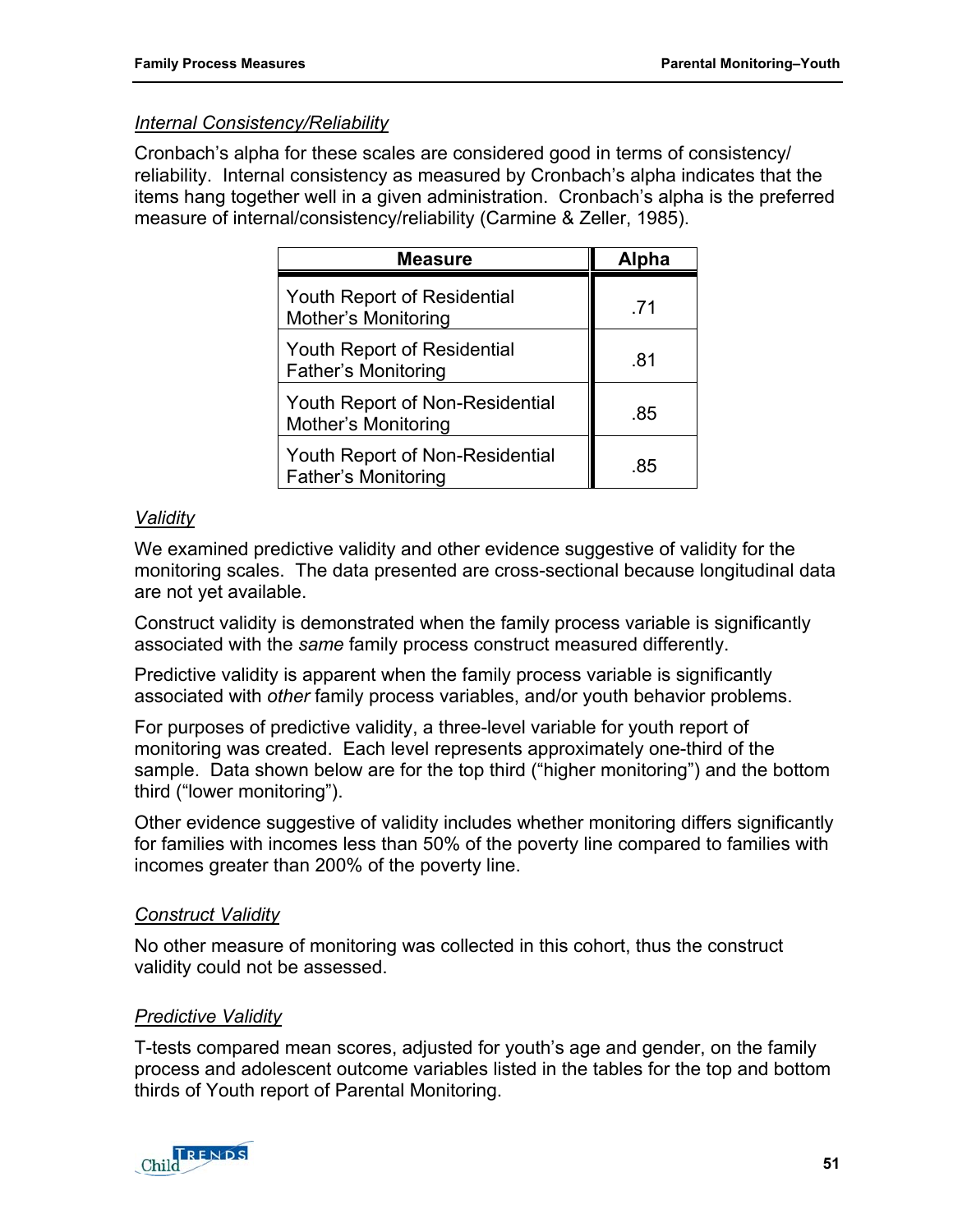Means, standard errors, and t-values are reported in the following tables.

### **Residential Mother:**

Residential mothers who were rated high on monitoring by their youth were also more likely to be rated by their youth as strict (vs. permissive). "High monitoring" residential mothers had youth who reported more parental limit-setting (though the parents themselves did not report more limit-setting) and had youth who reported fewer instances of substance use, delinquency, and behavior problems. "High monitoring" residential mothers also reported fewer behavior problems for their youth than the "lower monitoring" residential mothers.

### **Mean Score for Youth Report of Limit-setting by Residential Mother's Monitoring (Higher vs. Lower monitoring)**

|                        | Lower<br><b>Monitoring</b> | <b>Higher</b><br><b>Monitoring</b> | t-value   |
|------------------------|----------------------------|------------------------------------|-----------|
| Youth Report of Limit- | 3.03                       | 3.66                               | $9.02***$ |
| setting (range: 0–6)   | (.05)                      | .05)                               |           |

p-levels are <  $10=+$ ; <  $05=$ \*; <  $01=$ \*\*; <  $001=$ \*\*\*

## **Mean Score on Parent Report of Limit-setting by Residential Mother's Monitoring (Higher vs. Lower monitoring)**

|                         | Lower<br><b>Monitoring</b> | <b>Higher</b><br><b>Monitoring</b> | t-value |
|-------------------------|----------------------------|------------------------------------|---------|
| Parent Report of Limit- | 4.34                       | 4.33                               | $-0.15$ |
| setting (range: 0–6)    | .05)                       | (0.04)                             |         |

p-levels are <.10=+; <.05=\*; <.01=\*\*; <.001=\*\*\*

### **Mean Score on Youth Report of Parental Strictness by Residential Mother's Monitoring (Higher vs. Lower monitoring)**

|                                                                           | Lower<br><b>Monitoring</b> | <b>Higher</b><br><b>Monitoring</b> | t-value |
|---------------------------------------------------------------------------|----------------------------|------------------------------------|---------|
| Youth Report of<br><b>Residential Mother's</b><br>Strictness (range: 0-1) | 0.53<br>(.01)              | 0.62<br>(.01)                      | 4.67*** |

p-levels are < 10=+; < 05=\*; < 01=\*\*; < 001=\*\*\*

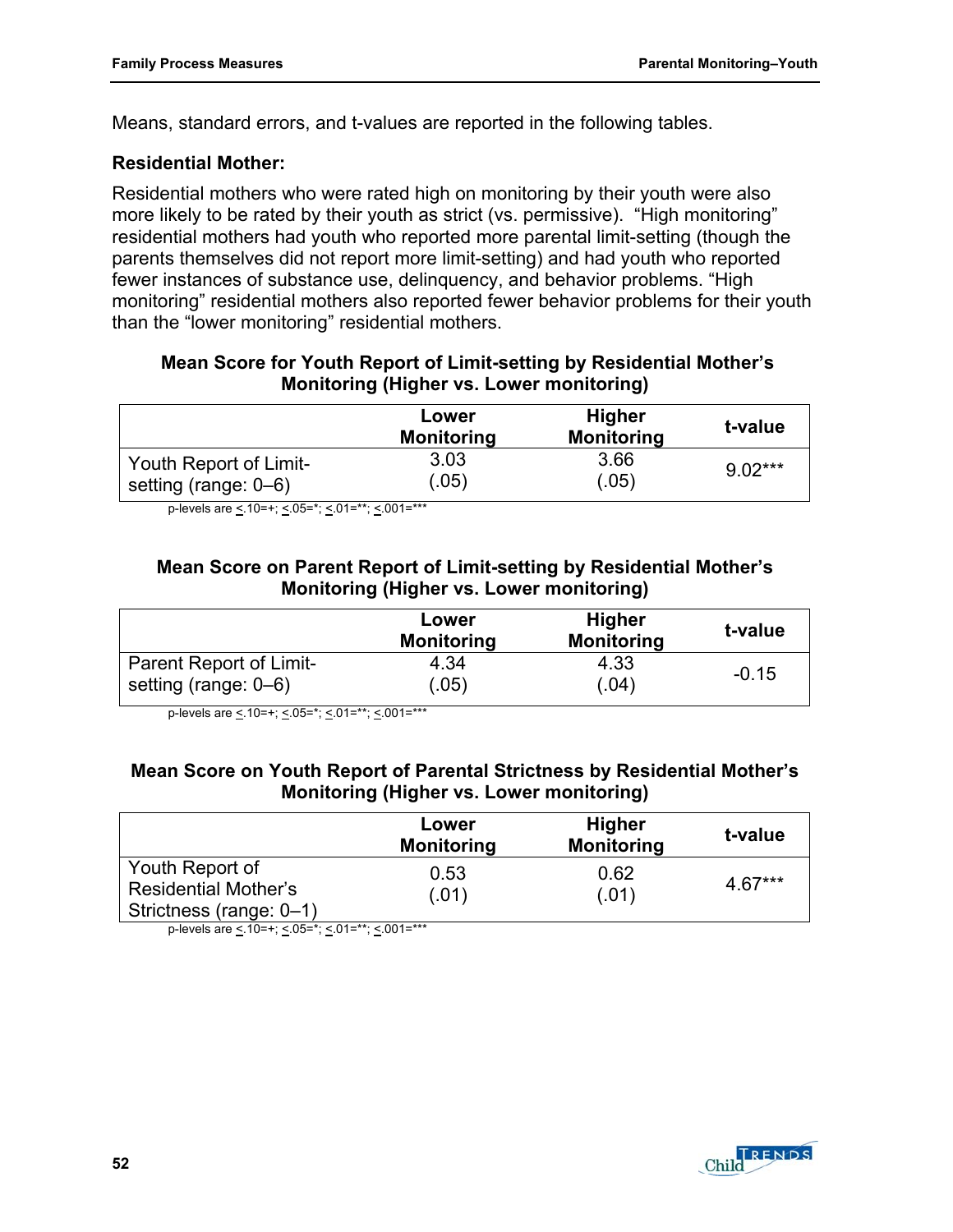|                                                                                              | Lower<br><b>Monitoring</b> | <b>Higher</b><br><b>Monitoring</b> | t-value     |
|----------------------------------------------------------------------------------------------|----------------------------|------------------------------------|-------------|
| Youth Report of Substance<br>Use (range: $0-3$ )                                             | 1.03<br>(.02)              | 0.49<br>(.03)                      | $-14.89***$ |
| Youth Report of<br>Delinquency (range: 0-10)                                                 | 1.76<br>(.04)              | 0.65<br>(.04)                      | $-19.05***$ |
| <b>Behavioral and Emotional</b><br>Problems for Girls (Youth<br>report) (range: $0-8$ )      | 3.00<br>(.06)              | 1.48<br>(.05)                      | $-18.70***$ |
| <b>Behavioral and Emotional</b><br>Problems for Boys (Youth<br>report) (range: 0-8)          | 2.65<br>(.05)              | 1.62<br>(.06)                      | $-12.70***$ |
| <b>Behavioral and Emotional</b><br><b>Problems for Girls (Parent</b><br>report) (range: 0-8) | 1.71<br>(.08)              | 0.97<br>(.06)                      | $-7.51***$  |
| <b>Behavioral and Emotional</b><br>Problems for Boys (Parent<br>report) (range: $0-8$ )      | 2.23<br>(.08)              | 1.43<br>(.08)                      | $-7.23***$  |

## **Mean Score on Youth Behavior Problems, by Residential Mother's Monitoring (Higher vs. Lower monitoring)**

p-levels are  $\leq 10=+$ ;  $\leq 0.05=$ \*;  $\leq 0.01=$ \*\*\*

# **Residential Father:**

Residential fathers who were rated high on monitoring by their youth were also more likely to be rated by their youth as strict (vs. permissive). "High monitoring" residential fathers had youth who reported more parental limit-setting (though the parents themselves did not report more limit-setting) and had youth who reported fewer instances of substance use, delinquency, and behavior problems. "High monitoring" residential fathers also reported fewer behavior problems for their youth than the "lower monitoring" residential fathers.

## **Mean Score on Youth Report of Limit-setting by Residential Father's Monitoring (Higher vs. Lower monitoring)**

|                        | Lower<br><b>Monitoring</b> | <b>Higher</b><br><b>Monitoring</b> | t-value   |
|------------------------|----------------------------|------------------------------------|-----------|
| Youth Report of Limit- | 3.12                       | 3.65                               | $6.79***$ |
| setting (range: 0–6)   | (.06)                      | .05)                               |           |

p-levels are  $\leq 0.10 = +$ ;  $\leq 0.05 = +$ ;  $\leq 0.01 = +$ \*\*;  $\leq 0.01 = +$ \*\*

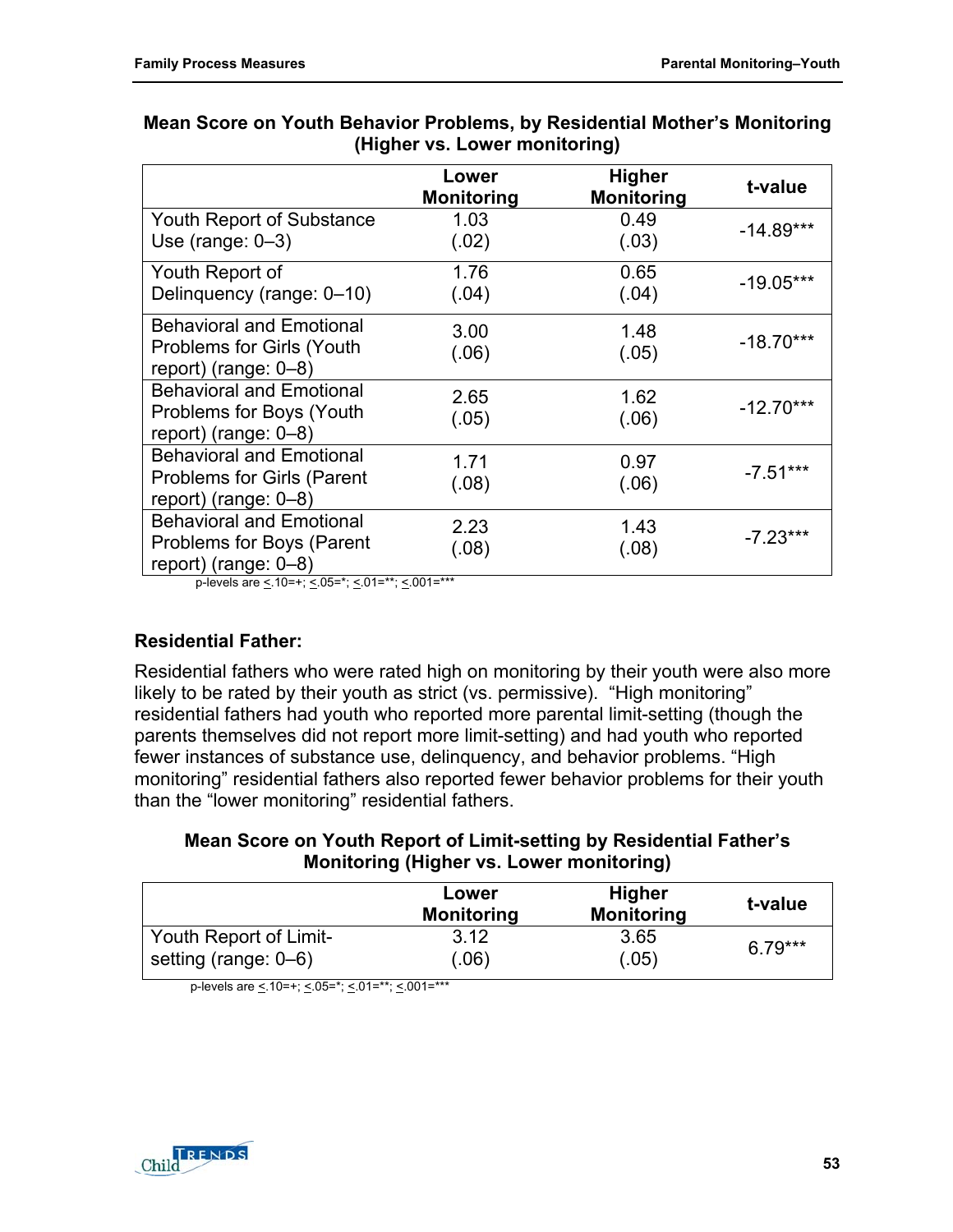### **Mean Score on Parent Report of Limit-setting by Residential Father's Monitoring (Higher vs. Lower monitoring)**

|                         | Lower<br><b>Monitoring</b> | <b>Higher</b><br><b>Monitoring</b> | t-value |
|-------------------------|----------------------------|------------------------------------|---------|
| Parent Report of Limit- | 4.32                       | 4.31                               | -0.14   |
| setting (range: 0–6)    | (.05)                      | (.05)                              |         |

p-levels are <. 10=+; <. 05=\*; <. 01=\*\*; <. 001=\*\*\*

## **Mean Score on Youth Report of Parental Strictness by Residential Father's Monitoring (Higher vs. Lower monitoring)**

|                                                                           | Lower<br><b>Monitoring</b> | <b>Higher</b><br><b>Monitoring</b> | t-value |
|---------------------------------------------------------------------------|----------------------------|------------------------------------|---------|
| Youth Report of<br><b>Residential Father's</b><br>Strictness (range: 0-1) | 0.59<br>(.01)              | 0.65<br>(.01)                      | $272**$ |

p-levels are  $\leq 10=+$ ;  $\leq 05=$ \*;  $\leq 01=$ \*\*;  $\leq 001=$ \*\*\*

#### **Mean Score on Youth Behavior Problems by Residential Father's Monitoring (Higher vs. Lower monitoring)**

|                                   | Lower<br><b>Monitoring</b> | <b>Higher</b><br><b>Monitoring</b> | t-value     |
|-----------------------------------|----------------------------|------------------------------------|-------------|
| Youth Report of Substance         | 1.01                       | 0.48                               | $-13.74***$ |
| Use (range: $0-3$ )               | (.03)                      | (.03)                              |             |
| Youth Report of                   | 1.69                       | 0.61                               | $-16.98***$ |
| Delinquency (range: 0-10)         | (.05)                      | (.04)                              |             |
| <b>Behavioral and Emotional</b>   | 2.76                       | 1.43                               |             |
| <b>Problems for Girls (Youth</b>  | (.06)                      | (.06)                              | $-15.15***$ |
| report) (range: $0-8$ )           |                            |                                    |             |
| <b>Behavioral and Emotional</b>   | 2.71                       | 1.58                               | $-13.04***$ |
| Problems for Boys (Youth          | (.06)                      | (.06)                              |             |
| report) (range: $0-8$ )           |                            |                                    |             |
| <b>Behavioral and Emotional</b>   | 1.51                       | 0.84                               | $-6.78***$  |
| <b>Problems for Girls (Parent</b> | (.07)                      | (.07)                              |             |
| report) (range: $0-8$ )           |                            |                                    |             |
| <b>Behavioral and Emotional</b>   | 2.27                       | 1.36                               |             |
| Problems for Boys (Parent         | (.09)                      | (.07)                              | $-7.77***$  |
| report) (range: $0-8$ )           |                            |                                    |             |

p-levels are  $\leq 10$ =+;  $\leq 05$ =\*;  $\leq 01$ =\*\*;  $\leq 001$ =\*\*\*

# **Non-Residential Mother:**

Although patterns are all in the expected direction, none of the associations are statistically significant, hence there was no evidence that non-residential mothers' level of monitoring is related to youth or parent report of limit-setting, parental strictness, or youth or parent report of youth behavior problems.

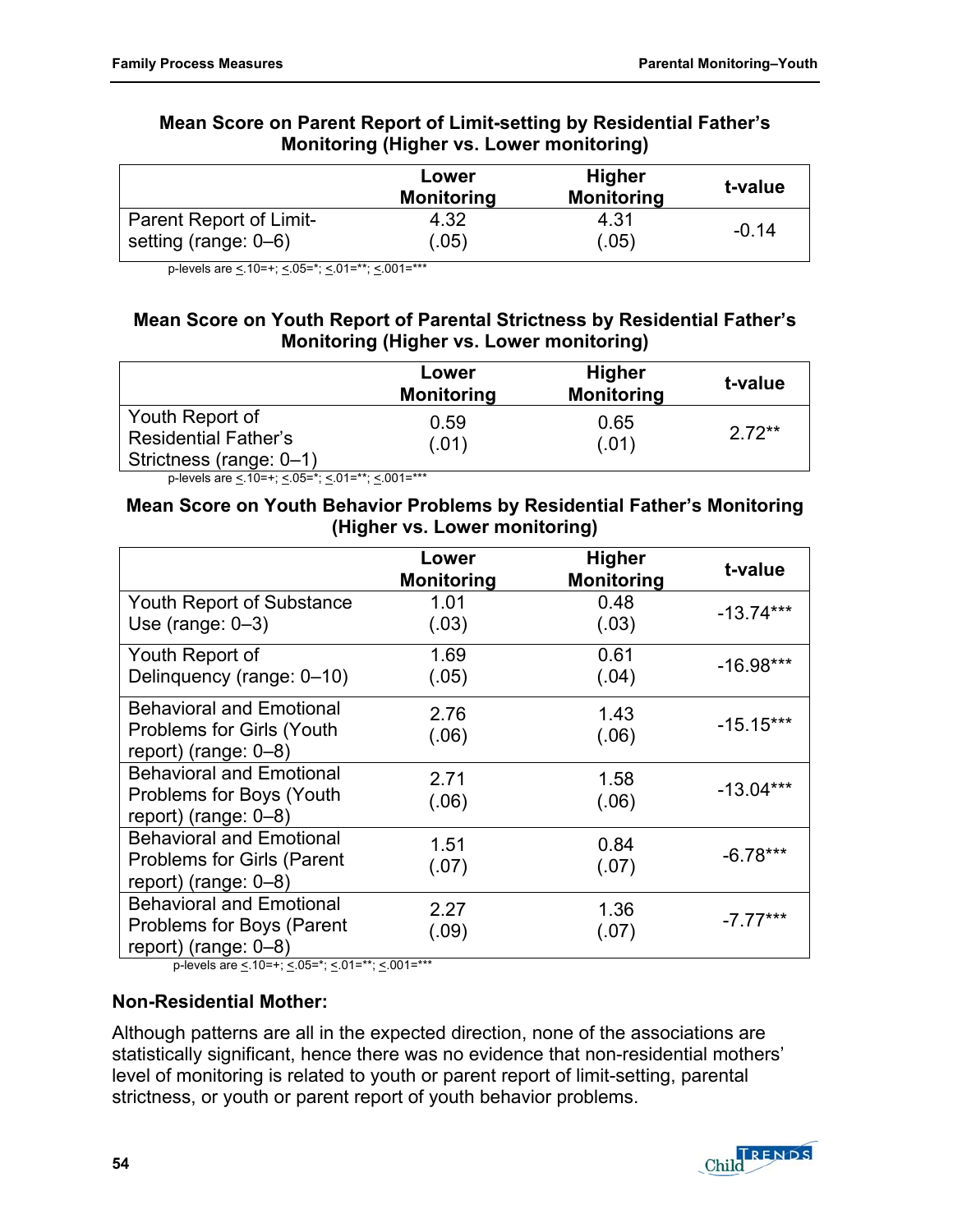|                                                                         | Lower<br><b>Monitoring</b> | <b>Higher</b><br><b>Monitoring</b> | t-value |
|-------------------------------------------------------------------------|----------------------------|------------------------------------|---------|
| Youth Report of Non-<br>residential Mother's<br>Strictness (range: 0-1) | 0.41<br>(.06)              | 0.52<br>(.06)                      | 1.37    |

#### **Mean Score on Youth Report of Non Residential Mother's Strictness by Non-Residential Mother's Monitoring (Higher vs. Lower monitoring)**

p-levels are <.10=+; <.05=\*; <.01=\*\*; <.001=\*\*\*

#### **Mean Score on Youth Behavior Problems by Non-Residential Mother's Monitoring (Higher vs. Lower monitoring)**

|                                                                                                | Lower<br><b>Monitoring</b> | <b>Higher</b><br><b>Monitoring</b> | t-value |
|------------------------------------------------------------------------------------------------|----------------------------|------------------------------------|---------|
| <b>Youth Report of Substance</b><br>Use (range: $0-3$ )                                        | 1.17<br>(.13)              | 0.87<br>(.13)                      | $-1.62$ |
| Youth Report of<br>Delinquency (range: 0-10)                                                   | 2.05<br>(.25)              | 1.60<br>(.24)                      | $-1.30$ |
| <b>Behavioral and Emotional</b><br><b>Problems for Girls (Youth</b><br>report) (range: $0-8$ ) | 2.93<br>(.30)              | 2.28<br>(.26)                      | $-1.62$ |
| <b>Behavioral and Emotional</b><br>Problems for Boys (Youth<br>report) (range: $0-8$ )         | 2.49<br>(.25)              | 2.20<br>(.28)                      | $-0.77$ |
| <b>Behavioral and Emotional</b><br>Problems for Girls (Parent<br>report) (range: $0-8$ )       | 2.14<br>(.45)              | 1.89<br>(.31)                      | $-0.45$ |
| <b>Behavioral and Emotional</b><br>Problems for Boys (Parent<br>report) (range: $0-8$ )        | 2.23<br>(.36)              | 1.48<br>(.33)                      | $-1.53$ |

p-levels are  $\leq$  10=+;  $\leq$  05=\*;  $\leq$  01=\*\*;  $\leq$  001=\*\*\*

### **Non-Residential Father:**

Non-residential fathers who were rated high on monitoring by their youth were also more likely to be rated by their youth as strict (vs. permissive). "High monitoring" non-residential fathers had youth who reported fewer instances of substance use, delinquency, and, for girls, fewer behavior problems. High monitoring" nonresidential fathers also reported fewer behavior problems for their daughters.

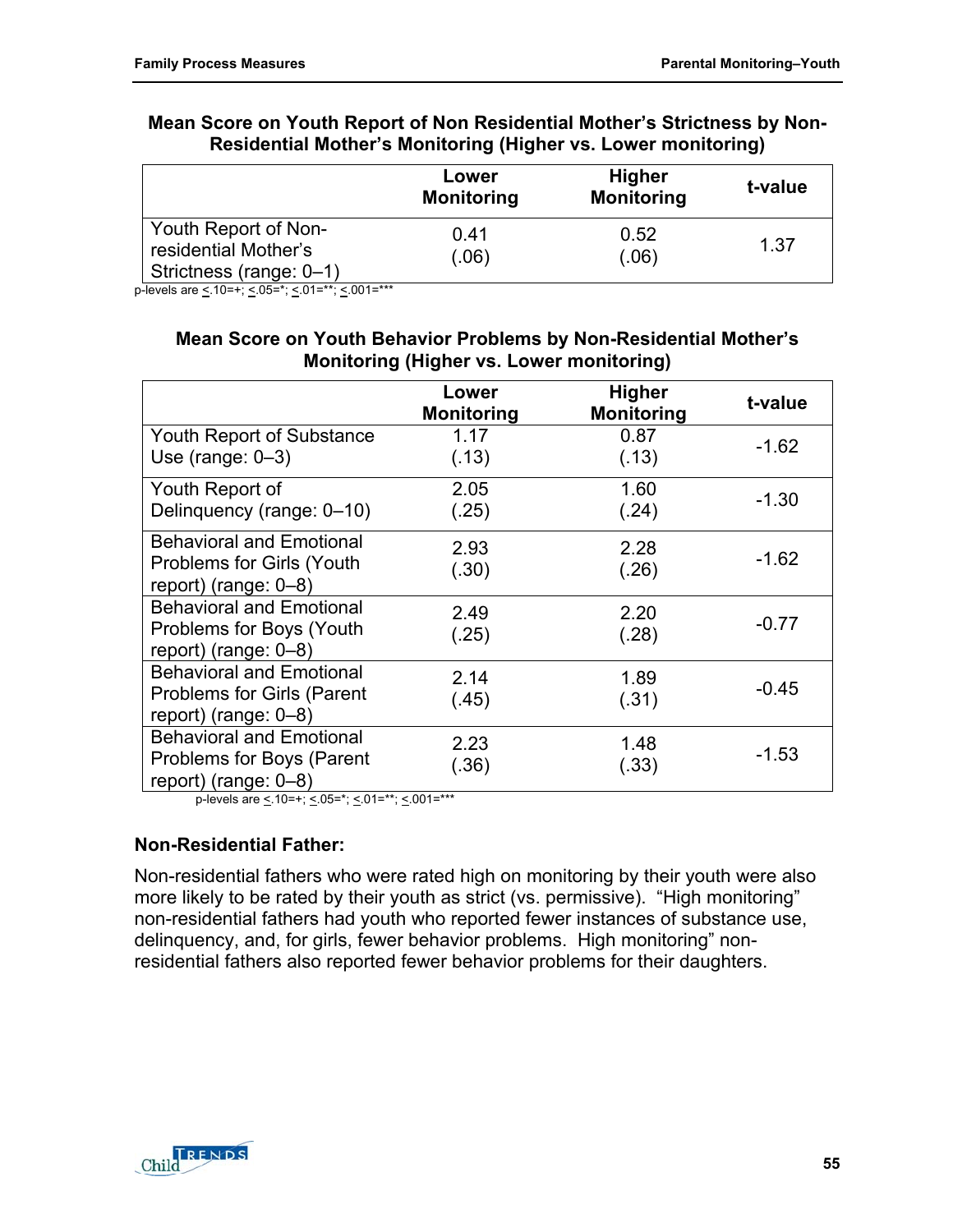#### **Mean Scores on Youth Report of Non Residential Father's Strictness by Non-Residential Father's Monitoring (Higher vs. Lower monitoring)**

|                                                                         | Lower<br><b>Monitoring</b> | <b>Higher</b><br><b>Monitoring</b> | t-value |
|-------------------------------------------------------------------------|----------------------------|------------------------------------|---------|
| Youth Report of Non-<br>residential Father's<br>Strictness (range: 0-1) | 0.36<br>(.04)              | 0.59<br>(.03)                      | 4.76*** |

p-levels are < 10=+; < 05=\*; < 01=\*\*; < 001=\*\*\*

### **Mean Scores on Youth Behavior Problems by Non-Residential Father's Monitoring (Higher vs. Lower monitoring)**

|                                                     | Lower<br><b>Monitoring</b> | <b>Higher</b><br><b>Monitoring</b> | t-value     |
|-----------------------------------------------------|----------------------------|------------------------------------|-------------|
| <b>Youth Report of Substance</b>                    | 0.99                       | 0.80                               | $-1.88^{+}$ |
| Use (range: $0-3$ )                                 | (.07)                      | (.07)                              |             |
| Youth Report of                                     | 1.58                       | 1.07                               | $-2.91**$   |
| Delinquency (range: 0-10)                           | (.13)                      | (.12)                              |             |
| <b>Behavioral and Emotional</b>                     | 2.43                       | 1.87                               |             |
| Problems for Girls (Youth                           | (.16)                      | (.16)                              | $-2.49*$    |
| report) (range: $0-8$ )                             |                            |                                    |             |
| <b>Behavioral and Emotional</b>                     | 2.44                       | 1.99                               | $-1.92^{+}$ |
| Problems for Boys (Youth<br>report) (range: $0-8$ ) | (.17)                      | (.16)                              |             |
| <b>Behavioral and Emotional</b>                     | 2.15                       | 1.38                               |             |
| <b>Problems for Girls (Parent</b>                   | (.20)                      | (.19)                              | $-2.78**$   |
| report) (range: $0-8$ )                             |                            |                                    |             |
| <b>Behavioral and Emotional</b>                     | 2.24                       | 1.91                               |             |
| Problems for Boys (Parent                           | (.28)                      | (.22)                              | $-0.93$     |
| report) (range: $0-8$ )                             |                            |                                    |             |

p-levels are  $\leq$  10=+;  $\leq$  05=\*;  $\leq$  01=\*\*;  $\leq$  001=\*\*\*

# *Other Evidence Suggestive of Validity*

T-tests compared mean scores, adjusted for youth's age and gender, on Youth report of Parental Monitoring for two poverty groups, less than 50% of the poverty level and greater than 200% of the poverty level.

Residential mothers, residential fathers, and non-residential fathers in families with incomes greater than 200% of the poverty line were rated higher on monitoring than residential mothers, residential fathers, and non-residential fathers, respectively, in families with incomes less than 50% of the poverty line.

The data do not suggest that non-residential mothers' monitoring differed by poverty level.

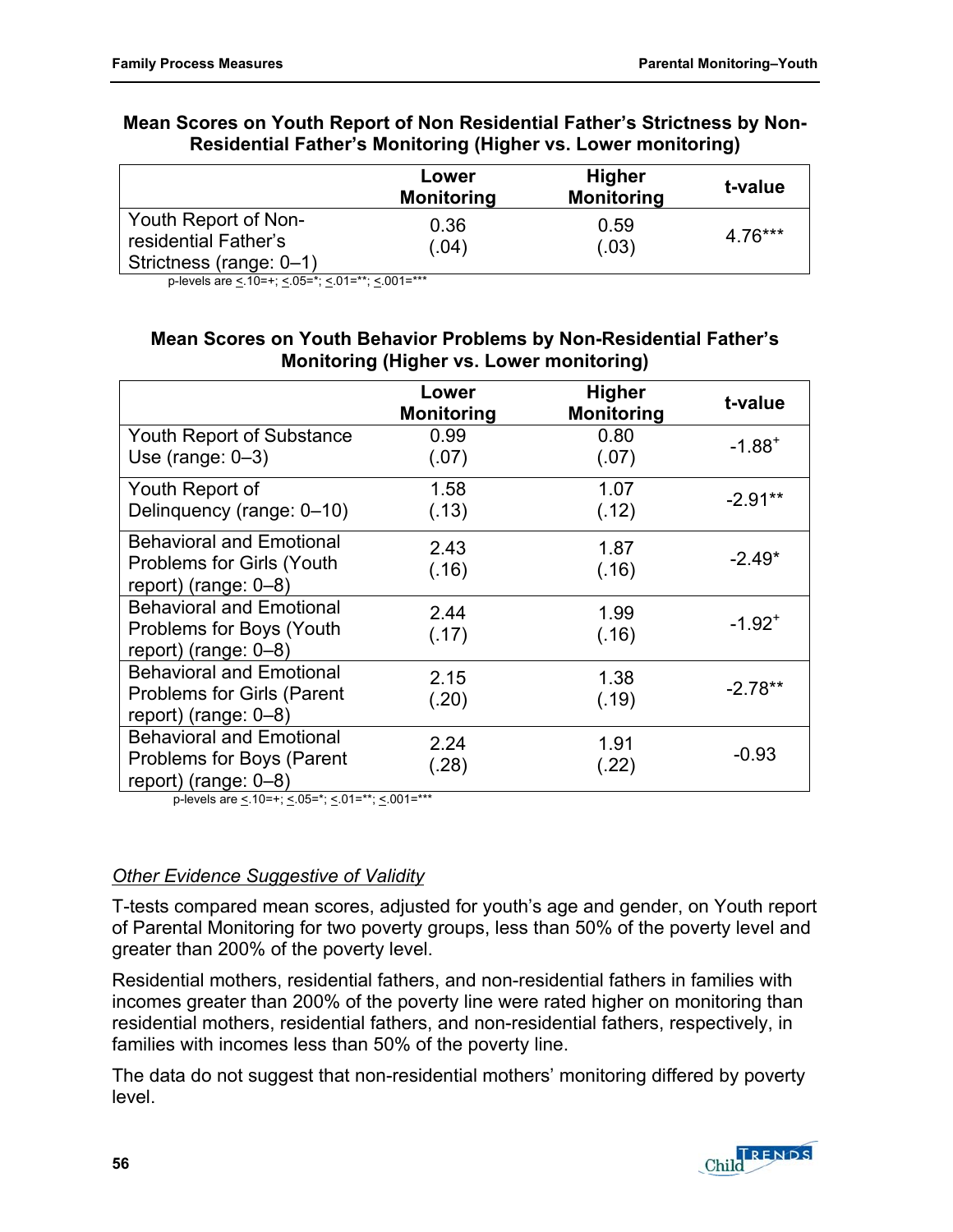| Poverty Level (<50% vs. > 200%)                                            |                          |                                  |           |
|----------------------------------------------------------------------------|--------------------------|----------------------------------|-----------|
|                                                                            | <50% of Poverty<br>Level | >200% of<br><b>Poverty Level</b> | t-value   |
| Youth Report of<br><b>Residential Mother's</b><br>Monitoring (range: 0-16) | 9.92<br>(.11)            | 10.78<br>(.09)                   | $6.26***$ |
| Youth Report of<br><b>Residential Father's</b><br>Monitoring (range: 0-16) | 7.81<br>(.19)            | 8.65<br>(.11)                    | $3.86***$ |
| Youth Report of Non-<br>residential Mother's<br>Monitoring (range: 0-16)   | 6.87<br>(.53)            | 5.87<br>(.84)                    | $-1.01$   |
| Youth Report of Non-<br>residential Father's<br>Monitoring (range: 0-16)   | 3.42<br>(.28)            | 4.48<br>(.38)                    | $2.25*$   |
| p-levels are < 10=+; < 05=*; < 01=**; < 001=***                            |                          |                                  |           |

**Mean Scores for Youth Report of Parents' Monitoring by** 

Means, standard errors, and t-values are reported in the table below.

#### *References:*

- Buchanan, C.M., Maccoby, E.E., & Dornbush, S.M. (1992). Adolescents and their families after divorce: Three residential arrangements compared. Journal of Research on Adolescence, 2, 261-291.
- Carmine, E.G., & Zeller, R.A. (1985). Reliability and validity assessment. In J.L. Sullivan (Ed.), Quantitative applications in the social sciences. Sage: Beverly Hills, CA.
- Hetherington, E. M., Cox, M., & Cox, R. (1982). Effects of divorce on parents and children. In M. E. Lamb (Ed.), Nontraditional Families (pp. 233-288). Hillsdale, NJ: Erlbaum.
- Maccoby, E. E. & Mnookin, R. H. (1992). Dividing the Child: Social and legal dilemmas of custody. Cambridge, MA: Harvard University Press.
- Oho, L.B., & Atkinson, M.P. (1997). Parental involvement and adolescent involvement. Journal of Adolescent Research, 12, 68-89.
- Weintraub, K.J., & Gold, M. (1991). Monitoring and delinquency. Criminal Behavior and Mental Health, 1, 268-281.

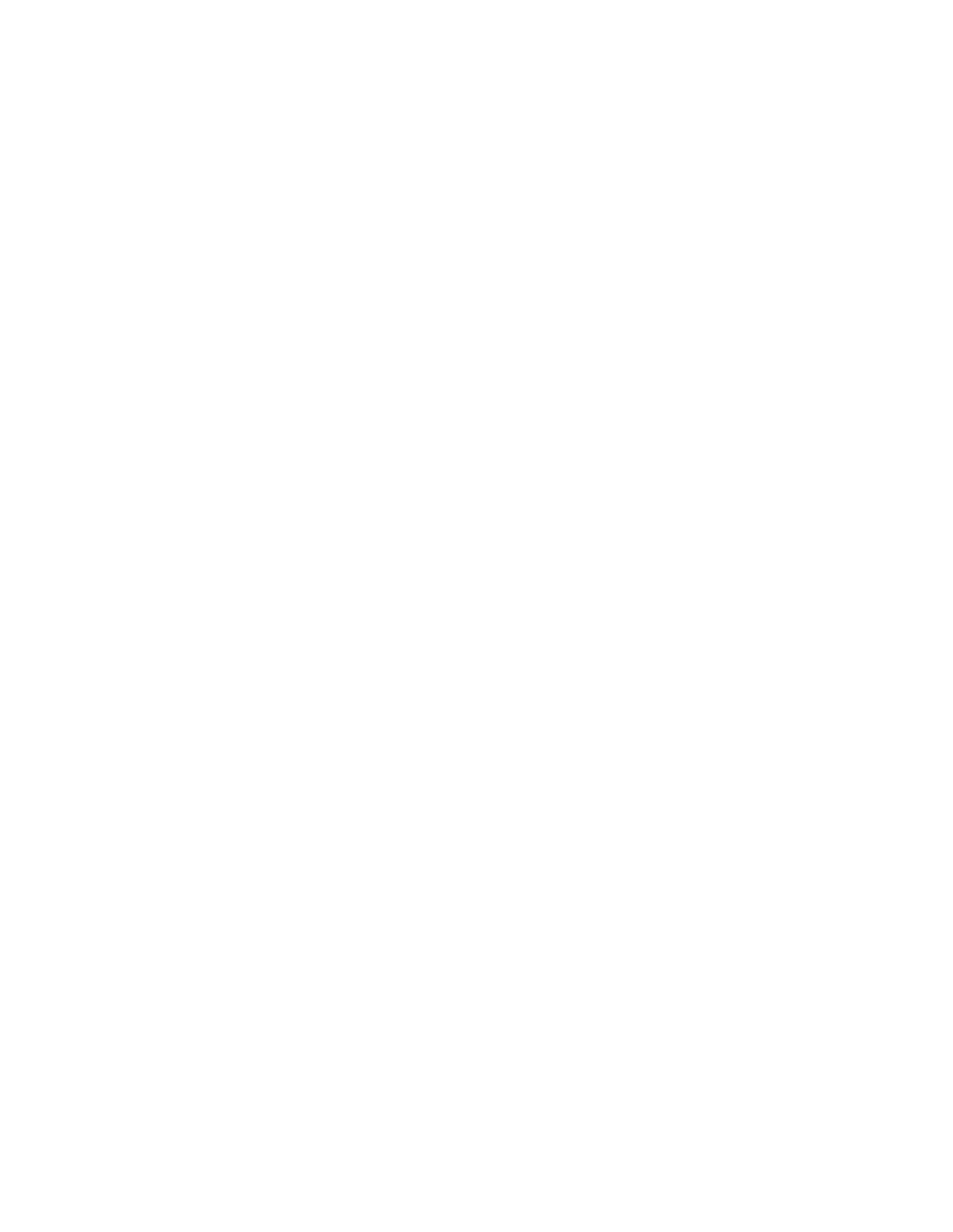# **Family Process Measures**

# **Control/Autonomy Limit-Setting–Youth Report**

#### *Description & Relevance:*

These items parallel items about limit-setting asked of parents and serve as indicators of the degree to which youth are granted autonomy and/or parents have a role in setting limits in three areas: friends, curfew, and TV watching. The use of specific parallel items for parents and adolescents was intentional, since discrepancies across reporters may indicate a lack of clarity in who actually sets limits (Eccles, Buchanan, Flanagan, Fuligini, 1991; Erford, 1995).

#### *Source of Items:*

These items were modified from NLSY79. The respondents of the NLSY79 provided information about who made the rules regarding their behavior.

Parallel items were asked of the parent.

#### *Items and Response Categories*

*Now we are going to name some things parents often set limits about. Thinking only about the parent or parents in your house, tell us if they set limits about these things or if they think you are old enough to decide for yourself.* 

- *1) Who set the limits on how late you stay out at night?*
- *2) Who set the limits on who you can hang out with?*
- *3) Who set the limits on what kinds of tv shows or movies you can watch?*

The scale was measured on a 3-point scale:

 $1$  2 3 Parent or Parents Set Limits Parents Let Me Decide My Parents and I Decide **Jointly** 

#### *Index Creation*

The Youth Limits-Setting Index was created first by recoding response categories to: youth sets limits = 0; limit set jointly by both parent and youth = 1; and parents set limits = 2. The response categories where then summed for the three items. The scale range was from 0 (youth sets all limits) to 6 (Parent sets all limits), with higher scores indicating greater parental role in limit-setting.

*Variable Name:* FP\_YHLIMITS

*Age of Youth:* 12–13 years

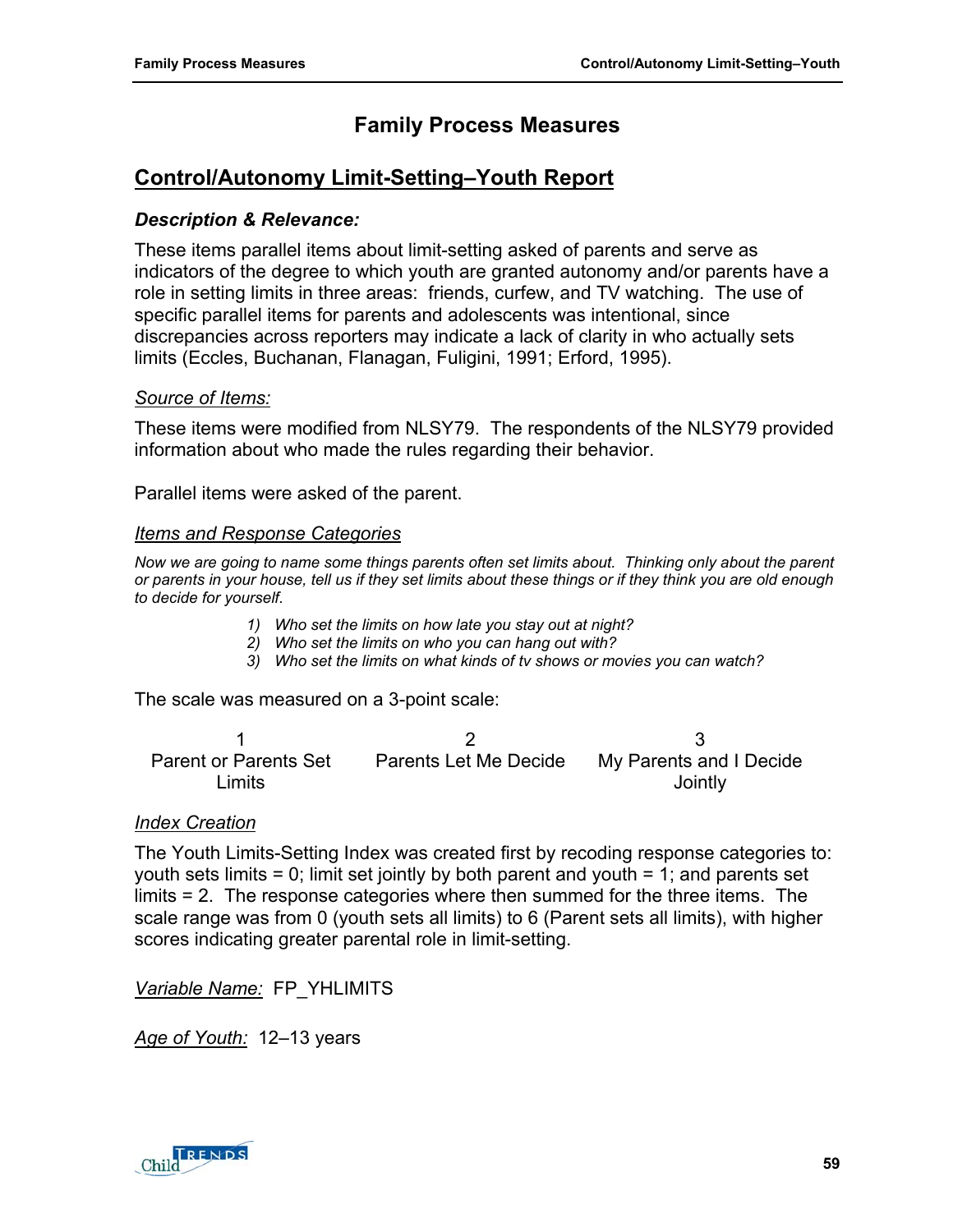#### *Frequencies*

Youth Report of Limit-setting Index (higher indicates more parental limit-setting)

| FP YHLIMITS | Frequency | Percent | Cumulative<br>Frequency | Cumulative<br>Percent |
|-------------|-----------|---------|-------------------------|-----------------------|
| 0           | 53        | 1.5     | 53                      | 1.5                   |
|             | 317       | 9.0     | 370                     | 10.5                  |
| 2           | 809       | 23.0    | 1179                    | 33.5                  |
| 3           | 741       | 21.1    | 1920                    | 54.6                  |
| 4           | 777       | 22.1    | 2697                    | 76.7                  |
| 5           | 432       | 12.3    | 3129                    | 89.0                  |
| 6           | 387       | 11.0    | 3516                    | 100.0                 |

The frequency data indicate that some joint limit-setting is most frequent, but that some parents set all or most limits, while in other cases the youth sets all or nearly all of their own limits on these issues.

#### *Psychometric Assessment:*

#### *Data Quality*

A score on the Youth Limits-Setting Index was obtained only for respondents who answered all three items. Respondents who answered fewer than three items were coded as missing on the Youth Limits-Setting Index. However, very little missing data occurred.

| <b>Measure</b>      |      | N missing | <b>Mean</b> | <b>SD</b> |
|---------------------|------|-----------|-------------|-----------|
| Who sets the limits | 3516 |           | 3.34        | 52<br>ے   |

### *Internal Consistency/Reliability*

Not applicable. (This is an index rather than a scale, that is, it is not assumed that limit-setting on one activity should necessarily be correlated (i.e., internally consistent) with the setting a limit for another activity).

### *Validity*

We examined construct validity, predictive validity, and other evidence suggestive of validity for youth report of limit-setting. The data presented are cross-sectional because longitudinal data are not yet available.

Construct validity is demonstrated when the family process variable is significantly associated with the *same* family process construct measured differently.

Predictive validity is apparent when the family process variable is significantly associated with *other* family process variables, and/or youth behavior problems.

For purposes of construct and predictive validity, a three-level variable for youth report of limit-setting was created: youth sets most/all (summary score greater or

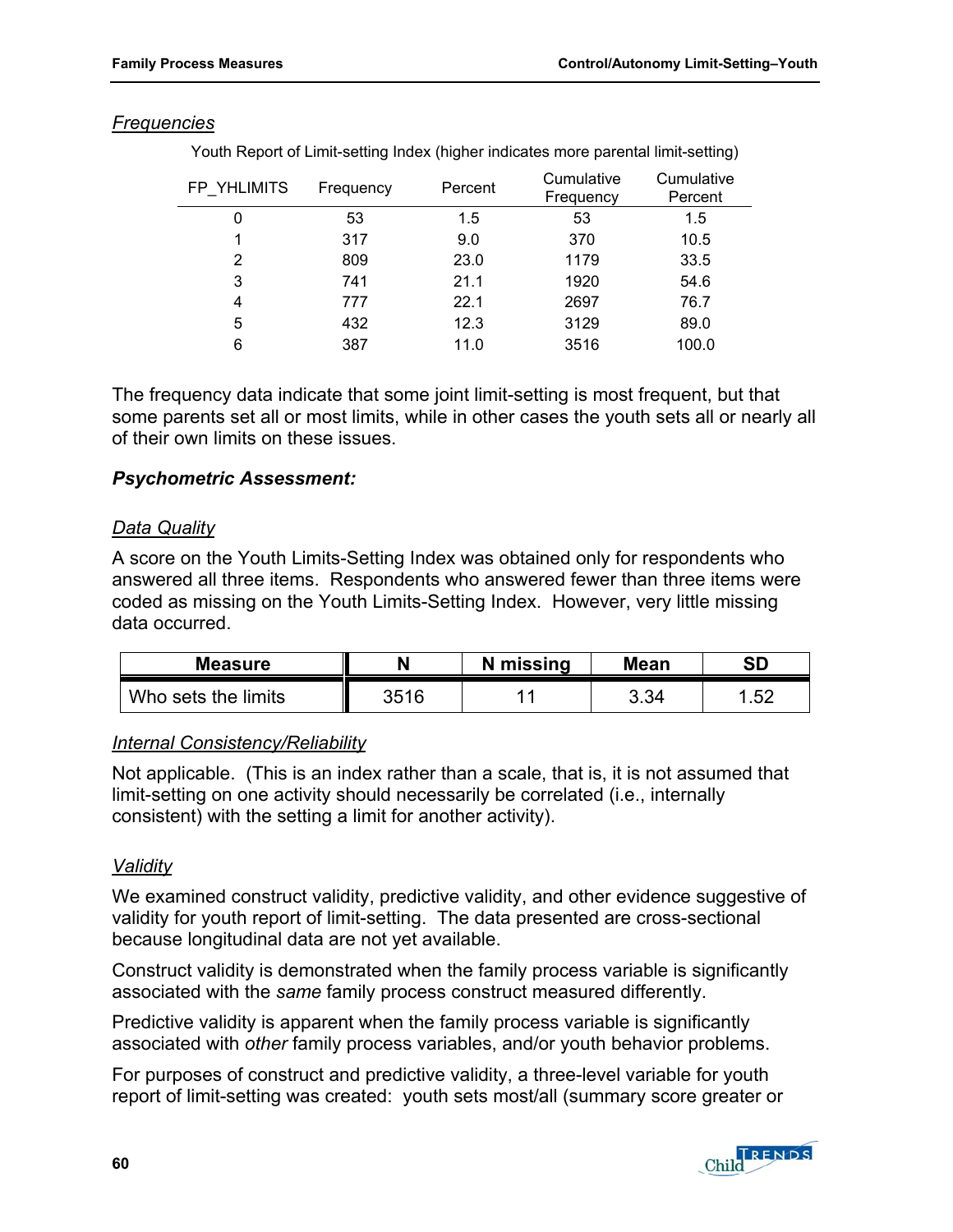equal to 5), jointly set, and parents sets all. Data shown below are for the two extreme categories: youth sets most/all vs. parents sets all.

Other evidence suggestive of validity includes whether limit-setting differs significantly for families with incomes less than 50% of the poverty line compared to families with incomes greater than 200% of the poverty line.

### *Construct Validity*

T-tests compared mean scores, adjusted for youth's age and gender, on Parent report of Limit-setting for the top and bottom levels of Youth report of Limit-setting.

Youth who reported that parents set all three limits had parents who also reported a greater role in limit-setting. Overall, though, parents reported setting more limits for their youth than the number of limits that the youth reported that their parents set.

Means, Standard errors, and t-values are reported in the following table.

### **Mean Score of Parent Report of Limit-setting by Youth Report of Limit-setting (Youth sets all vs. Parent sets all)**

|                         | Youth report-Youth<br><b>Sets Most/All Limits</b> | <b>Youth report–Parent</b><br><b>Sets All Limits</b> | t-value    |
|-------------------------|---------------------------------------------------|------------------------------------------------------|------------|
| Parent Report of Limit- | 3.86                                              | 4 91                                                 | $10.27***$ |
| setting (range: 0–6)    | (.07)                                             | (.07)                                                |            |

### *Predictive Validity*

T-tests compared mean scores, adjusted for youth's age and gender, on the family process and adolescent outcome variables listed in the tables for the top and bottom levels of Youth report of Limit-setting.

Youth who reported that their parents set all of the limits also reported higher mean monitoring scores for both their residential mothers and residential fathers.

Means, standard errors, and t-values are reported in the tables below.

### **Mean Scores for Youth Report of Parental Monitoring by Youth Report of Limit-setting (Youth sets all vs. Parent sets all)**

|                                                                      | Youth report-Youth<br><b>Sets Most/All Limits</b> | <b>Youth report-Parent</b><br><b>Sets All Limits</b> | t-value   |
|----------------------------------------------------------------------|---------------------------------------------------|------------------------------------------------------|-----------|
| Youth Report of<br>Monitoring by Residential<br>Mother (range: 0-16) | 9.47<br>(.17)                                     | 10.89<br>(.17)                                       | $5.86***$ |
| Youth Report of<br>Monitoring by Residential<br>Father (range: 0-16) | 7.17<br>(.25)                                     | 8.71<br>(.25)                                        | $4.36***$ |

p-levels are <.10=+; <.05=\*; <.01=\*\*; <.001=\*\*\*

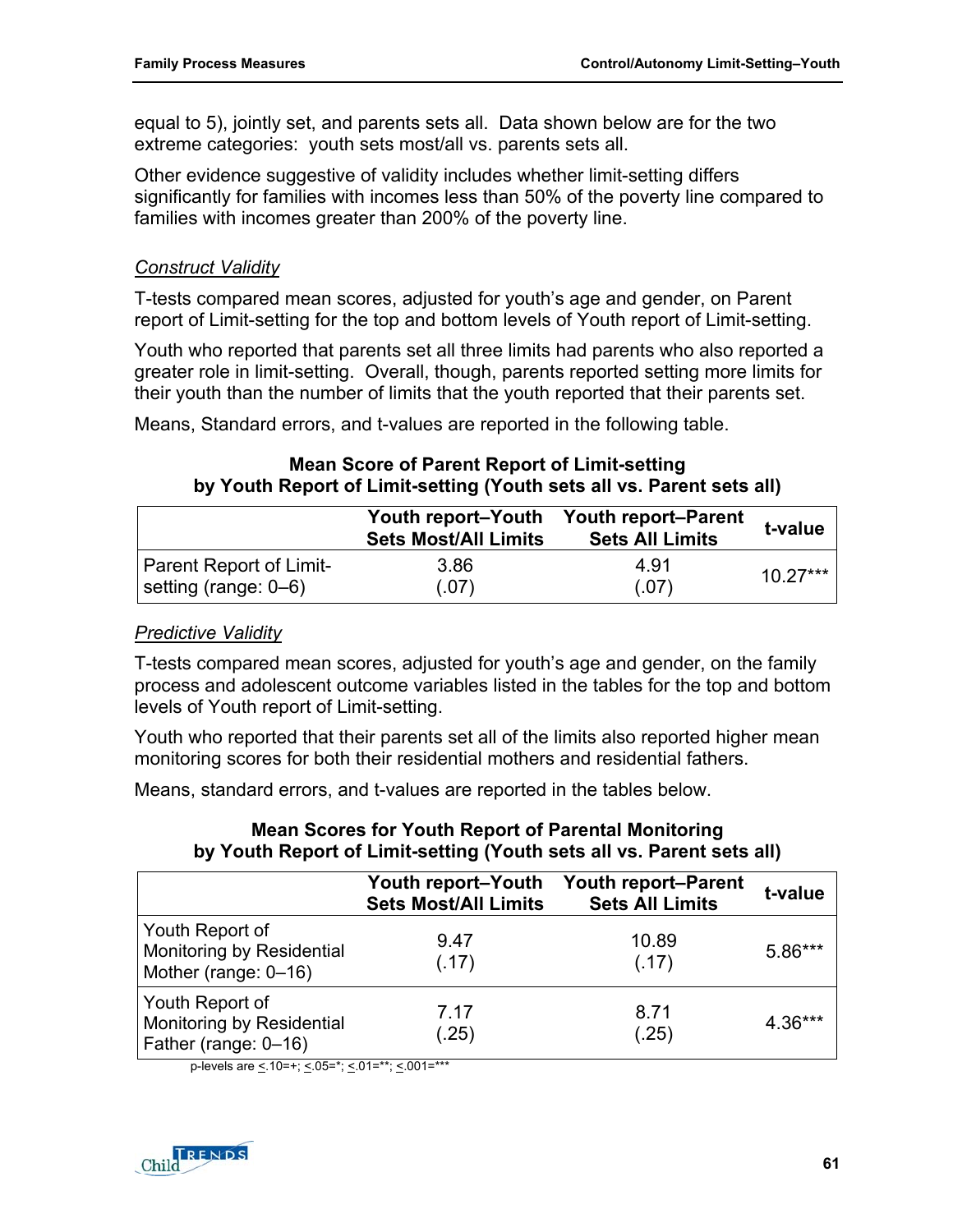Youth who reported that their parents set all of the limits reported fewer instances of substance use, delinquency, and behavior problems.

|                                                        | <b>Youth report–Youth</b><br><b>Sets Most/All Limits</b> | <b>Youth report-Parent</b><br><b>Sets All Limits</b> | t-value              |
|--------------------------------------------------------|----------------------------------------------------------|------------------------------------------------------|----------------------|
| Youth Report of                                        | 1.04                                                     | 0.30                                                 |                      |
| Substance Use (range:<br>$0 - 3)$                      | (.05)                                                    | (.04)                                                | $-11.46***$          |
| Youth Report of                                        | 1.60                                                     | 0.59                                                 |                      |
| Delinquency (range: 0-<br>10)                          | (.07)                                                    | (.06)                                                | $-9.64***$           |
| <b>Behavioral and</b><br><b>Emotional Problems for</b> | 2.33                                                     | 1.61                                                 | $-4.13***$           |
| Girls (Youth report)<br>$(range: 0-8)$                 | (.12)                                                    | (.13)                                                |                      |
| <b>Behavioral and</b><br><b>Emotional Problems for</b> | 2.33                                                     | 1.98                                                 |                      |
| Boys (Youth report)<br>$(range: 0-8)$                  | (.12)                                                    | (.10)                                                | $-2.22*$             |
| <b>Behavioral and</b><br><b>Emotional Problems for</b> | 1.57                                                     | 1.30                                                 |                      |
| Girls (Parent report)<br>$(range: 0-8)$                | (.11)                                                    | (.13)                                                | $-1.67$ <sup>+</sup> |
| <b>Behavioral and</b><br><b>Emotional Problems for</b> | 1.77                                                     | 2.05                                                 |                      |
| Boys (Parent report)<br>$(range: 0-8)$                 | (.13)                                                    | (.11)                                                | $-1.60$              |

## **Mean Scores for Youth Behavior Problems by Youth Report of Limit-setting (Youth sets all vs. Parent sets all)**

p-levels are  $\leq$  10=+;  $\leq$  05=\*;  $\leq$  01=\*\*;  $\leq$  001=\*\*\*

### *Other Evidence Suggestive of Validity*

T-tests compared mean scores, adjusted for youth's age and gender, on Youth report of Limit-setting for two poverty groups, less than 50% of the poverty level and greater than 200% of the poverty level.

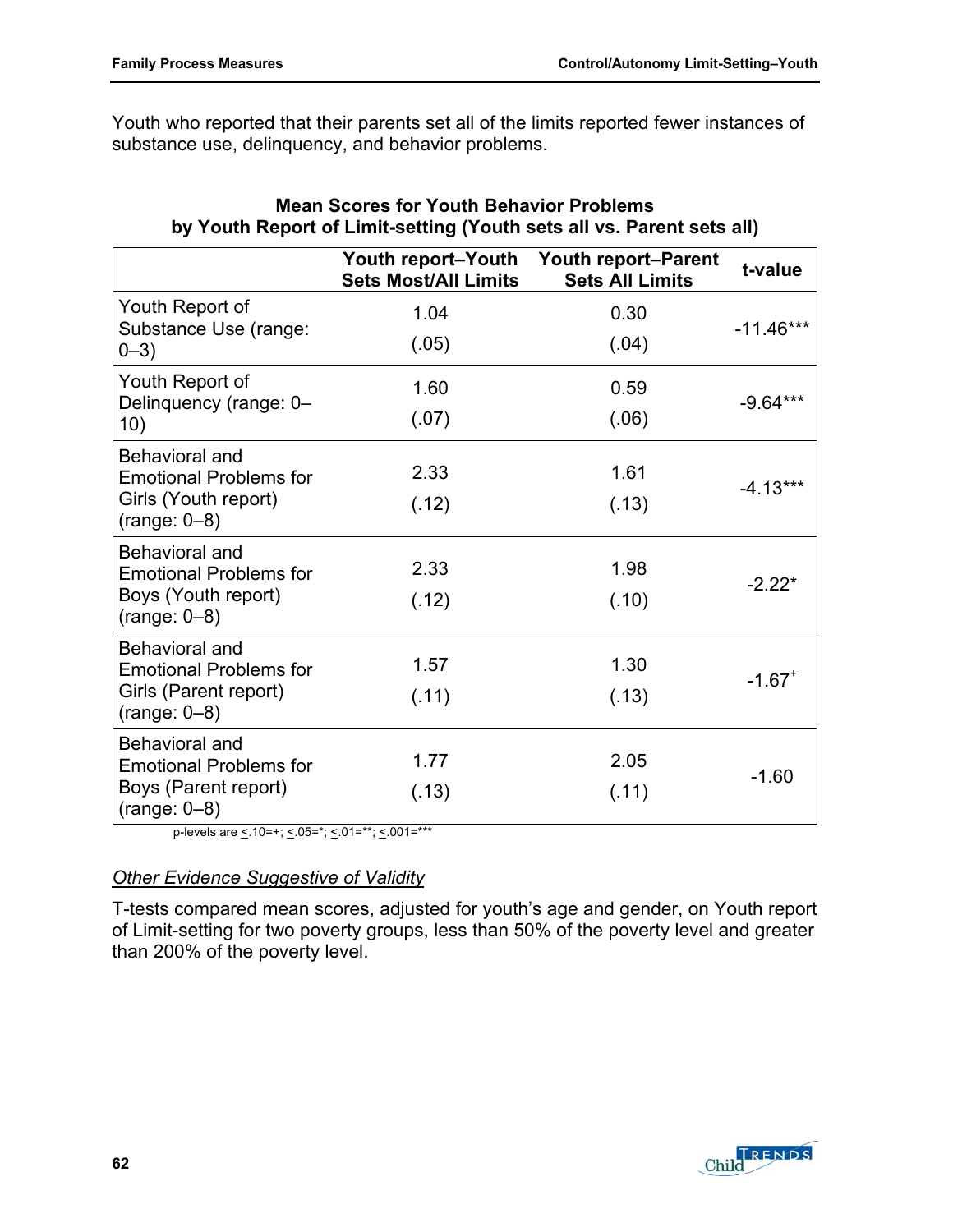Means, standard errors, and t-values are reported in the table below.

There was no evidence that youth report of limit-setting differed by poverty level.

### **Mean Scores for Youth Report of Limit-setting by Poverty Level (<50% vs. > 200%)**

| <50% of Poverty<br>Level | >200% of Poverty<br>Level | t-value |
|--------------------------|---------------------------|---------|
| 3.39                     | 3.28                      | $-1.40$ |
|                          | (.06)                     | (.05)   |

p-levels are <. 10=+; <. 05=\*; <. 01=\*\*; <. 001=\*\*\*

### **References:**

- Eccles, J.S., Buchanan, C.M. Flanagan, C., & Fuligini, A. (1991). Control Versus Autonomy During Early Adolescence. Journal of Social Issues, 47, 53-68.
- Erford, T. (1995). Parental Autonomy Enhancement and Development of Self-Efficacy. Psychological Reports, 77, 1347-1353.

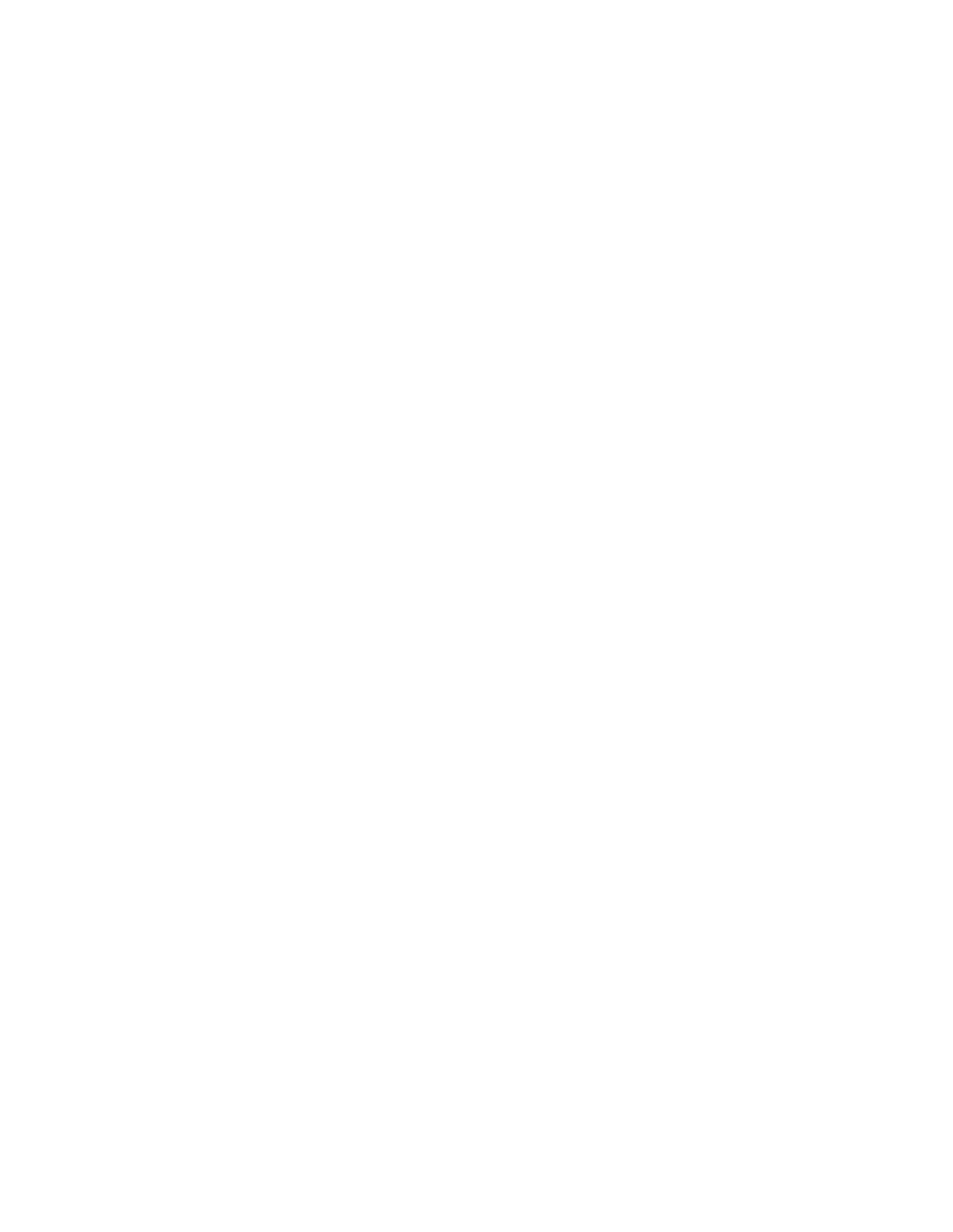# **Control/Autonomy Limit-Breaking–Youth Report**

### *Description & Relevance:*

These items parallel items about limit compliance asked of parents, and serve as indicators of the degree to which youth are granted autonomy and/or parents have a role in setting limits in three areas: friends, curfew, and TV watching. The use of specific parallel items for parents and adolescents was intentional, since discrepancies across reporters may indicate a lack of clarity in who actually sets limits (Eccles, Buchanan, Flanagan, Fuligini, 1991; Erford, 1995).

#### *Source of Items:*

These items were developed by researchers at Child Trends and the NLSY 1997 design team to tap into the construct of limit-breaking.

Parallel items were asked of the youth.

#### *Items and Response Categories*

- *1) In the past 30 days, how many times have you broken the limits about how late you can stay out at night?*
- *2) In the past 30 days, how many times have you broken the limits about who you can hang out with?*
- *3) In the past 30 days, how many times have you broken the limits about what kinds of tv shows and movies you watch?*

Three response categories were created for the break limits scale:

- 0 Did not break the limits
- 1 Broke the limits
- 9 No limits–Youth sets all 3 limits

#### *Index Creation*

Youths received a score of 1 on this variable if they reported having broken any of these three limits. They received a zero if they said they did not break any of the limits.

Youth reporting that they set all three limits did not respond to these three items and were, thus, coded as missing (9) in subsequent analyses (n=60).

*Variable Name:* FP\_YHBROKED

*Age of Youth:* 12–13 years

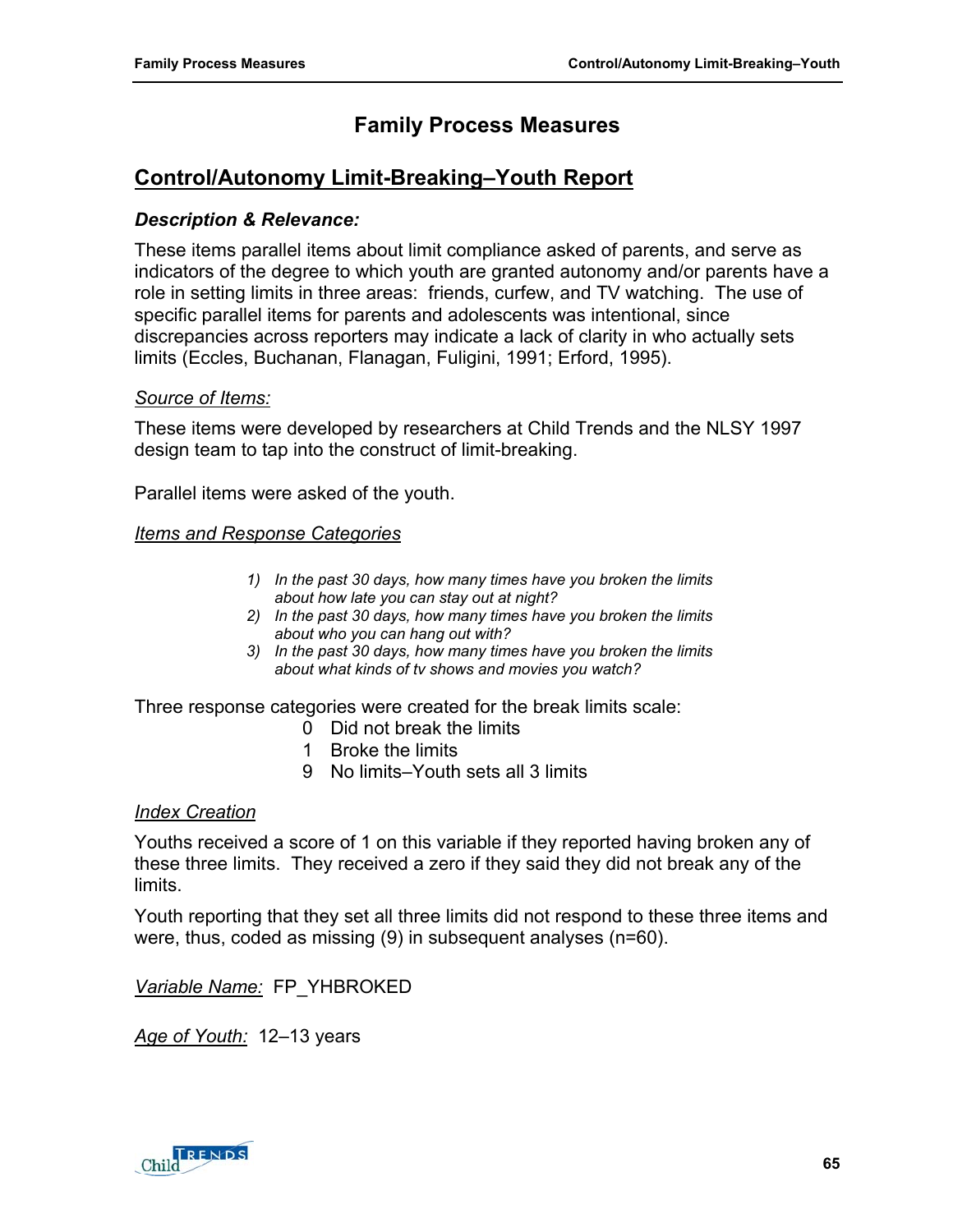### *Frequencies*

| FP YHBROKED | Frequency | Percent | Cumulative<br>Frequency | Cumulative<br>Percent |
|-------------|-----------|---------|-------------------------|-----------------------|
|             | 1952      | 56.4    | 1952                    | 56.4                  |
|             | 1509      | 43.6    | 3461                    | 100.0                 |

#### Youth Report of Limit-breaking

### *Psychometric Assessment:*

### *Data Quality*

A score for limit-breaking was obtained for respondents who answered any of the three items. Respondents were scored as missing if they were missing on all three items. However, little missing data occurred.

| <b>Measure</b>                                   |      | N missing | Mean | SD   |
|--------------------------------------------------|------|-----------|------|------|
| Broke any of the three<br>limits in last 30 days | 3461 | 130       | 0.44 | 0.50 |

NOTE: 60 of these missing cases were the subjects who set their own limits, and thus were not asked to answer these items.

### *Internal Consistency/Reliability*

Not applicable. (This is an index rather than a scale. That is, it is not assumed that limit-breaking on one activity should be correlated (i.e., internally consistent) with breaking the limit on another activity.)

### *Validity*

We examined construct validity, predictive validity, and other evidence suggestive of validity of youth report of having broken any of these limits. The data presented are cross-sectional because longitudinal data are not yet available.

Construct validity is demonstrated when the family process variable is significantly associated with the *same* family process construct measured differently.

Predictive validity is apparent when the family process variable is significantly associated with *other* family process variables, and/or youth behavior problems.

For purposes of construct and predictive validity, youths that broke 1 or more limits were compared to youth that did break any limits. Data shown below are for these two levels.

Other evidence suggestive of validity includes whether breaking the limits differs significantly for families with incomes less than 50% of the poverty line compared to families with incomes greater than 200% of the poverty line.

### *Construct Validity*

The  $\chi^2$  for youth and parent report of whether youth had broken any limits was significant ( $\chi^2$  (1)=165.15, p<.001), suggesting overall convergence across reporter.

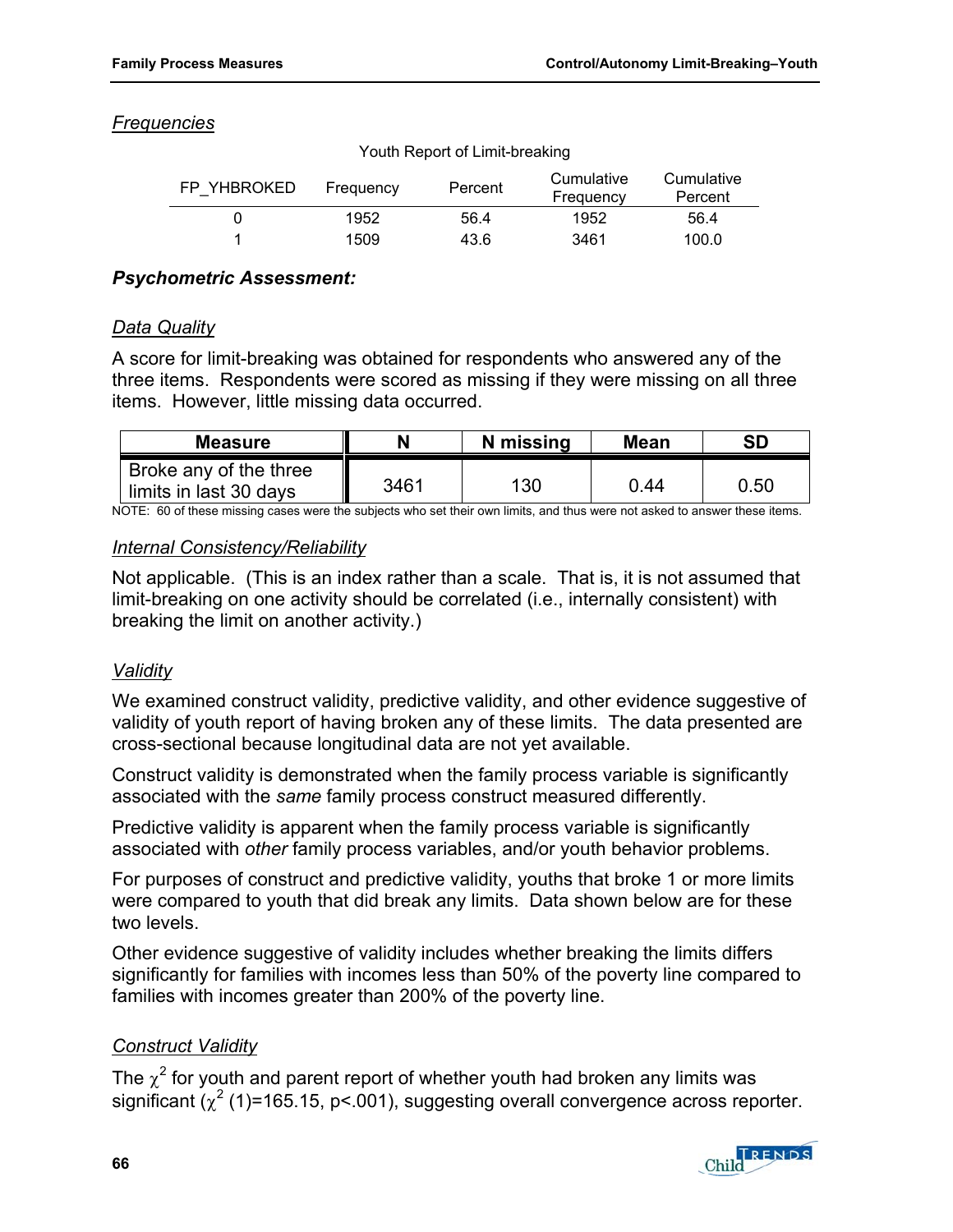Nonetheless, youth reported breaking more limits than the parent reported. For example, among parent reporting that the youth did not break any of these three the limits, 36% of youth said they did break at least one of these three limits.

### *Predictive Validity*

T-tests compared mean scores, adjusted for youth's age and gender, on the family process and adolescent outcome variables listed in the tables for the top and bottom levels of Youth report of limit-breaking.

Youth who reported not breaking any of the three limits reported that their parents (residential mother and residential father) were higher on monitoring.

Means, standard errors, and t-values are reported in the following tables.

# **Mean Scores for Youth report of Parental Monitoring by Youth Report of Limit-breaking (None vs. 1 or more Limit Broken)**

|                           | Youth report-<br>Did not Break<br>any Limits | Youth report-<br>Broke 1 or more of<br>the Limits | t-value   |
|---------------------------|----------------------------------------------|---------------------------------------------------|-----------|
| Youth Report of           | 10.79                                        | 10.15                                             |           |
| Monitoring for            |                                              |                                                   | $5.77***$ |
| <b>Residential Mother</b> | (.07)                                        | (.08)                                             |           |
| $(range: 0-16)$           |                                              |                                                   |           |
| Youth Report of           |                                              |                                                   |           |
| Monitoring for            | 8.82                                         | 7.94                                              | $5.56***$ |
| <b>Residential Father</b> | (.10)                                        | (.12)                                             |           |
| $(range: 0-16)$           |                                              |                                                   |           |

Youth who reported not breaking any of these three limits also reported fewer instances of substance use, delinquency, and behavior problems. Youth who reported not breaking any of these three limits also had parents that reported fewer behavior problems for the youth.

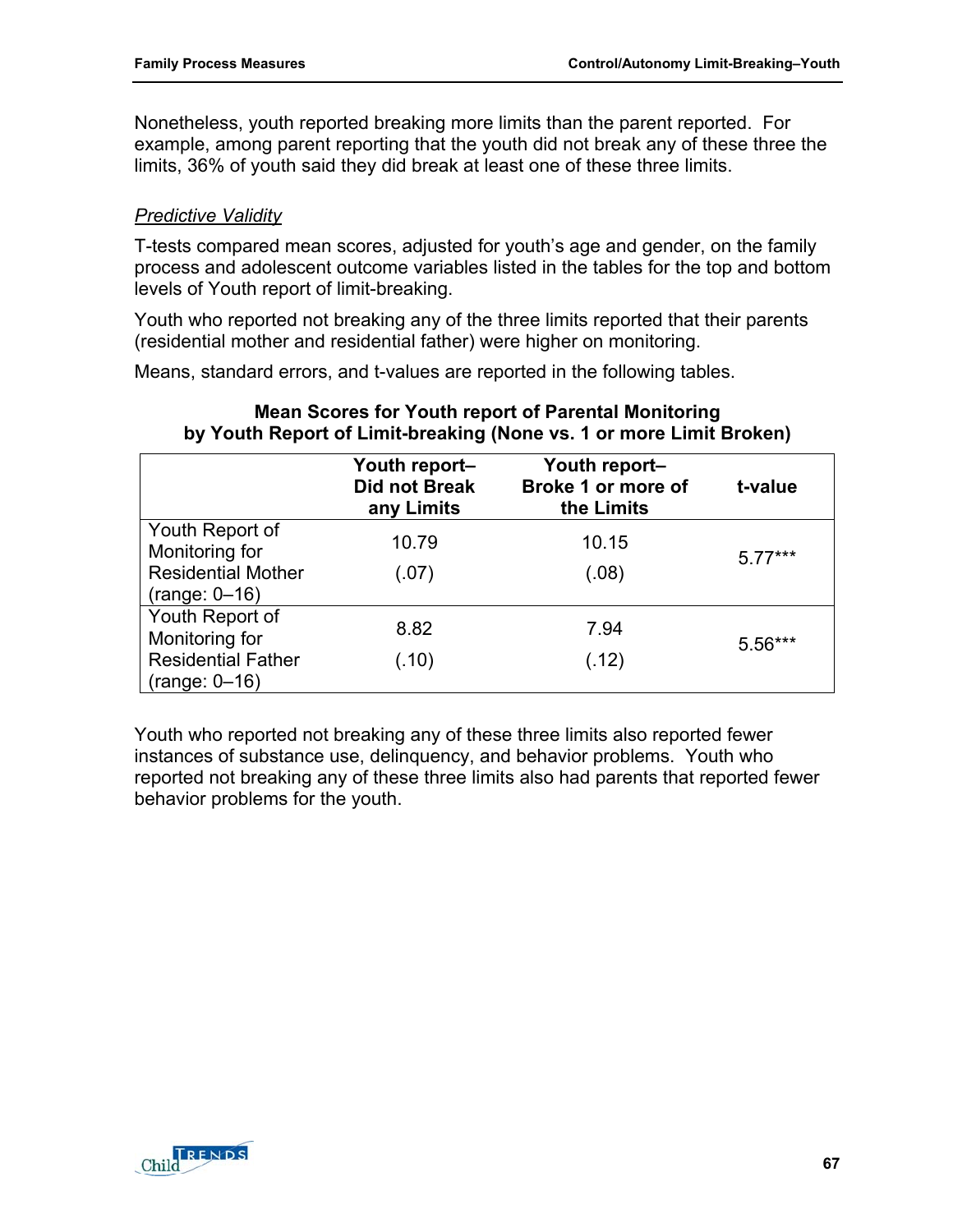|                                             | Youth report-<br>Did not Break<br>any Limits | Youth report-<br><b>Broke 1 or more</b><br>of the Limits | t-value     |
|---------------------------------------------|----------------------------------------------|----------------------------------------------------------|-------------|
| Youth Report of                             | 0.41                                         | 0.80                                                     | $-12.91***$ |
| <b>Substance Use</b><br>$(range: 0-3)$      | (.02)                                        | (.02)                                                    |             |
| Youth Report of                             | 0.67                                         | 1.36                                                     | $-14.35***$ |
| Delinquency<br>$(range: 0-10)$              | (.03)                                        | (.03)                                                    |             |
| Behavioral and<br><b>Emotional Problems</b> | 1.73                                         | 2.42                                                     | $-9.04***$  |
| for Girls (Youth<br>report) (range: $0-8$ ) | (.05)                                        | (.06)                                                    |             |
| Behavioral and                              |                                              |                                                          |             |
| <b>Emotional Problems</b>                   | 1.86                                         | 2.34                                                     | $-6.60***$  |
| for Boys (Youth<br>report) (range: $0-8$ )  | (.05)                                        | (.05)                                                    |             |
| Behavioral and                              |                                              |                                                          |             |
| <b>Emotional Problems</b>                   | 1.14                                         | 1.54                                                     | $-5.37***$  |
| for Girls (Parent<br>report) (range: 0-8)   | (.05)                                        | (.06)                                                    |             |
| Behavioral and                              |                                              |                                                          |             |
| <b>Emotional Problems</b>                   | 1.57                                         | 1.96                                                     | $-4.85***$  |
| for Boys (Parent<br>report) (range: $0-8$ ) | (.06)                                        | (.06)                                                    |             |

#### **Mean Scores for Youth Behavior Problems by Youth Report of Limits Broken (None vs. 1 or more Limit Broken)**

p-levels are  $\leq 10=+$ ;  $\leq 0.05=$ \*;  $\leq 0.01=$ \*\*\*;  $\leq 0.01=$ \*\*\*

### *Other Evidence Suggestive of Validity*

The  $\chi^2$  for youth report of having broken any of these three limits and poverty level was non-significant ( $\chi^2$  (1)=3.03, p=ns), suggesting that the likelihood of breaking any of these three limits in the last 30 days did not differ by poverty level.

# *References:*

Eccles, J.S., Buchanan, C.M., Flanagan, C., & Fuligini, A. (1991). Control versus autonomy during early adolescence. Journal of Social Issues, 47, 53-68.

Erford, T. (1995). Parental autonomy: Enhancement and development of selfefficacy. Psychological Reports, 77, 1347-1353.

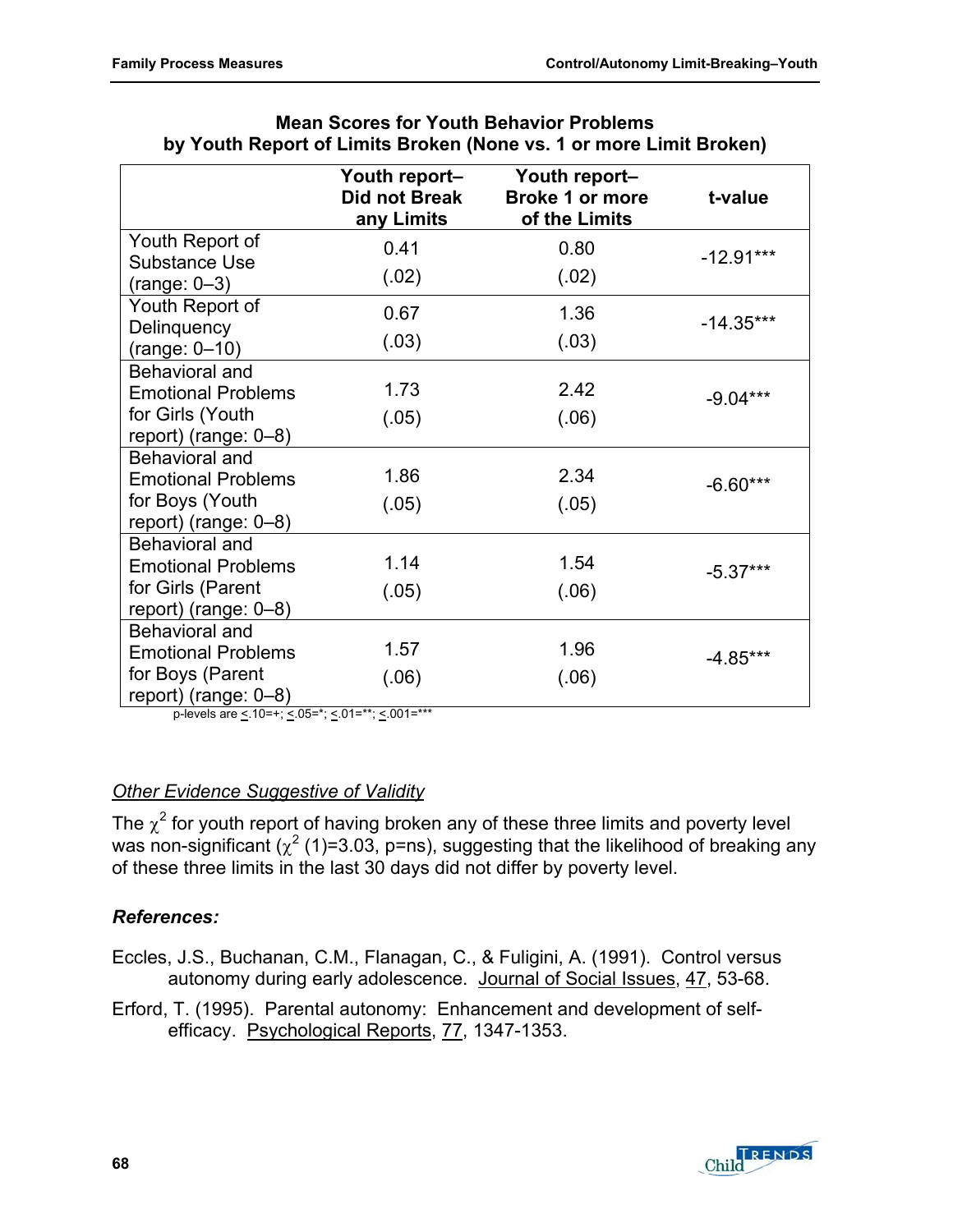# **Control/Autonomy–Who Handles When Limit Is Broken–Youth Report**

#### *Source of Items*

This item was developed by researchers at Child Trends.

#### *Items and Response Categories:*

- *1. If your parent or parents found out that you broke a limit, who would most likely handle it?* 
	- *1 MOM WHO LIVES HERE*
	- *2 DAD WHO LIVES HERE*
	- *3 MOM AND DAD TOGETHER*
	- *4 MOM WHO LIVES SOMEWHERE ELSE*
	- **DAD WHO LIVES SOMEWHERE ELSE**
	- *6 SOMEONE ELSE*
	- *7 NO ONE*

*Scale Creation:* Not applicable

*Variable Name:* YSAQ-246

*Age of Youth:* 12–13 years

#### *Frequencies:*

WHO HANDLE PROBS WHEN BRK LIM? 1997 R0344700 Frequency Percent Cumulative Cumulative

| R0344700 | Frequency | Percent | <b>Vullialativu</b><br>Frequency | <b>Vullialativ</b><br>Percent |
|----------|-----------|---------|----------------------------------|-------------------------------|
|          | 1372      | 39.5    | 1372                             | 39.5                          |
| 2        | 349       | 10.1    | 1721                             | 49.6                          |
| 3        | 1635      | 47.1    | 3356                             | 96.7                          |
| 4        | 13        | 0.4     | 3369                             | 97.1                          |
| 5        | 19        | 0.5     | 3388                             | 97.6                          |
| 6        | 42        | 1.2     | 3430                             | 98.8                          |
|          | 41        | 1.2     | 3471                             | 100.0                         |

#### *Data Quality*

| <b>Measure</b> | N missing |
|----------------|-----------|
|                |           |

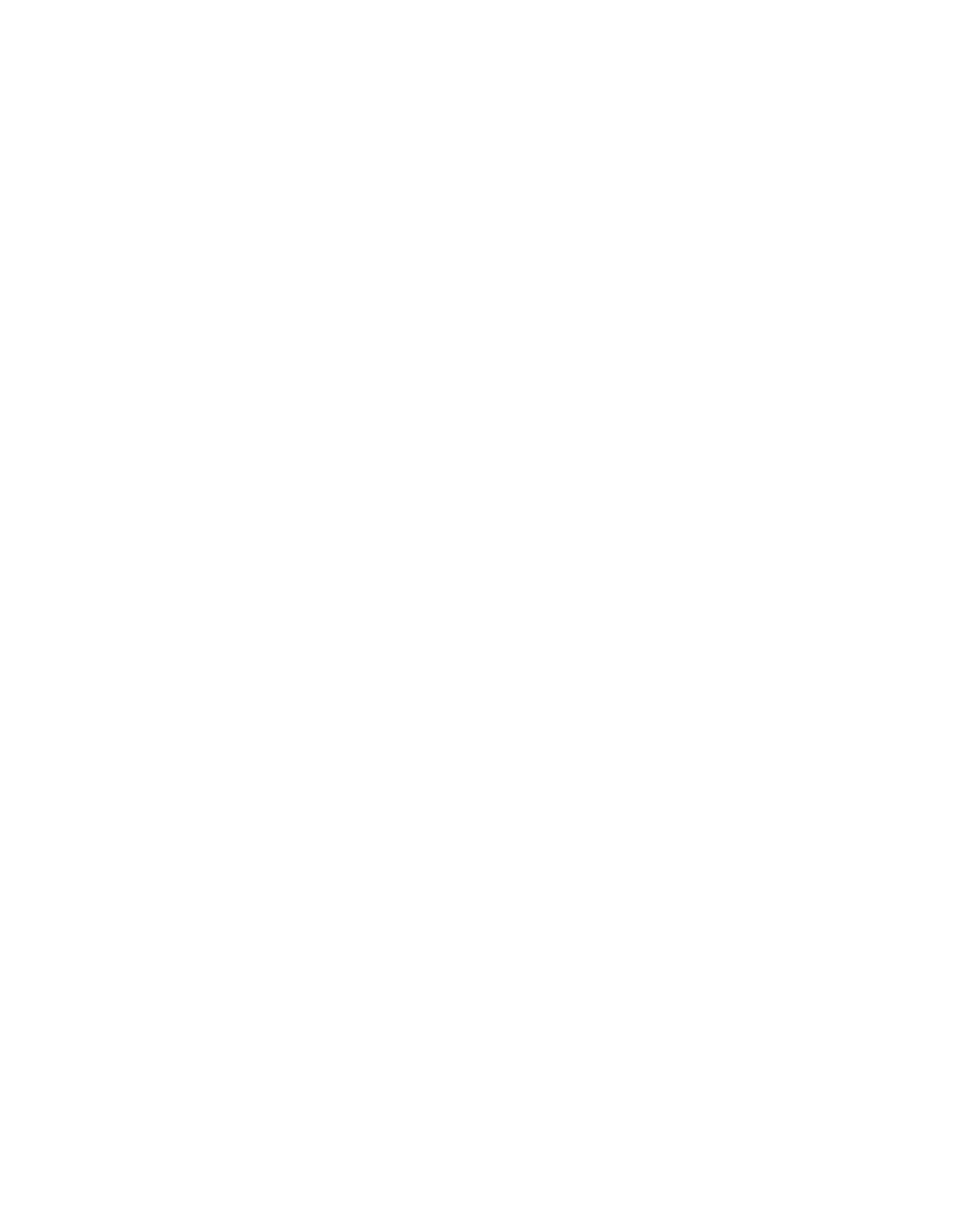# **Control/Autonomy–Consequences of Limit-Breaking–Youth Report**

#### *Source of Items*

These items were developed by researchers at Child Trends.

#### *Items and Response Categories:*

- *1. Which of the following would your parent or parents do if they found out you had come home an hour late for no good reason?* 
	- *1 DISCUSS IT CALMLY WITH YOU*
	- *2 IGNORE IT, PRETEND THAT IT DIDN'T HAPPEN OR LET YOU GET AWAY WITH IT*
	- *3 SULK, POUT, OR GIVE YOU THE SILENT TREATMENT*
	- *4 TAKE AWAY A PRIVILEGE, GROUND YOU, OR GIVE YOU A CHORE*
	- *5 MAKE THREATS THAT WON'T BE KEPT*
	- *6 YELL, SHOUT, OR SCREAM AT YOU*
	- *7 USE PHYSICAL PUNISHMENT*
- *2. Which of the following would your parent or parents do if they found out you had watched something you weren't supposed to watch?* 
	- *1 DISCUSS IT CALMLY WITH YOU*
	- *2 IGNORE IT, PRETEND THAT IT DIDN'T HAPPEN OR LET YOU GET AWAY WITH IT*
	- *3 SULK, POUT, OR GIVE YOU THE SILENT TREATMENT*
	- *4 TAKE AWAY A PRIVILEGE, GROUND YOU, OR GIVE YOU A CHORE*
	- *5 MAKE THREATS THAT WON'T BE KEPT*
	- *6 YELL, SHOUT, OR SCREAM AT YOU*
	- *7 USE PHYSICAL PUNISHMENT*
- *3. Which of the following would your parent or parents do if they found out you had hung out with someone you weren't supposed to be with?* 
	- *1 DISCUSS IT CALMLY WITH YOU*
	- *2 IGNORE IT, PRETEND THAT IT DIDN'T HAPPEN OR LET YOU GET AWAY WITH IT*
	- *3 SULK, POUT, OR GIVE YOU THE SILENT TREATMENT*
	- *4 TAKE AWAY A PRIVILEGE, GROUND YOU, OR GIVE YOU A CHORE*
	- *5 MAKE THREATS THAT WON'T BE KEPT*
	- *6 YELL, SHOUT, OR SCREAM AT YOU*
	- *7 USE PHYSICAL PUNISHMENT*

*Scale Creation:* Not applicable

#### *Variable Names:*

What Would Parent(s) Do if R Breaks Curfew: YSAQ-248

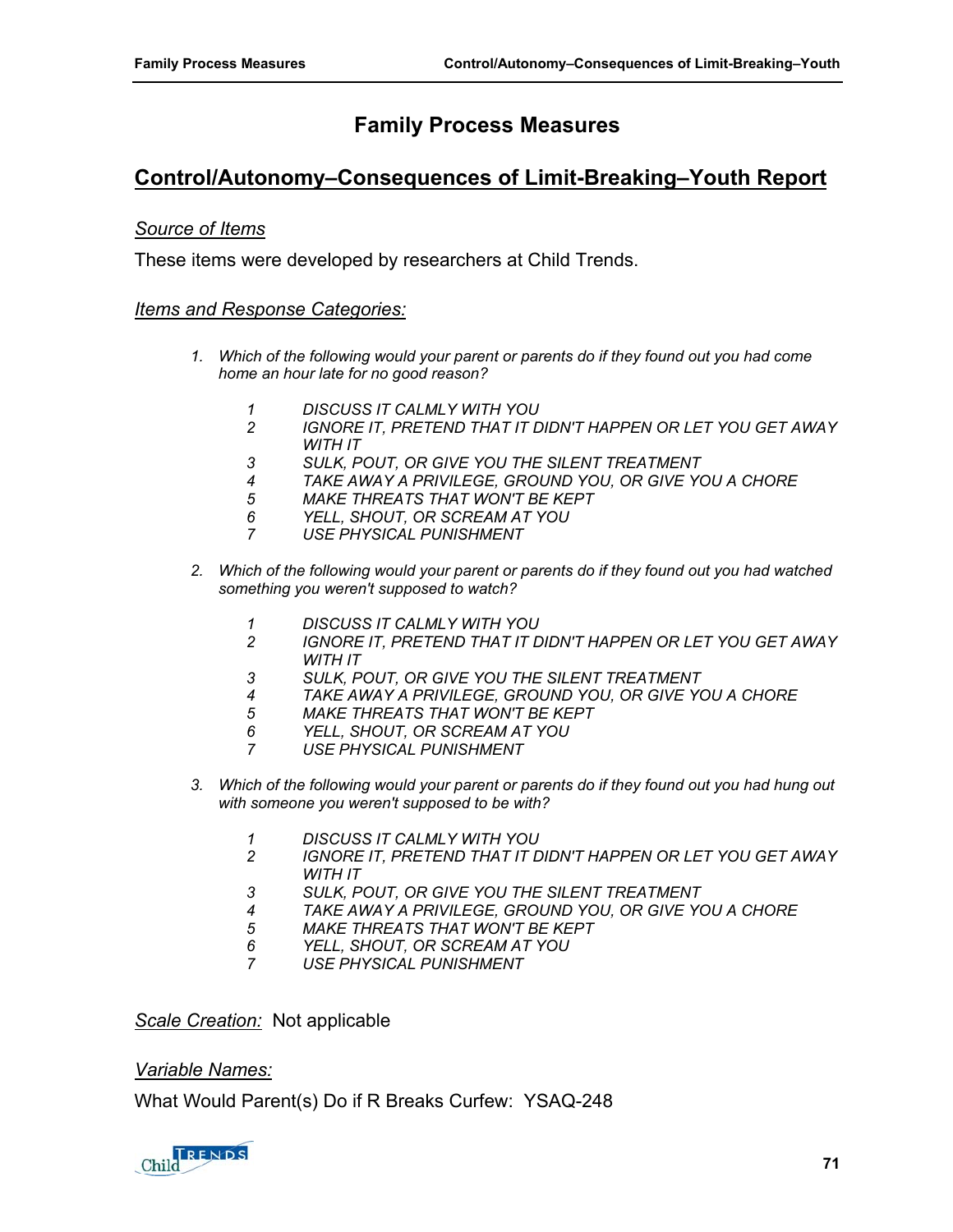# What Would Parent(s) Do if R Breaks TV or Movie Limits: YSAQ-250 What Would Parent(s) Do if R Breaks Limits Who Hangs With: YSAQ-252

### *Age of Youth:* 12–13 years

#### *Frequencies:*

#### WHAT PAR DO BRK CURFEW LIM? 1997

| R0344900 | Frequency | Percent | Cumulative<br>Frequency | Cumulative<br>Percent |
|----------|-----------|---------|-------------------------|-----------------------|
|          | 1430      | 42.0    | 1430                    | 42.0                  |
| 2        | 80        | 2.4     | 1510                    | 44.4                  |
| 3        | 23        | 0.7     | 1533                    | 45.0                  |
| 4        | 1506      | 44.2    | 3039                    | 89.3                  |
| 5        | 72        | 2.1     | 3111                    | 91.4                  |
| 6        | 228       | 6.7     | 3339                    | 98.1                  |
|          | 65        | 1.9     | 3404                    | 100.0                 |

#### WHAT PAR DO BRK TV/MOVIE LIM? 1997

| R0345100 | Frequency | Percent | Cumulative<br>Frequency | Cumulative<br>Percent |
|----------|-----------|---------|-------------------------|-----------------------|
|          | 1205      | 53.9    | 1205                    | 53.9                  |
| 2        | 86        | 3.8     | 1291                    | 57.7                  |
| 3        | 14        | 0.6     | 1305                    | 58.4                  |
| 4        | 730       | 32.6    | 2035                    | 91.0                  |
| 5        | 47        | 2.1     | 2082                    | 93.1                  |
| 6        | 108       | 4.8     | 2190                    | 97.9                  |
|          | 46        | 2.1     | 2236                    | 100.0                 |

#### WHAT PAR DO BRK LIM WHO WITH? 1997

| R0345300 | Frequency | Percent | Cumulative<br>Frequency | Cumulative<br>Percent |
|----------|-----------|---------|-------------------------|-----------------------|
|          | 973       | 53.7    | 973                     | 53.7                  |
| 2        | 30        | 1.7     | 1003                    | 55.3                  |
| 3        | 18        | 1.0     | 1021                    | 56.3                  |
| 4        | 580       | 32.0    | 1601                    | 88.3                  |
| 5        | 38        | 2.1     | 1639                    | 90.4                  |
| 6        | 113       | 6.2     | 1752                    | 96.6                  |
|          | 61        | 3.4     | 1813                    | 100.0                 |

### *Data Quality*

| <b>Measure</b> |      | N missing |
|----------------|------|-----------|
| R0344900       | 3404 | ィク        |
| R0345100       | 2236 | 11        |
| R0345300       | 1813 | 1 N       |

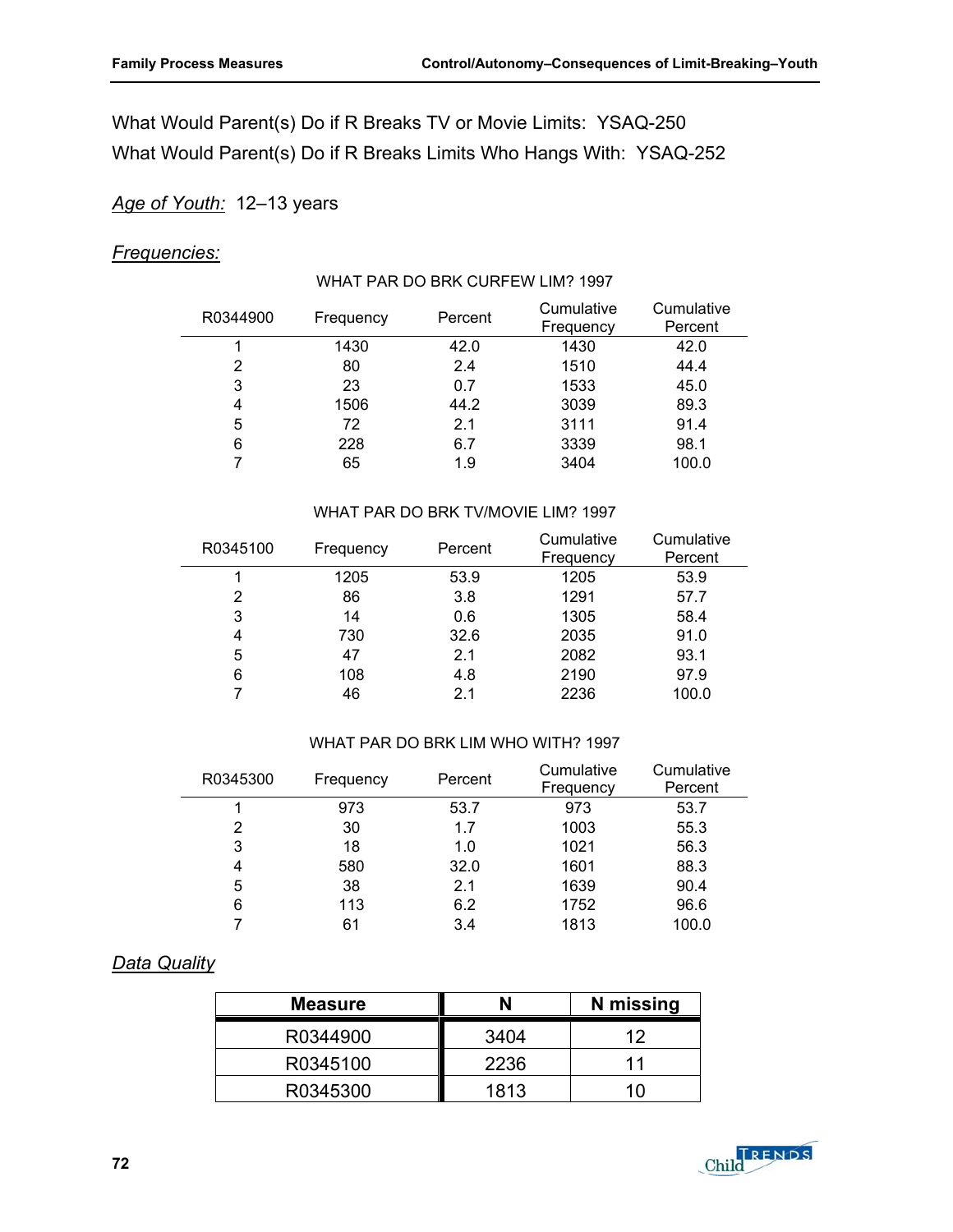# **Control/Autonomy Limit-Setting–Parent Report**

#### *Description & Relevance:*

These items parallel items about limit-setting asked of youth and serve as indicators of the degree to which youth are granted autonomy and/or parents have a role in setting limits in three areas: friends, curfew, and TV watching. The use of specific parallel items for parents and adolescents was intentional, since discrepancies across reporters may indicate a lack of clarity in who actually sets limits (Eccles, Buchanan, Flanagan, Fuligini, 1991; Erford, 1995).

#### *Source of Items:*

These items were modified from NLSY '79. The respondents of the NLSY '79 provided information about who made the rules regarding their behavior.

Parallel items were asked of the youth.

#### *Items and Response Categories*

*Please tell me whether you make rules about these things, or does [this youth] decide for [himself/herself]?* 

- *1. How late [this youth] can stay out at night.*
- *2. What kinds of TV shows and movies [this youth] can watch.*
- *3. Who [this youth] can hang out with.*

The scale was measured on a 3-point scale:

1  $2$  3 Parent makes rules Child decides for self Child and parent decide jointly

#### *Index Creation*

The Parental Limits-Setting Index was created first by recoding response categories to: youth sets limit = 0, limits set jointly by both parent and youth = 1, and parents set limit = 2. The response categories where then summed for the three items. The scale range was from 0 (youth sets all limits) to 6 (parent sets all limits), with higher scores indicating greater parental role in limit-setting.

*Variable Name:* FP\_PHLIMITS

*Age of Youth:* 12–13 years

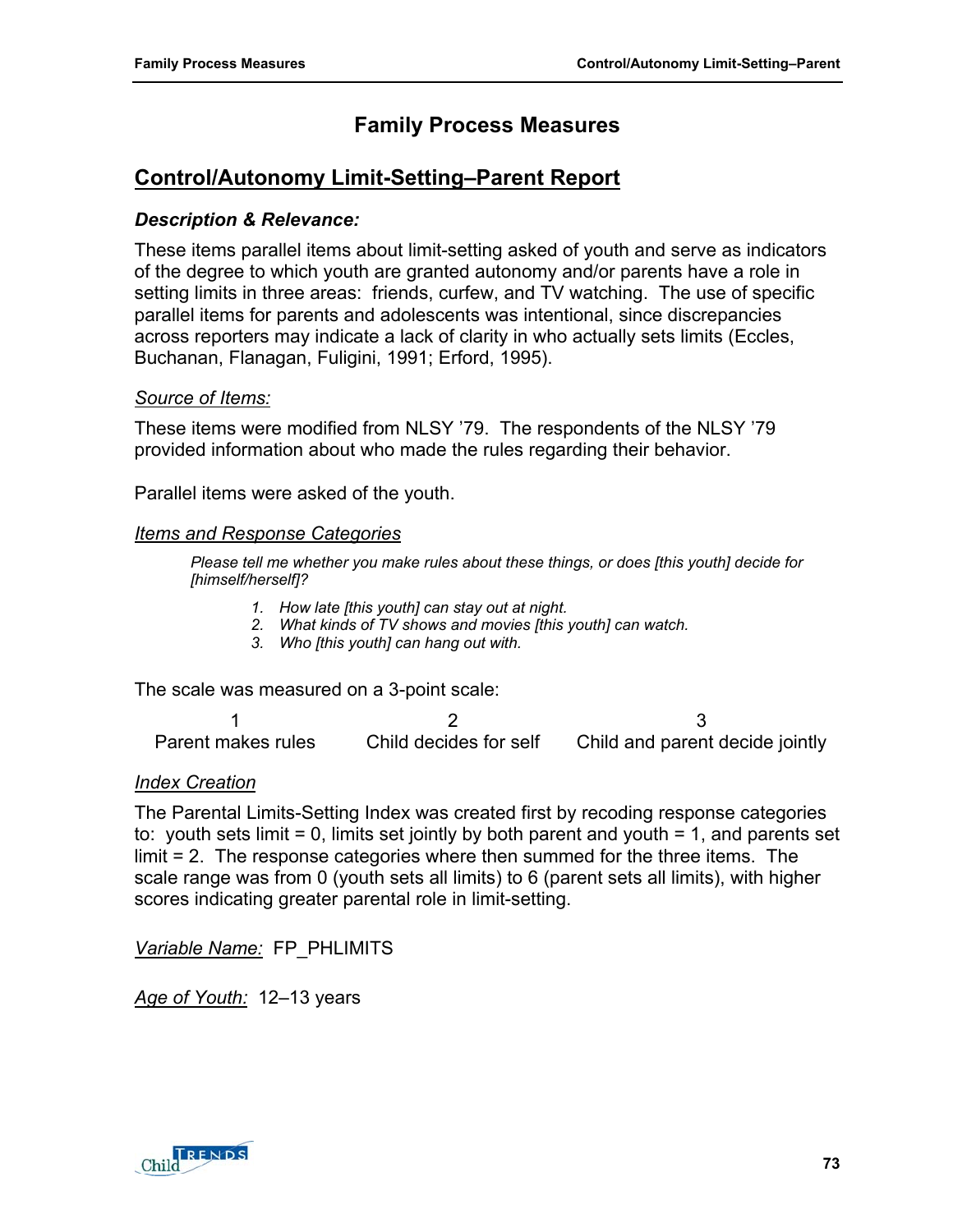| <b>Frequencies</b> |  |
|--------------------|--|
|                    |  |

| FP PHLIMITS | Frequency | Percent | Cumulative<br>Frequency | Cumulative<br>Percent |
|-------------|-----------|---------|-------------------------|-----------------------|
|             | 15        | 0.5     | 15                      | 0.5                   |
|             | 42        | 1.3     | 57                      | 1.8                   |
|             | 241       | 7.7     | 298                     | 9.5                   |
| 3           | 485       | 15.4    | 783                     | 24.9                  |
| 4           | 970       | 30.8    | 1753                    | 55.7                  |
| 5           | 650       | 20.6    | 2403                    | 76.3                  |
| 6           | 747       | 23.7    | 3150                    | 100.0                 |

#### Parent Report of Limit-setting

### *Psychometric Assessment:*

#### *Data Quality*

Very little missing data occurred. A score on the Parental Limits-Setting Index was obtained only for respondents who answered all three items. Respondents who answered fewer than three items were coded as missing on the Parental Limits-Setting Index.

| <b>Measure</b>      |      | N missing | <b>Mean</b> | SD        |
|---------------------|------|-----------|-------------|-----------|
| Who sets the limits | 3305 |           | ററ          | າ<br>ن ں. |

### *Internal Consistency/Reliability*

Not applicable. (We are not assuming that limit-setting on one activity should be correlated (i.e., internally consistent) with the setting a limit for another activity.)

### *Validity*

We examined construct validity, predictive validity, and other evidence suggestive of validity of parent report of limit-setting. The data presented are cross-sectional because longitudinal data are not yet available.

Construct validity is demonstrated when the family process variable is significantly associated with the *same* family process construct measured differently.

Predictive validity is apparent when the family process variable is significantly associated with *other* family process variables, and/or youth behavior problems.

For purposes of construct and predictive validity, a three-level variable for parent report of limit-setting was created: youth sets most/all, jointly set, parent sets all. Data shown below are for the two extreme categories: youth sets most/all vs. parents sets all.

Other evidence suggestive of validity includes whether limit-setting differs significantly for families with incomes less than 50% of the poverty line compared to families with incomes greater than 200% of the poverty line.

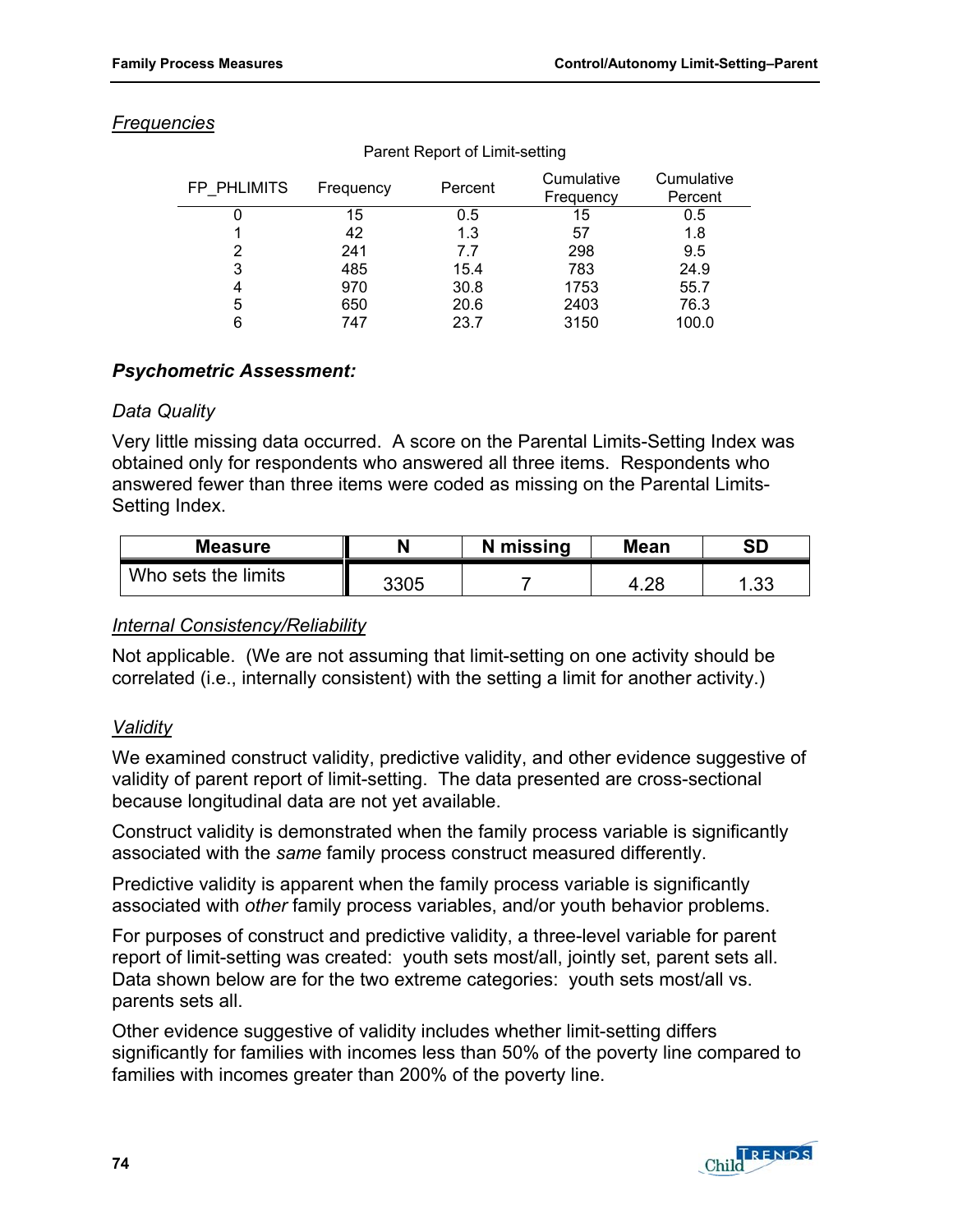### *Construct Validity*

T-tests compared mean scores, adjusted for youth's age and gender, on Youth report of Limit-Setting for the top and bottom levels of Parent report of Limit-Setting.

Parents who reported setting all three limits had youth who reported a greater parental role in limit-setting.

Means, standard errors, and t-values are reported in this table.

### **Mean Score for Youth Report of Limit-setting by Parent Report of Limit-setting (Youth sets all vs. Parent sets all)**

|                        | <b>Parent report–Youth</b><br><b>Sets Most/All Limits</b> | <b>Parent report–Parent</b><br><b>Sets All Limits</b> | t-value |
|------------------------|-----------------------------------------------------------|-------------------------------------------------------|---------|
| Youth Report of Limit- | 2.15                                                      | 3.83                                                  | 7 87*** |
| setting (range: 0–6)   | (.02)                                                     | (.06)                                                 |         |

p-levels are < 10=+; < 05=\*; < 01=\*\*; < 001=\*\*\*

### *Predictive Validity*

T-tests compared mean scores, adjusted for youth's age and gender, on the family process and adolescent outcome variables listed in the tables for the top and bottom levels of Parent report of Limit-setting.

There was no evidence to suggest that youth report of monitoring for residential mother or residential father differed by parental limit-setting.

Means, standard errors, and t-values are reported in the table.

### **Mean Scores for Youth Report of Monitoring by Parent Report of Limit-setting (Youth sets all vs. Parent sets all)**

|                                                                                   | <b>Parent report-Youth</b><br><b>Sets Most/All Limits</b> | <b>Parent report–Parent</b><br><b>Sets All Limits</b> | t-value |
|-----------------------------------------------------------------------------------|-----------------------------------------------------------|-------------------------------------------------------|---------|
| Youth Report of<br>Monitoring for<br><b>Residential Mother</b><br>$(range: 0-16)$ | 9.75<br>(.46)                                             | 10.35<br>(.12)                                        | 1.27    |
| Youth Report of<br>Monitoring for<br><b>Residential Father</b><br>$(range: 0-16)$ | 7.72<br>(.74)                                             | 8.35<br>(.17)                                         | 0.83    |

p-levels are  $\leq$  10=+;  $\leq$  05=\*;  $\leq$  01=\*\*;  $\leq$  001=\*\*\*

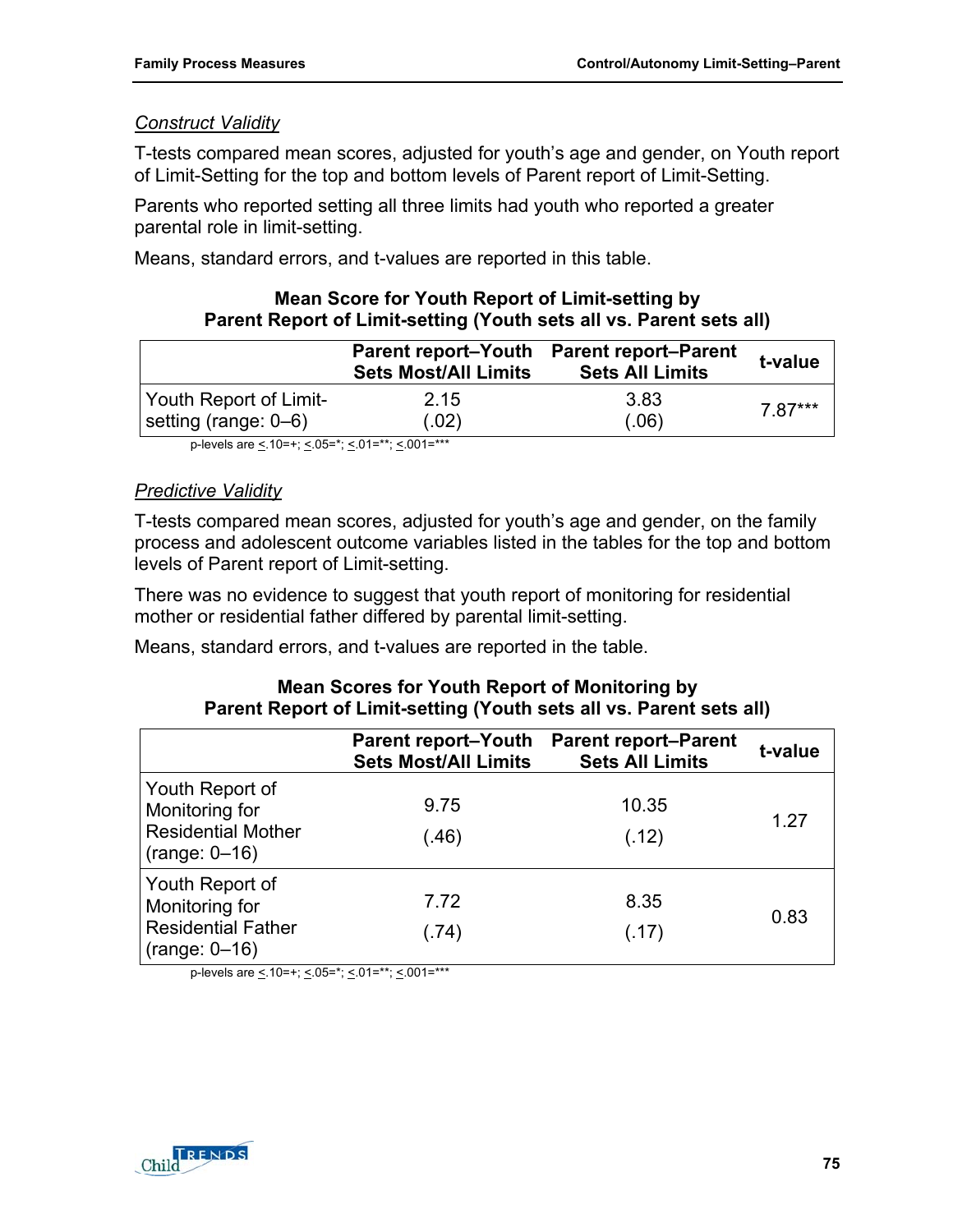Parents who report setting all three limits have youth who reported fewer instances of substance use and delinquency.

|                                              | <b>Youth Sets Most/All</b><br><b>Limits</b> | <b>Parent Sets All</b><br><b>Limits</b> | t-value   |
|----------------------------------------------|---------------------------------------------|-----------------------------------------|-----------|
| Youth Report of<br><b>Substance Use</b>      | 0.88                                        | 0.55                                    | $-2.63**$ |
| $(range: 0-3)$                               | (.12)                                       | (.03)                                   |           |
| Youth Report of                              | 1.49                                        | 0.97                                    | $-2.59**$ |
| Delinquency<br>$(range: 0-10)$               | (.19)                                       | (.05)                                   |           |
| Behavioral and<br><b>Emotional Problems</b>  | 2.54                                        | 2.11                                    | $-1.43$   |
| for Girls (Youth report)<br>$(range: 0-8)$   | (.28)                                       | (.08)                                   |           |
| Behavioral and<br><b>Emotional Problems</b>  | 2.55                                        | 2.19                                    |           |
| for Boys (Youth report)<br>$(range: 0-8)$    | (.32)                                       | (.08)                                   | $-1.10$   |
| Behavioral and<br><b>Emotional Problems</b>  | 1.68                                        | 1.31                                    |           |
| for Girls (Parent<br>report) (range: $0-8$ ) | (.25)                                       | (.07)                                   | $-1.40$   |
| Behavioral and<br><b>Emotional Problems</b>  | 2.05                                        | 1.75                                    |           |
| for Boys (Parent<br>report) (range: $0-8$ )  | (.35)                                       | (.08)                                   | $-0.85$   |

### **Mean Scores for Youth Behavior Problems by Parent Report of Limit-setting (Youth sets all vs. Parent sets all)**

p-levels are  $\leq 10=+$ ;  $\leq 0.05=$ \*;  $\leq 0.01=$ \*\*\*;  $\leq 0.01=$ \*\*\*

### *Other Evidence Suggestive of Validity*

T-tests compared mean scores, adjusted for youth's age and gender, on Parent report of Limit-setting for two poverty groups, less than 50% of the poverty level and greater than 200% of the poverty level.

Parents in families with incomes greater than 200% of the poverty line had lower limit-setting scores, on average, suggesting a somewhat smaller role in setting limits than parents in families with incomes less than 50% of the poverty line.

Means, standard errors, and t-values are reported in the following table.

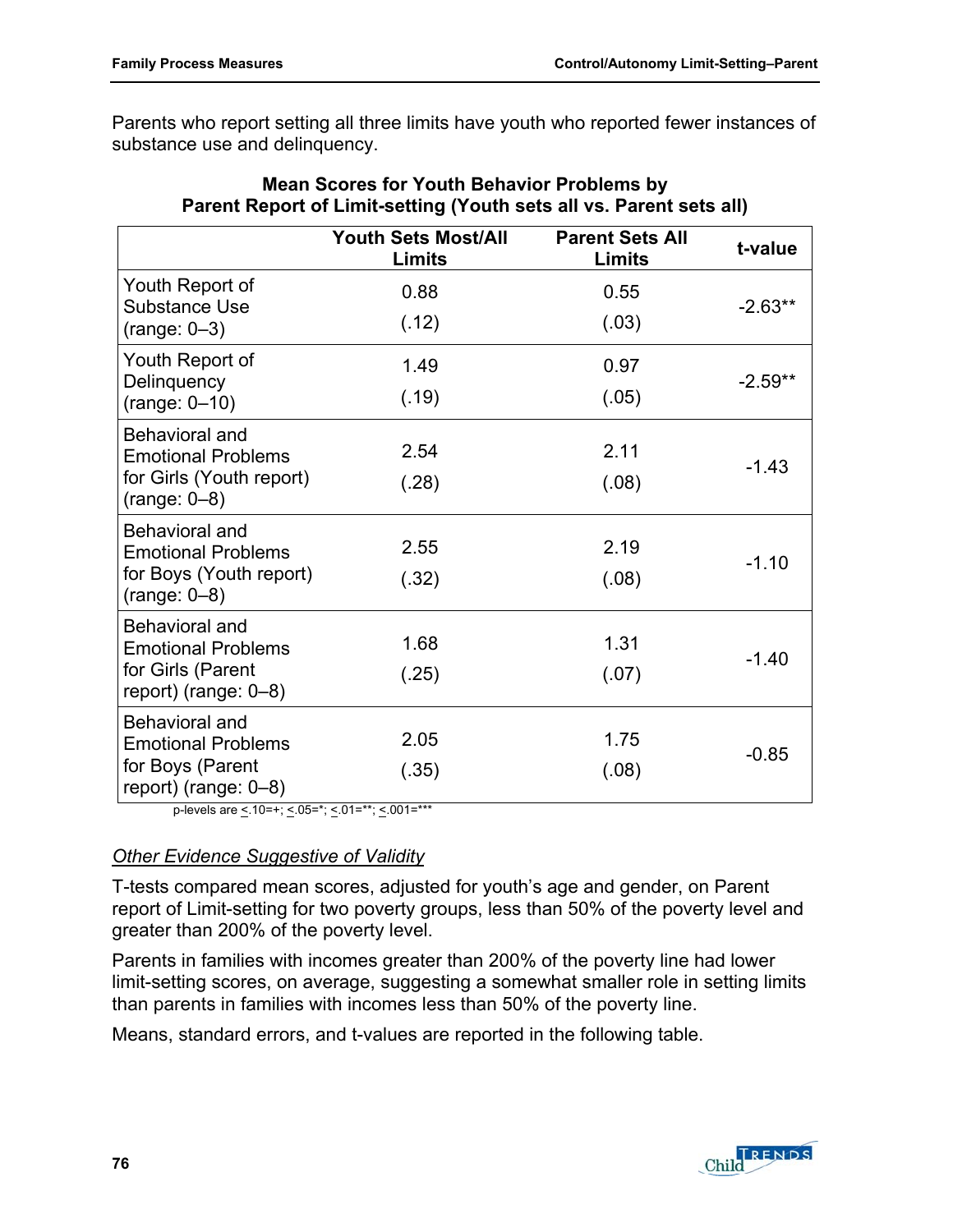### **Mean Scores for Parent Report of Limit-setting by Poverty Level (<50% vs. > 200%)**

|                                | <50% of Poverty<br>Level | >200% of Poverty<br>Level | t-value    |
|--------------------------------|--------------------------|---------------------------|------------|
| <b>Parent Report of Limit-</b> | 4.48                     | 4.20                      | $-4.18***$ |
| setting (range: 0–6)           | (0.05)                   | (.04)                     |            |

p-levels are  $\leq 10=+$ ;  $\leq 0.05=$ \*;  $\leq 0.01=$ \*\*\*;  $\leq 0.001=$ \*\*\*

### *References:*

- Eccles, J.S., Buchanan, C.M. Flanagan, C., & Fuligini, A. (1991). Control versus autonomy during early adolescence. Journal of Social Issues, 47, 53-68.
- Erford, T. (1995). Parental autonomy Enhancement and development of selfefficacy. Psychological Reports, 77, 1347-1353.

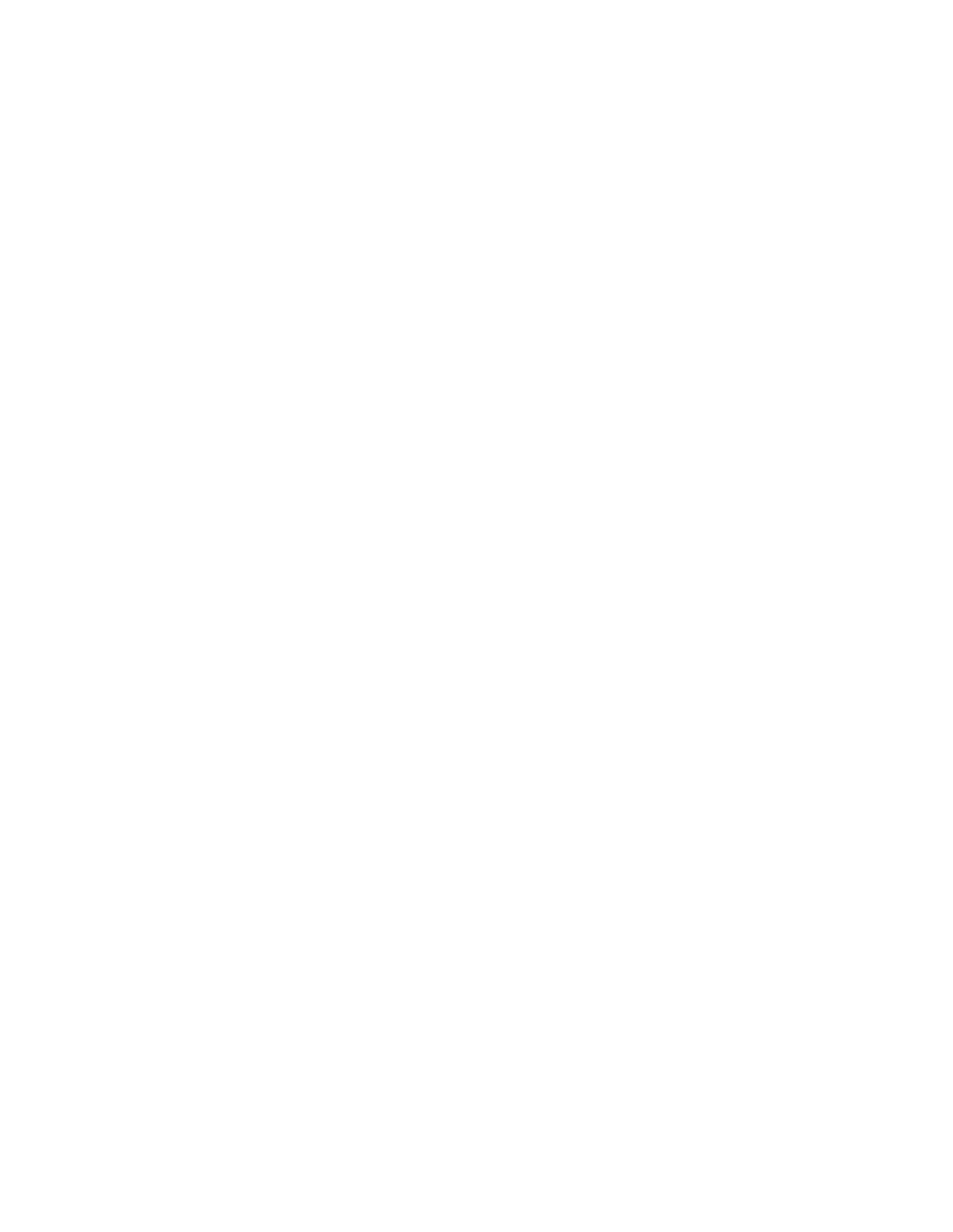# **Control/Autonomy Limit-Breaking–Parent Report**

### *Description & Relevance:*

These items parallel items about limit compliance asked of youth, and serve as indicators of the degree to which youth are granted autonomy and/or parents have a role in setting limits in three areas: friends, curfew, and TV watching. The use of specific parallel items for parents and adolescents was intentional, since discrepancies across reporters may indicate a lack of clarity in who actually sets limits (Eccles, Buchanan, Flanagan, Fuligini, 1991; Erford, 1995).

#### *Source of Items*

These items were developed by researchers at Child Trends to tap into the construct of limit-breaking.

Parallel items were asked of the youth.

#### *Items and Response Categories*

*In the past 30 days, how many times do you think [this youth] has broken the rules about...* 

- *1. What kinds of TV shows and movies [he/she] can watch.*
- *2. How late [he/she] can stay out at night.*
- *3. Who [this youth] can hang out with.*

Three response categories were created for the break limits scale:

- 0 Did not break the limits
- 1 Broke the limits
- 9 No limits–Youth sets all 3 limits

#### *Index Creation*

Youths received a score of 1 on this variable if their parent reported that the youth had broken any of these three limits. They received a zero if their parents said they did not break any of the limits.

Parent reporting that the youth sets all three limits did not respond to these three items and were, thus, coded as missing (9) in subsequent analyses (n=15).

*Variable Name:* FP\_PHBROKED

*Age of Youth:* 12–13 years

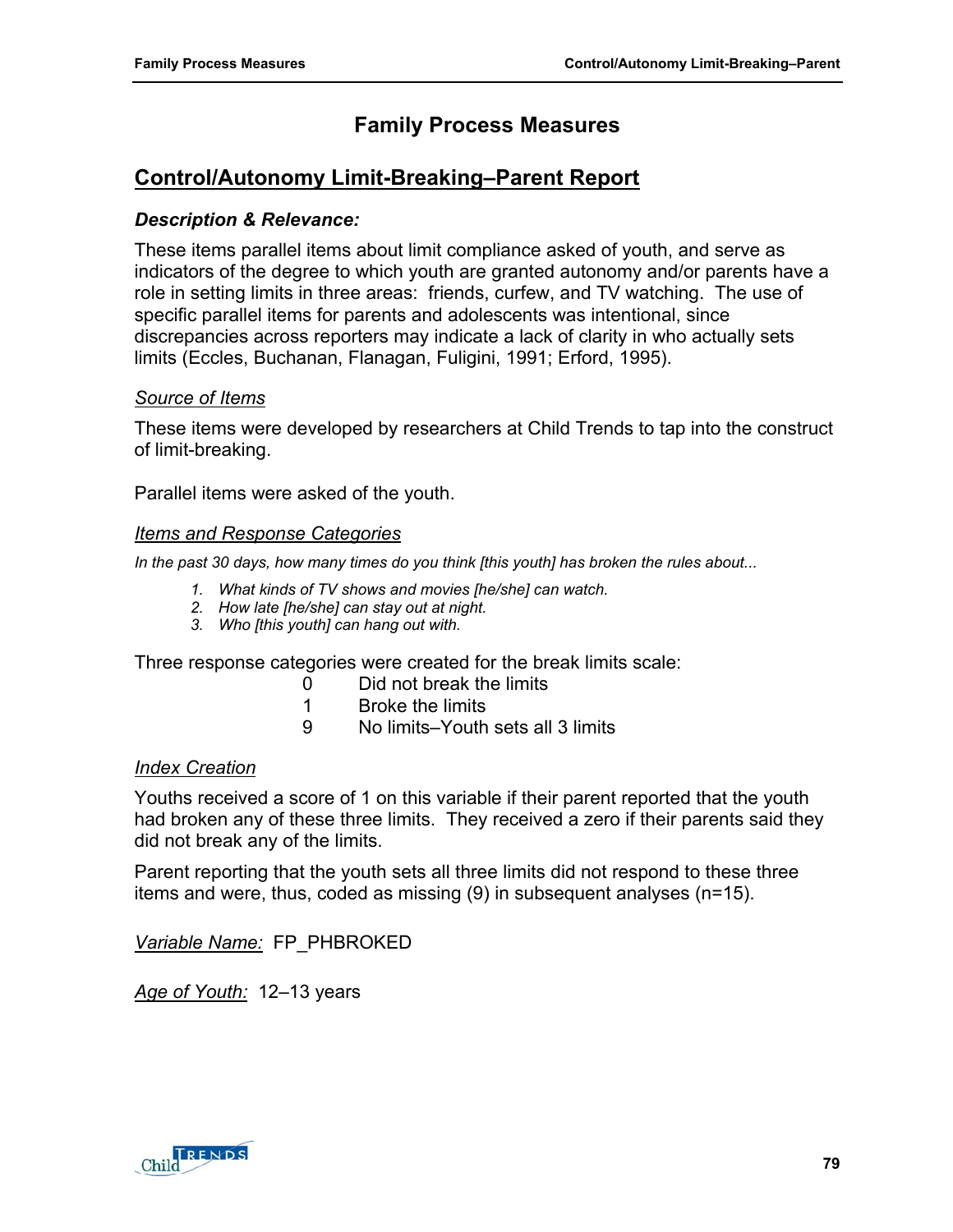### *Frequencies*

| FP PHBROKED | Frequency | Percent | Cumulative<br>Frequency | Cumulative<br>Percent |
|-------------|-----------|---------|-------------------------|-----------------------|
|             | 2122      | 67.9    | 2122                    | 67.9                  |
|             | 1004      | 32.1    | 3126                    | 100.0                 |

Parent Report of Limit-breaking

### *Psychometric Assessment:*

### *Data Quality*

Little missing data occurred. A score for limit-breaking was obtained for respondents who answered any of the three items. Respondents were scored as missing if they were missing on all three items.

| <b>Measure</b>                                   |      | N missing | <b>Mean</b> | <b>SD</b> |
|--------------------------------------------------|------|-----------|-------------|-----------|
| Broke any of the three<br>limits in last 30 days | 3275 | 141       | 0.32        | 0.47      |

NOTE: 15 of these missing cases were the subjects who set their own limits, and thus were not asked to answer these items

### *Internal Consistency/Reliability*

Not applicable. (This is an index rather than a scale. That is, it is not assumed that limit-breaking on one activity should be correlated (i.e., internally consistent) with breaking the limit on another activity.)

### *Validity*

We examined construct validity, predictive validity, and other evidence suggestive of validity of parent report of having broken any of these limits. The data presented are cross-sectional because longitudinal data are not yet available.

Construct validity is demonstrated when the family process variable is significantly associated with the *same* family process construct measured differently.

Predictive validity is apparent when the family process variable is significantly associated with *other* family process variables, and/or youth behavior problems.

For purposes of construct and predictive validity, parent report of youths that broke a limit were compared to parent report of youth that did break the limits. Data shown below are for these two levels.

Other evidence suggestive of validity includes whether breaking limits differs significantly for families with incomes less than 50% of the poverty line compared to families with incomes greater than 200% of the poverty line.

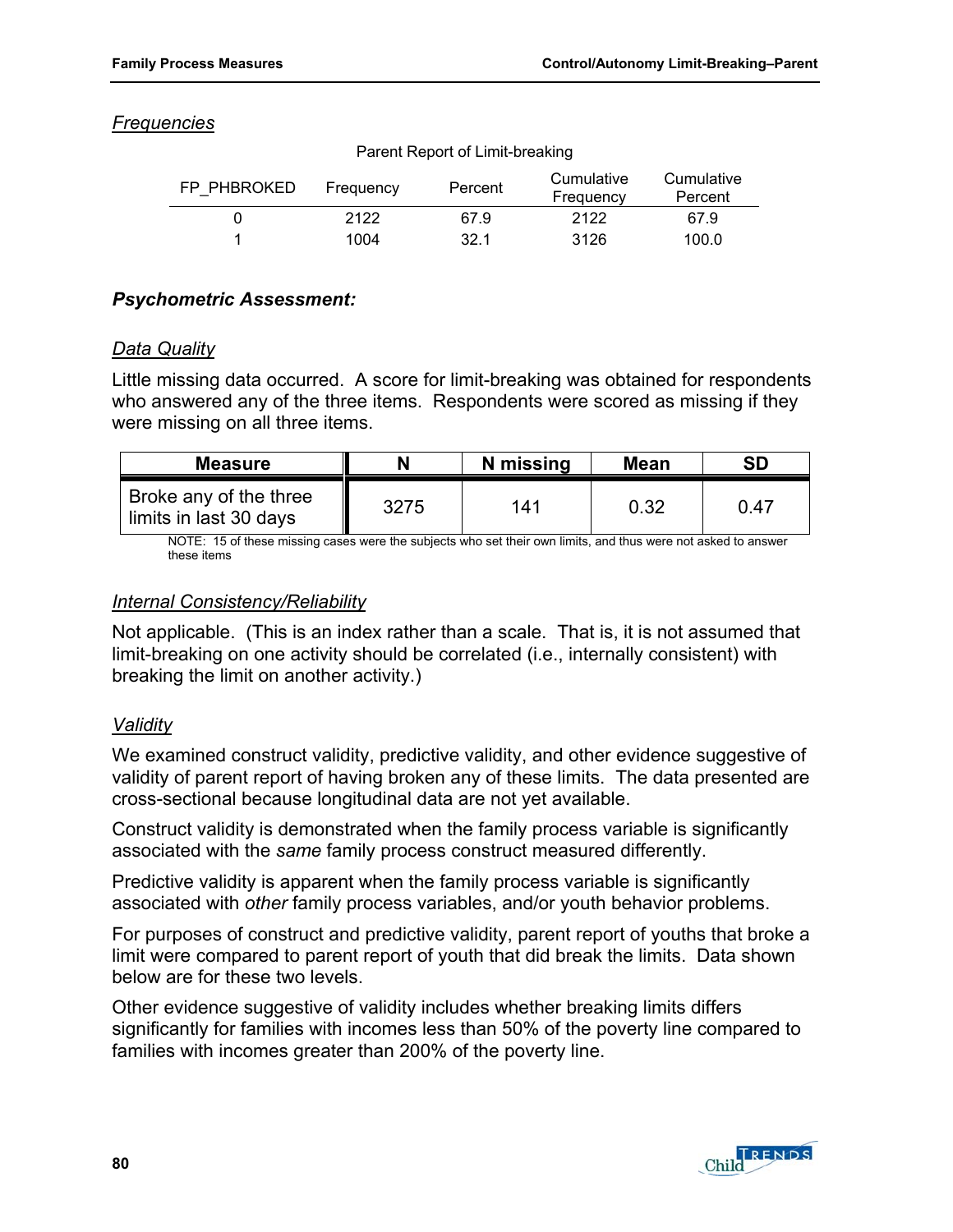### *Construct Validity*

The  $\chi^2$  for youth and parent report of whether youth breaking any limits was significant ( $\chi^2$  (1)=165.15, p<.001), suggesting overall convergence across reporter. Nonetheless, youth reported breaking more limits than the parent reported. For example, among parent reporting that the youth did not break any of these limits, 36% of youth said they did break at least one of these limits.

### *Predictive Validity*

T-tests compared mean scores, adjusted for youth's age and gender, on the family process and adolescent outcome variables listed in the tables for the top and bottom levels of Parent report of Limit-breaking.

Parents who reported that the youth did not break any of these limits were rated by the youth as being higher on monitoring.

Means, standard errors, and t-values are reported in these tables.

|                                                                                   | Parent report-<br><b>Youth Did not</b><br><b>Break any Limits</b> | <b>Parent report-</b><br>Youth Broke 1 or<br>more of the Limits | t-value   |
|-----------------------------------------------------------------------------------|-------------------------------------------------------------------|-----------------------------------------------------------------|-----------|
| Youth Report of<br>Monitoring for<br><b>Residential Mother</b><br>$(range: 0-16)$ | 10.66<br>(.07)                                                    | 10.16<br>(.10)                                                  | $4.01***$ |
| Youth Report of<br>Monitoring for<br><b>Residential Father</b><br>$(range: 0-16)$ | 8.58<br>(.10)                                                     | 8.05<br>(.15)                                                   | $2.90**$  |

### **Mean Score for Youth Report of Parental Monitoring by Parent Report of Limit-breaking (None vs. 1 or more Limit Broken)**

Parents who reported that the youth did not break the limits have youth that reported fewer instances of substance use, delinquency, and behavior problems. Parents also reported fewer youth behavior problems when they reported that the youth did not break the limits.

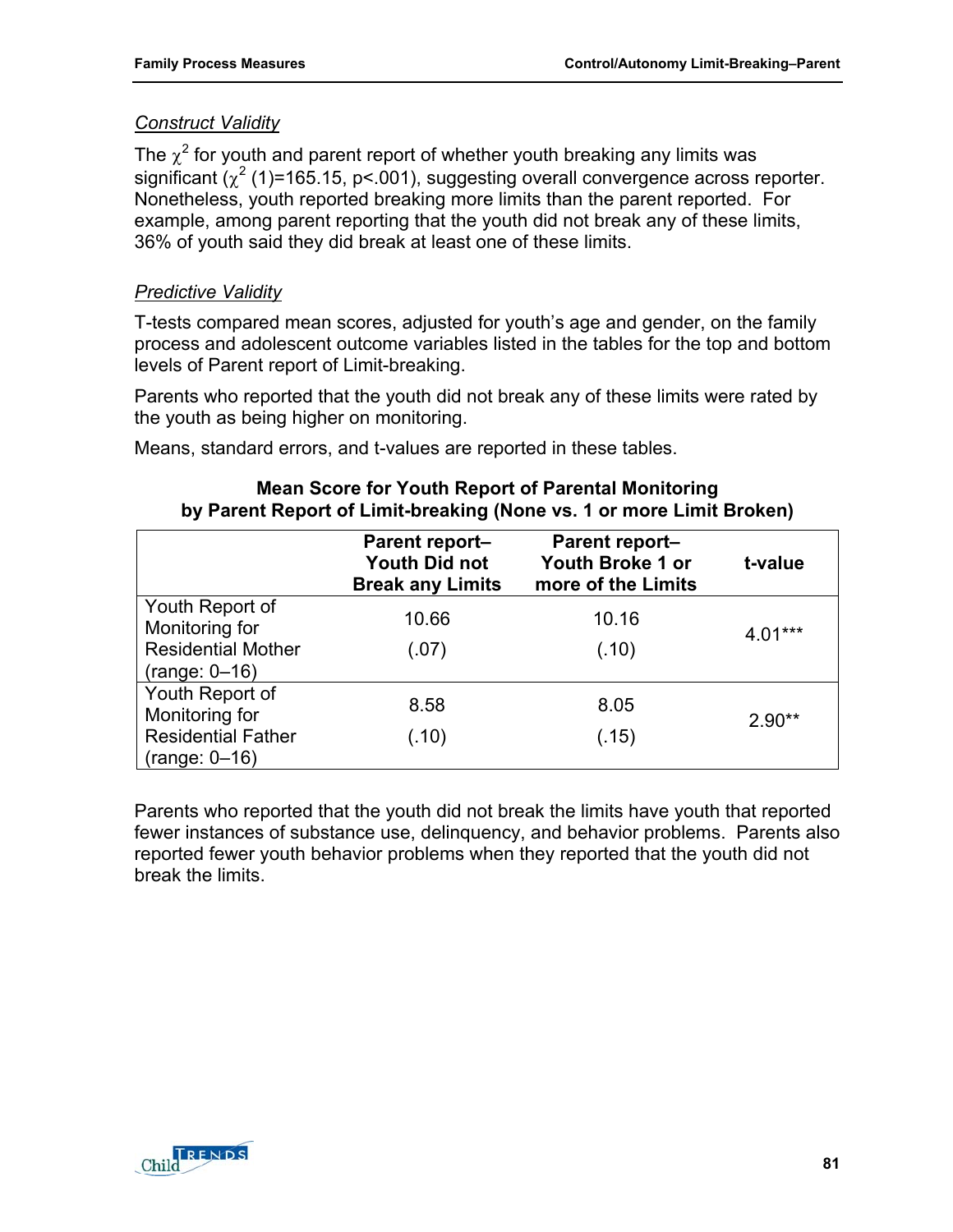|                                                                                             | <b>Parent report-</b><br><b>Youth Did not</b><br><b>Break any Limits</b> | <b>Parent report-</b><br>Youth Broke 1 or<br>more of the Limits | t-value     |
|---------------------------------------------------------------------------------------------|--------------------------------------------------------------------------|-----------------------------------------------------------------|-------------|
| Youth Report of                                                                             | 0.50                                                                     | 0.79                                                            |             |
| <b>Substance Use</b><br>$(range: 0-3)$                                                      | (.02)                                                                    | (.03)                                                           | $-8.60***$  |
| Youth Report of                                                                             | 0.82                                                                     | 1.38                                                            |             |
| Delinquency<br>$(range: 0-10)$                                                              | (.03)                                                                    | (.04)                                                           | $-10.12***$ |
| <b>Behavioral and</b><br><b>Emotional Problems</b><br>for Girls (Youth                      | 1.87<br>(.05)                                                            | 2.38<br>(.08)                                                   | $-5.54***$  |
| report) (range: $0-8$ )                                                                     |                                                                          |                                                                 |             |
| Behavioral and<br><b>Emotional Problems</b><br>for Boys (Youth<br>report) (range: $0-8$ )   | 1.99<br>(.05)                                                            | 2.28<br>(.06)                                                   | $-3.71***$  |
| Behavioral and<br><b>Emotional Problems</b><br>for Girls (Parent<br>report) (range: $0-8$ ) | 1.05<br>(.04)                                                            | 2.02<br>(.07)                                                   | $-12.37***$ |
| Behavioral and<br><b>Emotional Problems</b><br>for Boys (Parent<br>report) (range: $0-8$ )  | 1.46<br>(.05)                                                            | 2.31<br>(.06)                                                   | $-10.35***$ |

| <b>Mean Score for Youth Behavior Problems</b>                       |  |
|---------------------------------------------------------------------|--|
| by Parent Report of Limits Broken (None vs. 1 or more Limit Broken) |  |

p-levels are  $\leq 10=+$ ;  $\leq 05=$ \*;  $\leq 01=$ \*\*;  $\leq 001=$ \*\*\*

### *Other Evidence Suggestive of Validity*

The  $\chi^2$  for parent report of having broken any of these limits and poverty level was non-significant ( $\chi^2$  (1) = 2.32, p=ns), suggesting that the likelihood of breaking any of these three limits in the last 30 days did not differ by poverty level.

### *References:*

Eccles, J.S., Buchanan, C.M. Flanagan, C., & Fuligini, A. (1991). Control versus autonomy during early adolescence. Journal of Social Issues, 47, 53-68.

Erford, T. (1995). Parental autonomy: Enhancement and development of selfefficacy. Psychological Reports, 77, 1347-1353.

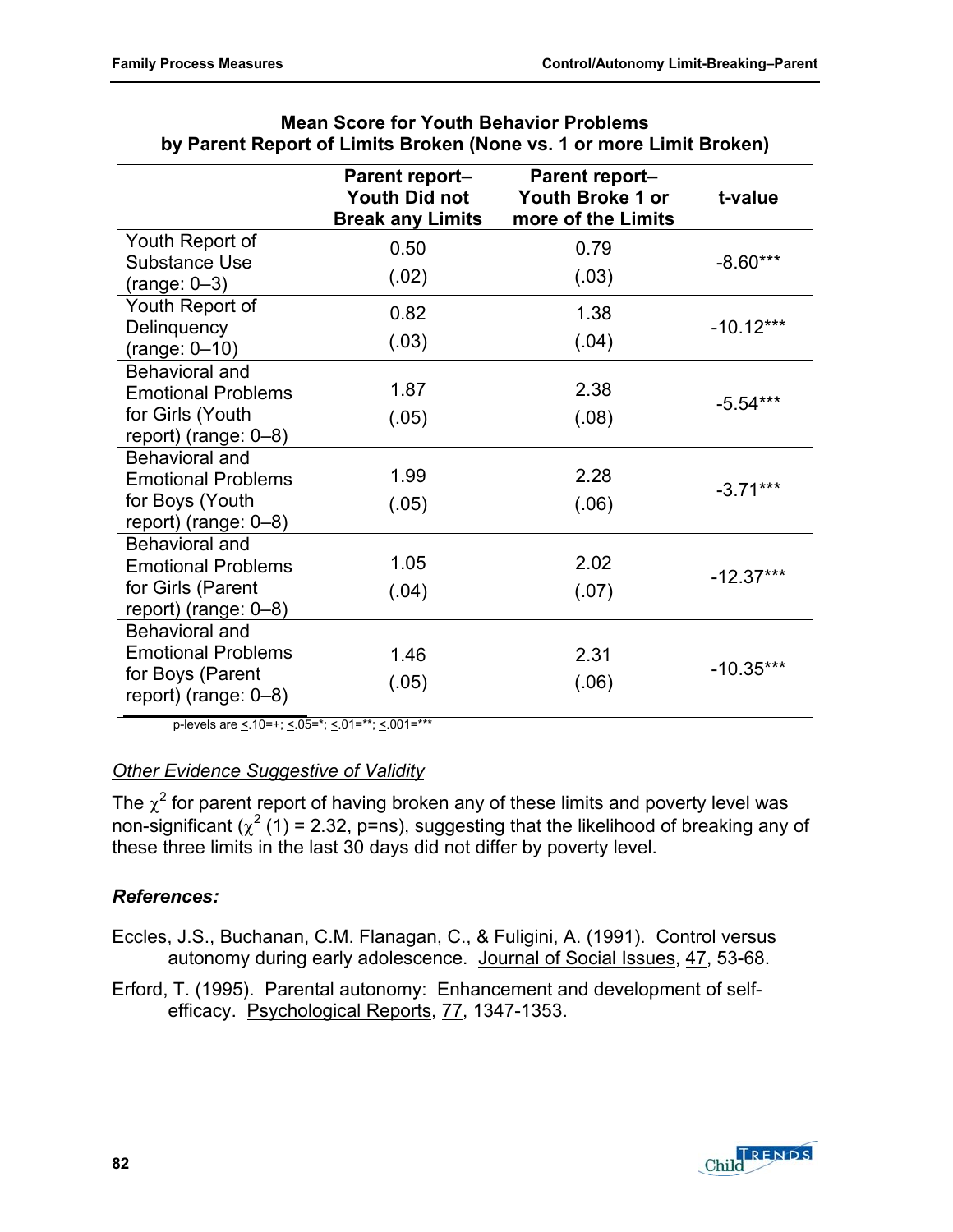# **Control/Autonomy–Who Handles When Limit Is Broken–Parent Report**

### *Source of Items*

This item was developed by researchers at Child Trends.

#### *Items and Response Categories:*

- *1. If you found out that [this youth] broke a rule, who would most likely talk to [this youth] about it?* 
	- *1 Responding parent*
	- *2 Other parent in this household*
	- *3 Both parents in this household (together)*
	- *4 Mom who lives somewhere else*
	- *5 Dad who lives somewhere else*
	- *6 Someone else (SPECIFY)*
	- *7 No one*

*Scale Creation:* Not applicable

*Variable Name:* PC12-013

*Age of Youth:* 12–13 years

#### *Frequencies:*

WHO HANDLE PROBS R BRK LIM? 1997

| R0690300 | Frequency | Percent | Cumulative<br>Frequency | Cumulative<br>Percent |
|----------|-----------|---------|-------------------------|-----------------------|
|          | 1981      | 60.2    | 1981                    | 60.2                  |
| 2        | 152       | 4.6     | 2133                    | 64.8                  |
| 3        | 1122      | 34.1    | 3255                    | 98.9                  |
| 4        | 9         | 0.3     | 3264                    | 99.2                  |
| 5        | 8         | 0.2     | 3272                    | 99.5                  |
| 6        | 13        | 0.4     | 3285                    | 99.8                  |
|          | 5         | 0.2     | 3290                    | 100.0                 |

#### *Data Quality*

| <b>Measure</b> | N missing |
|----------------|-----------|
|                |           |

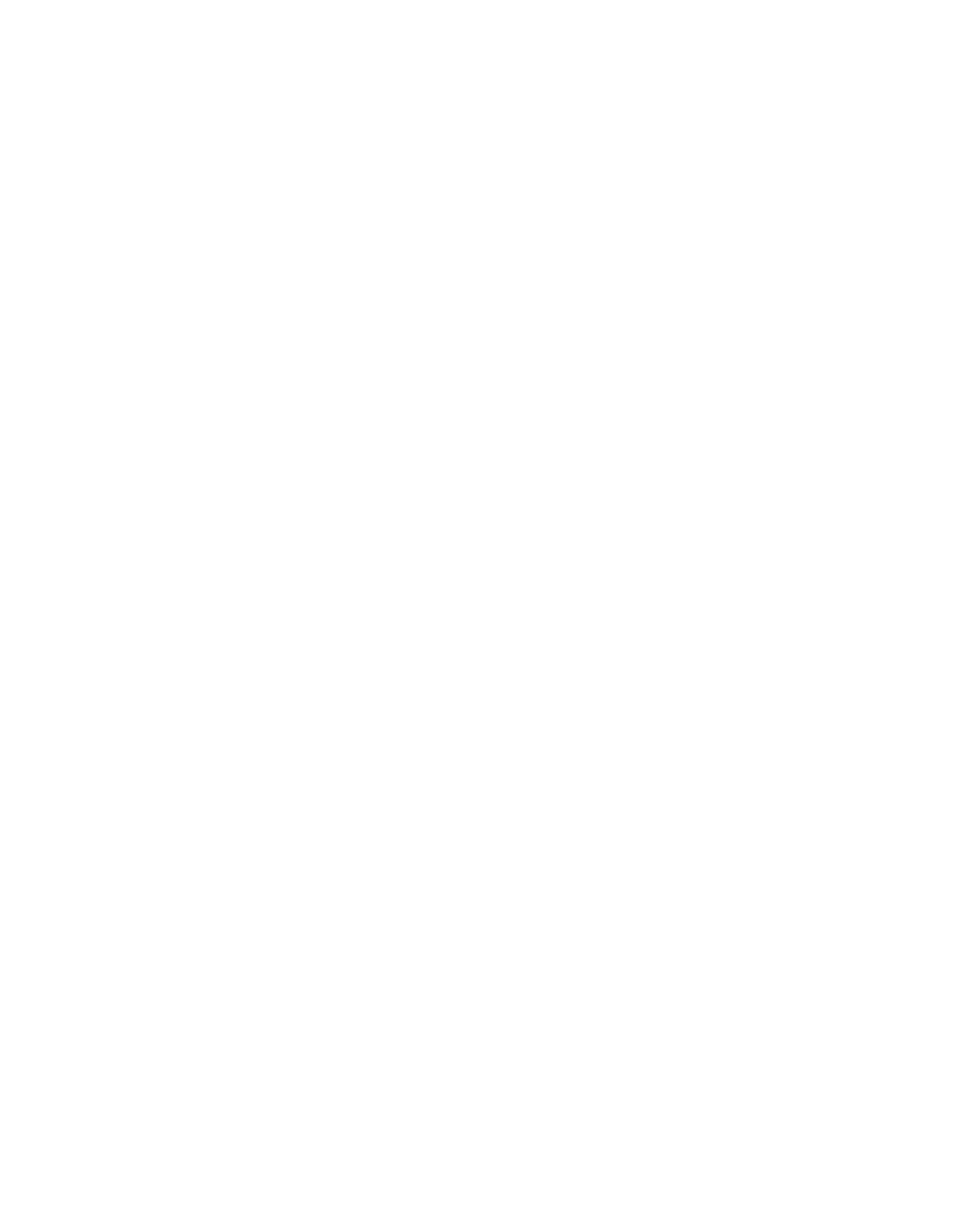# **Parenting Styles–Youth Report**

### *Description & Relevance:*

Based on an extensive review of the parenting literature, Maccoby and Martin (1983) proposed a four-style typology that can be created by crossing two global dimensions of parenting: "demandingness" (e.g., strictness) and "responsiveness" (e.g., warmth, support). A*uthoritative* parents are high on both demandingness and responsiveness; *authoritarian* parents are high on demandingness and low on responsiveness; *indulgent* parents are low on demandingness and high on responsiveness; and *indifferent-uninvolved* parents are low on both demandingness and responsiveness (Maccoby & Martin, 1983).

Baumrind (1991) and others (e.g., Michael & Sameroff, 1995) have argued that the utility of parenting styles lies not in the additive effects of these two dimensions separately but, rather, in their interactive effects. That is, "demanding" behaviors or attitudes have a *different meaning* depending on whether they co-occur with greater or less responsiveness; likewise, responsive behaviors or attitudes have a *different meaning* depending on whether they co-occur with more or less demandingness. These researchers recommend testing the statistical interaction of demandingness and responsiveness to ascertain whether "the whole is greater than the sum of its parts" (Michael & Sameroff, 1995)–that is, whether one is studying parenting *style* and not simply the additive effects of demandingness and responsiveness.

However, this statistical interaction typically tests only whether authoritative parents (who are both demanding and responsive) are different from the other three types of parents, *on average*. By making authoritative parents the reference group, this approach not only implicitly assumes authoritative parenting is (should be?) the norm, it also precludes reporting on statistically significant differences for other pairs or sets of parenting types.

Thus, below we report on differences in means on family process and adolescent outcomes for any pair or sets of parenting types, as long as the main effect for the categorical parenting style variable was statistically significant.

### *Source of Items*

Whereas countless studies have employed detailed methods and multiple-item scales to classify parents into these four groups, this is less feasible in larger, national studies of families. Consequently, researchers at Child Trends developed two items—one tapping parental strictness/permissiveness (i.e., demandingness), and the other tapping parental supportiveness (i.e., responsiveness)—in an effort to create a very brief measure of youth-reported parenting styles in this cohort. Inclusion of these two items is a methodological endeavor. If the measure proves to

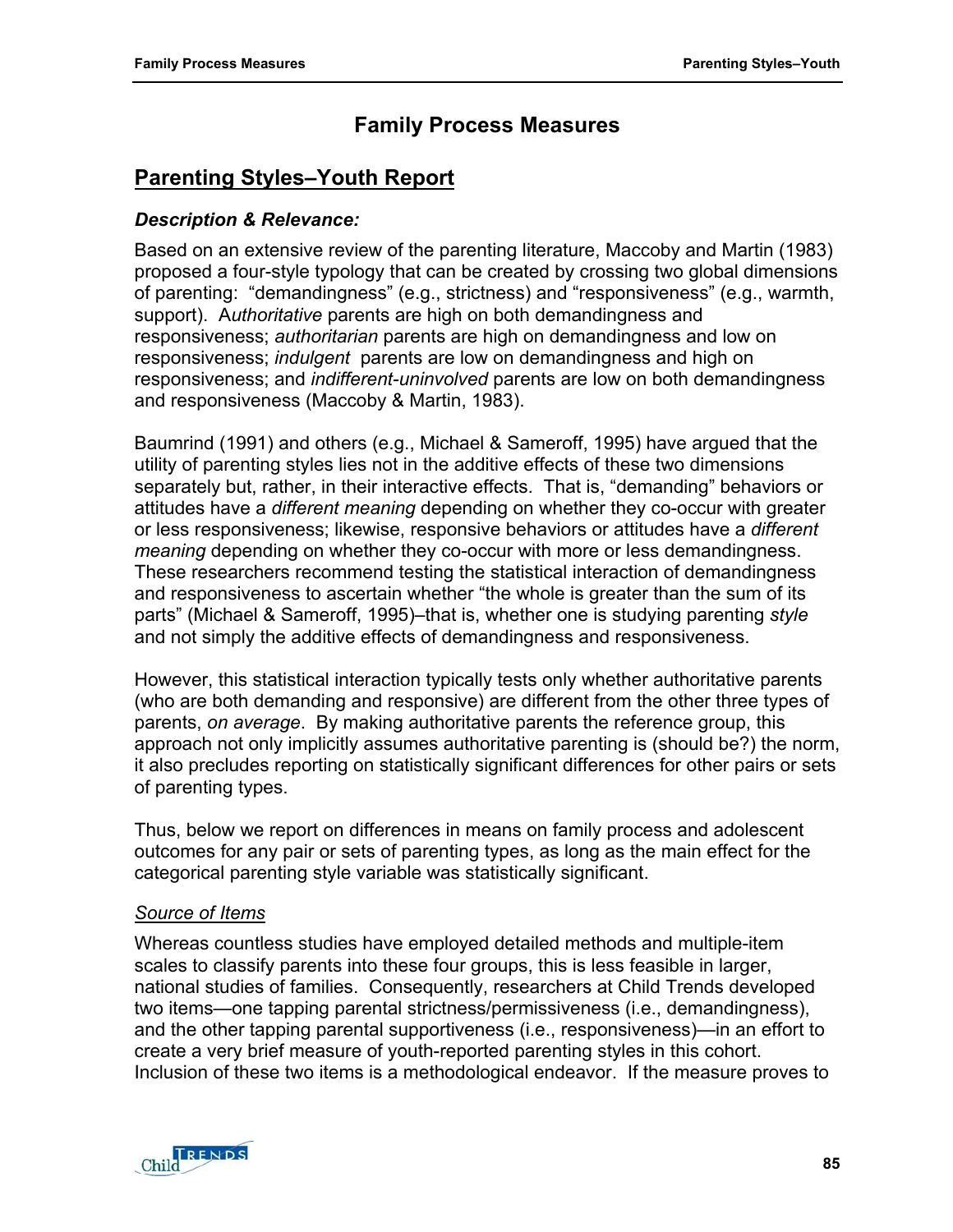be valid, it has the potential of greatly reducing the number of global parenting items needed in future rounds and studies.

#### *Items and Response Categories:*

*Residential parents:* 

- *1. When you think about how s/he acts towards you, in general, would you say that s/he is very supportive, somewhat supportive, or not very supportive?*
- *2. In general, would you say that s/he is permissive or strict about making sure you did what you were supposed to do?*

#### *Non-Residential parents:*

- *1. When you were growing up, in general, was s/he very supportive, somewhat supportive, or not very supportive?*
- *2. Was s/he permissive or strict about making you do what you were supposed to do?*

The supportiveness responses were measured on a 3-point scale:

| Very Supportive | Somewhat Supportive | Not very Supportive |
|-----------------|---------------------|---------------------|
|                 |                     |                     |

The strictness responses were measured on a 2-point scale:

| Permissive | Strict |
|------------|--------|
|            |        |

### *Scale Creation*

Parenting Styles were created for each of the four possible parental figures:

- 9) Residential mother
- 10) Residential father
- 11) Non-residential biological mother
- 12) Non-residential biological father

Responses of "not very supportive" or "somewhat supportive" on the supportiveness item were recoded 0 and are considered "non-responsive," and responses of "very supportive" were recoded 1 and are considered "responsive." Responses of "strict" on the permissive/strictness item were recoded 1 and are considered "demanding," and responses of "permissive" were recoded 0 and are considered "non-demanding."

The two, two-level, variables were then combined to produce a Parenting Style variable (for each parent) with four categories: Uninvolved (permissive & not very or somewhat supportive), Authoritarian (strict & not very or somewhat supportive), Permissive (permissive & very supportive), and Authoritative (strict & very supportive).

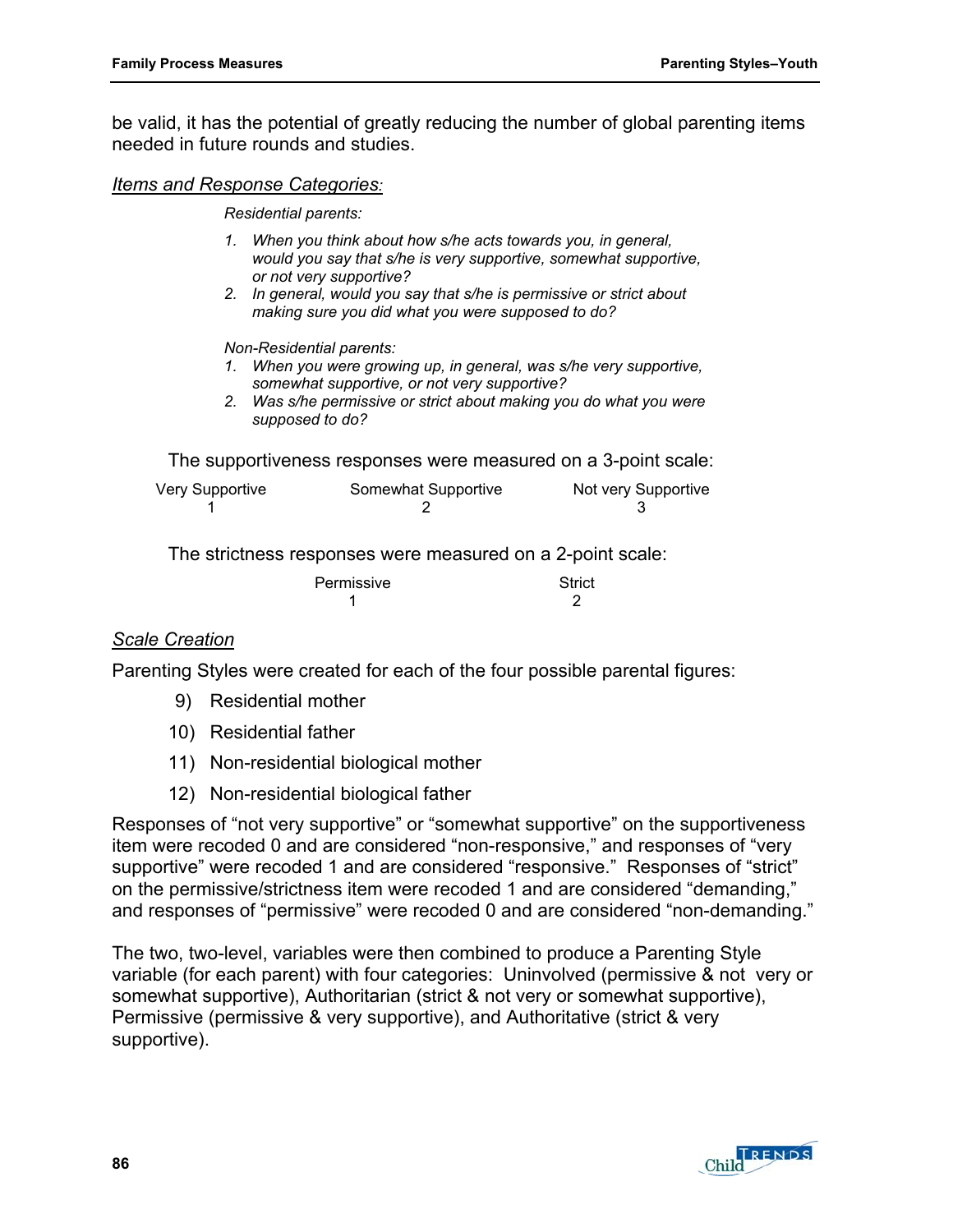# *Variable Names:*

| Residential Mother's supportiveness-      | <b>YSAQ-032</b>                              |
|-------------------------------------------|----------------------------------------------|
| Residential Mother's strictness-          | YSAQ-033                                     |
| Residential Mother's parenting style-     | FP YMPSTYL                                   |
| Residential Father's supportiveness-      | <b>YSAQ-053</b>                              |
| Residential Father's strictness-          | <b>YSAQ-054</b>                              |
| Residential Father's parenting style-     | FP YFPSTYL                                   |
| Non-residential Mother's supportiveness-  | YSAQ-085 (biological)<br>YSAQ-128 (adoptive) |
| Non-residential Mother's strictness-      | YSAQ-086 (biological)<br>YSAQ-129 (adoptive) |
| Non-residential Mother's parenting style- | FP YNRMPSTYL                                 |
| Non-residential Father's supportiveness-  | YSAQ-174 (biological)<br>YSAQ-219 (adoptive) |
| Non-residential Father's strictness-      | YSAQ-175 (biological)<br>YSAQ-220 (adoptive) |
| Non-residential Father's parenting style- | FP YNRFPSTYL                                 |

*Age of Youth:* 12–16 years

### *Frequencies:*

### **Residential Mother:**

| YSAQ-032 | Frequency | Percent | Cumulative<br>Frequency | Cumulative<br>Percent |
|----------|-----------|---------|-------------------------|-----------------------|
|          | 1969      | 22.8    | 1969                    | 22.8                  |
|          | 6675      | 77 2    | 8644                    | 100.0                 |

MOM VERY SUPRTV, VS SOMWHAT OR NONE

#### MOM STRICT VS PERMISS

| YSAQ-033 | Frequency | Percent | Cumulative<br>Frequency | Cumulative<br>Percent |
|----------|-----------|---------|-------------------------|-----------------------|
|          | 3907      | 45.3    | 3907                    | 45.3                  |
|          | 4710      | 54.7    | 8617                    | 100.0                 |



#### **87**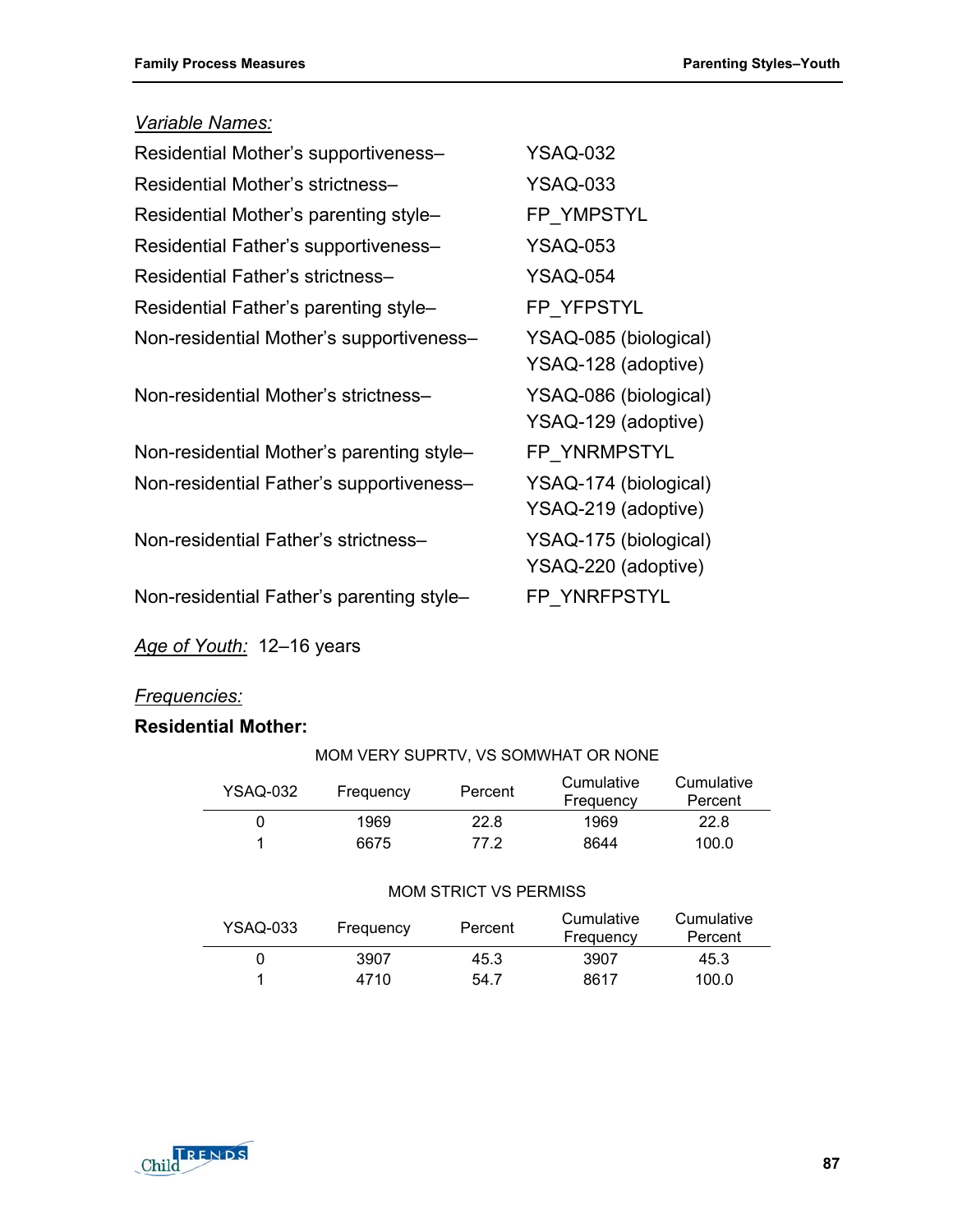L.

| FP YMPSTYL       | Frequency | Percent | Cumulative<br>Frequency | Cumulative<br>Percent |
|------------------|-----------|---------|-------------------------|-----------------------|
| 1:Uninvolved     | 894       | 10.4    | 894                     | 10.4                  |
| 2: Permissive    | 3013      | 35.0    | 3907                    | 45.3                  |
| 3: Authoritarian | 1069      | 124     | 4976                    | 57.7                  |
| 4: Authoritative | 3641      | 42.3    | 8617                    | 100.0                 |

#### PARENTING STYLE FOR R Mother

### **Residential Father:**

|  |  | DAD VERY SUPRTV, VS SOMWHAT OR NONE |  |
|--|--|-------------------------------------|--|

| YSAQ-053 | Frequency | Percent | Cumulative<br>Frequency | Cumulative<br>Percent |
|----------|-----------|---------|-------------------------|-----------------------|
|          | 2084      | 32.3    | 2084                    | 32.3                  |
|          | 4374      | 67 7    | 6458                    | 100.0                 |

#### DAD STRICT VS PERMISS

| YSAQ-054 | Frequency | Percent | Cumulative<br>Frequency | Cumulative<br>Percent |
|----------|-----------|---------|-------------------------|-----------------------|
|          | 2662      | 41.3    | 2662                    | 41.3                  |
|          | 3785      | 58.7    | 6447                    | 100.0                 |

#### PARENTING STYLE FOR R FATHER

| FP YFPSTYL       | Frequency | Percent | Cumulative<br>Frequency | Cumulative<br>Percent |
|------------------|-----------|---------|-------------------------|-----------------------|
| 1:Uninvolved     | 819       | 12 7    | 819                     | 12.7                  |
| 2: Permissive    | 1841      | 28.6    | 2660                    | 41.3                  |
| 3: Authoritarian | 1262      | 19.6    | 3922                    | 60.9                  |
| 4: Authoritative | 2521      | 39.1    | 6443                    | 100.0                 |

### **Non-residential Mother:**

#### NR MOM VERY SUPRTV, VS SOME, NONE

| YSAQ-085.<br><b>YSAQ-128</b> | Frequency | Percent | Cumulative<br>Frequency | Cumulative<br>Percent |
|------------------------------|-----------|---------|-------------------------|-----------------------|
|                              | 190       | 39.9    | 190                     | 39.9                  |
|                              | 286       | 60.1    | 476                     | 100.0                 |

#### NR MOM STRICT VS PERMISS

| YSAQ-086.<br><b>YSAQ-129</b> | Frequency | Percent | Cumulative<br>Frequency | Cumulative<br>Percent |
|------------------------------|-----------|---------|-------------------------|-----------------------|
|                              | 270.      | 57 O    | 270                     | 57.0                  |
|                              | 204       | 43.0    | 474                     | 100.0                 |

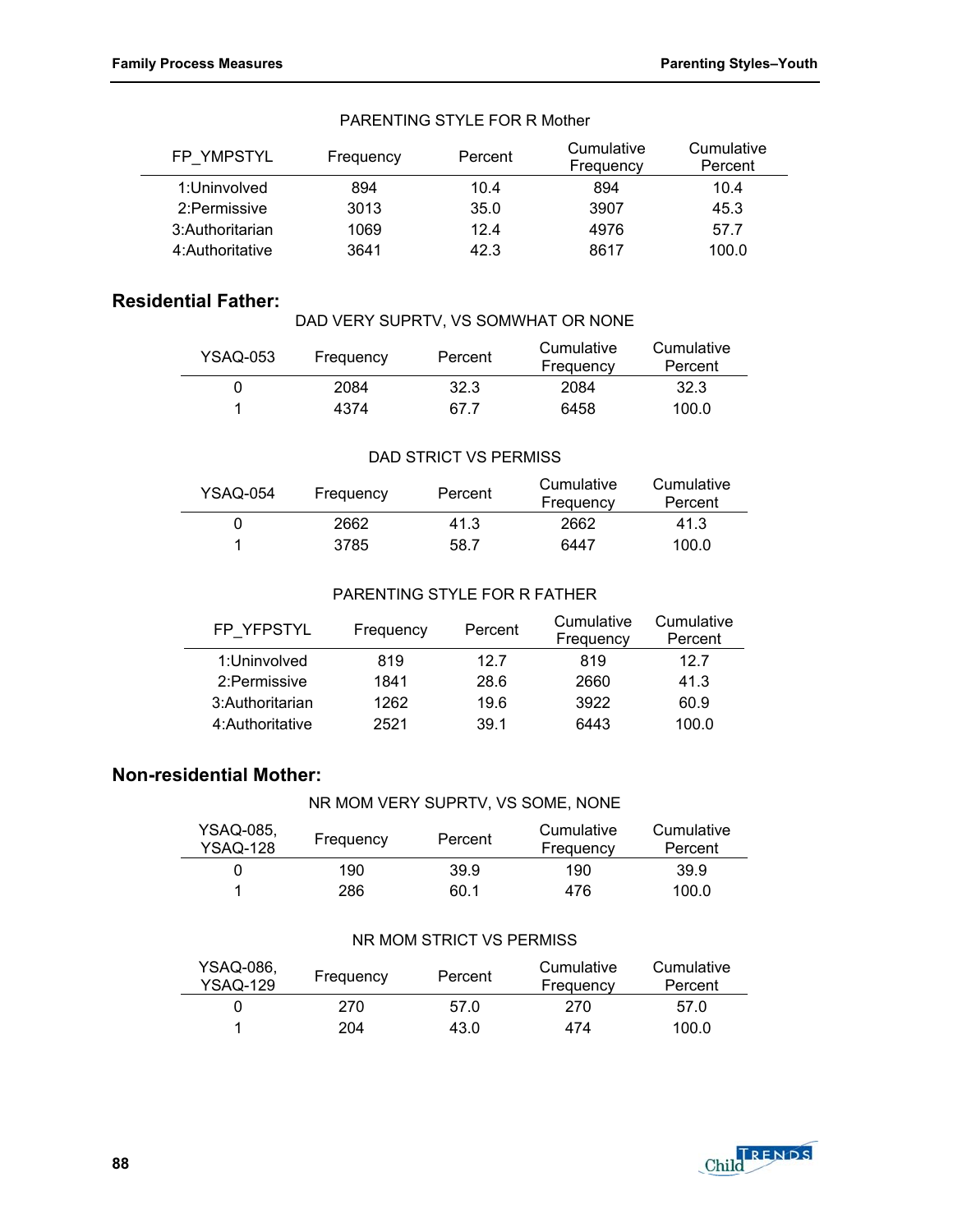| FP YNRMPSTYL     | Frequency | Percent | Cumulative<br>Frequency | Cumulative<br>Percent |
|------------------|-----------|---------|-------------------------|-----------------------|
| 1:Uninvolved     | 132       | 27.8    | 132                     | 27.8                  |
| 2: Permissive    | 138       | 29.1    | 270                     | 57.0                  |
| 3: Authoritarian | 57        | 12.0    | 327                     | 69.0                  |
| 4: Authoritative | 147       | 31.0    | 474                     | 100.0                 |

#### PARENTING STYLE FOR NR MOTHER

### **Non-residential Father:**

| YSAQ-174.<br><b>YSAQ-219</b> | Frequency | Percent | Cumulative<br>Frequency | Cumulative<br>Percent |
|------------------------------|-----------|---------|-------------------------|-----------------------|
|                              | 712.      | 58.6    | 712                     | 58.6                  |
|                              | 503       | 41.4    | 1215                    | 100.0                 |

NR DAD VERY SUPRTV, VS SOME, NONE

#### NR DAD STRICT VS PERMISS

| YSAQ-175.<br>YSAQ-220 | Frequency | Percent | Cumulative<br>Frequency | Cumulative<br>Percent |
|-----------------------|-----------|---------|-------------------------|-----------------------|
|                       | 659       | 54.8    | 659                     | 54.8                  |
|                       | 543       | 45.2    | 1202                    | 100.0                 |

#### PARENTING STYLE FOR NR FATHER

| FP YNRFPSTYL     | Frequency | Percent | Cumulative<br>Frequency | Cumulative<br>Percent |
|------------------|-----------|---------|-------------------------|-----------------------|
| 1:Uninvolved     | 413       | 34.4    | 413                     | 34.4                  |
| 2: Permissive    | 246       | 20.5    | 659                     | 55.0                  |
| 3: Authoritarian | 286       | 23.9    | 945                     | 78.8                  |
| 4: Authoritative | 254       | 21.2    | 1199                    | 100.0                 |

### *Psychometric Assessment:*

#### *Data Quality*

Parenting Styles were obtained only for respondents who answered both the "permissive/strictness" and "supportiveness" items. Respondents who were missing one or both of these items were coded as missing. However, very little missing data occurred.

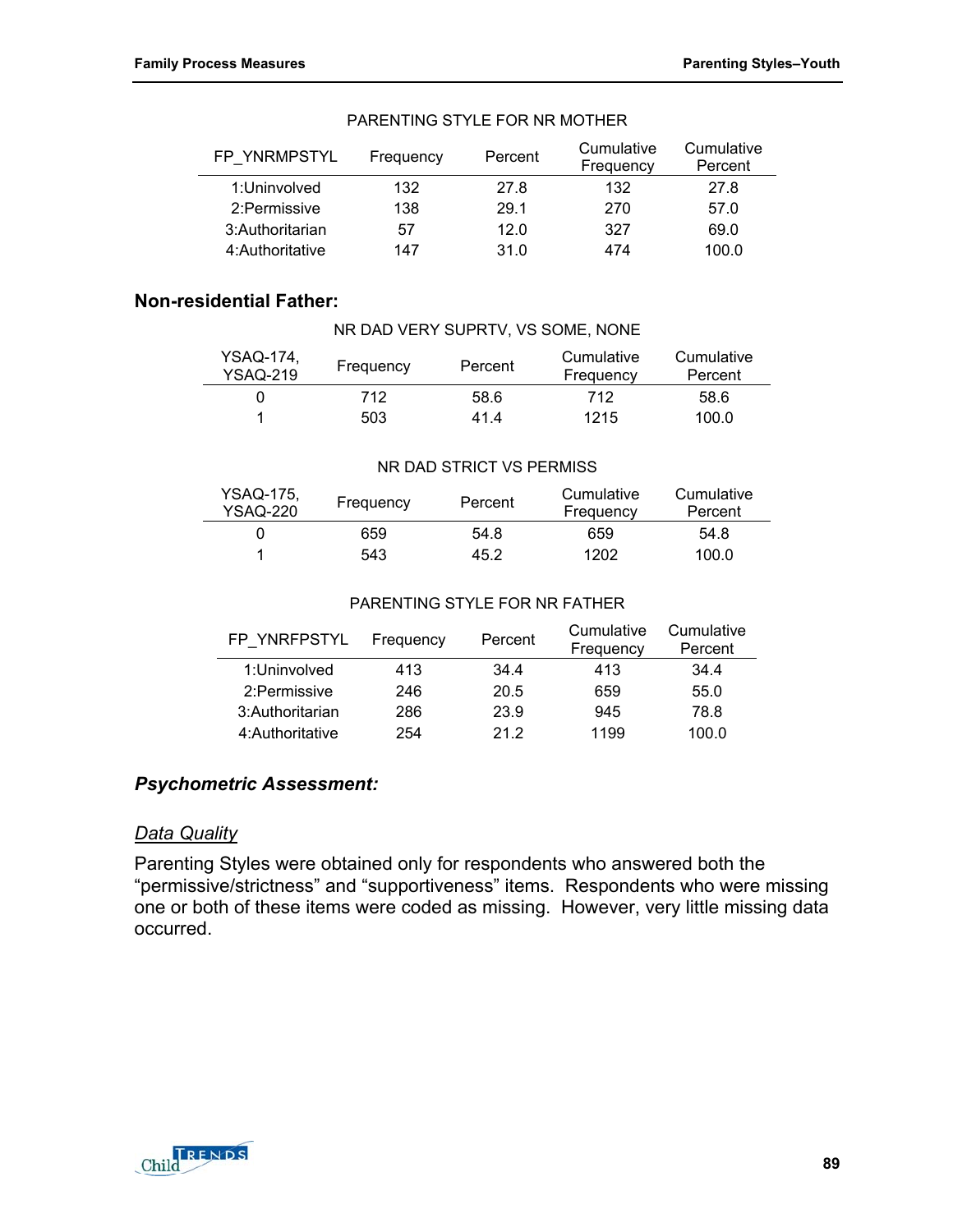| <b>Measure</b>            | N    | N missing      | <b>Proportion</b> | <b>SD</b> |
|---------------------------|------|----------------|-------------------|-----------|
| <b>Residential mother</b> |      |                |                   |           |
| <b>Supportiveness</b>     | 8644 | 3              | 0.77              | 0.42      |
| <b>Strictness</b>         | 8617 | 30             | 0.55              | 0.50      |
| <b>Parenting Style</b>    | 8617 | 30             | <b>NA</b>         | <b>NA</b> |
| <b>Residential father</b> |      |                |                   |           |
| Supportiveness            | 6458 | $\overline{7}$ | 0.68              | 0.47      |
| <b>Strictness</b>         | 6447 | 18             | 0.59              | 0.49      |
| <b>Parenting Style</b>    | 6443 | 22             | <b>NA</b>         | <b>NA</b> |
| Non-residential mother    |      |                |                   |           |
| Supportiveness            | 476  | 0              | 0.60              | 0.49      |
| <b>Strictness</b>         | 474  | $\overline{2}$ | 0.43              | 0.49      |
| <b>Parenting Style</b>    | 474  | $\overline{2}$ | <b>NA</b>         | <b>NA</b> |
| Non-residential father    |      |                |                   |           |
| <b>Supportiveness</b>     | 1215 | 10             | 0.41              | 0.49      |
| <b>Strictness</b>         | 1202 | 23             | 0.45              | 0.50      |
| <b>Parenting Style</b>    | 1199 | 26             | <b>NA</b>         | <b>NA</b> |

# *Internal Consistency/Reliability*

Not applicable. (This is a categorical variable, not an interval-level scale comprised of items presumed to be internally consistent.)

### *Validity*

We examined predictive validity and other evidence suggestive of validity for the strictness/permissiveness item, the supportiveness item, and the Parenting Styles variable (for each parent). The data presented are cross-sectional because longitudinal data are not yet available.

Construct validity is demonstrated when the family process variable is significantly associated with the *same* family process construct measured differently.

Predictive validity is apparent when the family process variable is significantly associated with *other* family process variables and/or youth behavior as expected, based on theory or previous research. For purposes of predictive validity, means scores on family process and youth behavioral outcomes were compared across the four parenting style groups.

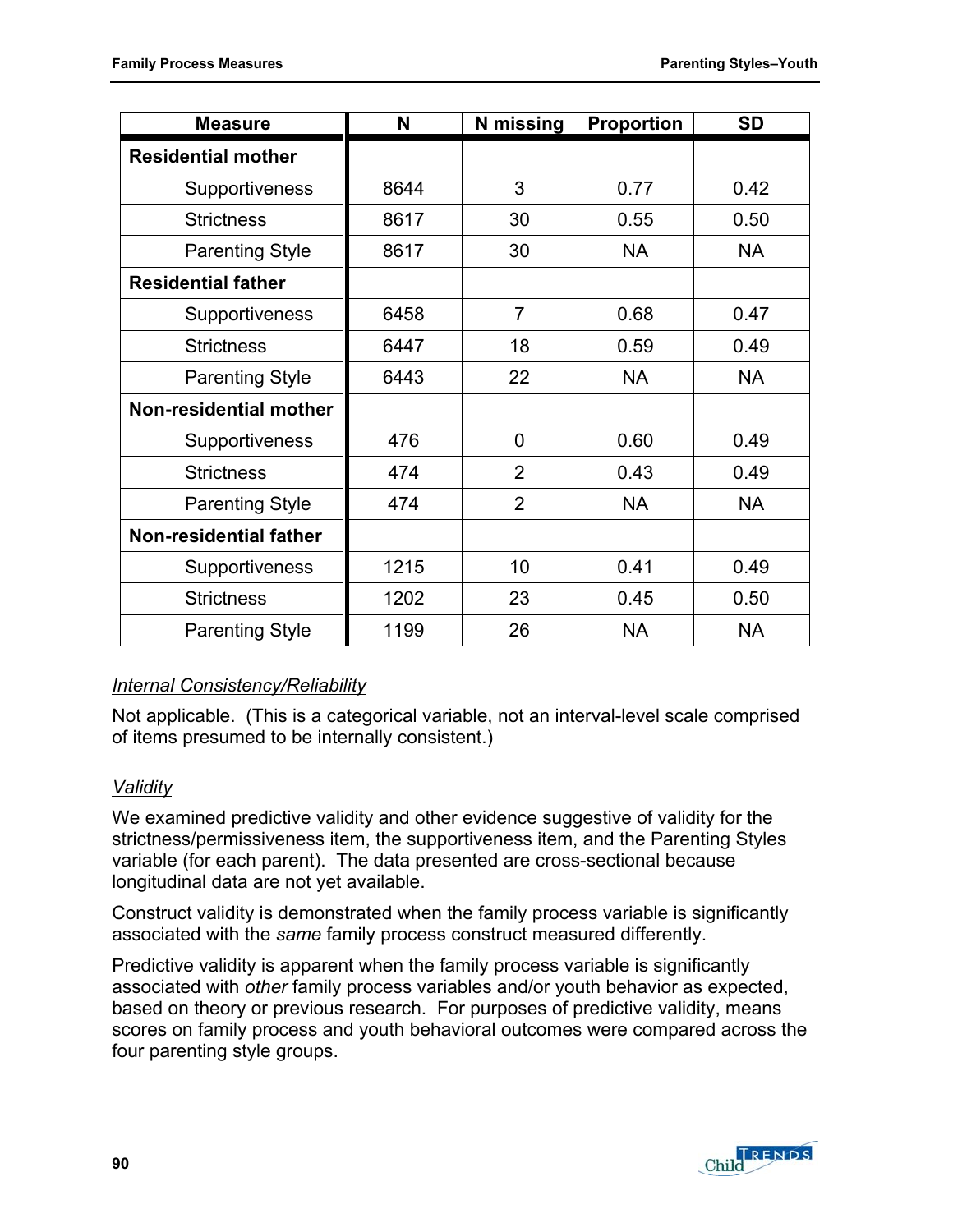Other evidence suggestive of validity includes whether parenting styles differ significantly for families with incomes less than 50% of the poverty line compared to families with incomes greater than 200% of the poverty line.

### *Construct Validity*

Youth identifying a parent as "very supportive" on the single item, had higher scores on the Parent-Youth Relationship Scale, compared to youth who identified this parent as "not very" or "somewhat" supportive.

No other measures of strictness/permissiveness were collected in this cohort, therefore construct validity of this measure cannot be assessed.

No other measures of parenting styles were collected in this cohort, therefore construct validity of this measure cannot be assessed.

### **Residential Mother:**

### **Mean Score of Parent-Youth Relationship by 1-Item Parental Support**

|                           | <b>Not Very/Somewhat</b><br><b>Supportive</b> | <b>Very Supportive</b> | t-value     |
|---------------------------|-----------------------------------------------|------------------------|-------------|
| Parent-Youth Relationship | 20.69                                         | 26.58                  | $-45.60***$ |
| $(range: 0-32)$           | (.11)                                         | (.06)                  |             |

p-levels are <.10=+; <.05=\*; <.01=\*\*; <.001=\*\*\*

### **Residential Father:**

### **Mean Score of Parent-Youth Relationship by 1-Item Parental Support**

|                           | <b>Not Very/Somewhat</b><br><b>Supportive</b> | <b>Very Supportive</b> | t-value     |
|---------------------------|-----------------------------------------------|------------------------|-------------|
| Parent-Youth Relationship | 19.64                                         | 26.88                  | $-48.46***$ |
| $(range: 0-32)$           | (.12)                                         | (.09)                  |             |

p-levels are  $\leq$  10=+;  $\leq$  05=\*;  $\leq$  01=\*\*;  $\leq$  001=\*\*\*

### **Non-Residential Mother:**

### **Mean Score of Parent-Youth Relationship by 1-Item Parental Support**

|                           | <b>Not Very/Somewhat</b><br><b>Supportive</b> | <b>Very Supportive</b> | t-value     |
|---------------------------|-----------------------------------------------|------------------------|-------------|
| Parent-Youth Relationship | 18.15                                         | 26.01                  | $-11.06***$ |
| $(range: 0-32)$           | (.52)                                         | (.44)                  |             |

p-levels are < 10=+; < 05=\*; < 01=\*\*; < 001=\*\*\*

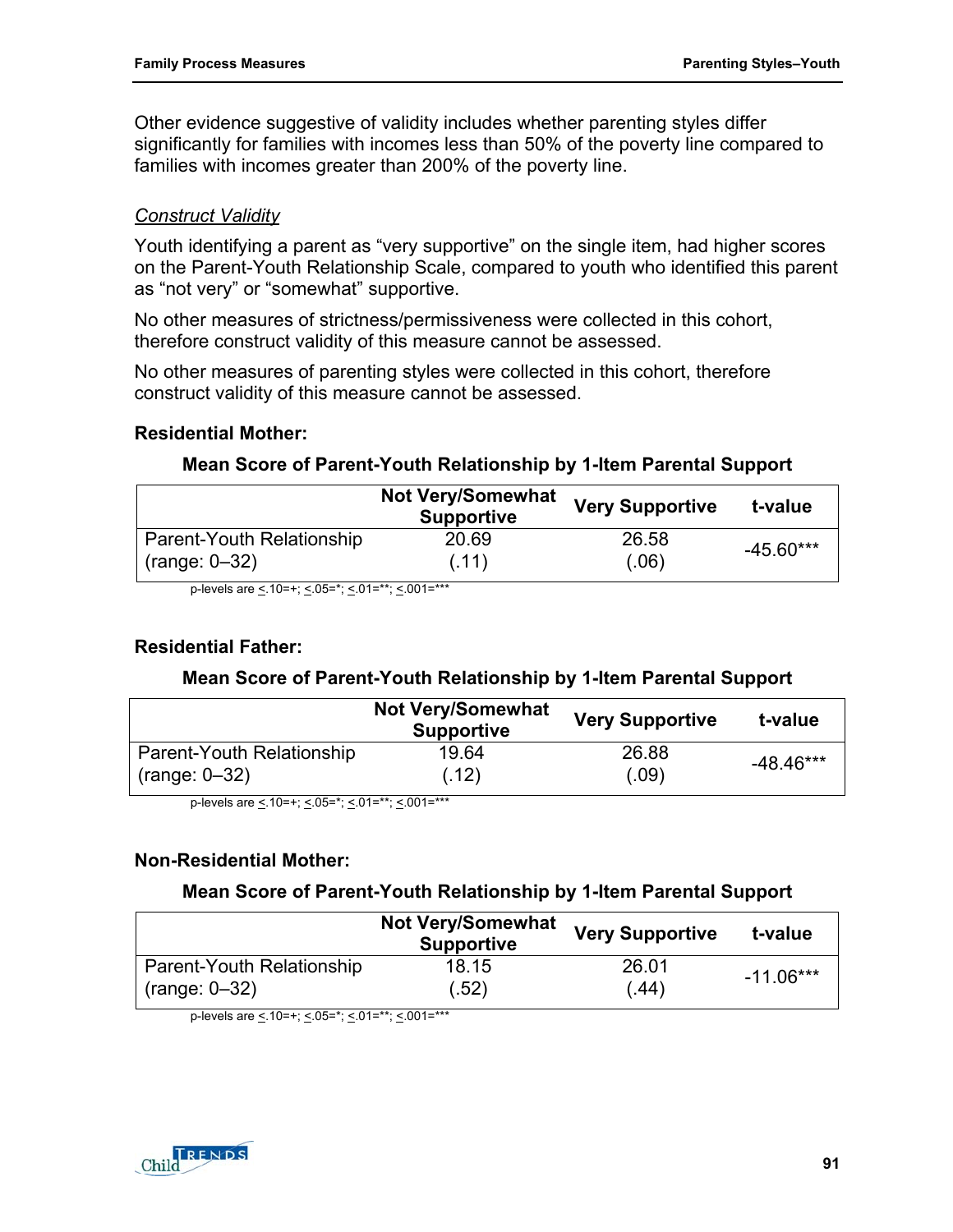### **Non-Residential Father:**

|                           | <b>Not Very/Somewhat</b><br><b>Supportive</b> | <b>Very Supportive</b> | t-value     |
|---------------------------|-----------------------------------------------|------------------------|-------------|
| Parent-Youth Relationship | 18.47                                         | 25.85                  | $-17.99***$ |
| $(range: 0-32)$           | (.27)                                         | (.31)                  |             |

#### **Mean Score of Parent-Youth Relationship by 1-Item Parental Support**

p-levels are  $\leq 10=+$ ;  $\leq 0.05=$ \*;  $\leq 0.01=$ \*\*\*

### *Predictive Validity*

One-way ANOVAs were conducted (one for each parent figure), with youth and parent reports of limit-setting, limit-breaking, youth reports of family routines and parental monitoring, and youth reports of problem behaviors as dependent variables, the 4-level parenting style variable as an independent variable, and youth age (in years) and gender as covariates. When a main effect for parenting style was found, all significant post-hoc comparisons are reported. (If a main effect for parenting style was not found, no post-hoc comparisons are reported, even if some were statistically significant.)

Means, standard errors, and t-values are reported in the following tables.

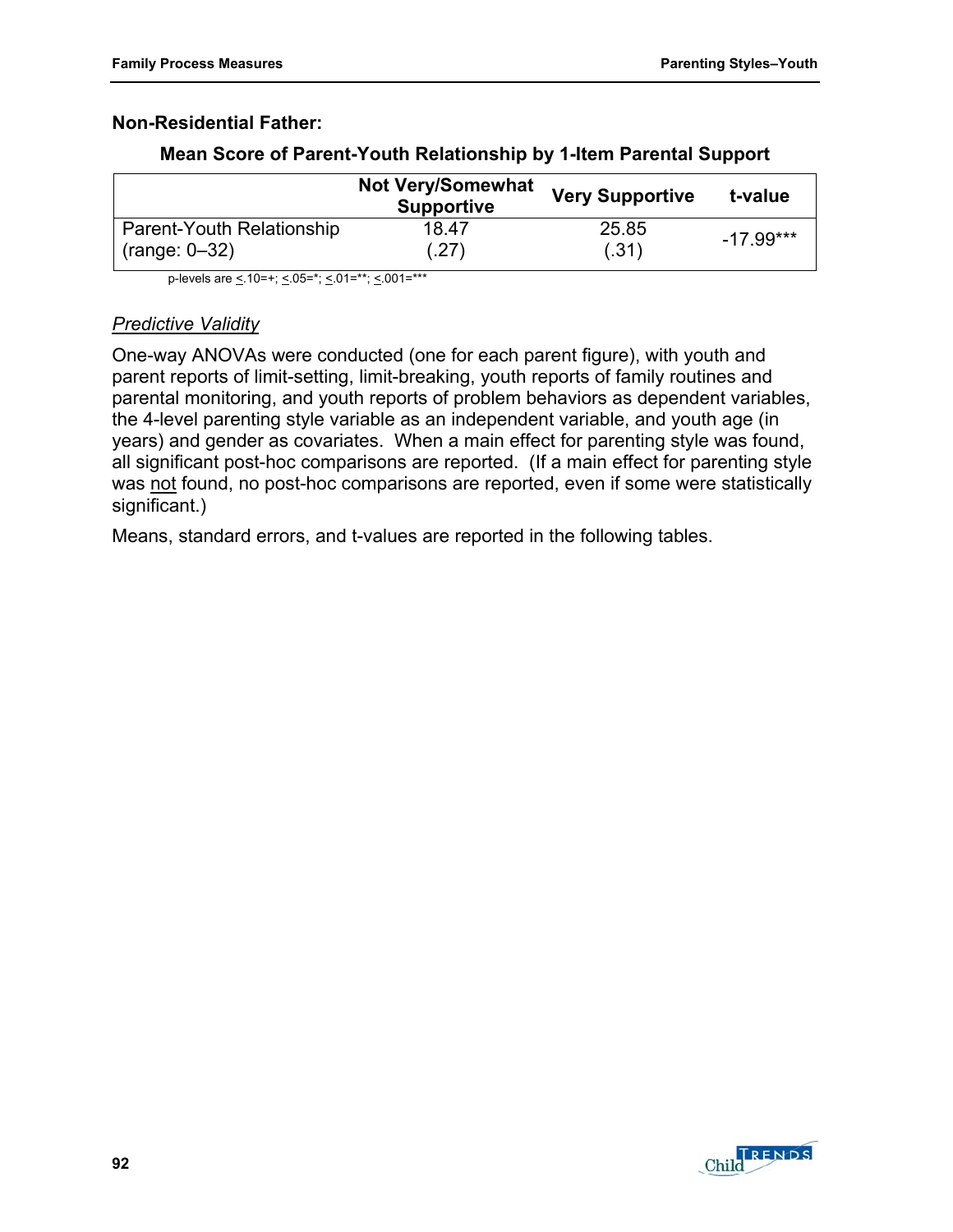### **Residential Mother:**

|                                                                                          | <b>Uninvolved</b> | <b>Permissive</b> |               | Authoritarian Authoritative | Group<br>Comparisons <sup>1</sup> |
|------------------------------------------------------------------------------------------|-------------------|-------------------|---------------|-----------------------------|-----------------------------------|
| Youth Report of                                                                          | 2.78              | 3.13              | 3.32          | 3.65                        | U <p<an<av< td=""></p<an<av<>     |
| Limit-setting                                                                            | (.08)             | (.05)             | (.07)         | (.04)                       |                                   |
| Youth Report of                                                                          | 0.51              | 0.41              | 0.53          | 0.41                        | P.Av < U.An                       |
| Limit-breaking                                                                           | (.03)             | (.02)             | (.02)         | (.01)                       |                                   |
| Parent Report of                                                                         | 4.20              | 4.15              | 4.45          | 4.41                        | U, P < An, Av                     |
| Limit-setting                                                                            | (.07)             | (.04)             | (.06)         | (.03)                       |                                   |
| Parent Report of                                                                         | 0.40              | 0.29              | 0.36          | 0.31                        | $U > P$ , Av                      |
| Limit-breaking                                                                           | (.03)             | (.01)             | (.02)         | (.01)                       | $P < U$ , An                      |
| Youth Report of                                                                          | 12.45             | 15.10             | 13.90         | 16.11                       | U <an<p<av< td=""></an<p<av<>     |
| Routines                                                                                 | (.22)             | (.13)             | (.20)         | (.11)                       |                                   |
| Youth Report of                                                                          | 7.89              | 10.79             | 8.23          | 11.15                       | U <an<p<av< td=""></an<p<av<>     |
| Monitoring                                                                               | (.12)             | (.07)             | (.11)         | (.06)                       |                                   |
| Youth report of                                                                          | 1.09              | .73               | .94           | 0.60                        | U > An > P > Av                   |
| Substance Use                                                                            | (.04)             | (.02)             | (.04)         | (.02)                       |                                   |
| Youth report of                                                                          | 1.72              | 1.01              | 1.64          | .89                         | P, Av < U, An                     |
| delinquency                                                                              | (.06)             | (.04)             | (.06)         | (.03)                       |                                   |
| Behavioral and<br><b>Emotional Problems</b><br>Scale for Girls<br>(Youth report)         | 3.05<br>(.09)     | 1.86<br>(.05)     | 2.91<br>(.08) | 1.80<br>(.05)               | P.Av < U.An                       |
| Behavioral and<br><b>Emotional Problems</b><br>Scale for Boys<br>(Youth report)          | 2.72<br>(.09)     | 1.93<br>(.05)     | 2.67<br>(.08) | 1.96<br>(.04)               | P.Av < U.An                       |
| Behavioral and<br><b>Emotional Problems</b><br><b>Scale for Girls</b><br>(Parent report) | 1.78<br>(.11)     | 1.16<br>(.06)     | 1.67<br>(.09) | 1.17<br>(.05)               | P.Av < U.An                       |
| Behavioral and<br><b>Emotional Problems</b><br>Scale for Boys<br>(Parent report)         | 2.12<br>(.13)     | 1.64<br>(.07)     | 2.27<br>(.12) | 1.63<br>(.06)               | P.Av < U.An                       |

### **Mean Scores on Family Process and Adolescent Outcome Measures, by Youth Report of Residential Mother's Parenting Style**

<span id="page-100-0"></span><sup>&</sup>lt;sup>1</sup> U= Uninvolved, P= Permissive; An = Authoritarian; Av = Authoritative

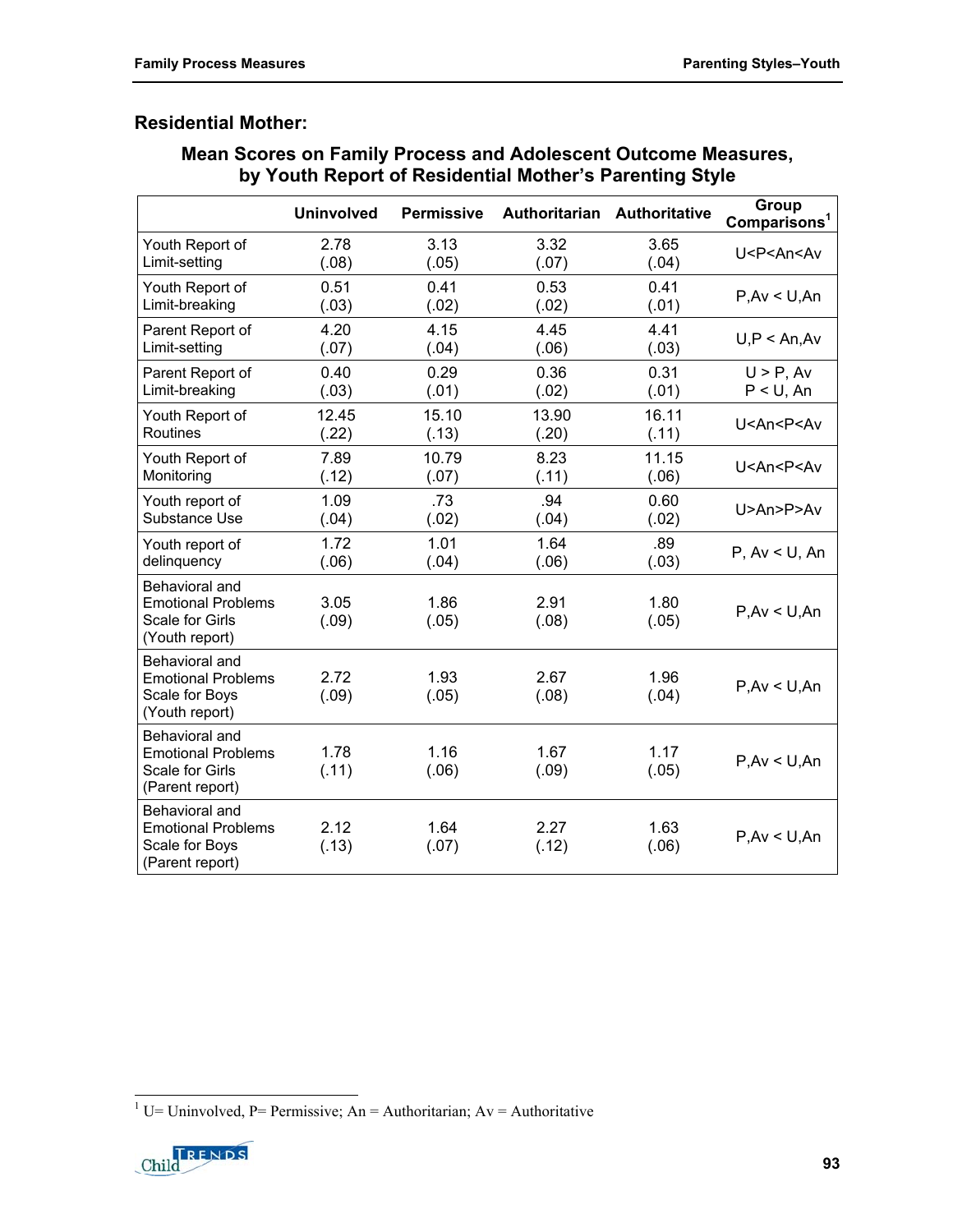# **Residential Father:**

| Mean Scores on Family Process and Adolescent Outcome Measures, |
|----------------------------------------------------------------|
| by Youth Report of Residential Father's Parenting Style        |

|                                                                                          | <b>Uninvolved</b> | <b>Permissive</b> | Authoritarian Authoritative |               | Group<br>Comparisons <sup>3</sup> |
|------------------------------------------------------------------------------------------|-------------------|-------------------|-----------------------------|---------------|-----------------------------------|
| Youth Report of                                                                          | 0.51              | 0.38              | 0.52                        | 0.41          | P.Av < U.An                       |
| Limit-breaking                                                                           | (.03)             | (.02)             | (.02)                       | (.01)         |                                   |
| Youth Report of                                                                          | 3.10              | 3.16              | 3.25                        | 3.67          | Av>U, P, An                       |
| Limit-setting                                                                            | (.09)             | (.06)             | (.06)                       | (.04)         |                                   |
| Parent Report of                                                                         | 0.34              | 0.29              | 0.33                        | 0.29          | n.s.                              |
| Limit-breaking                                                                           | (.03)             | (.02)             | (.02)                       | (.01)         |                                   |
| Parent Report of                                                                         | 4.27              | 4.24              | 4.33                        | 4.37          | n.s.                              |
| Limit-setting                                                                            | (.08)             | (.05)             | (.06)                       | (.04)         |                                   |
| Youth Report of                                                                          | 13.80             | 15.71             | 13.70                       | 16.38         | P, Av < U, An                     |
| Routines                                                                                 | (.24)             | (.16)             | (.18)                       | (.13)         | Av > P                            |
| Youth Report of                                                                          | 5.28              | 9.14              | 5.81                        | 9.62          | $U <$ An< P < Av                  |
| Monitoring                                                                               | (.16)             | (.11)             | (.12)                       | (.09)         |                                   |
| Youth report of                                                                          | .92               | 0.66              | .96                         | 0.55          | P, Av < U, An                     |
| Substance Use                                                                            | (.04)             | (.03)             | (.03)                       | (.02)         | Av < P                            |
| Youth report of                                                                          | 1.46              | .92               | 1.58                        | .84           | P, Av < U, An                     |
| delinquency                                                                              | (.07)             | (.05)             | (.05)                       | (.04)         |                                   |
| Behavioral and<br><b>Emotional Problems</b><br><b>Scale for Girls</b><br>(Youth report)  | 2.54<br>(.10)     | 1.77<br>(.07)     | 2.76<br>(.07)               | 1.68<br>(.06) | P.Av < U.An                       |
| Behavioral and<br><b>Emotional Problems</b><br>Scale for Boys<br>(Youth report)          | 2.53<br>(.09)     | 1.85<br>(.06)     | 2.76<br>(.07)               | 1.80<br>(.05) | P, Av < U, An<br>U > An           |
| Behavioral and<br><b>Emotional Problems</b><br><b>Scale for Girls</b><br>(Parent report) | 1.55<br>(.12)     | 1.01<br>(.07)     | 1.49<br>(.08)               | 0.97<br>(.06) | P.Av < U.An                       |
| Behavioral and<br><b>Emotional Problems</b><br>Scale for Boys<br>(Parent report)         | 1.99<br>(.14)     | 1.57<br>(.09)     | 2.06<br>(.11)               | 1.49<br>(.07) | P.Av < U.An                       |

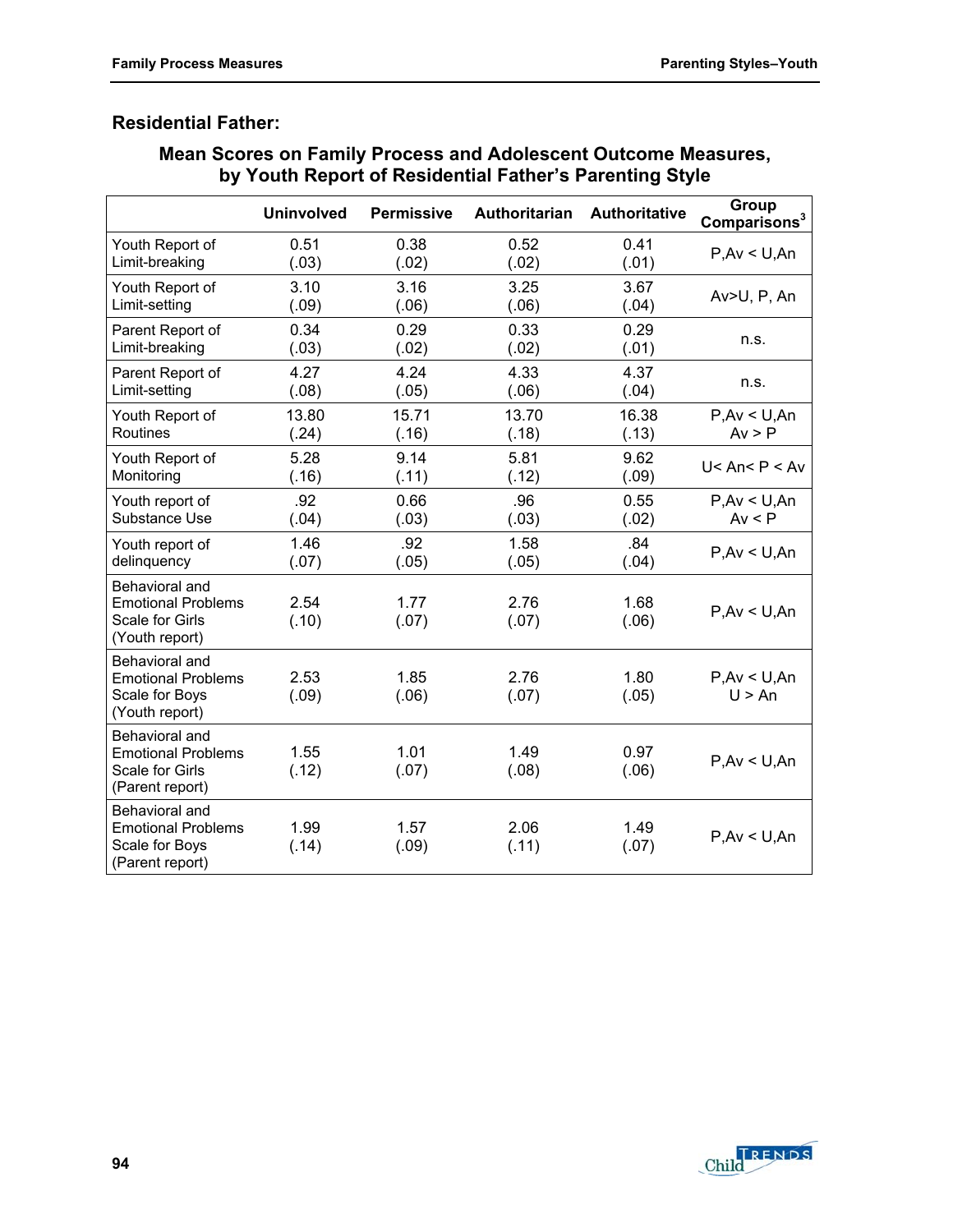### **Non-Residential Mother:**

### **Mean Scores on Family Process and Adolescent Outcome Measures, by Youth Report of Non-Residential Mother's Parenting Style**

|                                                                                   | <b>Uninvolved</b> | <b>Permissive</b> | Authoritarian | Authoritative | Group<br>Comparisons <sup>2</sup> |
|-----------------------------------------------------------------------------------|-------------------|-------------------|---------------|---------------|-----------------------------------|
| Youth Report of                                                                   | 3.31              | 2.80              | 3.35          | 3.37          | n.s.                              |
| Limit-setting                                                                     | (.25)             | (.24)             | (.31)         | (.22)         |                                   |
| Youth Report of                                                                   | .60               | .50               | .45           | .48           | n.s.                              |
| Limit-breaking                                                                    | (.08)             | (.08)             | (.10)         | (.07)         |                                   |
| Parent Report of                                                                  | 4.30              | 3.94              | 4.86          | 4.72          | $P < An$ , Av                     |
| Limit-setting                                                                     | (.25)             | (.23)             | (.29)         | (.20)         |                                   |
| Parent Report of                                                                  | .36               | .45               | .38           | .37           | n.s.                              |
| Limit-breaking                                                                    | (.08)             | (.08)             | (.10)         | (.07)         |                                   |
| Youth Report of                                                                   | 14.71             | 14.41             | 14.53         | 15.09         | n.s.                              |
| <b>Routines</b>                                                                   | (.71)             | (.76)             | (1.03)        | (.70)         |                                   |
| Youth Report of                                                                   | 4.45              | 8.36              | 4.96          | 8.48          | P, Av < U, An                     |
| Monitoring                                                                        | (.48)             | (.48)             | (.68)         | (.46)         |                                   |
| Youth report of                                                                   | 1.03              | 1.23              | 1.33          | .97           | n.s.                              |
| Substance Use                                                                     | (.13)             | (.13)             | (.19)         | (.13)         |                                   |
| Youth report of                                                                   | 1.98              | 1.93              | 1.84          | 1.92          | n.s.                              |
| delinquency                                                                       | (.25)             | (.25)             | (.36)         | (.24)         |                                   |
| Behavioral and<br><b>Emotional Problems</b><br>Scale for Girls<br>(Youth report)  | 2.89<br>(.26)     | 3.04<br>(.29)     | 3.22<br>(.40) | 1.98<br>(.27) | $Av < U$ , P, An                  |
| Behavioral and<br><b>Emotional Problems</b><br>Scale for Boys<br>(Youth report)   | 2.11<br>(.27)     | 2.24<br>(.26)     | 1.84<br>(.37) | 2.45<br>(.25) | n.s.                              |
| Behavioral and<br><b>Emotional Problems</b><br>Scale for Girls<br>(Parent report) | 1.95<br>(.43)     | 1.16<br>(.44)     | 2.88<br>(.51) | 1.60<br>(.32) | n.s.                              |
| Behavioral and<br><b>Emotional Problems</b><br>Scale for Boys<br>(Parent report)  | 1.90<br>(.39)     | 2.03<br>(.32)     | 2.37<br>(.46) | 1.84<br>(.34) | n.s.                              |

<span id="page-102-0"></span><sup>&</sup>lt;sup>2</sup> U= Uninvolved, P= Permissive; An = Authoritarian; Av = Authoritative

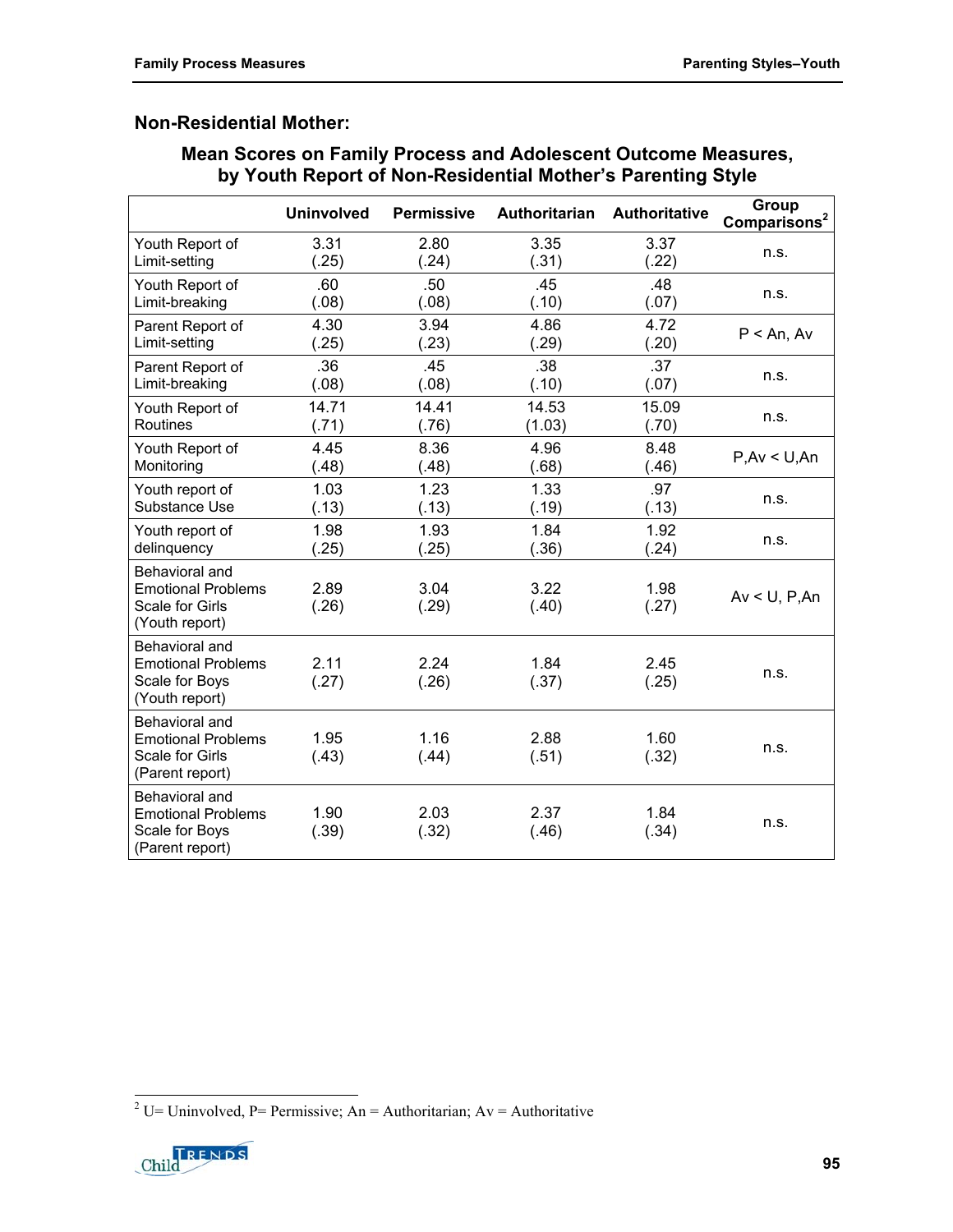### **Non-Residential Father:**

### **Mean Scores on Family Process and Adolescent Outcome Measures, by Youth Report of Non-Residential Father's Parenting Style**

|                                                                                          | <b>Uninvolved</b> | <b>Permissive</b> |               | Authoritarian Authoritative | Group<br>Comparisons <sup>3</sup> |
|------------------------------------------------------------------------------------------|-------------------|-------------------|---------------|-----------------------------|-----------------------------------|
| Youth Report of                                                                          | 3.30              | 3.39              | 2.90          | 3.32                        | n.s.                              |
| Limit-setting                                                                            | (.13)             | (.16)             | (.14)         | (.16)                       |                                   |
| Youth Report of                                                                          | .51               | .45               | .47           | .43                         | n.s.                              |
| Limit-breaking                                                                           | (.04)             | (.05)             | (.5)          | (.05)                       |                                   |
| Parent Report of                                                                         | 4.51              | 4.30              | 4.30          | 4.10                        | n.s.                              |
| Limit-setting                                                                            | (.12)             | (.14)             | (.12)         | (.14)                       |                                   |
| Parent Report of                                                                         | .43               | .35               | .40           | .39                         | n.s.                              |
| Limit-breaking                                                                           | (.05)             | (.05)             | (.05)         | (.05)                       |                                   |
| Youth Report of                                                                          | 14.19             | 14.76             | 13.92         | 15.56                       | $Av > U$ , An                     |
| Routines                                                                                 | (.36)             | (.44)             | (.40)         | (.44)                       |                                   |
| Youth Report of                                                                          | 2.03              | 5.30              | 3.15          | 6.54                        | U <an<p<av< td=""></an<p<av<>     |
| Monitoring                                                                               | (.24)             | (.30)             | (.26)         | (.29)                       |                                   |
| Youth report of                                                                          | .88               | .81               | 1.18          | .80                         | An $>$ U, P, An                   |
| Substance Use                                                                            | (.05)             | (.07)             | (.06)         | (.07)                       |                                   |
| Youth report of                                                                          | 1.30              | 1.25              | 1.74          | 1.06                        | An $>$ U, P, Av                   |
| delinquency                                                                              | (.12)             | (.14)             | (.13)         | (.14)                       |                                   |
| Behavioral and<br><b>Emotional Problems</b><br>Scale for Girls<br>(Youth report)         | 2.26<br>(.15)     | 1.85<br>(.18)     | 2.83<br>(.16) | 2.05<br>(.20)               | An $> U$ , P, Av                  |
| Behavioral and<br><b>Emotional Problems</b><br>Scale for Boys<br>(Youth report)          | 2.35<br>(.16)     | 1.96<br>(.19)     | 2.53<br>(.17) | 1.95<br>(.17)               | $An > P$ , Av                     |
| Behavioral and<br><b>Emotional Problems</b><br><b>Scale for Girls</b><br>(Parent report) | 1.84<br>(.18)     | 1.18<br>(.22)     | 2.05<br>(.20) | 1.40<br>(.25)               | $P < U$ , An<br>$An > P$ , Av     |
| Behavioral and<br><b>Emotional Problems</b><br>Scale for Boys<br>(Parent report)         | 2.13<br>(.27)     | 1.74<br>(.29)     | 2.40<br>(.25) | 1.93<br>(.25)               | n.s.                              |

### *Other Evidence of Validity*

### **Residential Mother:**

The  $\chi^2$  for youth's reports of residential mother's parenting style and having recently broken a limit was statistically significant ( $\chi^2$  (3)=29.4, p< .001), indicating that the distribution of residential mother's parenting styles differed by the likelihood of the youth reporting having broken a limit in the last 30 days. Specifically, residential mothers in families at less than 50% of the poverty line were over-represented in the



<span id="page-103-0"></span> $\overline{a}$ <sup>3</sup> U= Uninvolved, P= Permissive; An = Authoritarian; Av = Authoritative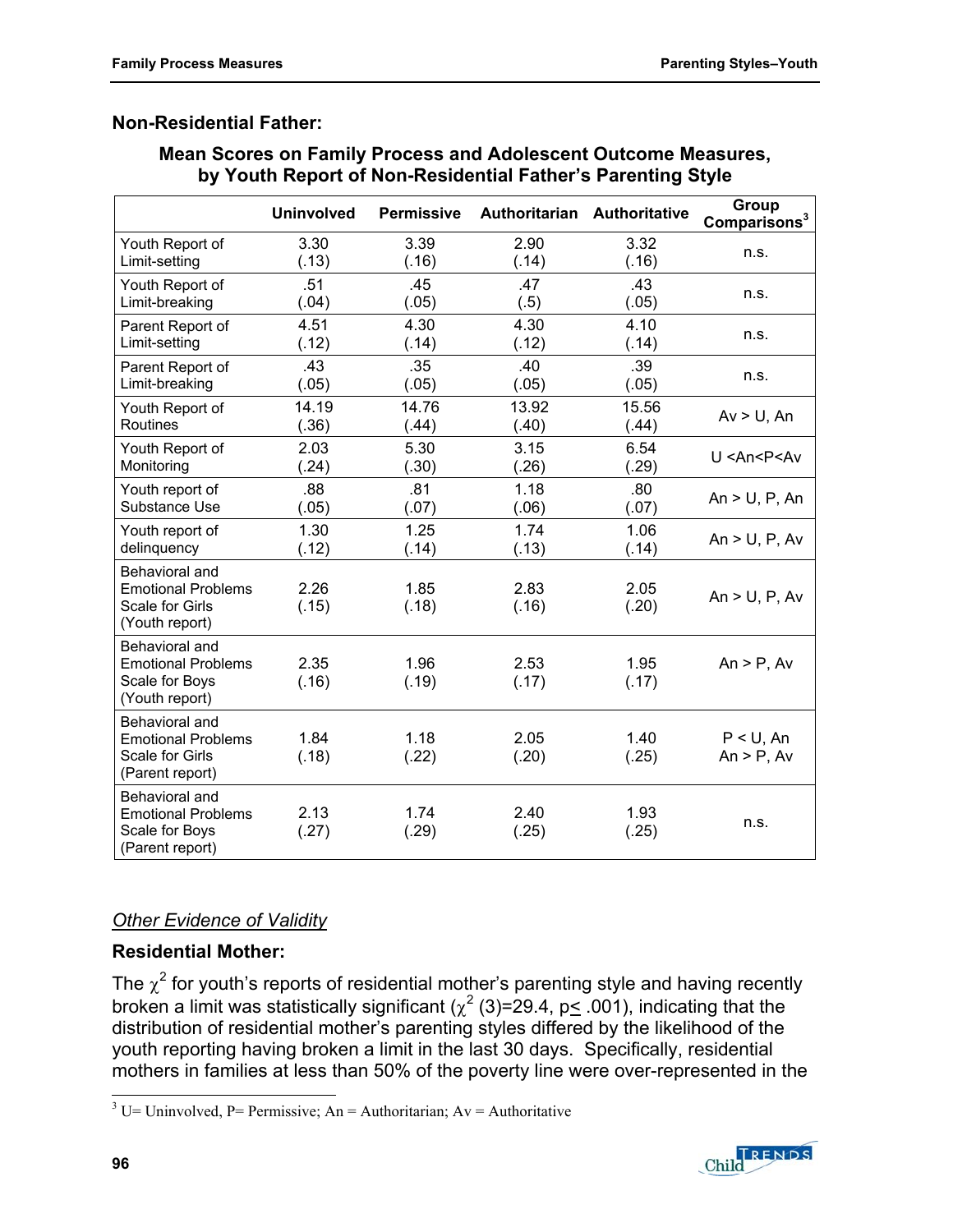authoritarian and uninvolved parenting styles, and under-represented in the permissiveness parenting style.

The  $\chi^2$  for youth's reports of residential mother's parenting style and parent's report of the youth having recently broken a limit was statistically significant ( $\chi^2$  (3)=16.3, p< .001), indicating that the distribution of residential mother's parenting styles differed by the likelihood of the parent reporting that the youth had broken a limit in the last 30 days. Specifically, residential mothers in families at less than 50% of the poverty line were over-represented in the authoritarian and uninvolved parenting styles, and under-represented in the permissiveness parenting style.

The  $\chi^2$  for youth's reports of residential mother's parenting style and poverty level was statistically significant ( $\chi^2$  (3)=28.0, p< .001), indicating that the prevalence of each parenting style differed by poverty level. Specifically, residential mothers in families at less than 50% of the poverty line were over-represented in the authoritarian and uninvolved parenting styles.

### **Residential Father:**

The  $\chi^2$  for youth's reports of residential father's parenting style and having recently broken a limit was statistically significant ( $\chi^2$  (3)=27.6, p $\leq$  .001), indicating that the distribution of residential father's parenting styles differed by the likelihood of the youth reporting having broken a limit in the last 30 days. Specifically, residential fathers in families at less than 50% of the poverty line were over-represented in the authoritarian and uninvolved parenting styles, and under-represented in the permissiveness parenting style.

The  $\chi^2$  for youth's reports of residential father's parenting style and parent's report of the youth having recently broken a limit was not statistically significant ( $\chi^2$  (3)=3.7, p=n.s., indicating that the distribution of residential father's parenting styles did not differ by the likelihood of the parent reporting that the youth had broken a limit in the last 30 days.

The  $\chi^2$  for youth's reports of residential father's parenting style and poverty level was statistically significant ( $\chi^2$  (3)=7.8,  $\leq$  .05), indicating that the prevalence of each parenting style differed by poverty level. Specifically, residential fathers in families at less than 50% of the poverty line were over-represented in the authoritarian and, especially, the uninvolved parenting style, and under-represented in the permissiveness parenting style.

### **Non-Residential Mother:**

The  $\chi^2$  for youth's reports of non-residential mother's parenting style and having recently broken a limit was not statistically significant  $(\chi^2(3)=2.1, p=n.s.),$  indicating that the distribution of non-residential mother's parenting styles did not differ by the likelihood of the youth reporting having broken a limit in the last 30 days

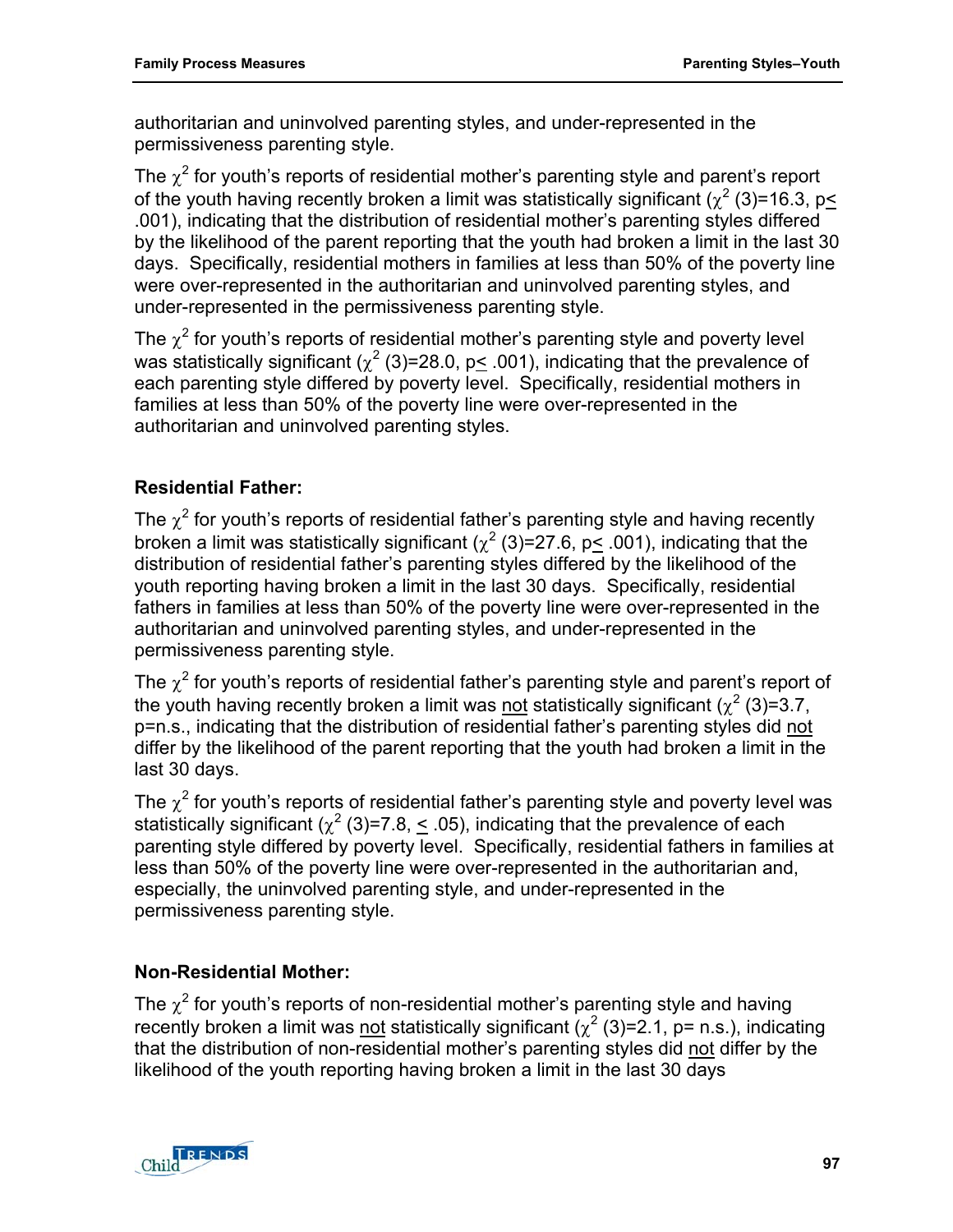The  $\chi^2$  for youth's reports of non-residential mother's parenting style and parent's report of the youth having recently broken a limit was also <u>non</u>-significant ( $\chi^2$  (3)=1.5, p= n.s.), indicating that the distribution of non-residential mother's parenting styles did not differ by the likelihood of the parent reporting that the youth had broken a limit in the last 30 days.

The  $\chi^2$  for youth's reports of non-residential mother's parenting style and poverty level was <u>not</u> statistically significant ( $\chi^2$  (3)=0.9, p=ns), indicating that the prevalence of non-residential mothers' parenting styles did not differ by poverty level.

### **Non-Residential Father:**

The  $\chi^2$  for youth's reports of non-residential father's parenting style and having recently broken a limit was not statistically significant ( $\chi^2$  (3)=1.6, p= n.s.), indicating that the distribution of non-residential father's parenting styles did not differ by the likelihood of the youth reporting having broken a limit in the last 30 days.

The  $\chi^2$  for youth's reports of non-residential father's parenting style and parent's report of the youth having recently broken a limit was also non-significant  $(\chi^2(3)=1.1,$ p= n.s.), indicating that the distribution of non-residential father's parenting styles did not differ by the likelihood of the parent reporting that the youth had broken a limit in the last 30 days

The  $\chi^2$  for youth's reports of non-residential father's parenting style and poverty level was statistically significant ( $\chi^2$  (3)=8.5, p< .04), indicating that the prevalence of each parenting style differed by poverty level. Specifically, non-residential fathers in families at less than 50% of the poverty line were over-represented in the uninvolved and, especially, the authoritarian parenting styles, and under-represented in the permissive parenting styles.

### *References:*

- Baumrind, D. (1991). Parenting styles and adolescent development. In J. Brooks-Gunn, R. Lerner, & A. C. Petersen (Eds.), The encyclopedia of adolescence (pp. 746-758). New York: Garland.
- Maccoby, E. E. & Martin, J. A. (1983). Socialization in the context of the family: Parent-child interaction. In P. H. Mussen (Series Ed.) & E. Mavis Hetherington (Vol. Ed.), Handbook of child psychology: Vol. 4. Socialization, personality, and social development (pp. 1-101). New York: Wiley.
- Michael, A. and Sameroff, A. J. (1995, April). Parenting style: Is the whole more than the sum of its parts? Poster presented at the Biennial Meeting of the Society for Research in Child Development, Indianapolis, IN.

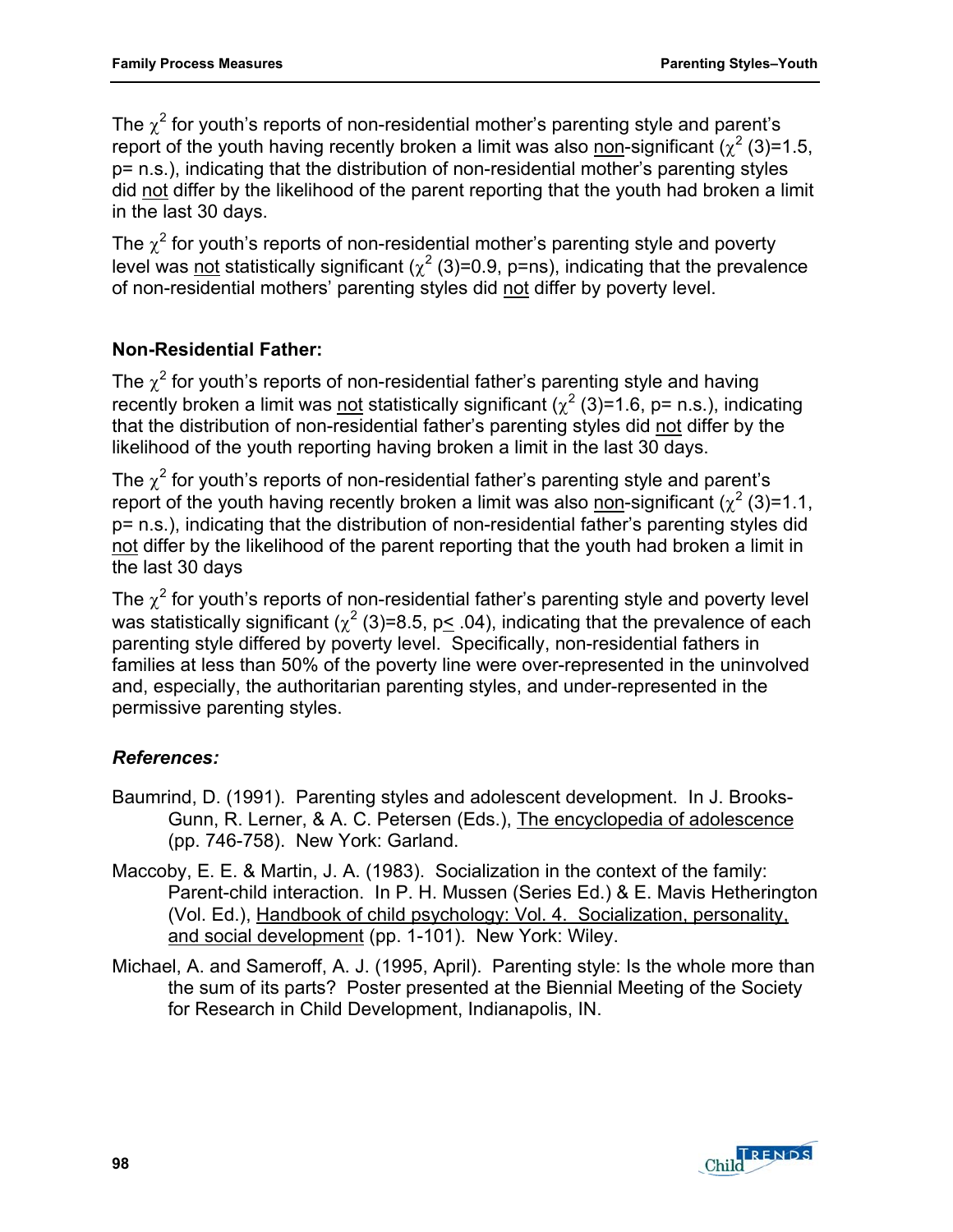# **Parent's Religiosity–Parent Report**

### *Description & Relevance:*

Religion/Spirituality is an important part of life for the majority of Americans. Religious belief systems affect a wide variety of outcomes relevant to labor market participation and family functioning (Goldscheider & Goldscheider, 1988; Hunsberger, 1985). Participation in religious activities predicts more global outcomes such as deviancy, early sexual behavior, and prosocial behavior (Amoateng & Bahr, 1986; Hundleby & Mercer, 1987). Religiosity is also related to parental support and control of youth (Gunnoe, Hetherington, & Reiss, 1999; Weigert & Thomas, 1972). Although frequency of attending religious activities is generally viewed as the most critical measure of participant's religiosity, recent research suggests that other variables may be better indicators of religiosity, particularly among African-Americans (Brody, Stoneman, & Flor, 1996).

#### *Source of Items*

Researchers at Child Trends developed the following six items to measure parent's religiosity.

#### *Items and Response Categories*

*The following statements describe the way some people may feel about religion and religious practices. After each statement, please indicate whether you believe each statement to be True or False.* 

- *1. I don't need religion to have good values. (reverse coded)*
- *2. The Bible/Koran/Torah/religious teachings should be obeyed exactly as written in every situation.*
- *3. I often ask God to help me make decisions.*
- *4. God has nothing to do with what happens to me personally. (reverse coded)*
- 5. *I pray MORE than once a day.*
	- 1 TRUE 0 FALSE
- *6. In the past 12 months, how often have you attended a worship service (like church or synagogue service or mass)?* 
	- $1 =$  once a month or more  $0 =$  less than once a month

#### *Scale Creation*

The items were summed to produce a scale of parents' religiosity. The scale ranges from 0 (not religious) to 6 (very religious). Higher scores indicate greater religiosity of the parent.

*Variable Name:* FP\_PPRELIG

*Age of Youth:* 12–16 years

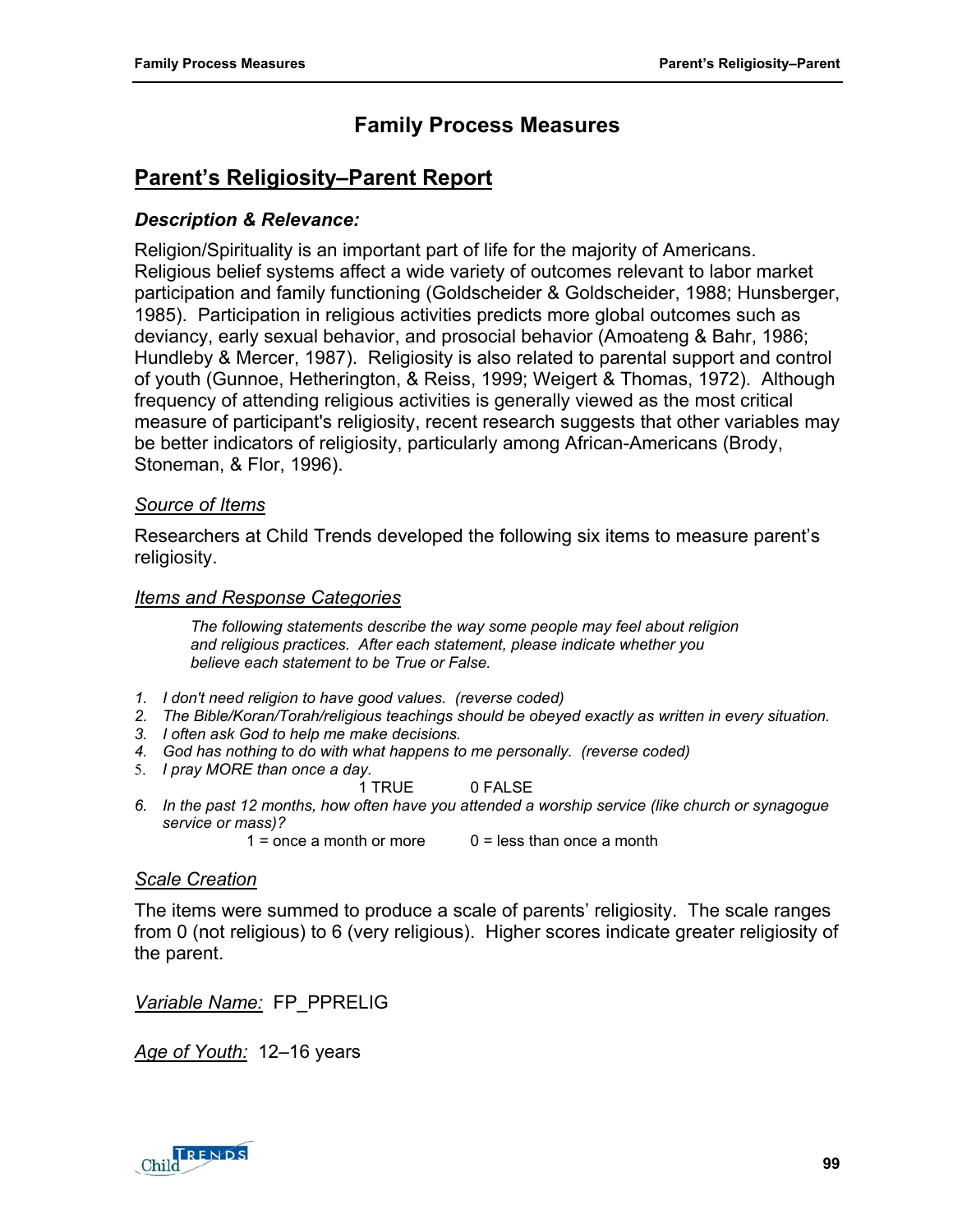| FP PPRELIG     | Frequency | Percent | Cumulative<br>Frequency | Cumulative<br>Percent |
|----------------|-----------|---------|-------------------------|-----------------------|
| 0              | 214       | 3.6     | 214                     | 3.6                   |
| 1              | 278       | 4.6     | 492                     | 8.2                   |
| 1.25           | 100       | 1.7     | 592                     | 9.9                   |
| $\overline{2}$ | 613       | 10.2    | 1205                    | 20.1                  |
| 2.5            | 114       | 1.9     | 1319                    | 22.0                  |
| 3              | 1087      | 18.2    | 2406                    | 40.2                  |
| 3.5            | 92        | 1.5     | 2498                    | 41.8                  |
| 4              | 1284      | 21.5    | 3782                    | 63.2                  |
| 4.75           | 49        | 0.8     | 3831                    | 64.0                  |
| 5              | 1215      | 20.3    | 5046                    | 84.3                  |
| 6              | 937       | 15.7    | 5983                    | 100.0                 |

#### *Frequencies*

Parents 6-item religiosity scale (higher scores indicate more religious)

The data depict levels of religiosity that tend to be high, but show variation as well.

#### *Psychometric Assessment:*

#### *Data Quality*

A score on the parent religiosity scale was obtained for respondents who answered at least five of the six items. Respondents who answered only five of the six items were assigned a weighted score based on the 6-point scale (i.e., rawscore \* (6/6 missing)). Respondents who answered fewer than five items were coded as missing. However, very little missing data occurred.

| <b>Measure</b>      |      | N missing | <b>Mean</b> | <b>SD</b> |
|---------------------|------|-----------|-------------|-----------|
| Parents religiosity | 5983 | ົ         |             | .59       |

### *Internal Consistency/Reliability*

Cronbach's alpha for this scale is considered moderate in terms of consistency/ reliability. Internal consistency as measured by Cronbach's alpha indicates that the items hang together well in a given administration. Cronbach's alpha is the preferred measure of internal/consistency/reliability (Carmine & Zeller, 1985).

| <b>Measure</b>              | <b>Alpha</b> |  |
|-----------------------------|--------------|--|
| Parent Religiosity (6-item) |              |  |

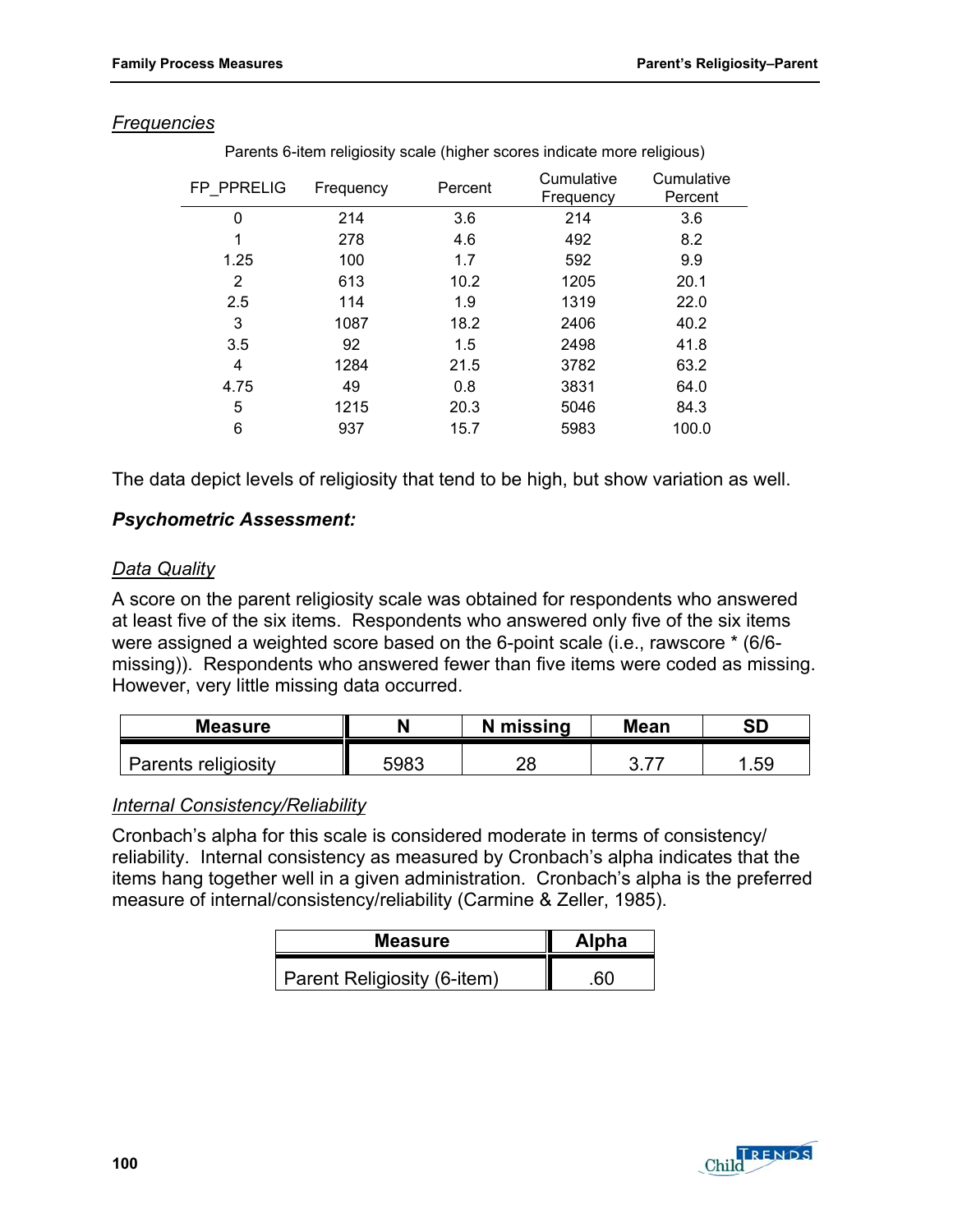## *Validity*

We examined construct validity, predictive validity, and other evidence suggestive of validity of the present religiosity scale. The data presented are cross-sectional because longitudinal data are not yet available.

Construct validity is demonstrated when the family process variable is significantly associated with the *same* family process construct measured differently.

Predictive validity is apparent when the family process variable is significantly associated with *other* family process variables, and/or youth behavior, as expected based on theory or previous research.

For purposes of checking construct and predictive validity, a three-level variable for parents' religiosity was created. The extreme levels each represent approximately one-quarter of the sample. Data shown below are for the top quarter ("more religious") and the bottom quarter ("less religious").

Other evidence suggestive of validity includes whether religiosity differs significantly for families with incomes less than 50% of the poverty line compared to families with incomes greater than 200% of the poverty line.

## *Construct Validity*

T-tests compared mean scores, adjusted for youth's age and gender, on Parent report of Religiosity for the top and bottom levels of Youth report of number of days per week that family does something religious together.

Parent report of religiosity is strongly related to youth report of religious attendance. Youth who report attending church as a family more often have parents who rated themselves higher on religiosity.

Means, standard errors and t-values are reported in the following table.

| Mean Scores for Parent Report of Religiosity, by Youth Report of Number Days |
|------------------------------------------------------------------------------|
| Per Week that Family Does Something Religious Together                       |
| (Fewer vs. More Days)                                                        |

|                                                  | <b>Youth Report Fewer</b><br><b>Days Doing Something</b><br><b>Religious as a Family</b> | <b>Youth Report More</b><br><b>Days Doing Something</b><br><b>Religious as a Family</b> | t-value     |
|--------------------------------------------------|------------------------------------------------------------------------------------------|-----------------------------------------------------------------------------------------|-------------|
| Parent Report of<br>Religiosity<br>$(range 0-6)$ | 2.83<br>(.04)                                                                            | 4.21<br>(.03)                                                                           | $-30.81***$ |

p-levels are  $\leq 10$ =,;  $\leq 0.05$ =\*;  $\leq 0.01$ =\*\*;  $\leq 0.01$ =\*\*\*

### *Predictive Validity*

T-tests compared mean scores, adjusted for youth's age and gender, on the family process and adolescent outcome variables listed in the tables for the top and bottom quarters of Parent report of Parent's Religiosity.

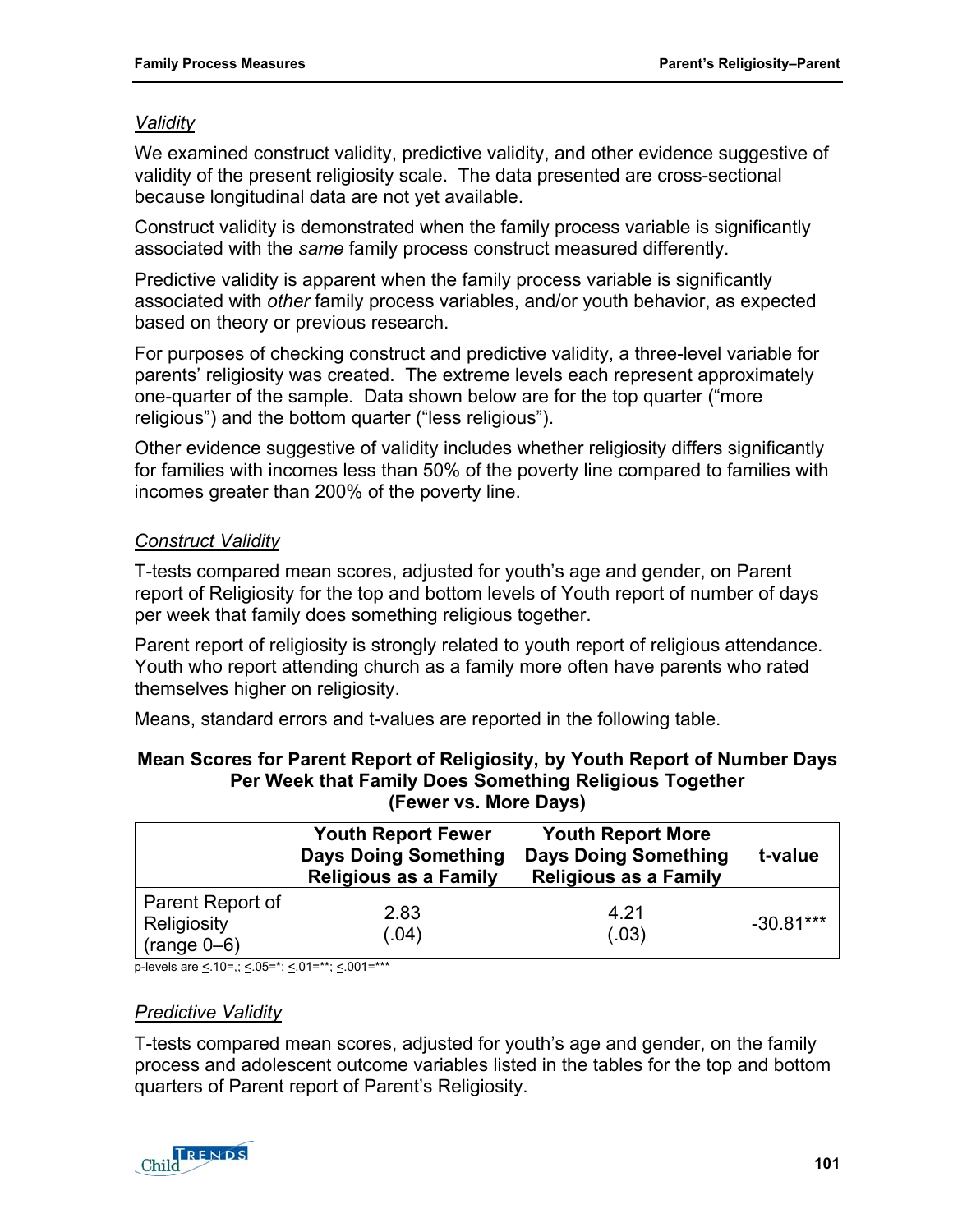Parent report of religiosity is strongly and negatively associated with the frequency youth reported behavior problems. Parents scoring higher on the religiosity scale had youth who reported fewer instances of substance abuse, delinquency, and, for girls, fewer behavior problems.

Means, standard errors and t-values are reported in the tables.

### **Mean Scores for Youth Behavior Problems by Parent's Religiosity (More vs. Less Religious)**

|                                                                                                 | <b>Parent More</b><br><b>Religious</b> | <b>Parent Less</b><br><b>Religious</b> | t-value    |
|-------------------------------------------------------------------------------------------------|----------------------------------------|----------------------------------------|------------|
| <b>Youth Report of Substance</b><br>Use (range: $0-3$ )                                         | 0.72<br>(.02)                          | 1.01<br>(.03)                          | $-8.25***$ |
| Youth Report of Delinquency<br>$(range: 0-10)$                                                  | 1.10<br>(.04)                          | 1.33<br>(.05)                          | $-3.93***$ |
| <b>Behavioral and Emotional</b><br><b>Problems for Girls (Youth</b><br>report) (range: $0-8$ )  | 2.06<br>(.06)                          | 2.24<br>(.07)                          | $-2.08*$   |
| <b>Behavioral and Emotional</b><br>Problems for Boys (Youth<br>report) (range: $0-8$ )          | 2.06<br>(.05)                          | 2.06<br>(.06)                          | 0.07       |
| <b>Behavioral and Emotional</b><br><b>Problems for Girls (Parent</b><br>report) (range: $0-8$ ) | 1.23<br>(.06)                          | 1.34<br>(.07)                          | $-1.13$    |
| <b>Behavioral and Emotional</b><br>Problems for Boys (Parent<br>report) (range: $0-8$ )         | 1.62<br>(.07)                          | 1.73<br>(.08)                          | $-1.04$    |

p-levels are  $\leq 10$ =,;  $\leq 05$ =\*;  $\leq 01$ =\*\*;  $\leq 001$ =\*\*\*

Parent report of religiosity is strongly associated with youth report of their parent's marital relationship. Parents scoring higher on the religiosity scale were rated by their youth as being more supportive of each other.

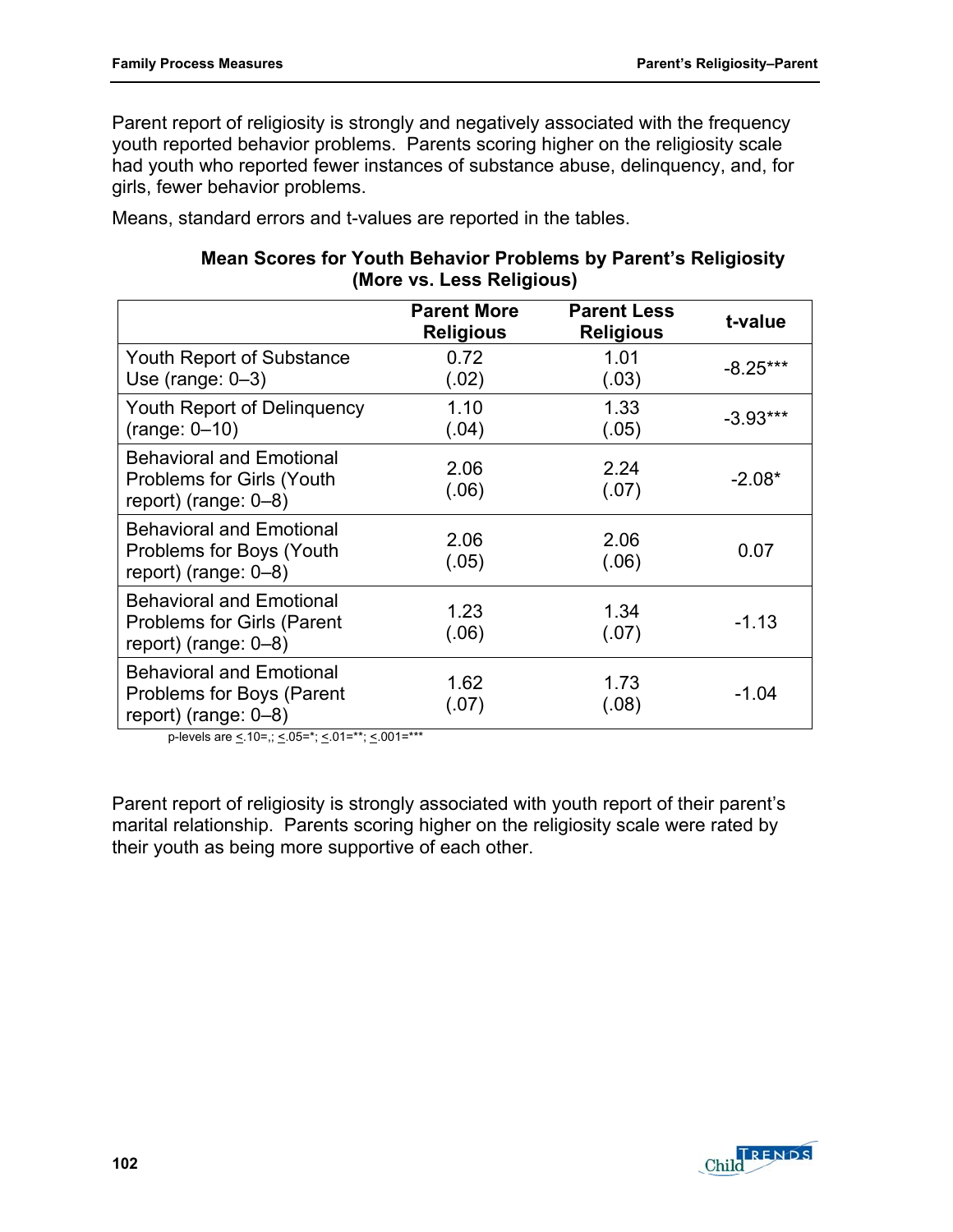|                                                                                   | <b>Parent More</b><br><b>Religious</b> | <b>Parent Less</b><br><b>Religious</b> | t-value   |
|-----------------------------------------------------------------------------------|----------------------------------------|----------------------------------------|-----------|
| Youth report of mother's<br>supportiveness of father<br>$(range: 0-24)$           | 19.21<br>(.12)                         | 18.32<br>(.15)                         | $4.73***$ |
| Youth report of father's<br>supportiveness of mother<br>$(range: 0-24)$           | 19.34<br>(.13)                         | 18.60<br>(.16)                         | $3.48***$ |
| Parent report of spouse's (i.e.,<br>R father's) supportiveness<br>$(range: 0-24)$ | 15.29<br>(.10)                         | 14.94<br>(.13)                         | 1.57      |

### **Mean Scores for Youth and Parent Reports of (Parents') Marital Relationship by Parent's Religiosity (More vs. Less Religious)**

p-levels are  $\leq 10$ =,;  $\leq 05$ =\*;  $\leq 01$ =\*\*;  $\leq 001$ =\*\*\*

### *Other Evidence Suggestive of Validity*

T-tests compared mean scores, adjusted for youth's age and gender, on Parent report of Parent's Religiosity for two poverty groups, less than 50% of the poverty level and greater than 200% of the poverty level.

Parent report of religiosity and poverty level are significantly associated. Parents of families with incomes greater than 200% of the poverty line were rated as less religious than parents of families with incomes less than 50% of the poverty line.

Means, standard errors and t-values are reported in the table.

## **Mean Score for Parent Religiosity by Poverty Level (<50% vs. > 200%)**

|                           | $<$ 50% of the<br><b>Poverty Level</b> | $>200\%$ of the<br><b>Poverty Level</b> | t-value   |
|---------------------------|----------------------------------------|-----------------------------------------|-----------|
| <b>Parent Religiosity</b> | 3.82<br>.03)                           | 3.69<br>$.04^{\circ}$                   | $-2.70**$ |

p-levels are <. 10=,; <. 05=\*; <. 01=\*\*; <. 001=\*\*\*

## *Other versions of the scale*

Other versions of this religiosity scale are possible, though the 6-item scale described in detail above is recommended.

The item asking youth "how often in a typical week their family does something religious together" may be added to this scale. Coding responses of more than once a week as "1" and never or once a week as "0," Cronbach's alpha for this 7-item scale is .65. [We chose not to include this item in the recommended scale because: (1) youth are reporting on *family* religiosity, not *parents'* religiosity; and (2) this youth report item was designed for and is already contained in the "Family Routines Index."]

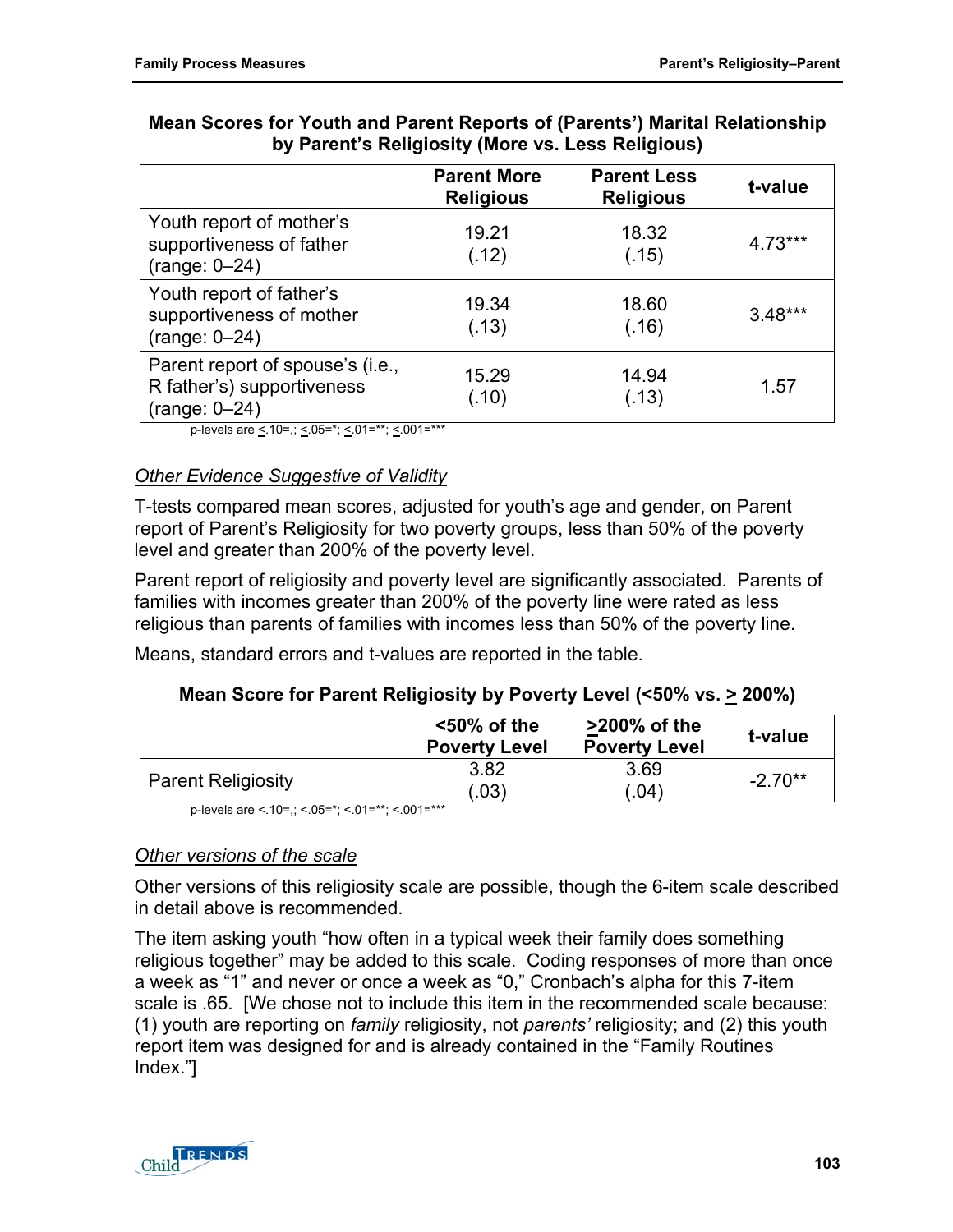Some researchers distinguish between religious beliefs and religious behaviors (D. Larson, personal communication with K. Moore, March 4, 1999). A 4-item "religious beliefs" subscale could be created (containing the first four items listed above), but this subscale has low internal consistency (Cronbach's alpha = .43). The remaining three items (pertaining to praying, church attendance, and doing something religious as a family) could constitute a "religious behaviors" subscale. Despite an adequate alpha (.60), we reiterate that this subscale refers to both parent and family religious behaviors and contains a youth-report item already in the "Family Routines Index." Thus, analysts who choose to use this scale usually will not want to include the "Family Routines Index" in the same model.

Other researchers distinguish between public and private indicators of religiosity (e.g., Strayhorn, Weidman, & Larson, 1990). A 5-item "private religiosity" subscale could be created (containing the first five items listed above), but this subscale has questionable internal consistency (Cronbach's alpha = .55). The remaining two items (pertaining to church attendance, and doing something religious as a family) could be combined into a "public religiosity" composite variable. However, these two items are actually not very highly correlated  $(r=.39)$  and, thus, analysts may not wish to combine them.

| <b>Alternative Measures</b>                         | <b>Alpha</b> |
|-----------------------------------------------------|--------------|
| Parent Religiosity (7-item)                         | .65          |
| Parent Religious Beliefs (4-item)                   | .43          |
| Parent/Family Religious Behaviors<br>$(3$ -item $)$ | .60          |
| Parents' "Private" Religiosity<br>$(5$ -item $)$    | .55          |

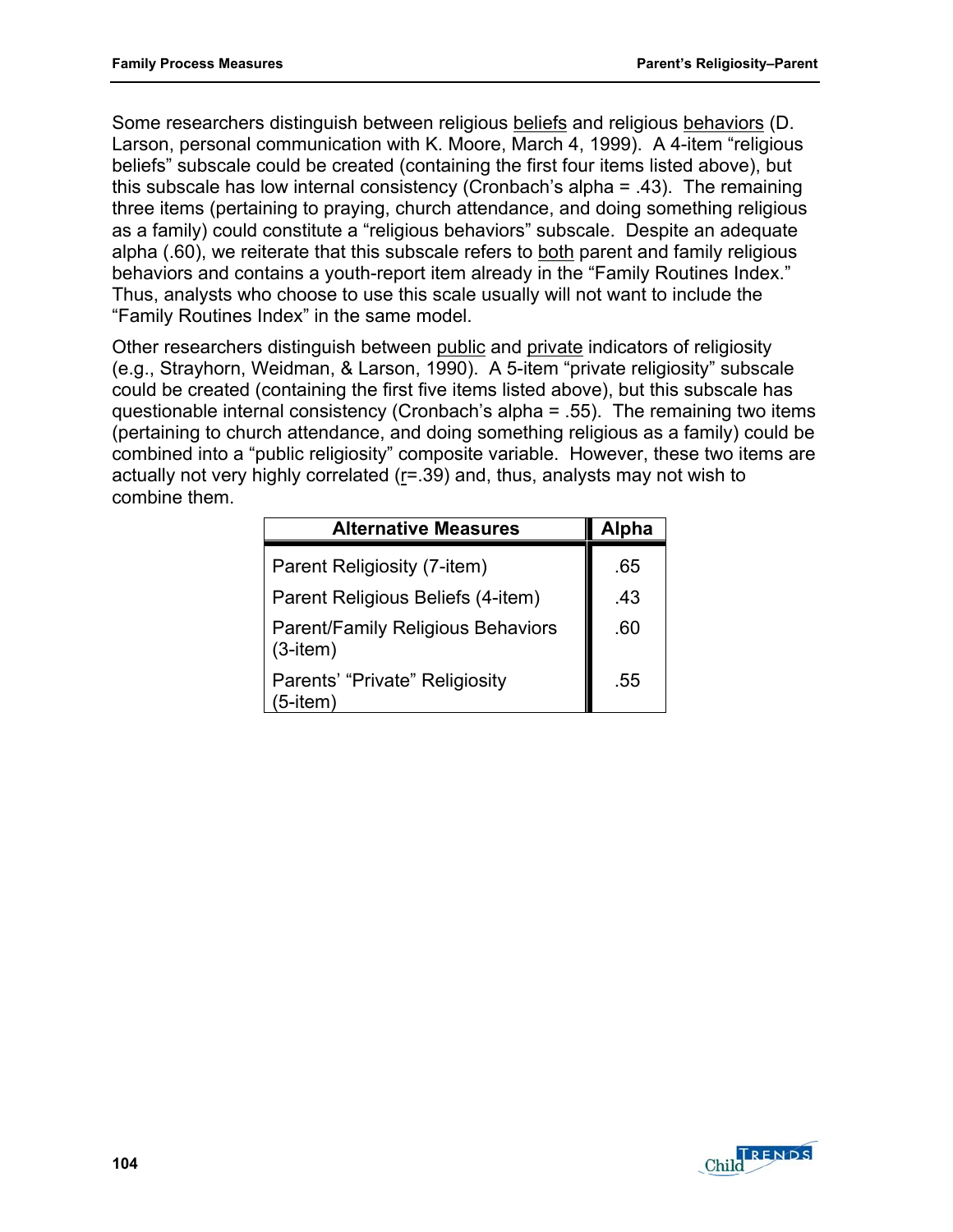### *References:*

- Amoateng, A.Y., & Bahr, S.J. (1986). Religion, family, and adolescent drug abuse. Sociological Perspective, 29, 53-76.
- Brody, G. H., Stoneman, Z., & Flor, D. (1996). Parental religiosity, family processes, and youth competence in rural, two-parent African American families. Developmental Psychology, 32, 696-706.
- Carmine, E.G., & Zeller, R.A. (1985). Reliability and validity assessment. In J.L. Sullivan (Ed.), Quantitative applications in the social sciences. Sage: Beverly Hills, CA.
- Goldscheider, C. & Goldscheider, F. K. (1988). Ethnicity, religiosity, and leaving home: The structural and cultural bases of traditional family values. Sociological Forum, 3, 525-547.
- Gunnoe, M.L., Hetherrington, E.M., & Reiss, D. (1999). Parental religiousity, parenting style, and adolescent social responsibility. Journal of Early Adolescence, 19(2), 199-225.
- Hundleby, J. D. & Mercer, G. W. (1987). Family and friends as social environment and their relationship to young adolescents' use of alcohol, tobacco, and marijuana. Journal of Marriage and the Family, 49, 151-164.
- Hunsberger, B. (1985). Religion, age, life satisfaction, and perceived sources of religiousness: A study of older persons. Journal of Gerontology, 40, 615-620.
- Strayhorn, J. M., Weidman, C. S., & Larson, D. (1990). A measure of religiousness, and its relation to parent and child mental health variables. Journal of Community Psychology, 18, 34-43.
- Weigert, A. J. & Thomas, D. L. (1972). Parental support, control, and adolescent religiosity: An extension of previous research. Journal of Scientific Study of Religion, 11, 389-393.

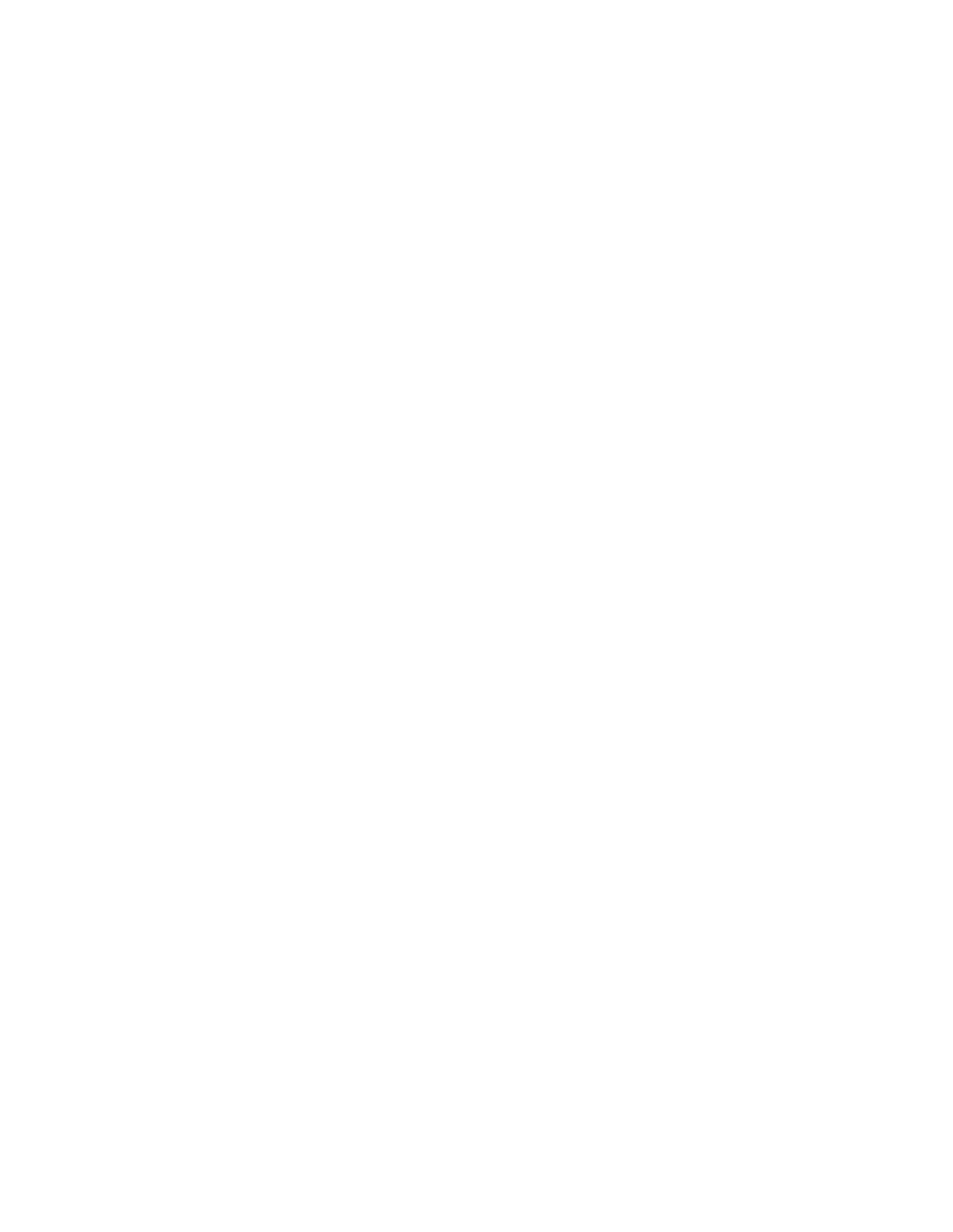# **Contextual Measures**

# **Family/Home Risk Index**

### *Description & Relevance:*

A child may be affected through multiple pathways such as a lack of material resources, the characteristics of the neighborhood and the home environment (Bradley, Whiteside, Mundfrom, Casey, Kelleher, & Pope, 1994). Risk factors from these different domains have been shown to predict adolescent health and behavior problems such as drug abuse, delinquency, and teen pregnancy (Dryfoos, 1990; Haggerty, Sherrod, Garmezy, & Rutter, 1996; Simcha-Fagan, Gersten, & Langner, 1986). Garmezy (1987) found that the number of risks predicts increasingly detrimental outcomes. The Home Observation for Measurement of the Environment (HOME; Caldwell & Bradley, 1984) measures multiple risk factors associated with problem behaviors in youth.

### *Source of Items:*

These items were drawn from the existing pool of questions present in the NLSY 97 questionnaire. The Family/Home Risk Index is based on Caldwell and Bradley's Home Observation for Measurement of the Environment (HOME; Caldwell & Bradley, 1984) and on personal correspondence with Robert Bradley on the development of a HOME index for adolescents. However, it should be noted that this index capitalizes on available measures, rather than reflecting an a priori set of items, specifically included for this purpose. Hence, it is not comparable to the HOME-SF (Home Observation for Measurement of the Environment, Short Form) included in the NLSY79.

### *Items and Response Categories:*

#### *Home Physical Environment*

*1. In the past month, has your home usually had electricity and heat when you needed it? (Youth Report)* 

$$
No = Risk
$$
 Yes = Not coded as risk

- *2. How well kept is the interior of the home in which the youth respondent lives? (Interviewer Report)*
- *3. How well kept is the exterior of the housing unit where the youth respondent lives? (Interviewer Report)*

Questions 2 & 3 were combined.

Poorly Kept on either = Risk Well/Fairly Well Kept on both = Not coded as risk

#### *Neighborhood*

*4. How well kept are most of the buildings on the street where the adult/youth resident lives? (Interviewer Report)* 

Poorly Kept = Risk Well/Fairly Well Kept = Not coded as Risk

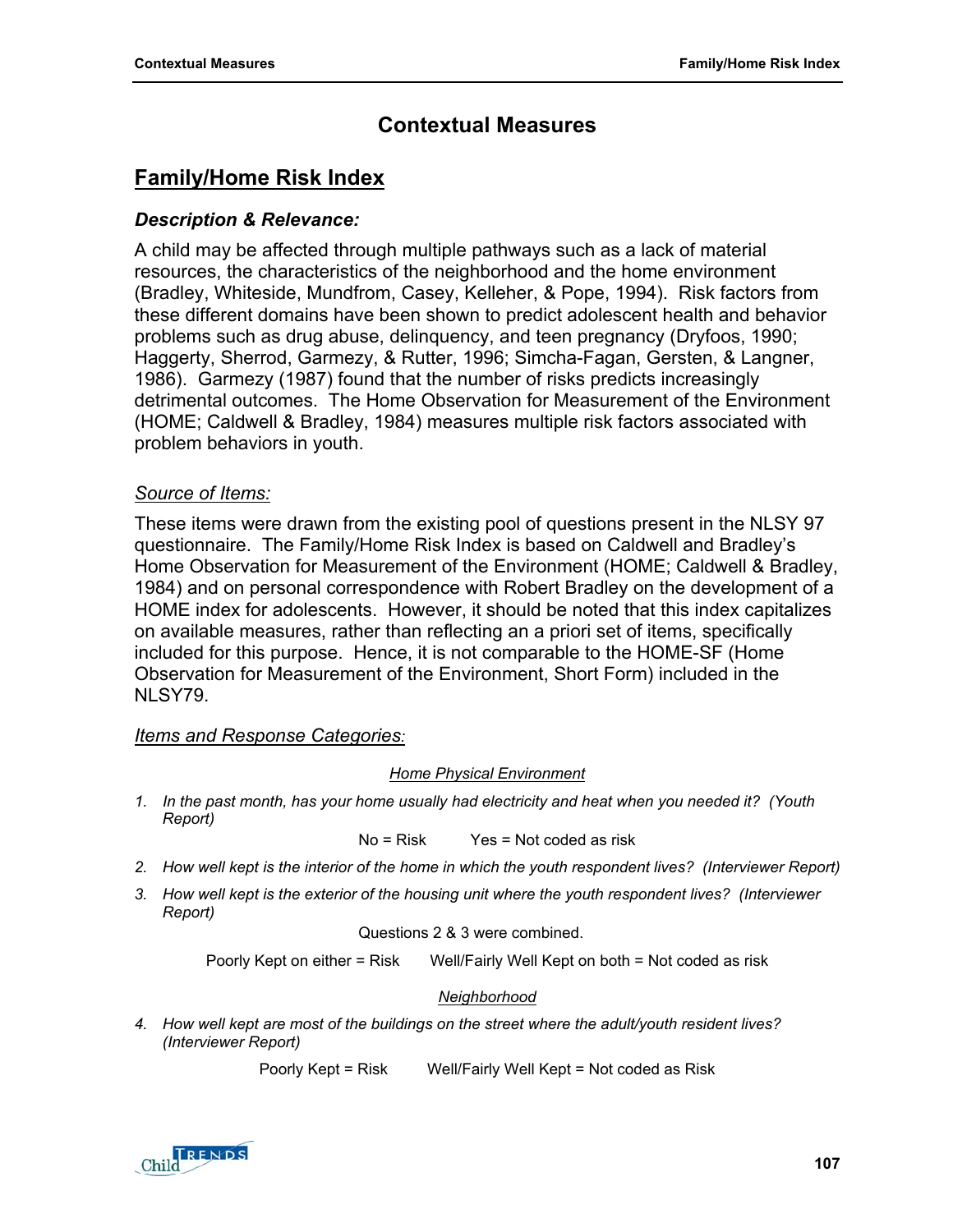*5. When you went to the respondent's neighborhood/home, did you feel concerned for your safety? (Interviewer Report)* 

 $Yes = Risk$  No = Not coded as Risk

*6. In a typical week, how many days from 0 to 7 do you hear gunshots in your neighborhood? (Youth Report)* 

1 or more days =  $Risk$  0 days = Not coded as Risk

#### *Enriching Activities*

7. In the past month, has your home usually had a quiet place to study? (Youth Report)

No = Risk Yes = Not coded as Risk

*8. In the past month, has your home usually had a computer? (Youth Report)* 

No = Risk Yes = Not coded as Risk

9. In the past month, has your home usually had a dictionary? (Youth Report)

No = Risk Yes = Not coded as Risk

#### *Religious Behavior*

- *10. In the past 12 months, how often have you attended a worship service (like church or synagogue service or mass)? (Parent Report)*
- *11. In a typical week, how many days from 0 to 7 do you do something religious as a family such as go to church, pray or read the scriptures together? (Youth Report)*

Questions 10 & 11 were combined.

If response was "never" on both = Risk If response was other than "never" on one = Not coded as Risk

#### *School Involvement*

- *12. In the last three years have you or your [spouse/partner] attended meetings of the parent-teacher organization at [this youth]'s school? (Parent Report)*
- *13. In the last three years have you or your [spouse/partner] volunteered to help at the school or in the classroom? (Parent Report)*

Questions 12 & 13 were combined.

If response was no on both  $=$  Risk If response was yes on one = Not coded as Risk

#### *Family Routines*

14. In a typical week, how many days from 0 to 7 do you eat dinner with your family? (Youth Report)

 $0$  days = Risk  $1$  or more days = Not coded as Risk

*15. In a typical week, how many days from 0 to 7 does housework get one when it is supposed to, for example cleaning up after dinner, doing dishes, or taking out the trash? (Youth Report)* 

 $0$  days = Risk  $1$  or more days = Not coded as Risk

*16. In a typical week, how many days from 0 to 7 do you do something fun as a family such as play a game, go to a sporting event, go swimming and so forth? (Youth Report)* 

0 days = Risk 1 or more days = Not coded as Risk

17. In a typical [school week/work week/week], did you spend any time watching TV? (Youth Report)

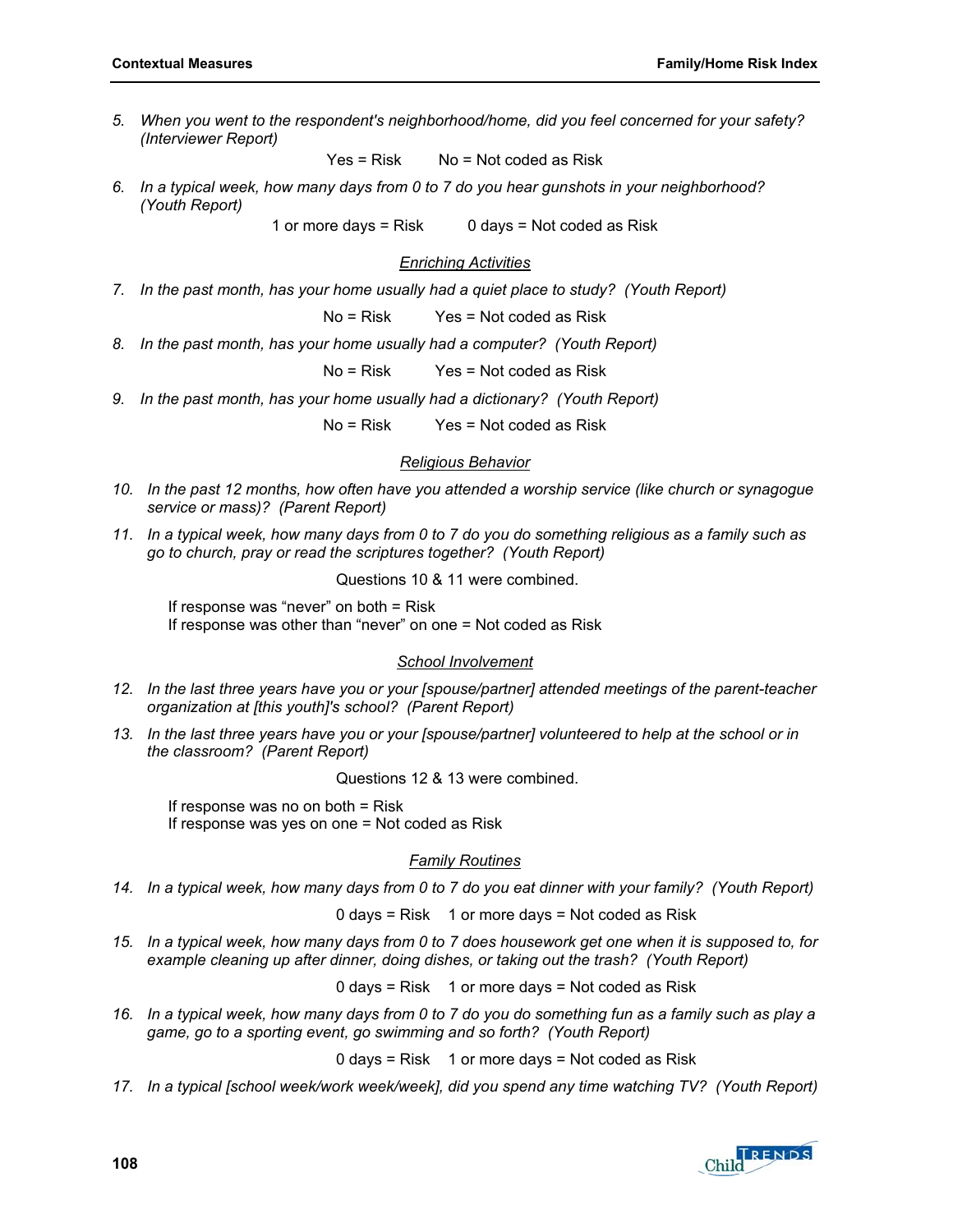- *18. In that week, on how many weekdays did you spend time watching TV?*
- *19. On those weekdays, about how much time did you spend per day watching TV?*

Questions 17, 18, & 19 were combined.

 $5$  or more hours = Risk Less than  $5$  hours = Not coded as Risk

#### *Parent Characteristics*

*Did the adult respondent have any special circumstances that affected his/her ability to answer any portion of the survey? (Interviewer Report)* 

*20. Physical disabilities: Hard of hearing? Unable to see well? Physical handicapped?* 

> Any of these three physical disabilities = Risk No physical disability = Not coded as Risk

*21. Mental disabilities: Mentally handicapped? Command of English is poor? Unable to read?* 

> Any of these three mental disabilities = Risk No mental disability = Not coded as Risk

*22. Alcohol/Drug disability: Under the influence of alcohol or drugs?* 

 $Yes = Risk$  No = Not coded as Risk

#### *Parenting*

- *23. Monitoring Scale (youth report) for youth's residential mother*
- *24. Monitoring Scale (youth report) for youth's residential father*

Questions 23 & 24 were combined.

If neither parent high on monitoring (Score less than 6) = Risk If either parent high on monitoring (Score greater than 6) = Not coded as Risk

- *25. Parent-Youth Relationship Scale (youth report) for residential mother*
- *26. Parent-Youth Relationship Scale (youth report) for residential father*

Questions 25 & 26 were combined.

If neither parent was warm (Score less than 18) = Risk If either parent was warm (Score greater than 18) = Not coded as Risk

- *27. When you think about how she (residential mother) acts toward you, in general, would you say she is very supportive, somewhat supportive, or not very supportive? (Youth Report)*
- *28. In general, would you say that she (residential mother) is permissive or strict about making sure you did what you were supposed to do? (Youth Report)*

Questions 27 & 28 were combined.

If residential mother was not supportive and was permissive = Risk Otherwise = Not coded as Risk

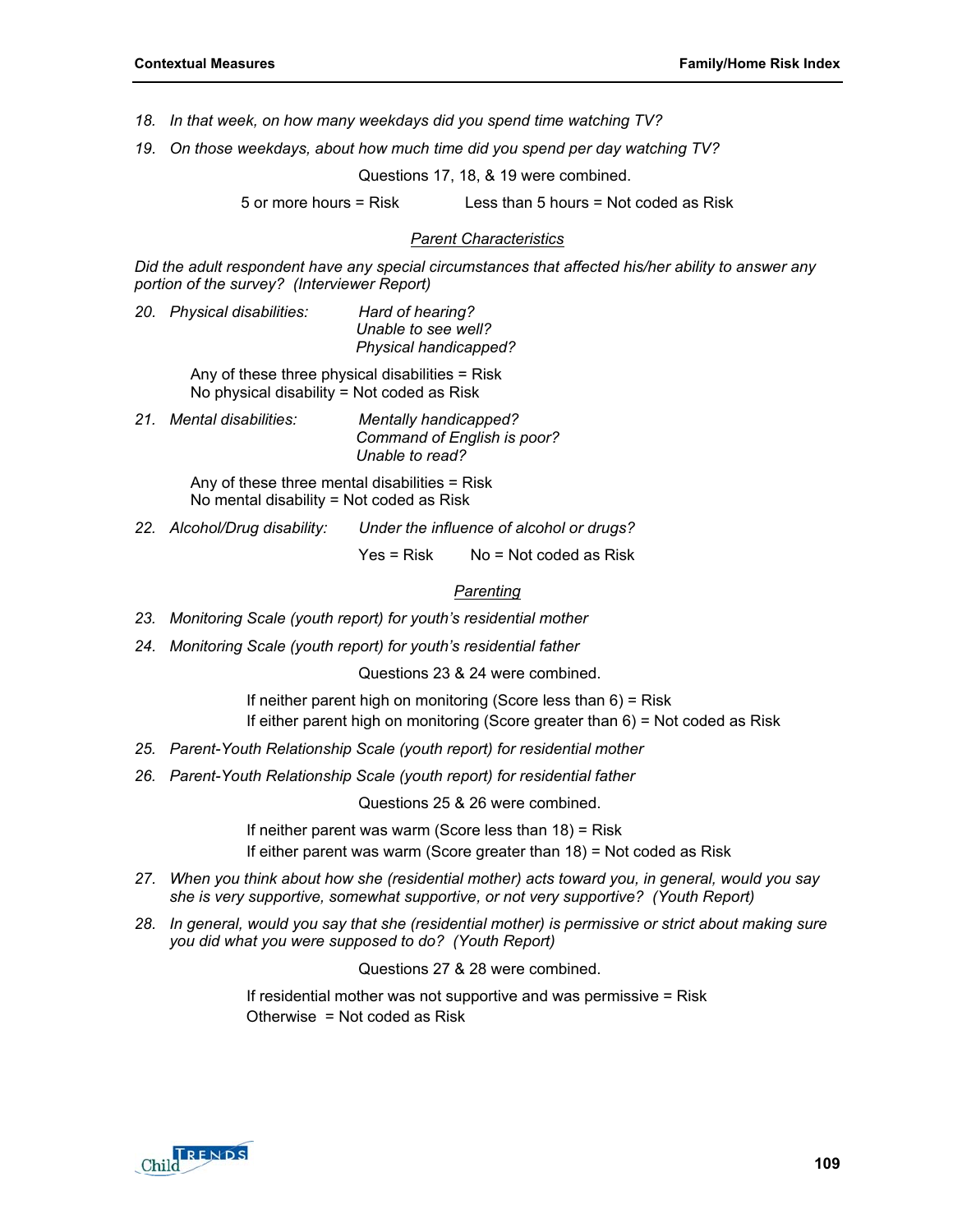- *29. When you think about how he (residential father) acts toward you, in general, would you say he is very supportive, somewhat supportive, or not very supportive? (Youth Report)*
- *30. In general, would you say that he (residential father) is permissive or strict about making sure you did what you were supposed to do? (Youth Report)*

Questions 29 & 30 were combined.

If residential father was not supportive and was permissive = Risk Otherwise = Not coded as Risk

#### *Index Creation*

Each item (or set of items) was coded into risk categories, so that 1 = Risk and 0 = Not coded as Risk. The items were then summed to produce a composite score for the Family/Home Risk Index; ranging from 0 to 21. Higher scores indicate a higher risk environment.

*Variable Name:* FP\_ADHRISKI

*Age of Youth:* 12–14 years

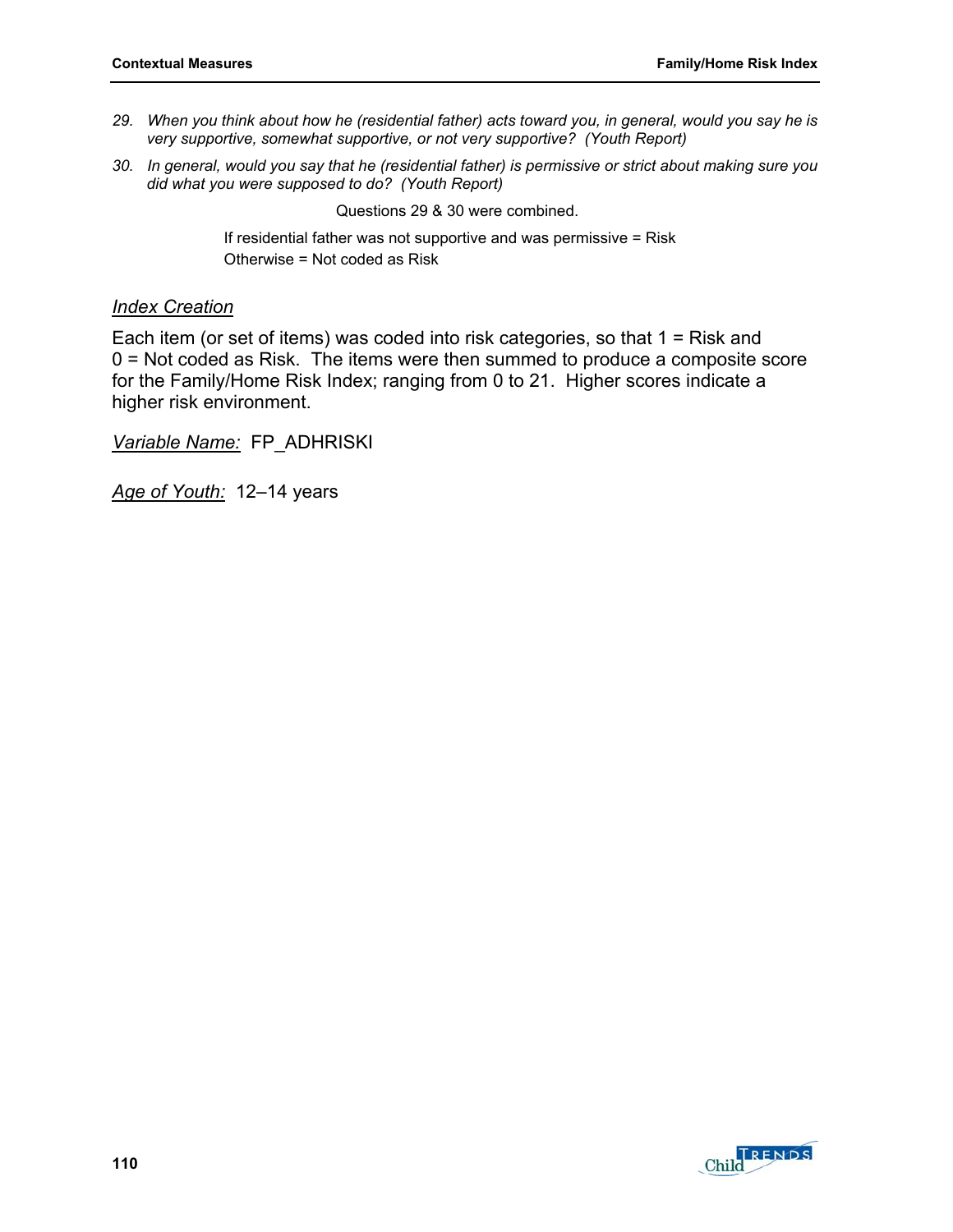## *Frequencies:*

| FP_ADHRISKI    | Frequency      | Percent | Cumulative<br>Frequency | Cumulative<br>Percent |
|----------------|----------------|---------|-------------------------|-----------------------|
| 0              | 760            | 15.9    | 760                     | 15.9                  |
| 1              | 893            | 18.6    | 1653                    | 34.5                  |
| 1.25           | 8              | 0.2     | 1661                    | 34.7                  |
| $\overline{2}$ | 831            | 17.3    | 2492                    | 52.0                  |
| 2.25           | 36             | 0.8     | 2528                    | 52.8                  |
| 2.5            | 3              | 0.1     | 2531                    | 52.8                  |
| 2.75           | 1              | 0.0     | 2532                    | 52.8                  |
| 3              | 529            | 11.0    | 3061                    | 63.9                  |
| 3.25           | 221            | 4.6     | 3282                    | 68.5                  |
| 3.5            | 7              | 0.1     | 3289                    | 68.6                  |
| 3.75           | 4              | 0.1     | 3293                    | 68.7                  |
| 4              | 340            | 7.1     | 3633                    | 75.8                  |
| 4.25           | 150            | 3.1     | 3783                    | 78.9                  |
| 4.5            | 19             | 0.4     | 3802                    | 79.3                  |
| 4.75           | 3              | 0.1     | 3805                    | 79.4                  |
| 5              | 273            | 5.7     | 4078                    | 85.1                  |
| 5.25           | 101            | 2.1     | 4179                    | 87.2                  |
| 5.5            | 16             | 0.3     | 4195                    | 87.5                  |
| 5.75           | 4              | 0.1     | 4199                    | 87.6                  |
| 6              | 149            | 3.1     | 4348                    | 90.7                  |
| 6.25           | 77             | 1.6     | 4425                    | 92.3                  |
| 6.75           | 10             | 0.2     | 4435                    | 92.6                  |
| $\overline{7}$ | 106            | 2.2     | 4541                    | 94.8                  |
| 7.25           | 56             | 1.2     | 4597                    | 95.9                  |
| 7.75           | 4              | 0.1     | 4601                    | 96.0                  |
| 8              | 68             | 1.4     | 4669                    | 97.4                  |
| 8.25           | 1              | $0.0\,$ | 4670                    | 97.5                  |
| 8.5            | 28             | 0.6     | 4698                    | 98.0                  |
| 8.75           | 6              | 0.1     | 4704                    | 98.2                  |
| 9              | 30             | 0.6     | 4734                    | 98.8                  |
| 9.5            | 10             | 0.2     | 4744                    | 99.0                  |
| 10             | 19             | 0.4     | 4763                    | 99.4                  |
| 10.5           | 6              | 0.1     | 4769                    | 99.5                  |
| 11             | 12             | 0.3     | 4781                    | 99.8                  |
| 11.5           | $\overline{2}$ | 0.0     | 4783                    | 99.8                  |
| 11.75          | 1              | 0.0     | 4784                    | 99.8                  |
| 12             | 2              | 0.0     | 4786                    | 99.9                  |
| 13             | 1              | 0.0     | 4787                    | 99.9                  |
| 13.75          | 1              | 0.0     | 4788                    | 99.9                  |
| 14.25          | 1              | 0.0     | 4789                    | 99.9                  |
| 14.75          | 1              | 0.0     | 4790                    | 100.0                 |
| 15             | 1              | 0.0     | 4791                    | 100.0                 |
| 15.25          | 1              | 0.0     | 4792                    | 100.0                 |

Family/Home Risk Index (higher scores indicate higher risk)

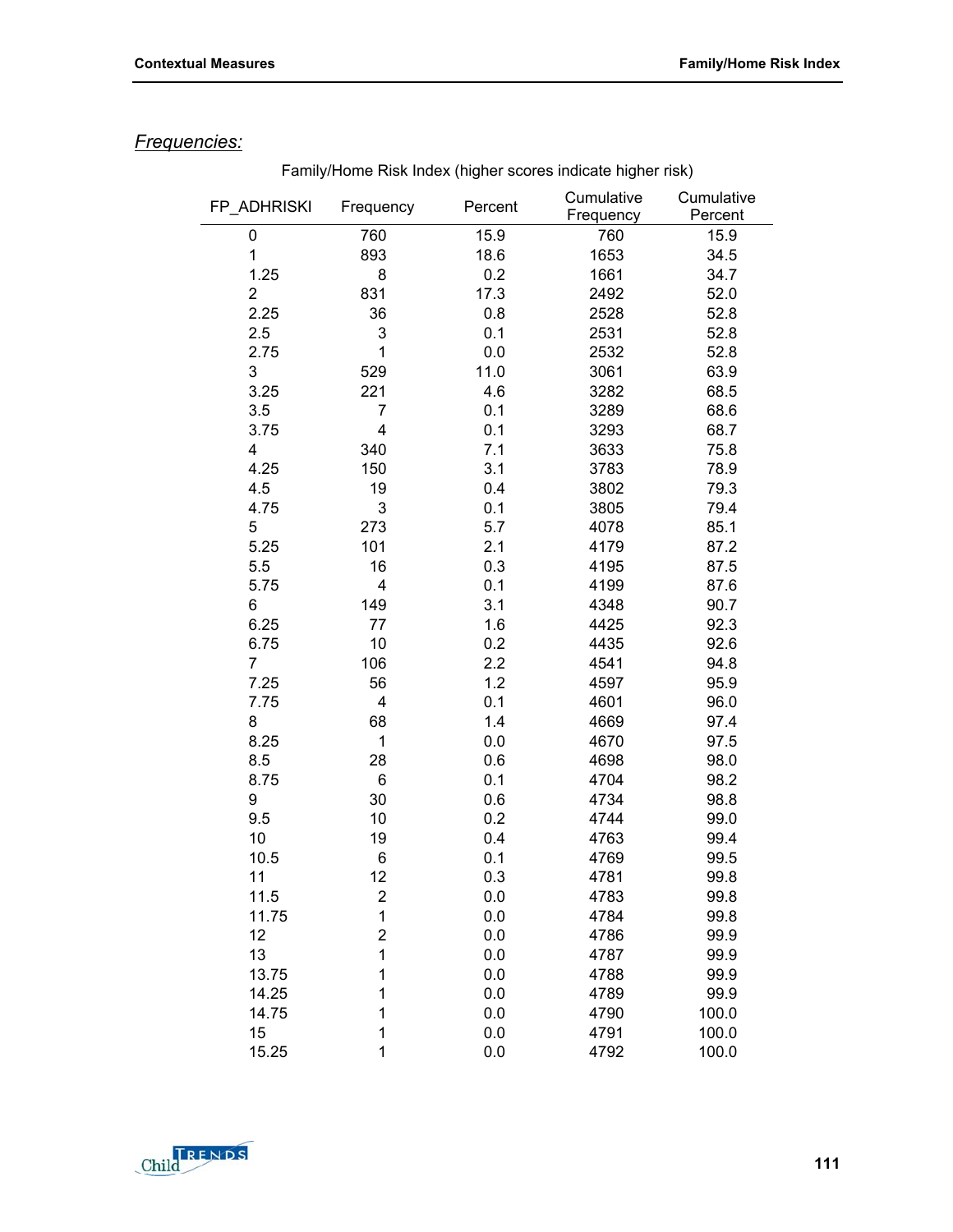The data depict the majority of family/home environments with few risks and none with 16-21 risks, but show some variation, as well.

### *Psychometric Assessment:*

### *Data Quality*

Scores on the Family/Home Risk Index were obtained for respondents who answered at least sixteen of the twenty-one items. Respondents who answered sixteen to 20 of the twenty-one items were assigned a weighted score based on the 21-point scale (i.e., rawscore \*(21/21-missing)). Respondents who answered fewer than sixteen items were coded as missing on the Family/Home Risk Index.

| <b>Measure</b>         |     | N missing | <b>Mean</b> | SD          |
|------------------------|-----|-----------|-------------|-------------|
| Family/Home Risk Index | 792 | 652       | 2.81        | ה ה<br>ںں.ے |

### *Internal Consistency/Reliability*

Not Applicable. (This is an index rather than a scale. That is, it is not assumed that individual domains on the Family/Home Risk Index should be correlated (i.e., internally consistent) with other domains of the Family/Home Risk Index.)

### *Validity*

We examined construct validity, predictive validity, and other evidence suggestive of validity. The data presented are cross-sectional because longitudinal data are not yet available.

Construct validity is demonstrated when the family process variable is significantly associated with the *same* family process construct measured differently.

Predictive validity is apparent when the family process variable is significantly associated with *other* family process variables, and/or youth behavior problems.

Other evidence suggestive of validity includes whether scores on the Family/Home Risk Index differs significantly for families with incomes less than 50% of the poverty line compared to families with incomes greater than 200% of the poverty line.

For purposes of validity, a three-level variable for the Family/Home Risk Index was created. Each level represents approximately one-third of the sample. Data shown below are for the top third ("higher risk") and the bottom third ("lower risk").

### *Construct Validity*

No other risk measure of the family/home environment was collected in this cohort, thus the construct validity could not be assessed.

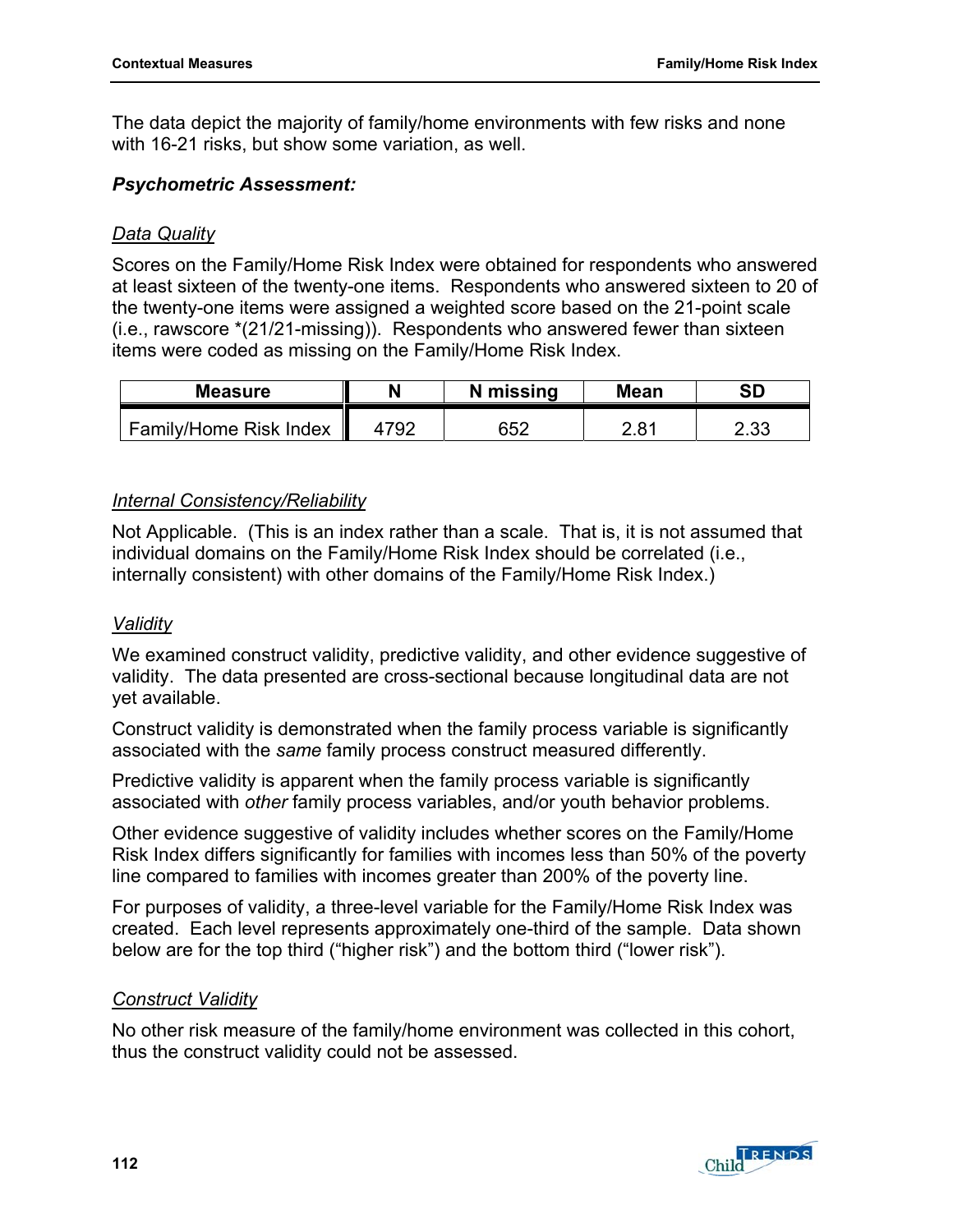## *Predictive Validity*

T-tests compared mean scores, adjusted for youth's age and gender, on the family process and adolescent outcome variables listed in the tables for the top and bottom levels of Family/Home Risk Index.

Youth in families with higher scores on the Family/Home Risk Index report more instances of substance use, delinquency, and behavior problems than youth in families with lower scores on the Family/Home Risk Index. Parents in families with lower scores on the Family/Home Risk Index reported fewer youth behavior problems.

Means, standard errors, and t-values are reported in the following table.

|                                                                                             | <b>Lower Risk</b> | <b>Higher Risk</b> | t-value   |
|---------------------------------------------------------------------------------------------|-------------------|--------------------|-----------|
| Youth Report of<br>Substance Use<br>$(range: 0-3)$                                          | 0.51<br>(.02)     | 0.98<br>(.03)      | 13.53***  |
| Youth Report of<br>Delinquency<br>$(range: 0-10)$                                           | 0.57<br>(.03)     | 1.33<br>(.03)      | 17.29***  |
| Behavioral and<br><b>Emotional Problems</b><br>for Girls (Youth<br>report) (range: $0-8$ )  | 1.54<br>(.05)     | 2.82<br>(.06)      | 16.63***  |
| Behavioral and<br><b>Emotional Problems</b><br>for Boys (Youth<br>report) (range: 0-8)      | 1.66<br>(.05)     | 2.71<br>(.05)      | 14.21***  |
| Behavioral and<br><b>Emotional Problems</b><br>for Girls (Parent<br>report) (range: $0-8$ ) | .89<br>(.06)      | 1.72<br>(.06)      | $9.72***$ |
| Behavioral and<br><b>Emotional Problems</b><br>for Boys (Parent<br>report) (range: $0-8$ )  | 1.31<br>(.06)     | 2.31<br>(.07)      | 10.37***  |

### **Mean Scores on Youth Behavior Problems by the Family/Home Risk Index (higher vs. lower risk)**

p-levels are  $\leq 10$ =,;  $\leq 05$ =\*;  $\leq 01$ =\*\*;  $\leq 001$ =\*\*\*

## *Other Evidence Suggestive of Validity*

T-tests compared mean scores, adjusted for youth's age and gender, on Family/Home Risk Index for two poverty groups, less than 50% of the poverty level and greater than 200% of the poverty level.

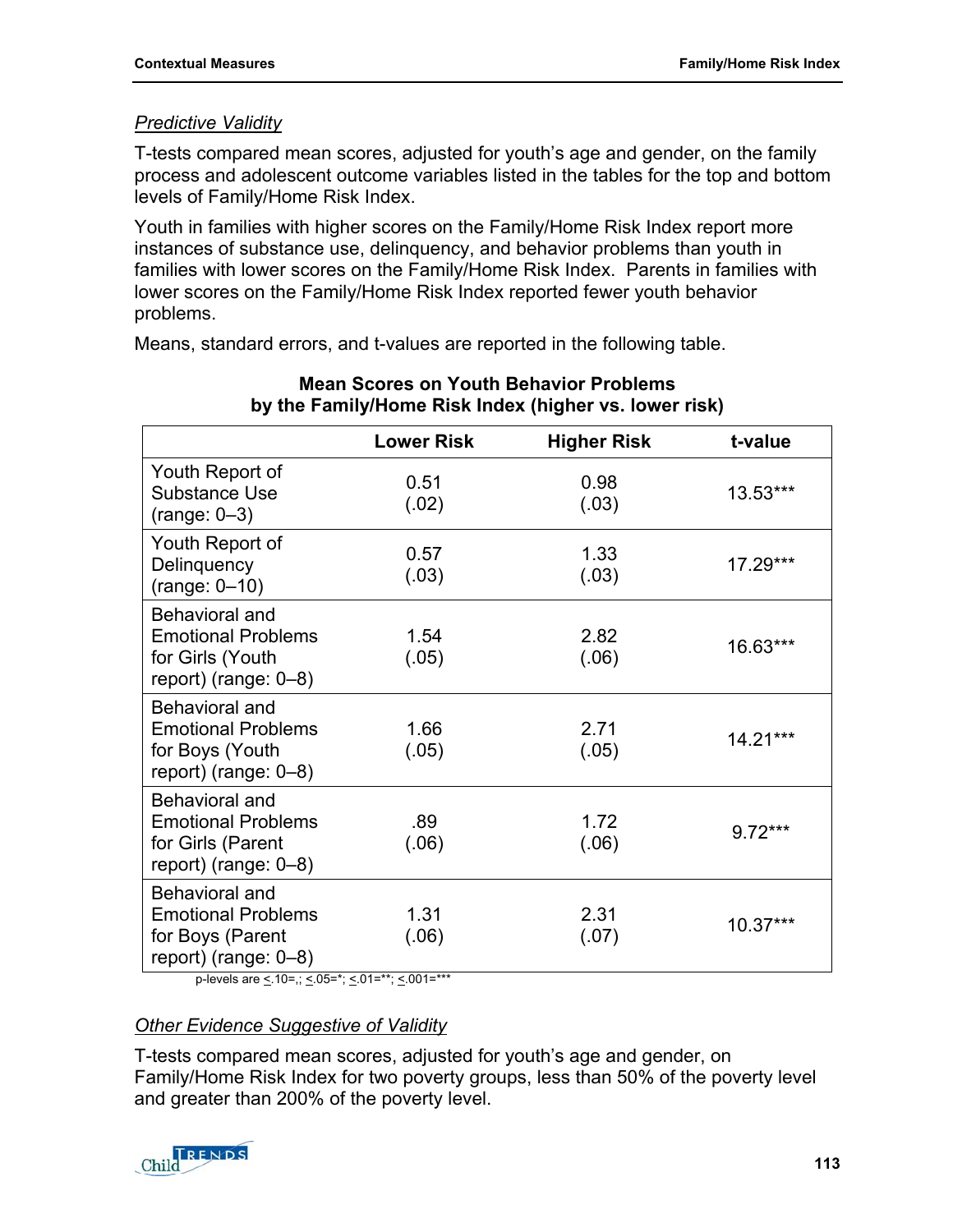Families with incomes lower than 50% of the poverty line have higher scores on the Family/Home Risk Index than families with incomes greater than 200% of the poverty line, indicating a higher risk environment for families with incomes less than 50% of the poverty line.

Means, standard errors, and t-values are reported in the following table.

|                         | <50% of Poverty<br>Level | >200% of Poverty<br>Level | t-value     |
|-------------------------|--------------------------|---------------------------|-------------|
| <b>Family/Home Risk</b> | 3.27                     | 1.91                      | $-16.93***$ |
| Index (range: $0-21$ )  | (0.05)                   | .06)                      |             |
|                         |                          |                           |             |

### **Mean Scores for the Family/Home Risk Index by Poverty Level (<50% vs. > 200%)**

p-levels are  $\leq$  10=,;  $\leq$  05=\*;  $\leq$  01=\*\*;  $\leq$  001=\*\*\*

### *References:*

- Bradley, R. H., Whiteside, L., Mundfrom, D. J., Casey, P. H., Kelleher, K. J., and Pope, S. K. (1994). Early indications of resilience and their relation to experiences in the home environments of low birthweight, premature children living in poverty. Child Development, 65, 346-360.
- Caldwell, B.M. & Bradley, R. H. (1984). Home observation for measurement of the environment (Rev. Ed.). Little Rock, AR: University of Arkansas.
- Dryfoos, J. G. (1990). Adolescents at risk: Prevalence and prevention. New York: Oxford University Press.
- Haggerty, R. J., Sherrod, L. R., Garmezy, N., & Rutter, M. (1996). Stress, risk, and resilience in children and adolescents: Processes, mechanisms, and interventions. Cambridge: University Press.
- Simcha-Fagan, O., Gersten, J. C., & Langner, T. (1986). Early precursors and concurrent correlates of illicit drug use in adolescents. Journal of Drug Issues, 16, 7-28.

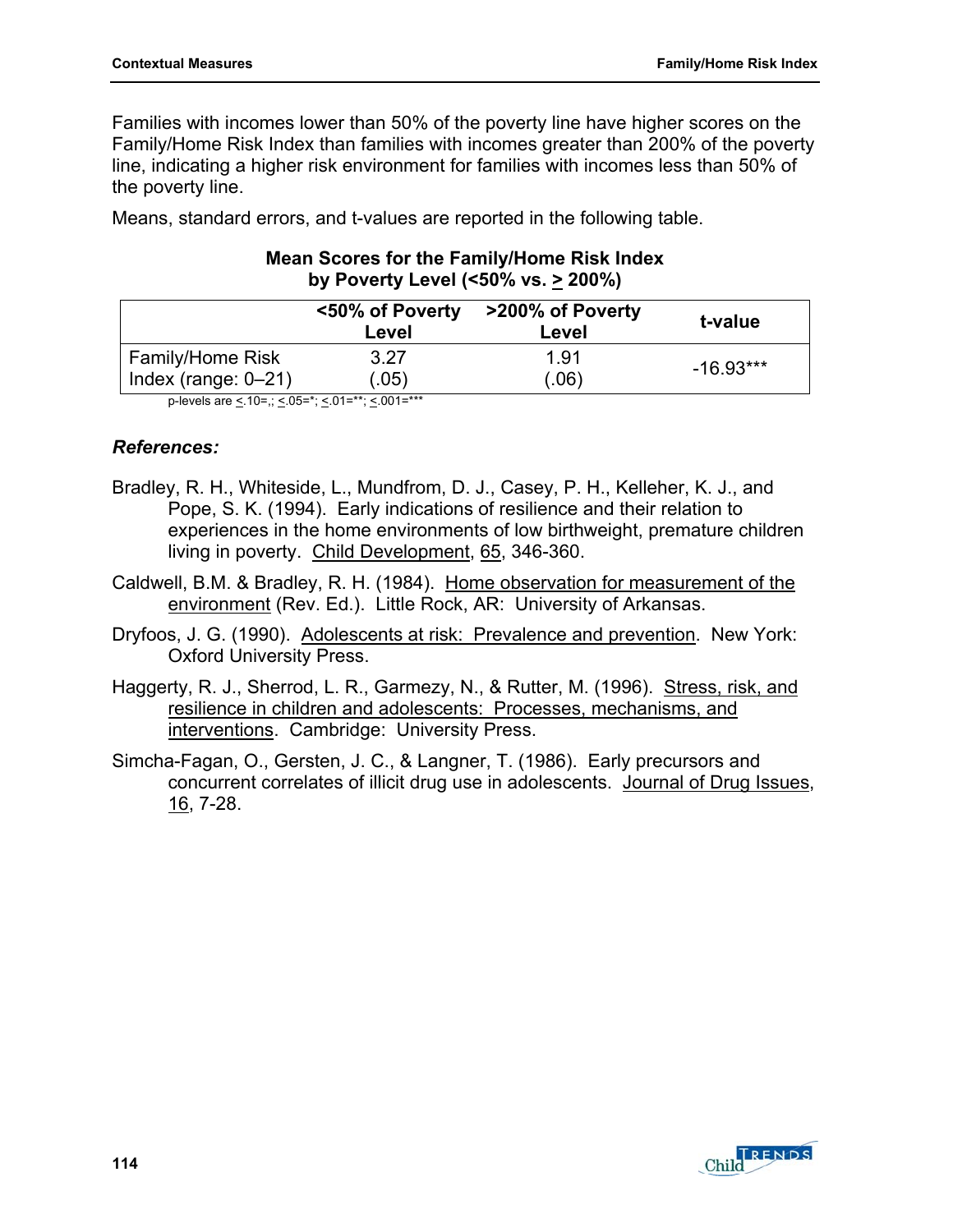# **Contextual Measures**

# **Physical Environment Risk Index**

### *Description & Relevance:*

Children's development may be affected through many different pathways, including through the child's physical environment (Bradley, Whiteside, Mundfrom, Casey, Kelleher, & Pope, 1994). Higher risk physical environments have been linked to an increase in children's problem behaviors (Dryfoos, 1990; Haggerty, Sherrod, Garmezy, & Rutter, 1996).

### *Source of Items:*

This index was developed by researchers at Child Trends. The items are a sub-set of items from the Family/Home Risk Index, however for this index not all variables were coded as dichotomous indicators of risk. Researchers will not usually want to use this index and the Family/Home Risk Index in the same model.

#### *Items and Response Categories:*

*1. In the past month, has your home usually had electricity and heat when you needed it? (Youth Report)* 

 $No = Risk (1)$  Yes = Not coded as Risk (0)

*2. How well kept are most of the buildings on the street where the adult/youth resident lives? (Interviewer report)* 

> Poorly Kept = High Risk (2) Fairly Well Kept = Moderate Risk (1) Well Kept = Not coded as  $Risk$  (0)

*3. How well kept is the interior of the home in which the youth respondent lives? (Interviewer report)* 

| Poorly kept = High Risk          | (2) |
|----------------------------------|-----|
| Fairly Well Kept = Moderate Risk | (1) |
| Well Kept = Not coded as Risk    | (0) |

*4. When you went to the respondent's neighborhood/home, did you feel concerned for your safety? (Interviewer report)* 

 $Yes = Risk (1)$  No = Not coded as Risk  $(0)$ 

*5. In a typical week, how many days from 0 to 7 do you hear gunshots in your neighborhood? (Youth Report)* 

1 or more days = Risk  $(1)$  0 days = Not coded as Risk  $(0)$ 

### *Index Creation*

Each item was coded into risk categories, so that  $2=$  High Risk (for items #2 and #3), 1 = Risk or Moderate Risk, and  $0 = Not$  coded as Risk. The items were then summed to produce a composite score for the Physical Environment Risk Index; ranging from 0 to 7. Higher scores indicate a higher risk physical environment.

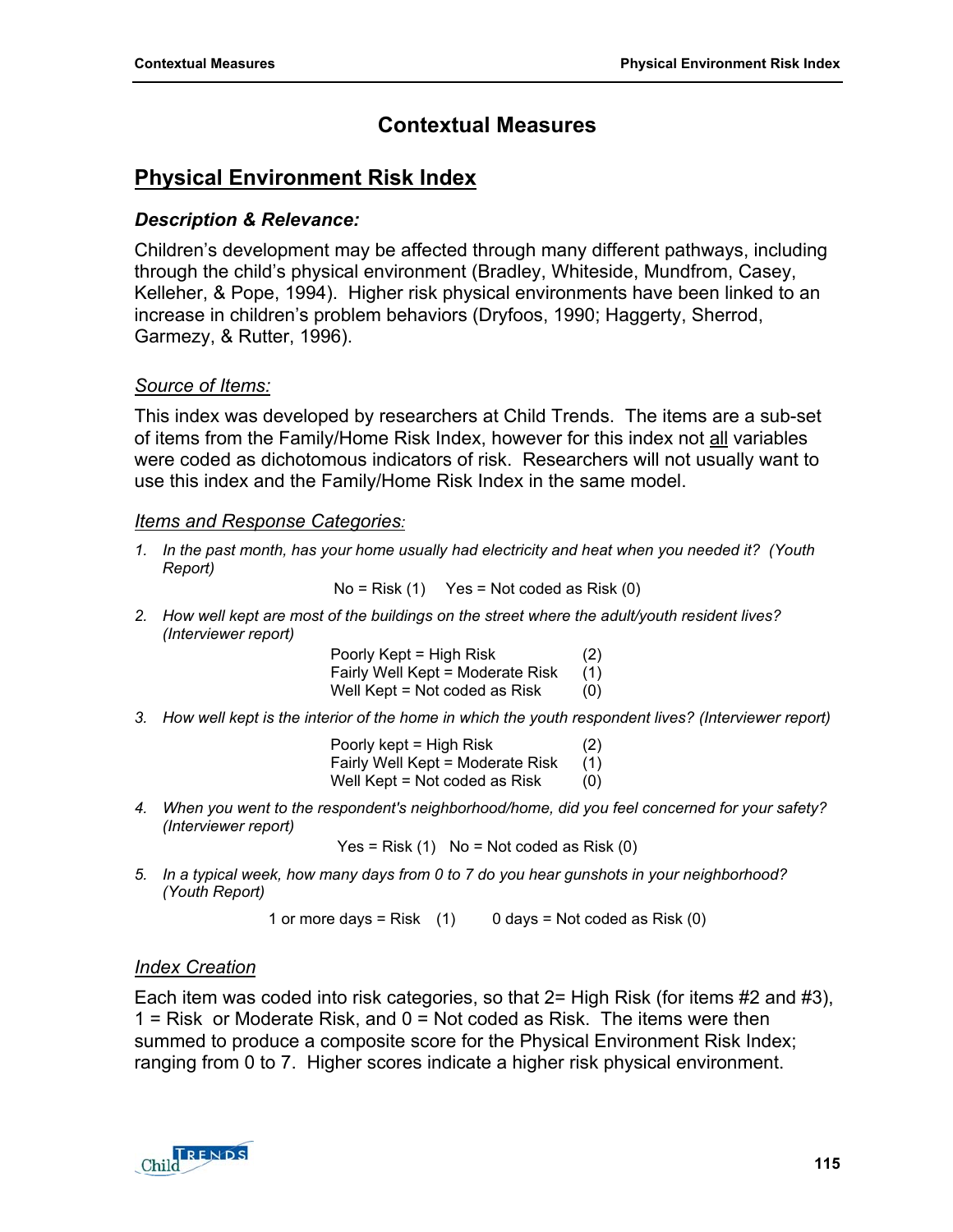### *Variable Name:* FP\_ADPENVRI

#### *Age of Youth:* 12–14 years

#### *Frequencies:*

| Physical Environment Risk Index (higher scores indicate higher risk) |           |         |                         |                       |
|----------------------------------------------------------------------|-----------|---------|-------------------------|-----------------------|
| FP ADPENVRI                                                          | Frequency | Percent | Cumulative<br>Frequency | Cumulative<br>Percent |
| 0                                                                    | 1789      | 37.7    | 1789                    | 37.7                  |
| 1                                                                    | 1012      | 21.4    | 2801                    | 59.1                  |
| 1.25                                                                 | 64        | 1.4     | 2865                    | 60.4                  |
| 2                                                                    | 883       | 18.6    | 3748                    | 79.1                  |
| 2.5                                                                  | 39        | 0.8     | 3787                    | 79.9                  |
| 3                                                                    | 518       | 10.9    | 4305                    | 90.8                  |
| 3.75                                                                 | 17        | 0.4     | 4322                    | 91.2                  |
| 4                                                                    | 254       | 5.4     | 4576                    | 96.5                  |
| 5                                                                    | 121       | 2.6     | 4697                    | 99.1                  |
| 6                                                                    | 36        | 0.8     | 4733                    | 99.9                  |
| 6.25                                                                 | 2         | 0.0     | 4735                    | 99.9                  |
|                                                                      | 5         | 0.1     | 4740                    | 100.0                 |

The data depict the majority of physical environments with few risks, but does show some variation, as well.

#### *Psychometric Assessment:*

#### *Data Quality*

Scores on the Physical Environment Risk Index were obtained for respondents who answered at least four of the five items. Respondents who answered four of the five were assigned a weighted score based on the 7-point scale (i.e., rawscore \* (5/5 missing)). Respondents who answered less than four items were coded as missing on the Physical Environment Risk Index.

| <b>Measure</b>                                   |      | N missing | <b>Mean</b> | SD   |
|--------------------------------------------------|------|-----------|-------------|------|
| <b>Physical Environment</b><br><b>Risk Index</b> | 4740 | 704       | .36         | . 43 |

#### *Internal Consistency/Reliability*

Not Applicable. (This is an index rather than a scale. That is, it is not assumed that the frequency of one physical environment risk should be correlated (i.e., internally consistent) with the frequency of another physical environment risk.)

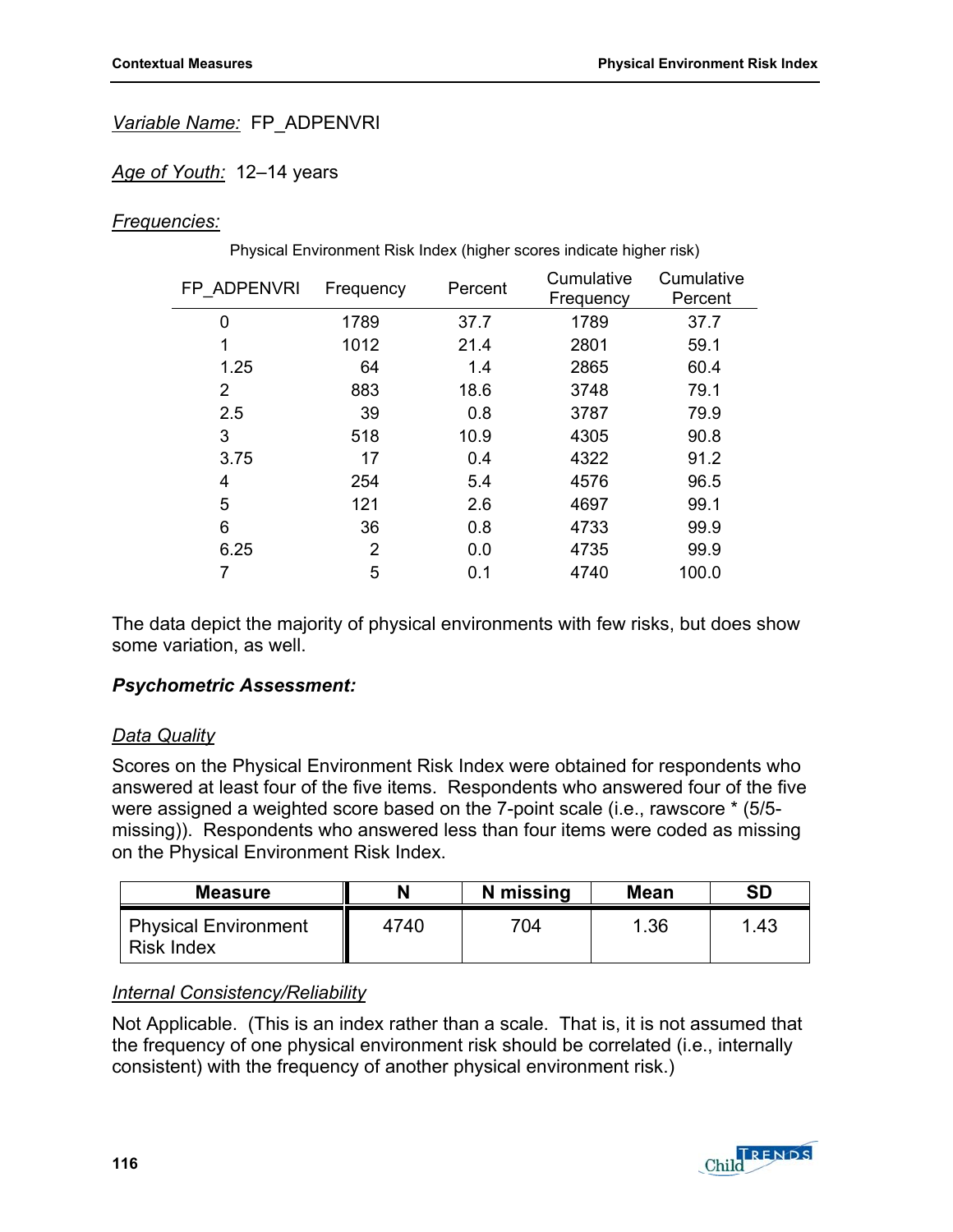### *Validity*

We examined construct validity, predictive validity, and other evidence suggestive of validity. The data presented are cross-sectional because longitudinal data are not yet available.

Construct validity is demonstrated when the family process variable is significantly associated with the *same* family process construct measured differently.

Predictive validity is apparent when the family process variable is significantly associated with *other* family process variables, and/or youth behavior problems.

For purposes of validity, a three-level variable for the Physical Environment Risk Index was created. The lowest level represents no physical environment risks and the highest level represents a score of three or more on the Risk Index. Data shown below are for these two levels.

Other evidence suggestive of validity includes whether Physical Environment risk differs significantly for families with incomes less than 50% of the poverty line compared to families with incomes greater than 200% of the poverty line.

### *Construct Validity*

No other measure of the family/home environment was collected in this cohort, thus the construct validity could not be assessed.

### *Predictive Validity*

T-tests compared mean scores, adjusted for youth's age and gender, on the family process and adolescent outcome variables listed in the tables for the top and bottom levels of Physical Environment Risk Index.

Youth in a better physical environment reported significantly and substantially fewer instances of substance use, delinquency, and behavior problems. Parents in better physical environments also reported fewer youth behavior problems.

Means, standard errors, and t-values are reported in the following table.

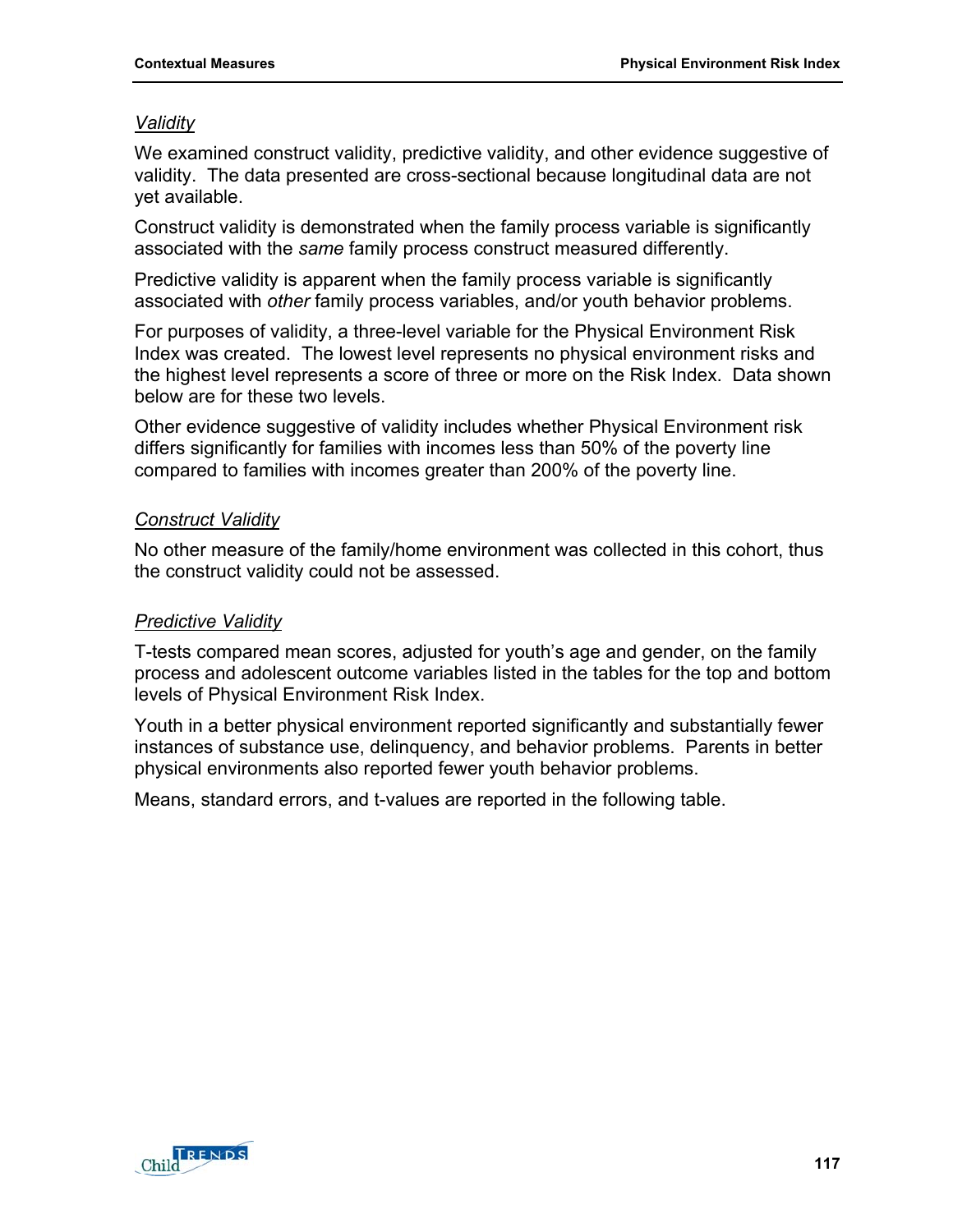|                                                                                                 | Score of 3 or more on<br><b>Physical Environment</b><br><b>Risks Index</b> | <b>No Physical</b><br><b>Environment</b><br><b>Risk</b> | t-value   |
|-------------------------------------------------------------------------------------------------|----------------------------------------------------------------------------|---------------------------------------------------------|-----------|
| <b>Youth Report of Substance</b><br>Use (range: $0-3$ )                                         | .85<br>(.03)                                                               | 0.64<br>(.02)                                           | $5.07***$ |
| Youth Report of<br>Delinquency (range: 0-10)                                                    | 1.16<br>(.04)                                                              | 0.69<br>(.03)                                           | 8.93***   |
| <b>Behavioral and Emotional</b><br><b>Problems for Girls (Youth</b><br>report) (range: $0-8$ )  | 2.49<br>(.07)                                                              | 1.93<br>(.05)                                           | $6.22***$ |
| <b>Behavioral and Emotional</b><br>Problems for Boys (Youth<br>report) (range: $0-8$ )          | 2.48<br>(.07)                                                              | 1.89<br>(.05)                                           | $7.00***$ |
| <b>Behavioral and Emotional</b><br><b>Problems for Girls (Parent</b><br>report) (range: $0-8$ ) | 1.60<br>(.08)                                                              | 1.03<br>(.06)                                           | $5.78***$ |
| <b>Behavioral and Emotional</b><br>Problems for Boys (Parent<br>report) (range: $0-8$ )         | 2.46<br>(.08)                                                              | 1.42<br>(.06)                                           | $9.52***$ |

### **Mean Scores for Youth Behavior Problems by the Physical Environment Risk Index (no risks vs. score of 3 or more on Physical Environment Risks Index)**

p-levels are  $\leq 10$ =,;  $\leq 0.05$ =\*;  $\leq 0.01$ =\*\*\*;  $\leq 0.01$ =\*\*\*

## *Other Evidence Suggestive of Validity*

T-tests compared mean scores, adjusted for youth's age and gender, on Physical Environment Risk Index for two poverty groups, less than 50% of the poverty level and greater than 200% of the poverty level.

Families with incomes lower than 50% of the poverty line have higher scores on the Physical Environment Risk Index than families with incomes greater than 200% of the poverty line, indicating a higher risk environment for families with incomes less than 50% of the poverty line.

Means, standard errors, and t-values are reported in the table below.

### **Mean Scores for the Physical Environment Risk Index by Poverty Level (<50% vs. > 200%)**

|                             | <50% of Poverty<br>Level | >200% of Poverty<br>Level | t-value     |  |
|-----------------------------|--------------------------|---------------------------|-------------|--|
| <b>Physical Environment</b> | 1 77                     | 0.70                      |             |  |
| Risk Index (range: 0-7)     | (.03)                    | (.04)                     | $-22.08***$ |  |

p-levels are <.10=,; <.05=\*; <.01=\*\*; <.001=\*\*\*

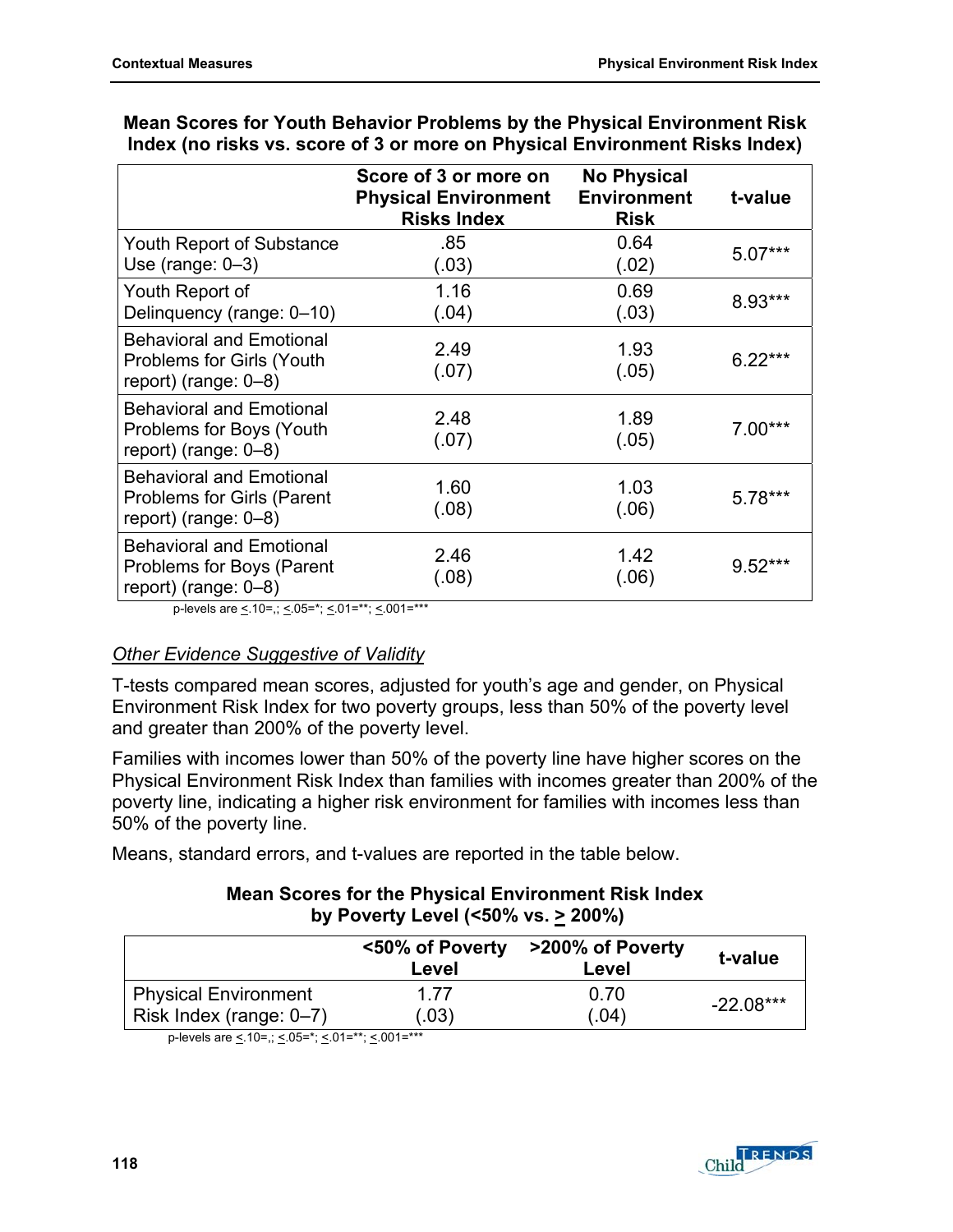### *References:*

- Bradley, R. H., Whiteside, L., Mundfrom, D. J., Casey, P. H., Kelleher, K. J., and Pope, S. K. (1994). Early indications of resilience and their relation to experiences in the home environments of low birthweight, premature children living in poverty. Child Development, 65, 346-360.
- Dryfoos, J. G. (1990). Adolescents at risk: Prevalence and prevention. New York: Oxford University Press.
- Haggerty, R. J., Sherrod, L. R., Garmezy, N., & Rutter, M. (1996). Stress, risk, and resilience in children and adolescents: Processes, mechanisms, and interventions. Cambridge: University Press.

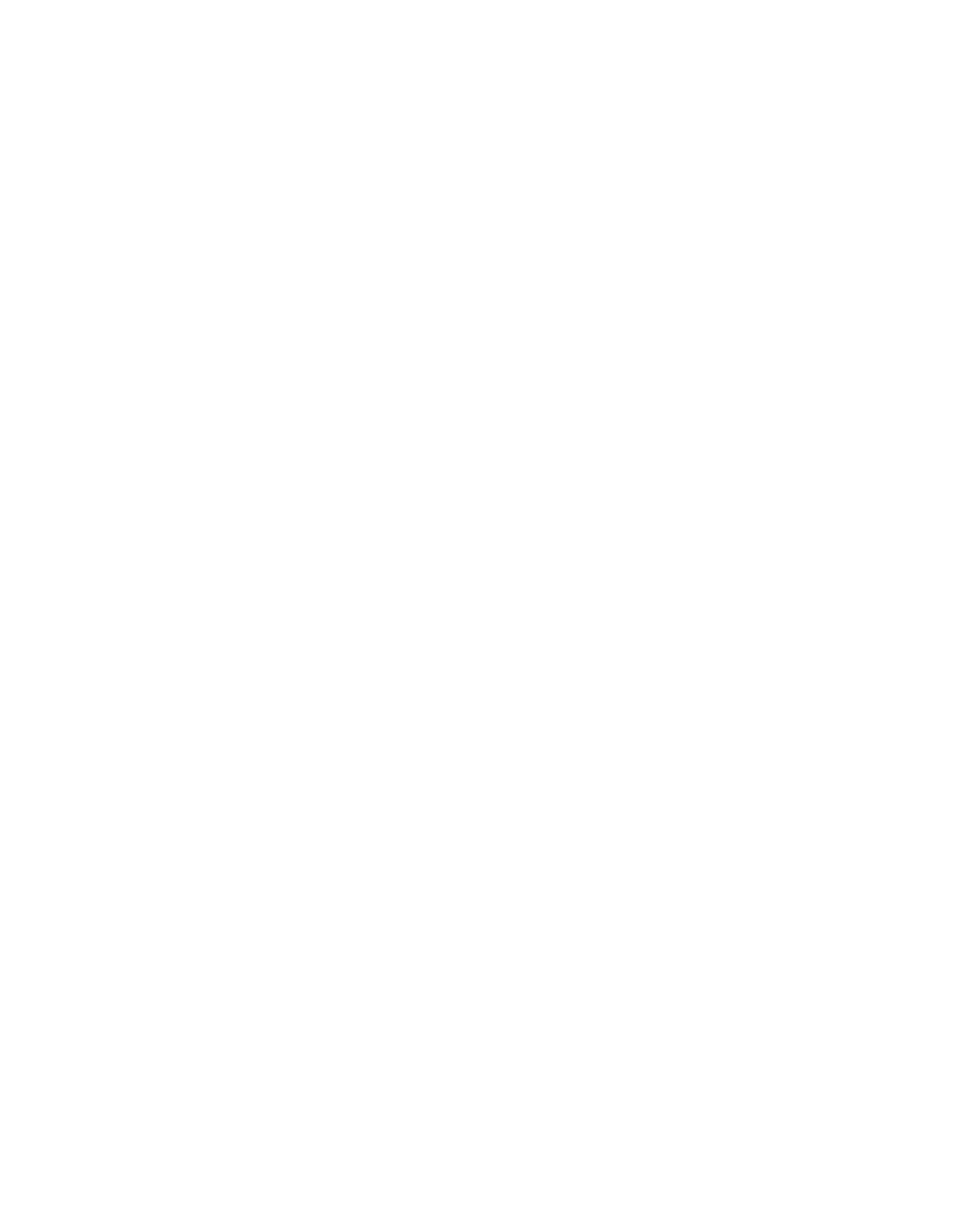# **Contextual Measures**

# **Enriching Environment Index**

## *Description & Relevance:*

Children's development may be affected through many different pathways, including through a lack of material and enriching resources (Bradley, Whiteside, Mundfrom, Casey, Kelleher, & Pope, 1994). Some research has found that a positive and enriching environment can serve as a protective factor against behavior problems in youth (Cowen & Work, 1988; Garmezy, 1985).

## *Source of Items:*

This scale was developed by researchers at Child Trends. These items are a sub-set of the Family/Home Risk Index, and thus researchers will not usually want to use both measures in a model.

## *Items and Response Categories:*

*1. In the past month, has your home usually had a computer? (Youth Report)* 

No = Not coded as Enriching Yes = Enriching

2. In the past month, has your home usually had a dictionary? (Youth Report)

No = Not coded as Enriching Yes = Enriching

*3. In a typical [school week/work week/week], did you spend any time taking extra classes or lessons for example, music, dance, or foreign language lessons? (Youth Report)* 

No = Not coded as Enriching Yes = Enriching

## *Index Creation*

Each item was coded, so that  $0 = Not$  coded as enriching and  $1 = Enriching$ . The items were then summed to produce a composite score for the Enriching Environment Index; ranging from 0 to 3. Higher scores indicate a more enriching environment.

*Variable Name:* FP\_ADENRCHI

*Age of Youth:* 12–14 years

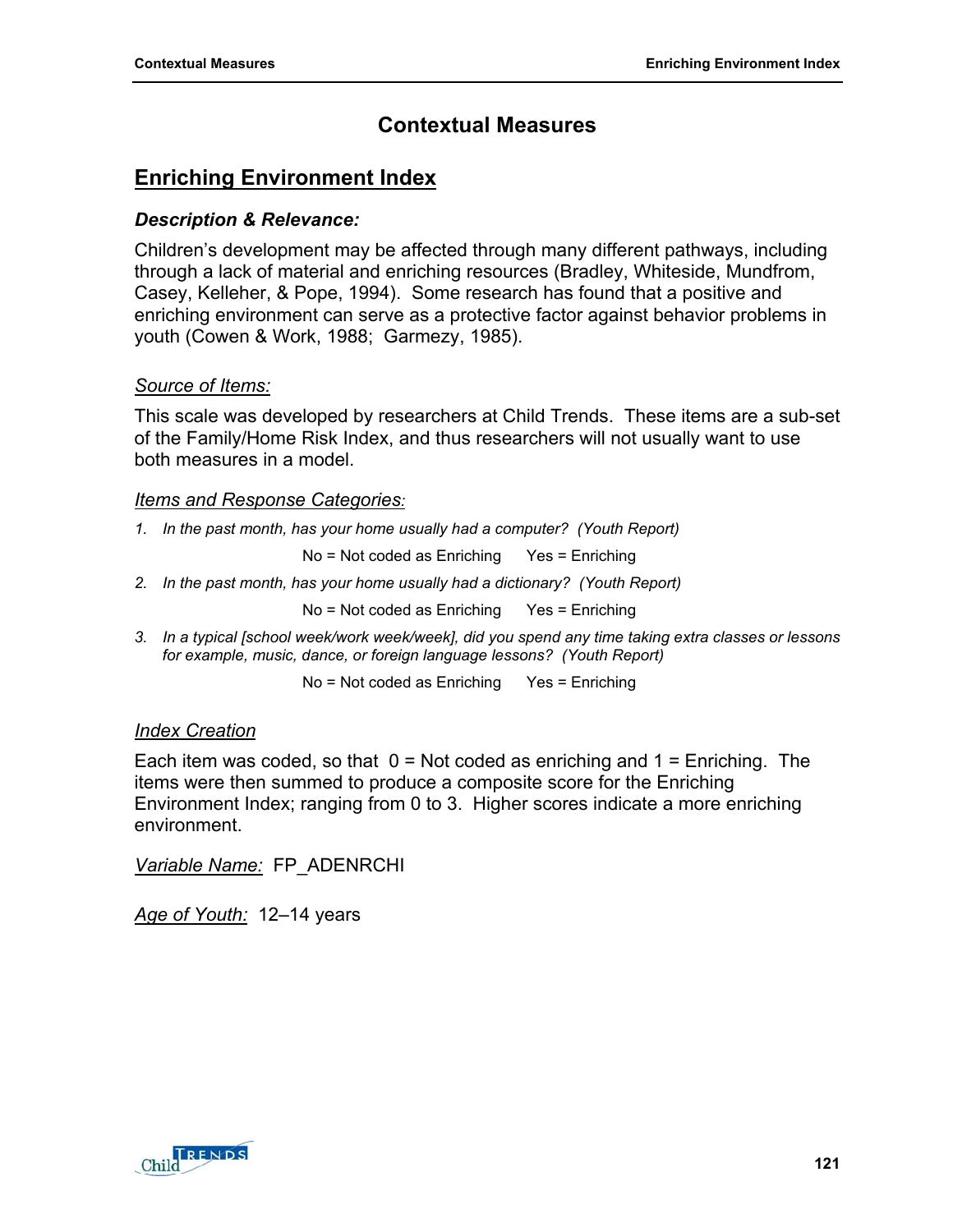### *Frequencies:*

| FP ADENRCHI | Frequency | Percent | Cumulative<br>Frequency | Cumulative<br>Percent |
|-------------|-----------|---------|-------------------------|-----------------------|
|             | 187       | 3.5     | 187                     | 3.5                   |
|             | 1998      | 37.0    | 2185                    | 40.5                  |
|             | 2324      | 43.1    | 4509                    | 83.5                  |
| 3           | 889       | 16.5    | 5398                    | 100.0                 |

Enriching environment index (higher score indicate more enriching)

The data depict that most youth's have one or more enrichment opportunities, although there is some variability. Only one in six have all three enrichment opportunities.

### *Psychometric Assessment:*

### *Data Quality*

Scores on the Enriching Environment Index were obtained for respondents who answered all three items. Respondents who answered fewer than three items were coded as missing on the Enriching Environment Index. However, very little missing data occurred.

| <b>Measure</b>                                    |      | N missing | <b>Mean</b> | <b>SD</b> |
|---------------------------------------------------|------|-----------|-------------|-----------|
| <b>Enriching Environment</b><br><b>Risk Index</b> | 5398 | 46        | 1.73        |           |

### *Internal Consistency/Reliability*

Not Applicable. (This is an index rather than a scale. That is, it is not assumed that the presence of an enriching activity should be correlated (i.e., internally consistent) with the presence of another enriching activity.)

### *Validity*

We examined construct validity, predictive validity, and other evidence suggestive of validity. The data presented are cross-sectional because longitudinal data are not yet available.

Construct validity is demonstrated when the family process variable is significantly associated with the *same* family process construct measured differently.

Predictive validity is apparent when the family process variable is significantly associated with *other* family process variables, and/or youth behavior problems.

For purposes of validity, a three-level variable for the Enriching Environment Index was created. The lowest level represents no enriching opportunities and the highest level represents all three enriching opportunities. Data shown below are for these two levels.

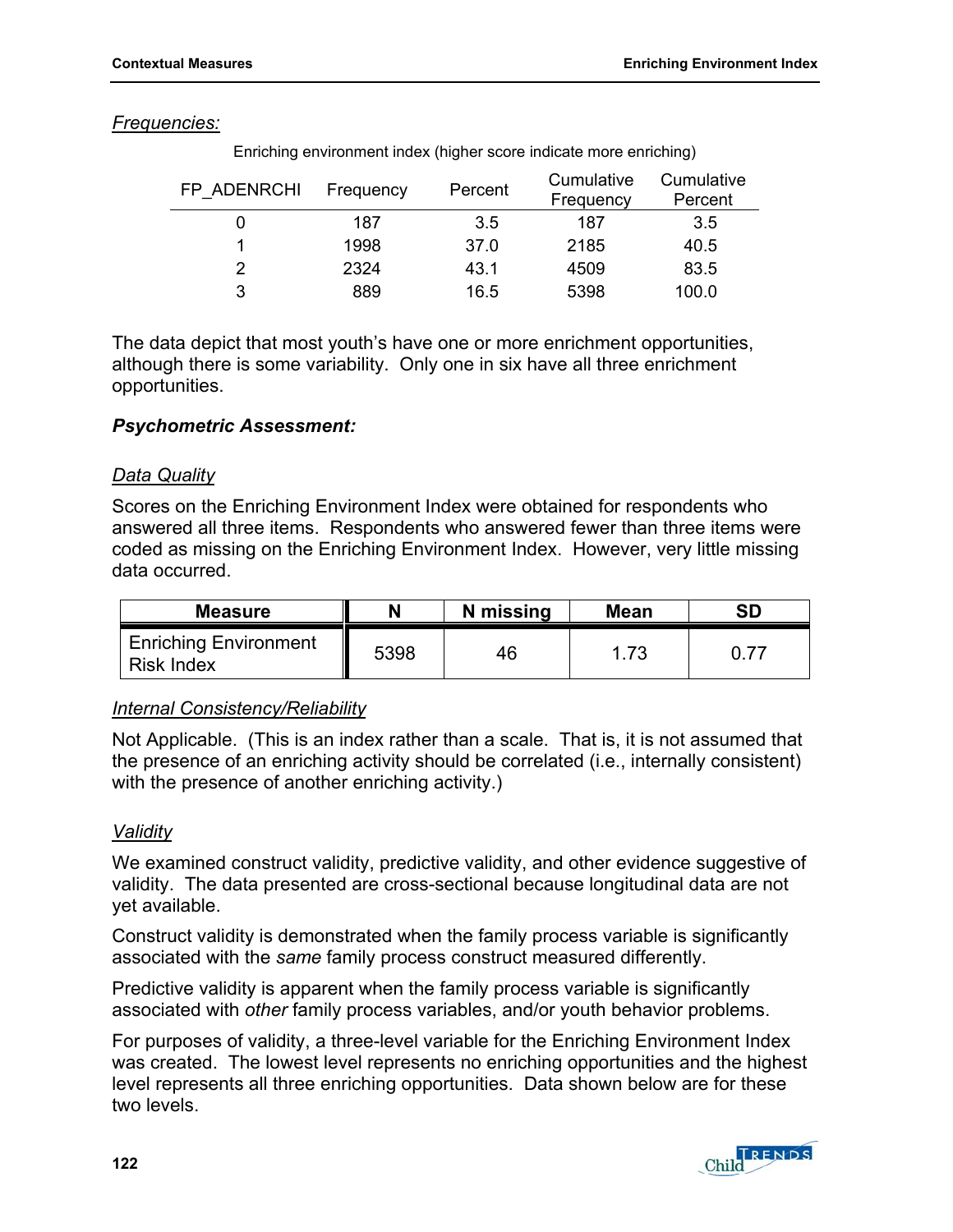Other evidence suggestive of validity includes whether the Enriching Environment Index differs significantly for families with incomes less than 50% of the poverty line compared to families with incomes greater than 200% of the poverty line.

#### *Construct Validity*

No other measure of enriching resources in the home was collected in this cohort; thus the construct validity could not be assessed.

### *Predictive Validity*

T-tests compared mean scores, adjusted for youth's age and gender, on the family process and adolescent outcome variables listed in the tables for the top and bottom levels of Enriching Environment Index.

Enriching environments and behavior problems are strongly and negatively associated. The youth in more enriching environments reported fewer experiences with substance use, delinquency, and behavior problems. Parent in more enriching environments report fewer youth behavior problems.

Means, standard errors, and t-values are reported in the following table.

|                                                                                                 | <b>All 3 Opportunities</b> | 0 Opportunities | t-value    |
|-------------------------------------------------------------------------------------------------|----------------------------|-----------------|------------|
| Youth Report of Substance<br>Use (range: $0-3$ )                                                | 0.89<br>(.07)              | 0.63<br>(.03)   | $,3.25***$ |
| Youth Report of<br>Delinquency (range: 0-10)                                                    | 1.18<br>(.10)              | 0.75<br>(.04)   | $,4.08**$  |
| <b>Behavioral and Emotional</b><br>Problems for Girls (Youth<br>report) (range: 0-8)            | 2.77<br>(.18)              | 1.88<br>(.07)   | $,4.64***$ |
| <b>Behavioral and Emotional</b><br>Problems for Boys (Youth<br>report) (range: $0-8$ )          | 2.59<br>(.15)              | 1.90<br>(.08)   | $,4.14***$ |
| <b>Behavioral and Emotional</b><br><b>Problems for Girls (Parent</b><br>report) (range: $0-8$ ) | 1.60<br>(.22)              | 0.92<br>(.08)   | $,2.87**$  |
| <b>Behavioral and Emotional</b><br>Problems for Boys (Parent<br>report) (range: $0-8$ )         | 2.23<br>(.21)              | 1.34<br>(.10)   | $,3.85***$ |

#### **Mean Scores for Youth Behavior Problems by the Enriching Environment Index (0 vs. 3 opportunities)**

p-levels are <.10=,; <.05=\*; <.01=\*\*; <.001=\*\*\*

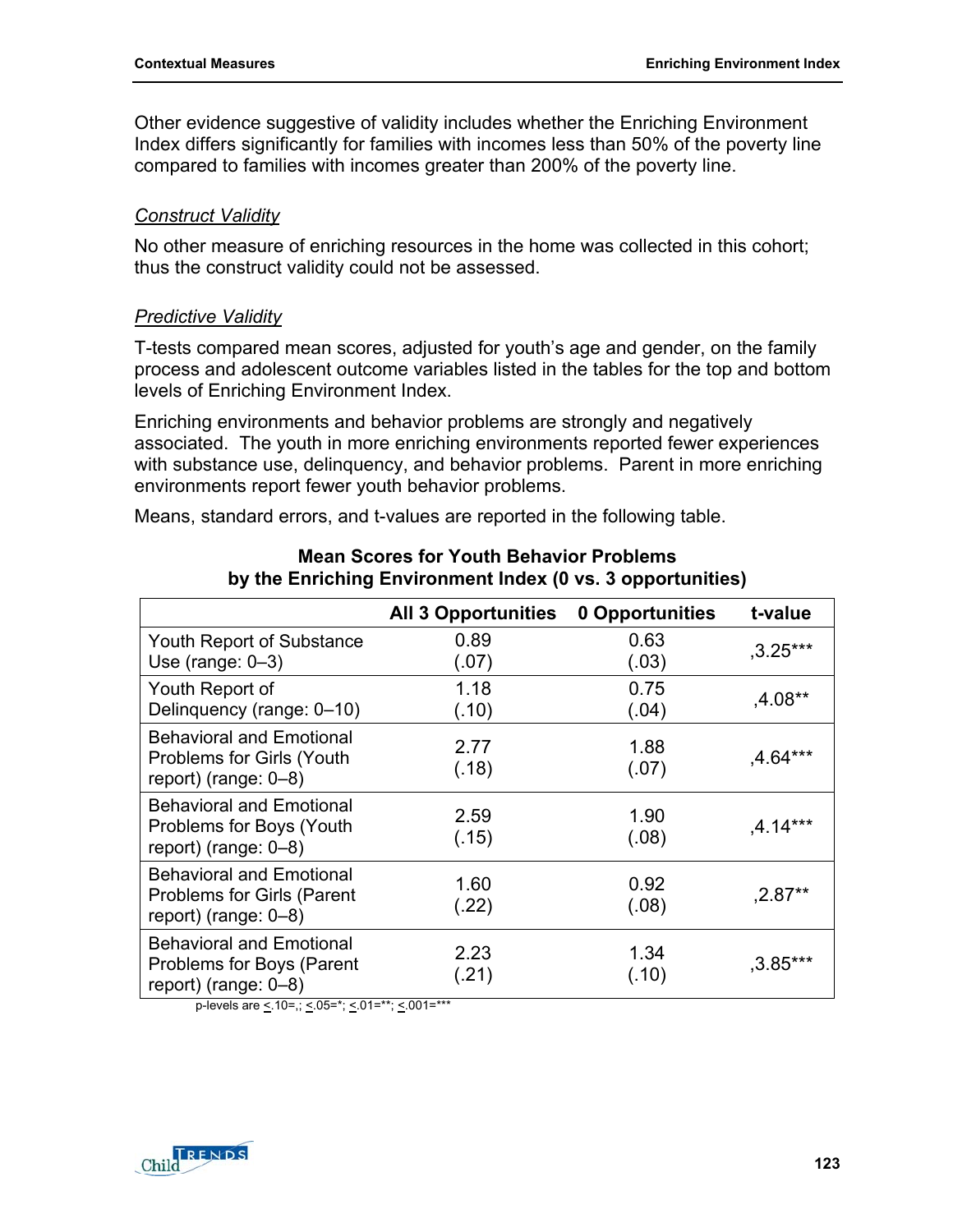### *Other Evidence Suggestive of Validity*

T-tests compared mean scores, adjusted for youth's age and gender, on Enriching Environment Index for two poverty groups, less than 50% of the poverty level and greater than 200% of the poverty level.

Youth living in families with incomes greater than 200% of the poverty line reported a more enriching environment than youth living in families with incomes less than 50% of the poverty line.

Means, standard errors, and t-values are reported in the table below.

|                              | $<$ 50% of<br><b>Poverty Level</b> | >200% of<br><b>Poverty Level</b> | t-value   |  |
|------------------------------|------------------------------------|----------------------------------|-----------|--|
| <b>Enriching Environment</b> | 1.61                               | 2.08                             | $1872***$ |  |
| $ $ Index (range: 0-3)       | (0.02)                             | (0.02)                           |           |  |

### **Mean Scores for the Enriching Environment Index by Poverty Level (<50% vs. > 200%)**

p-levels are  $\leq 10$ =,;  $\leq 0.05$ =\*;  $\leq 0.01$ =\*\*\*;  $\leq 0.01$ =\*\*\*

### *References:*

- Bradley, R. H., Whiteside, L., Mundfrom, D. J., Casey, P. H., Kelleher, K. J., and Pope, S. K. (1994). Early indications of resilience and their relation to experiences in the home environments of low birth weight, premature children living in poverty. Child Development, 65, 346-360.
- Cowen, E. L. & Work, W. C. (1988). Resilient children, psychological wellness, and primary prevention. American Journal of Community Psychology, 16, 591- 608.
- Garmezy, N. (1985). Stress-resistant children: The search for protective factors. In J. E. Steveson (Ed.), Recent research in the development of psychopathology (pp. 213-233). Journal of Child Psychology and Psychiatry (Book Supplement No. 4).

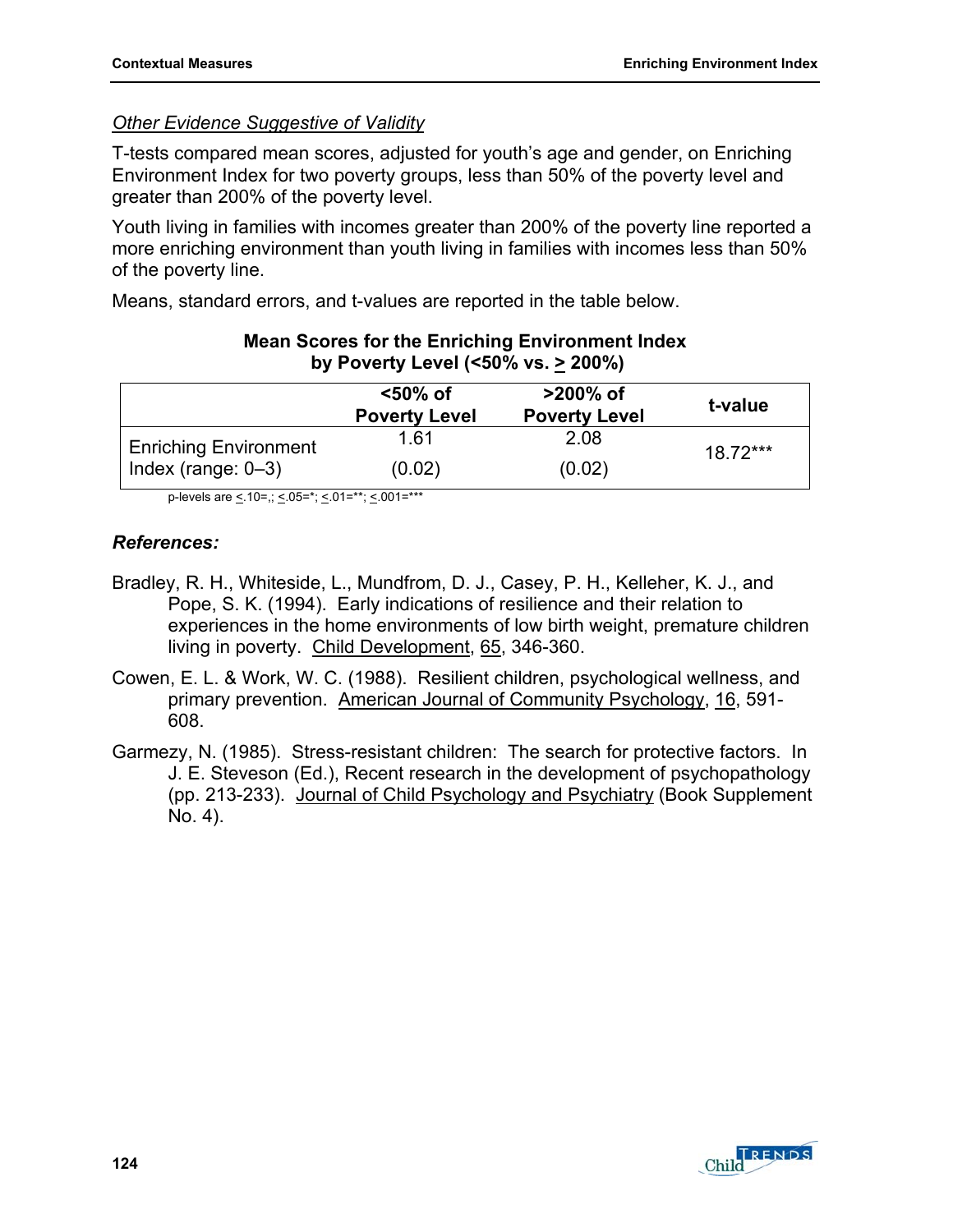# **Adolescent Outcome Measures**

## **Behavioral and Emotional Problems Scale for Girls–Youth Report**

### *Description & Relevance:*

Behavior problems have been linked to many family and neighborhood characteristics. For example, youth in families with supportive parent-youth relationships (Rothbaum, Rosen, Pott, & Beatty, 1995) are less likely to exhibit behavior problems. Research also suggests that living in a neighborhood with more risks results in a higher incidence of behavior problems such as throwing tantrums (Duncan, Brooks-Gunn, & Klebanov, 1994). Youth behavior problems are predictive of some adult outcomes such as academic achievement, and employment (Farmer, 1995; Tremblay, Massey, Perron, & Leblanc, 1992).

### *Source of Items:*

The NLSY 97's measure of behavioral and emotional problems utilizes a set of six items developed as an indicator of children's mental health for the National Health Interview Survey (NHIS). The items have also been used in the National Survey of America's Families (NSAF), though in the NSAF all items were asked of both genders (Ehrle & Moore, 1999). The items for the behavioral and emotional problems (NHIS and NSAF) indicator were selected from the Child Behavior Checklist (CBCL), a standardized questionnaire used to obtain parent's ratings of their children's problems and competencies (Achenbach & Edelbrock, 1987). Items selected for the NHIS were identified as providing the best discrimination between demographically similar children who were referred or not referred for mental health services. Of the six items in the NLSY 97 questionnaire, two items (1. lies or cheats and 2. unhappy, sad, or depressed) were asked of both boys and girls. Two items (1. school work is poor and 2. has trouble sleeping) were asked only of girls. Two items (1. Can't concentrate or pay attention for long and 2. Doesn't get along with other kids) were asked only of boys. This procedure was also utilized in the NHIS.

Parallel items are asked of the Parents about their daughters.

#### *Items and Response Categories:*

- *1. Your school work is poor.*
- *2. You have trouble sleeping.*
- *3. You lie or cheat.*
- *4. You are unhappy, sad, or depressed.*

The responses were measured on a 3-point scale:

| Not True | Sometimes True | Often True |
|----------|----------------|------------|
|          |                |            |

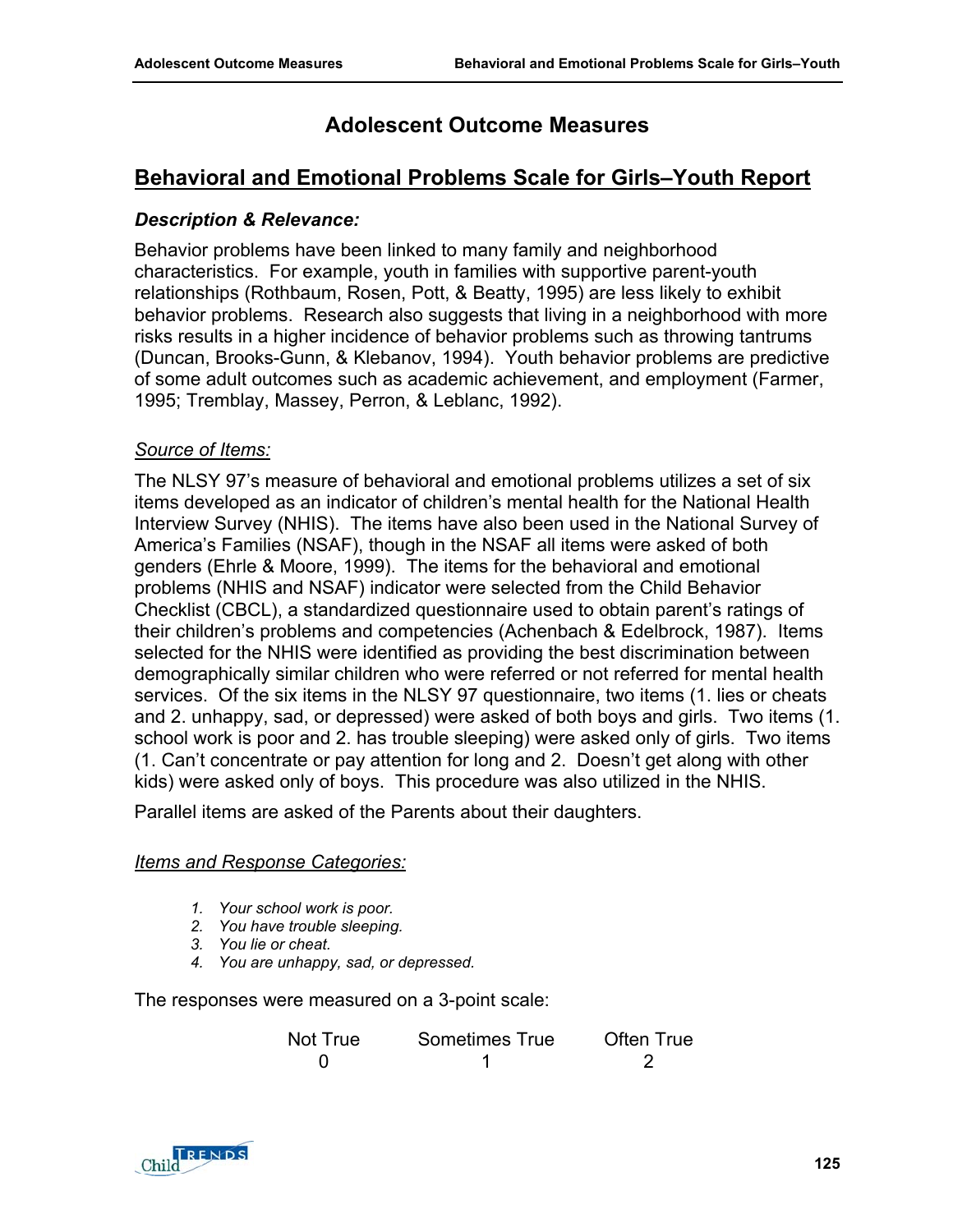### *Scale Creation*

Behavioral and Emotional Problems for Girls (Youth report) was created by summing the responses to the four items for total possible score of 8 points. Higher scores indicate more frequent and/or numerous behavior problems.

*Variable Name:* FP\_YYFBEHS

*Age of Youth:* 12–14 years

### *Frequencies:*

| FP YYFBEHS | Frequency | Percent | Cumulative<br>Frequency | Cumulative<br>Percent |
|------------|-----------|---------|-------------------------|-----------------------|
| 0          | 405       | 15.5    | 405                     | 15.5                  |
| 1          | 630       | 24.0    | 1035                    | 39.5                  |
| 2          | 596       | 22.7    | 1631                    | 62.3                  |
| 3          | 481       | 18.4    | 2112                    | 80.6                  |
| 4          | 262       | 10.0    | 2374                    | 90.6                  |
| 5          | 151       | 5.8     | 2525                    | 96.4                  |
| 6          | 76        | 2.9     | 2601                    | 99.3                  |
|            | 17        | 0.6     | 2618                    | 99.9                  |
| 8          | 2         | 0.1     | 2620                    | 100.0                 |

Behavioral and Emotional Problems Scale for Girls - Youth report (higher scores indicate more behavior problems)

## *Psychometric Assessment:*

### *Data Quality*

Scores on Behavioral and Emotional Problems Scale for Girls (Youth report) were obtained for respondents who answered at least three of the four items. Respondents who answered only three of the four items were assigned a weighted score based on the 8-point scale (i.e., rawscore \* (4/4-missing)). Respondents who answered fewer than three items were coded as missing on the Behavioral and Emotional Problems Scale for Girls. However, very little missing data occurred.

| <b>Measure</b>                                                                 | N    | N missing | <b>Mean</b> | SD   |
|--------------------------------------------------------------------------------|------|-----------|-------------|------|
| <b>Behavioral and Emotional</b><br><b>Problems for Girls</b><br>(Youth report) | 2620 | 10 I      | 2.16        | 1.61 |

## *Internal Consistency/Reliability*

Cronbach's alpha for these scales are considered somewhat low, but adequate in terms of consistency/reliability. Internal consistency as measured by Cronbach's

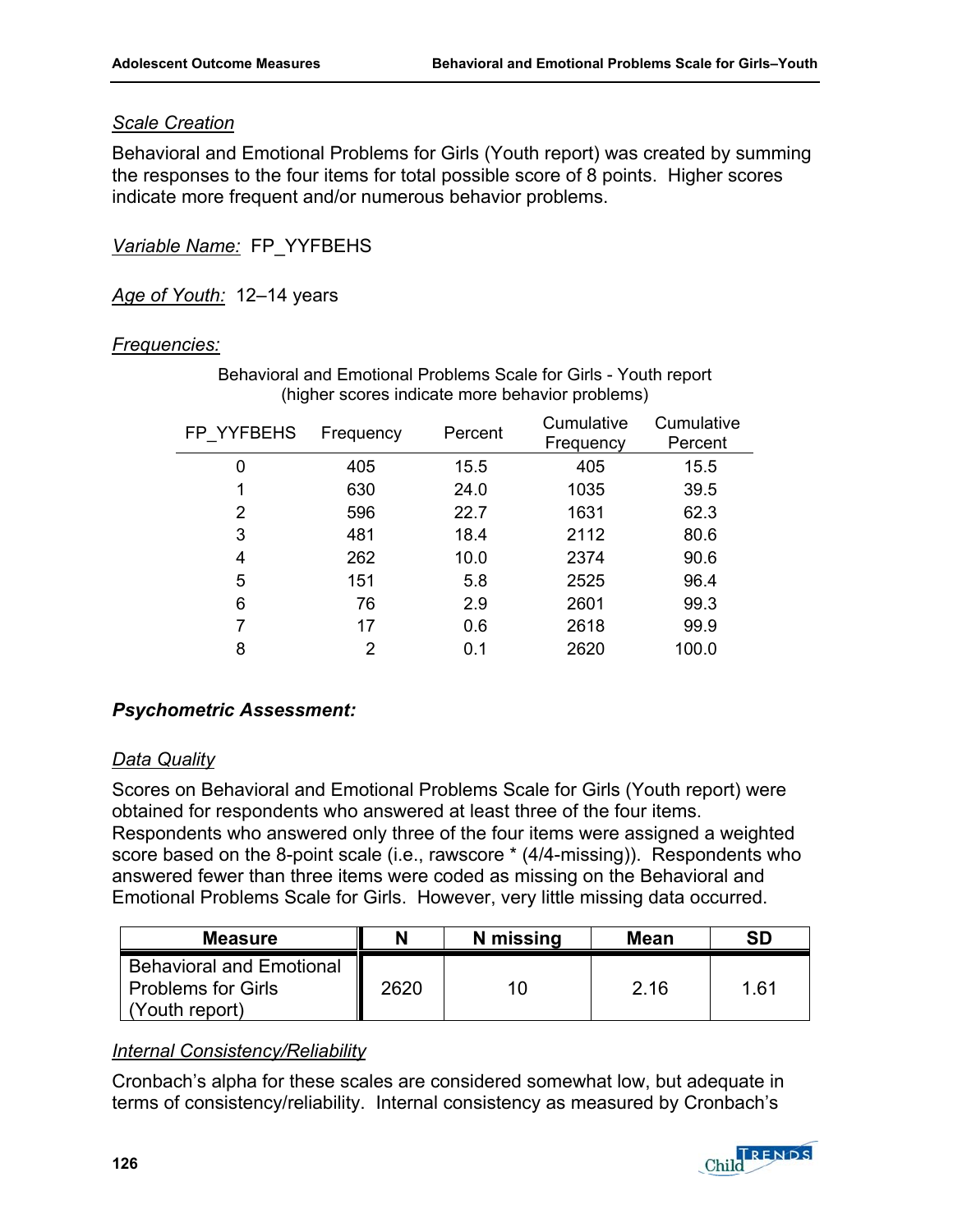alpha indicates that the items hang together well in a given administration. Cronbach's alpha is the preferred measure of internal/consistency/reliability (Carmine & Zeller, 1985).

| <b>Measure</b>                                                       | <b>Alpha</b> |
|----------------------------------------------------------------------|--------------|
| <b>Behavioral and Emotional</b><br>Problems for Girls (Youth report) | .53          |

### *Validity*

We examined construct validity, and other evidence suggestive of validity of (female) youth's reports of their behavior problems. The data presented are cross-sectional because longitudinal data are not yet available.

Construct validity is demonstrated when the adolescent outcome variable is significantly associated with the *same* adolescent outcome construct measured differently.

Predictive validity is apparent when the adolescent outcome variable is significantly associated with *other* adolescent outcome variables, and/or youth behavior as expected based on theory or previous research. Our conceptual framework is that the family process variables will be predictive of the adolescent outcome variables.

For purposes of checking construct validity, a three-level variable for Behavioral and Emotional Problems for Girls (Youth report) was created. The two extreme levels represented no behavior problems and a score of three or more on Behavioral and Emotional Problems Scale. Each level represents approximately one-third of the sample. Data shown below are for the top third ("more behavior problems") and the bottom third ("fewer behavior problems").

Other evidence suggestive of validity includes whether Behavioral and Emotional Problems Scale for Girls differs significantly for families with incomes less than 50% of the poverty line compared families with incomes greater than 200% of the poverty line.

### *Construct Validity*

T-tests compared mean scores, adjusted for youth's age and gender, on Parent report of Behavioral and Emotional Problems for Girls for the top and bottom thirds of Youth report of Behavioral and Emotional Problems for Girls.

Girls who reported more behavior problems also had parents who reported more behavior problems for their daughters.

Means, standard errors, and t-values are reported in the following table.

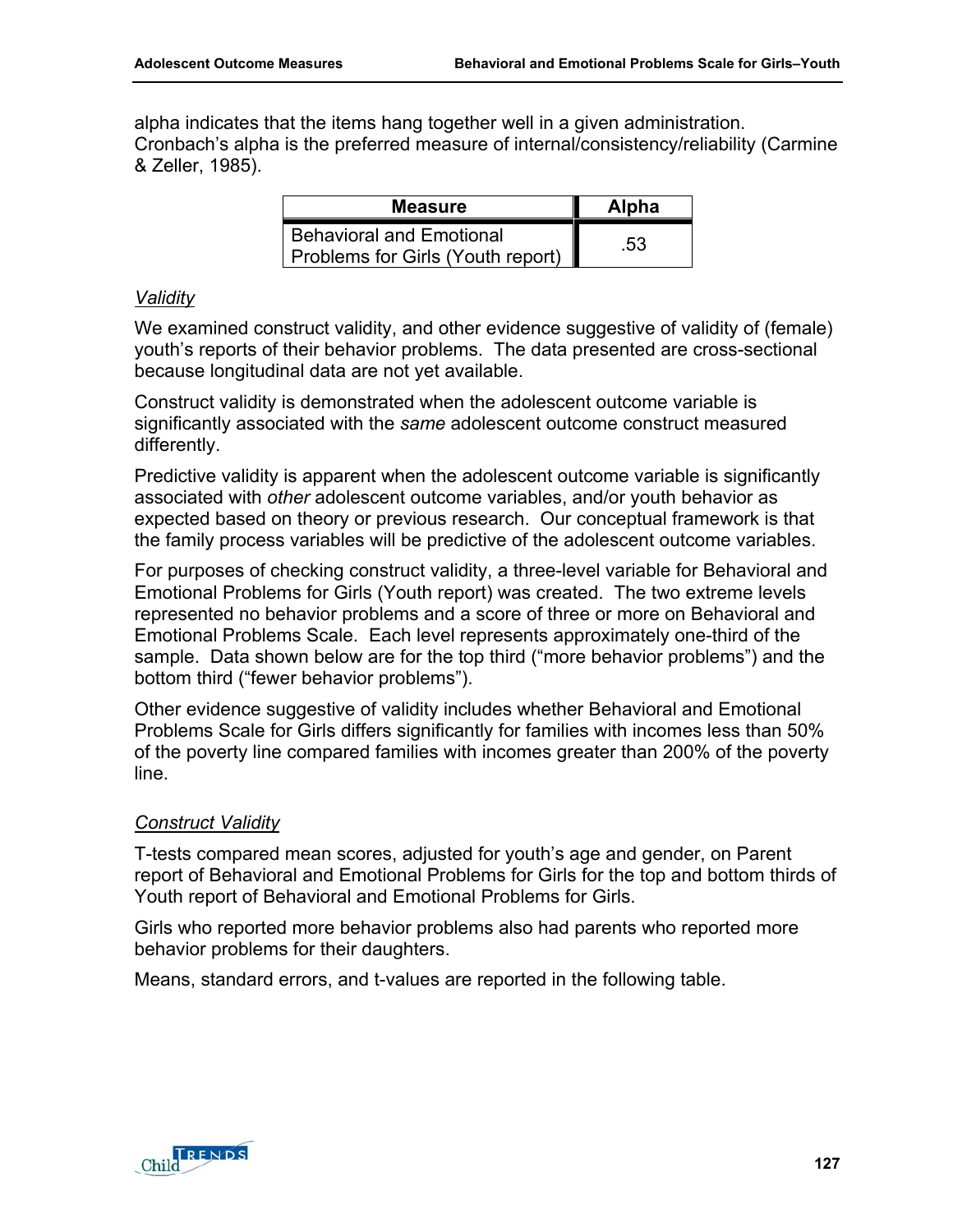| <b>Mean Score for Parent report of Behavioral and Emotional Problems for Girls</b> |
|------------------------------------------------------------------------------------|
| by Youth Report of Behavioral and Emotional Problems for Girls                     |
| (more vs. fewer behavior problems)                                                 |

|                                                                                                 | <b>Fewer Behavior</b><br><b>Problems</b> | <b>More Behavior</b><br><b>Problems</b> | t-value   |
|-------------------------------------------------------------------------------------------------|------------------------------------------|-----------------------------------------|-----------|
| <b>Behavioral and Emotional</b><br><b>Problems for Girls (Parent</b><br>report) (range: $0-8$ ) | 0.64<br>(.07)                            | 1.90<br>(.06)                           | $1278***$ |

p-levels are  $\leq 10$ =,;  $\leq 05$ =\*;  $\leq 01$ =\*\*;  $\leq 001$ =\*\*\*

### *Predictive Validity*

T-tests compared mean scores, adjusted for youth's age and gender, on the family process and adolescent outcome variables listed in the tables for the top and bottom thirds of Youth report of Behavioral and Emotional Problems for Girls.

Girls who reported more behavior problems also reported higher instances of substance use and delinquency.

Means, standard errors, and t-values are reported in the following table.

### **Mean Score for Youth Behavior Problems for Girls by Youth Report of Behavioral and Emotional Problems for Girls (more vs. fewer behavior problems)**

|                           | <b>Fewer Behavior</b><br><b>Problems</b> | <b>More Behavior</b><br><b>Problems</b> | t-value    |
|---------------------------|------------------------------------------|-----------------------------------------|------------|
| Youth Report of Substance | 0.27                                     | 1.10                                    | 15.28***   |
| Use (range: $0-3$ )       | (.05)                                    | (.03)                                   |            |
| Youth Report of           | 0.24                                     | 1.38                                    | $15.20***$ |
| Delinquency (range: 0-10) | (.06)                                    | (.04)                                   |            |

p-levels are  $\leq 10$ =,;  $\leq 05$ =\*;  $\leq 01$ =\*\*;  $\leq 001$ =\*\*\*

### *Other Evidence Suggestive of Validity*

T-tests compared mean scores, adjusted for youth's age and gender, on Youth report of Behavioral and Emotional Problems for Girls for two poverty groups, less than 50% of the poverty level and greater than 200% of the poverty level.

Girls living in families with incomes greater than 200% of the poverty line reported fewer behavior problems than girls living in families with incomes less than 50% of the poverty line.

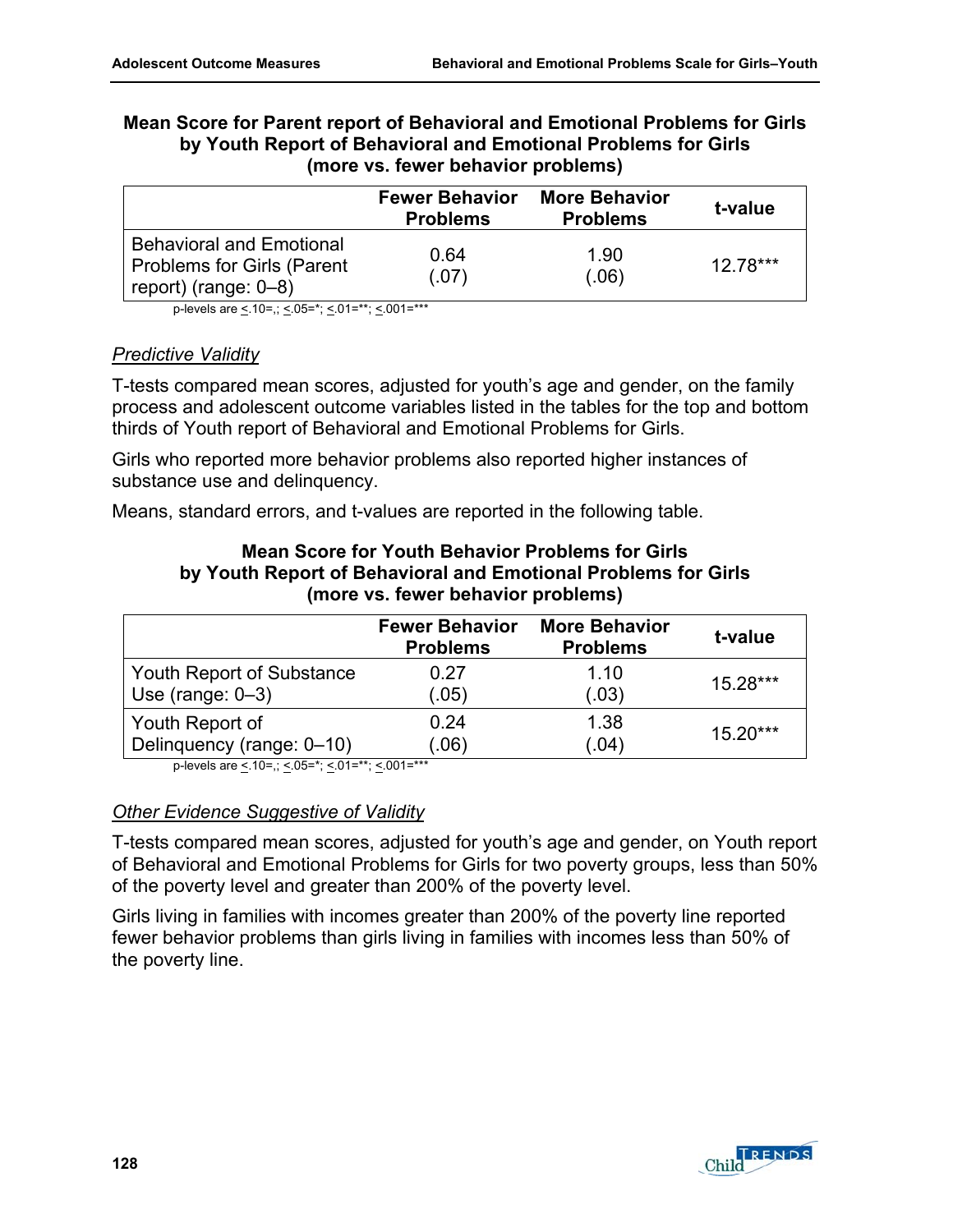Means, standard errors, and t-values are reported in the table below.

### **Mean Scores for Parent Report of Behavioral and Emotional Problems for Girls by Poverty Level (<50% vs. > 200%)**

|                                                                                      | <50% of<br><b>Poverty Level</b> | >200% of<br><b>Poverty Level</b> | t-value    |
|--------------------------------------------------------------------------------------|---------------------------------|----------------------------------|------------|
| <b>Behavioral and Emotional</b><br>Problems for Girls (Youth<br>report) (range: 0–8) | 2.31<br>(.07)                   | 1.95<br>(.06)                    | $-3.79***$ |

p-levels are  $\leq 10$ =;  $\leq 0.05$ =\*;  $\leq 0.01$ =\*\*;  $\leq 0.01$ =\*\*\*

### *References:*

- Achenbach, T. & Edelbrock, C. (1987). The manual for the Youth Self-report and profile. Burlington, VT: University of Vermont.
- Carmine, E.G., & Zeller, R.A. (1985). Reliability and validity assessment. In J.L. Sullivan (Ed.), Quantitative applications in the social sciences. Sage: Beverly Hills, CA.
- Duncan, G. J., Brooks-Gunn, J. & Klebanov, P. K. (1994). Economic deprivation in early childhood deprivation. Child Development, 65, 296-318.
- Ehrle, J. L. & Moore, K. A. (1999). Benchmarking Measures of Child and Family Well-Being in the NSAF. Draft at Child Trends, Inc.
- Farmer, E. M. Z. (1995). Extremity of externalizing behavior and young adult outcomes. Journal of Child Psychology and Allied Disciplines, 36, 617-632.
- Rothbaum, F., Rosen, K. S., Pott, M., Beatty, M. (1995). Early parent-child relationships and later problem behavior: A longitudinal study. Merrill-Palmer Quarterly, 41, 133-151.
- Tremblay, R. E., Massey, B., Perron, D., & Leblanc, M. (1992). Early disruptive behavior, poor school achievement, delinquent behaviors, and delinquent personality: Longitudinal analyses. Journal of Consulting and Clinical Psychology, 60, 64-72.

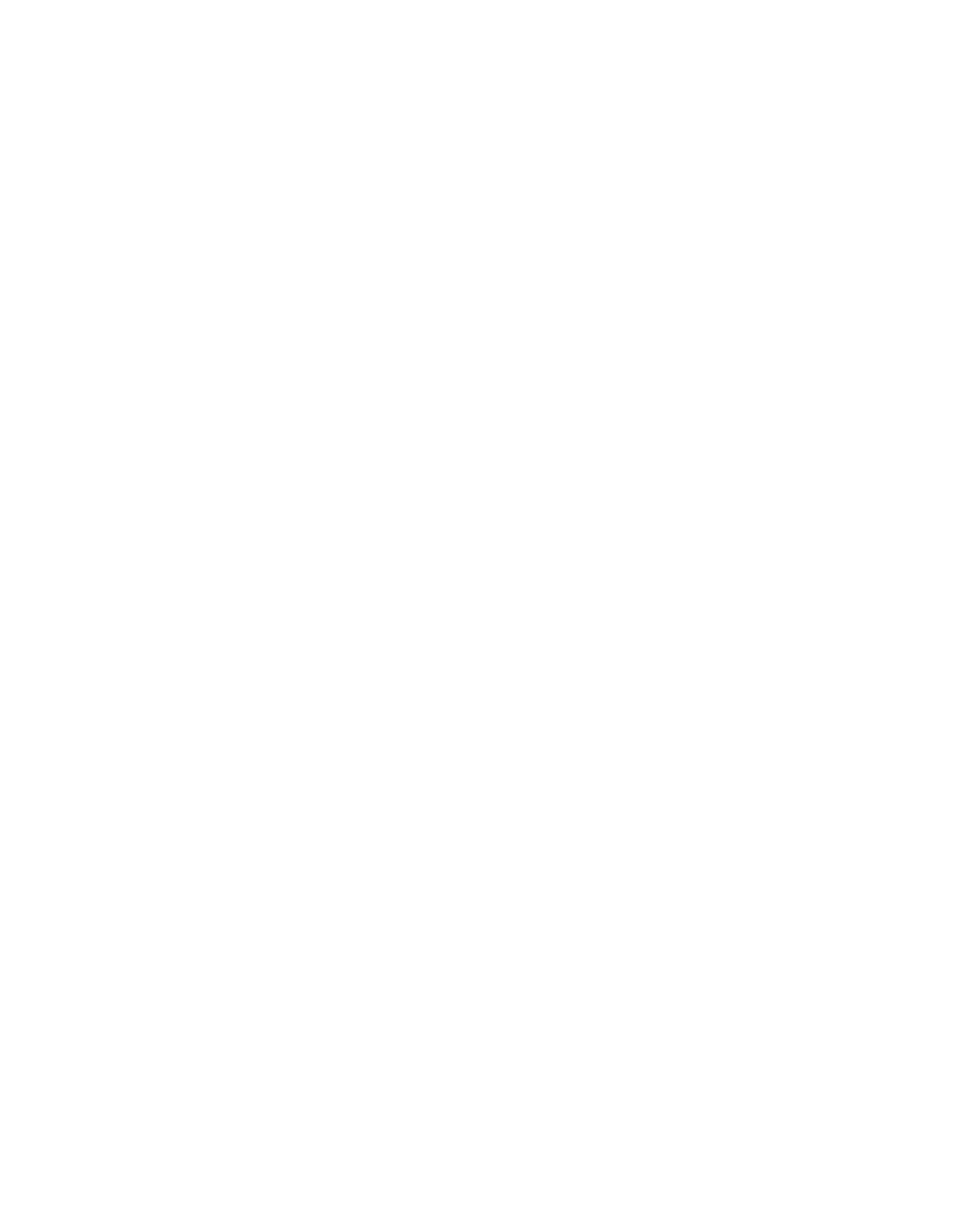# **Adolescent Outcome Measures**

## **Behavioral and Emotional Problems Scale for Boys–Youth Report**

### *Description & Relevance:*

Behavior problems have been linked to many family and neighborhood characteristics. For example, youth in families with supportive parent-youth relationships (Rothbaum, Rosen, Pott, & Beatty, 1995) are less likely to exhibit behavior problems. Research also suggests that living in a neighborhood with more risks results in a higher incidence of behavior problems such as throwing tantrums (Duncan, Brooks-Gunn, & Klebanov, 1994). Youth behavior problems are predictive of some adult outcomes such as academic achievement, and employment (Farmer, 1995; Tremblay, Massey, Perron, & Leblanc, 1992).

### *Source of Items:*

The NLSY 97's measure of behavioral and emotional problems utilizes a set of six items developed as an indicator of children's mental health for the National Health Interview Survey (NHIS). The items have also been used in the National Survey of America's Families (NSAF), though in the NSAF all items were asked of both genders (Ehrle & Moore, 1999). The items for the behavioral and emotional problems (NHIS and NSAF) indicator were selected from the Child Behavior Checklist (CBCL), a standardized questionnaire used to obtain parent's ratings of their children's problems and competencies (Achenbach & Edelbrock, 1987). Items selected for the NHIS were identified as providing the best discrimination between demographically similar children who were referred or not referred for mental health services. Of the six items in the NLSY 97 questionnaire, two items (1. lies or cheats and 2. unhappy, sad, or depressed) were asked of both boys and girls. Two items (1. school work is poor and 2. has trouble sleeping) were asked only of girls. Two items (1. Can't concentrate or pay attention for long and 2. Doesn't get along with other kids) were asked only of boys. This procedure was also utilized in the NHIS.

Parallel items were asked of the Parents about their sons.

#### *Items and Response Categories:*

- *1. You have trouble concentrating or paying attention.*
- *2. You don't get along with other kids.*
- *3. You lie or cheat.*
- *4. You are unhappy, sad, or depressed.*

The responses were measured on a 3-point scale:

| Not True | Sometimes True | Often True |
|----------|----------------|------------|
|          |                |            |

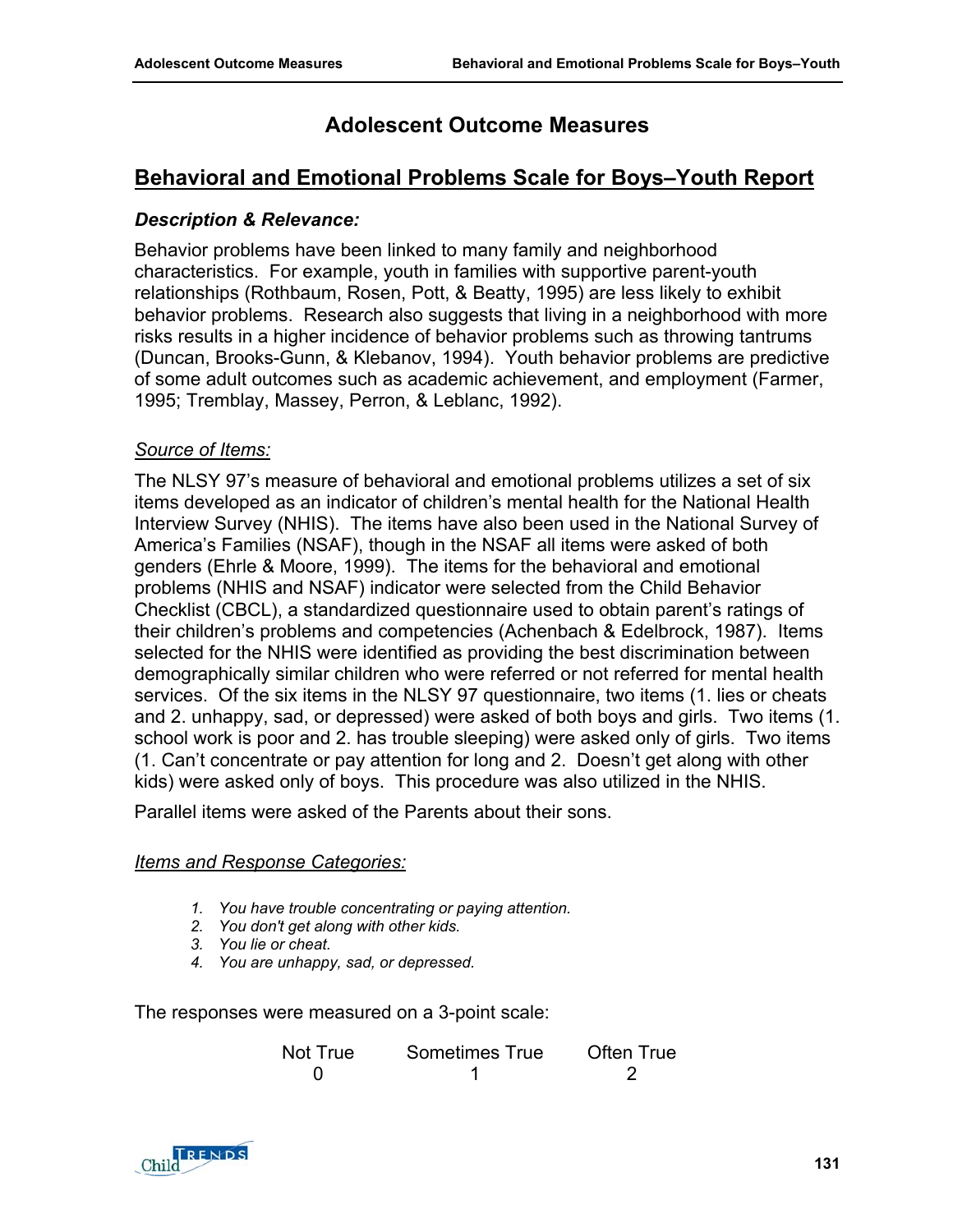### *Scale Creation*

The Behavioral and Emotional Problems Scale for Boys (Youth report) was created by summing the responses to the four items, for total possible score of 8 points. Higher scores indicate more numerous and/or frequent behavior problems.

*Variable Name:* FP\_YYMBEHS

*Age of Youth:* 12–14 years

### *Frequencies:*

| FP YYMBEHS | Frequency | Percent | Cumulative<br>Frequency | Cumulative<br>Percent |
|------------|-----------|---------|-------------------------|-----------------------|
| 0          | 462       | 16.5    | 462                     | 16.5                  |
| 1          | 640       | 22.8    | 1102                    | 39.2                  |
| 2          | 622       | 22.2    | 1724                    | 61.4                  |
| 3          | 528       | 18.8    | 2252                    | 80.2                  |
| 4          | 345       | 12.3    | 2597                    | 92.5                  |
| 5          | 146       | 5.2     | 2743                    | 97.7                  |
| 6          | 49        | 1.7     | 2792                    | 99.4                  |
| 7          | 12        | 0.4     | 2804                    | 99.9                  |
| 8          | 4         | 0.1     | 2808                    | 100.0                 |

Behavioral and Emotional Problems Scale for Boys - Youth report (higher scores indicate more behavior problems)

## *Psychometric Assessment:*

### *Data Quality*

Scores on the Behavioral and Emotional Problems Scale for Boys (Youth report) were obtained for respondents who answered at least three of the four items. Respondents who answered only three of the four items were assigned a weighted score based on the 8-point scale (i.e., rawscore \* (4/4-missing)). Respondents who answered fewer than three items were coded as missing on The Behavioral and Emotional Problems Scale for Boys (Youth report). However, very little missing data occurred.

| <b>Measure</b>                                                                | N    | N missing | <b>Mean</b> | <b>SD</b> |
|-------------------------------------------------------------------------------|------|-----------|-------------|-----------|
| <b>Behavioral and Emotional</b><br><b>Problems for Boys</b><br>(Youth report) | 2808 |           | 2.13        | 1.57      |

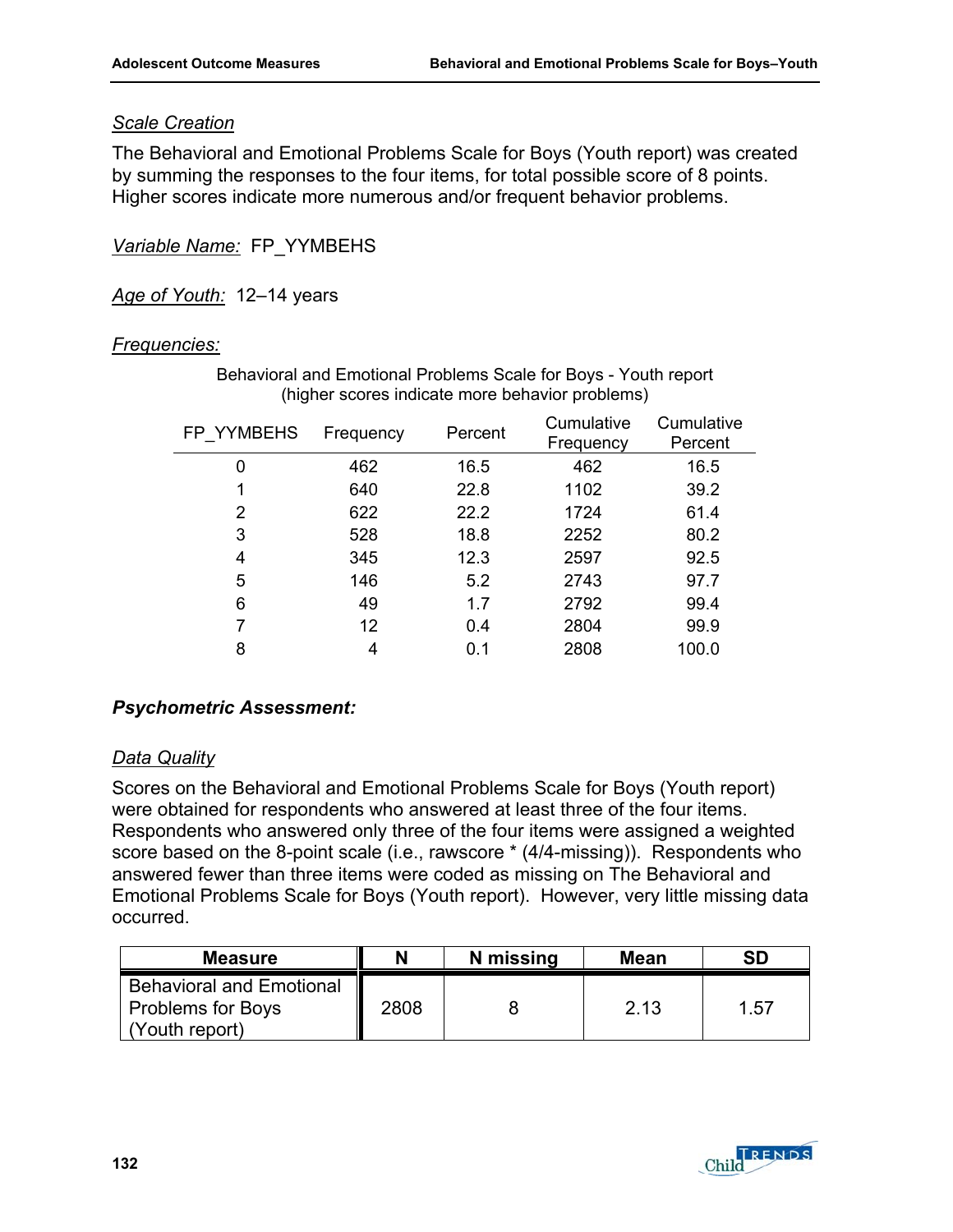### *Internal Consistency/Reliability*

Cronbach's alpha for these responses are considered somewhat low, but adequate in terms of consistency/reliability. Internal consistency as measured by Cronbach's alpha indicates that the items hang together well in a given administration. Cronbach's alpha is the preferred measure of internal/consistency/reliability (Carmine & Zeller, 1985).

| <b>Measure</b>                                                      | <b>Alpha</b> |
|---------------------------------------------------------------------|--------------|
| <b>Behavioral and Emotional</b><br>Problems for Boys (Youth report) | .51          |

### *Validity*

We examined construct validity, and other evidence suggestive of validity of (male) youth's reports of their behavior problems. The data presented are cross-sectional because longitudinal data are not yet available.

Construct validity is demonstrated when the adolescent outcome variable is significantly associated with the *same* adolescent outcome construct measured differently.

Predictive validity is apparent when the adolescent outcome variable is significantly associated with *other* adolescent outcome variables, and/or youth behavior as expected based on theory or previous research. Our conceptual framework is that the family process variables will be predictive of the adolescent outcome variables.

For purposes of checking construct validity, a three-level variable for the Behavioral and Emotional Problems Scale for Boys (Youth report) was created. The two extreme levels represented no behavior problems and a score of three or more on the Behavioral and Emotional Problems Scale. Each level represents approximately one-third of the sample. Data shown below are for the top third ("more behavior problems") and the bottom third ("fewer behavior problems").

Other evidence suggestive of validity includes whether the Behavioral and Emotional Problems Scale for boys (Youth Report) differs significantly for families with incomes less than 50% of the poverty line compared to families with incomes greater than 200% of the poverty line.

### *Construct Validity*

T-tests compared mean scores, adjusted for youth's age and gender, on Parent report of Behavioral and Emotional Problems for Boys for the top and bottom thirds of Youth report of Behavioral and Emotional Problems for Boys.

Boys who reported more behavior problems also had parents who reported more behavior problems for their sons.

Means, standard errors, and t-values are reported in the following table.

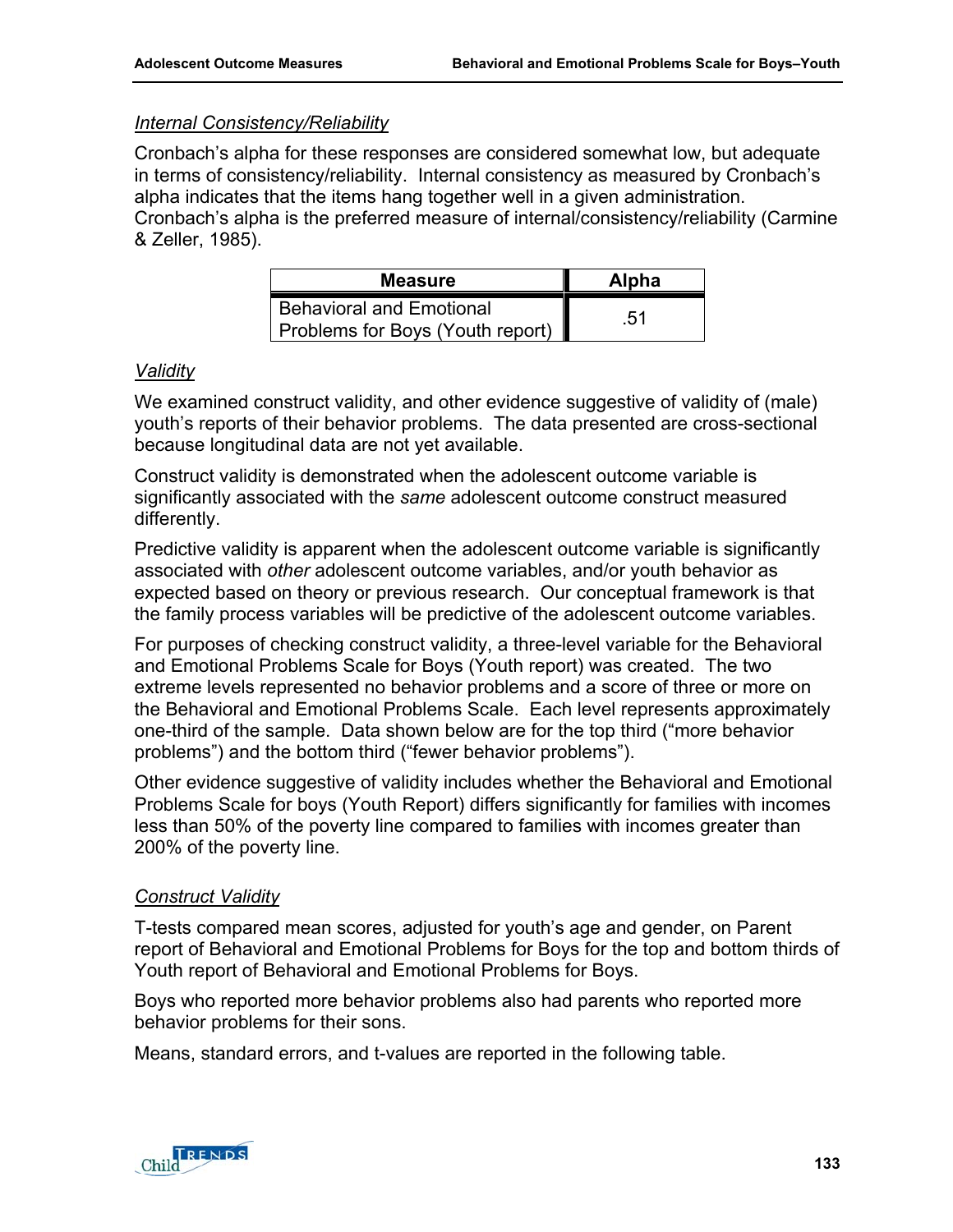| Mean Scores for Parent report of Behavior and Emotional Problems for Boys |
|---------------------------------------------------------------------------|
| by Youth Report Behavior and Emotional Problems for Boys                  |
| (more vs. fewer behavior problems)                                        |

|                                                                                         | <b>Fewer Behavior</b><br><b>Problems</b> | <b>More Behavior</b><br><b>Problems</b> | t-value    |
|-----------------------------------------------------------------------------------------|------------------------------------------|-----------------------------------------|------------|
| <b>Behavioral and Emotional</b><br>Problems for Boys (Parent<br>report) (range: $0-8$ ) | 1.06<br>(.09)                            | 2.38<br>(.06)                           | $11.59***$ |

p-levels are  $\leq 10$ =,;  $\leq 05$ =\*;  $\leq 01$ =\*\*;  $\leq 001$ =\*\*\*

#### *Predictive Validity*

T-tests compared mean scores, adjusted for youth's age and gender, on the family process and adolescent outcome variables listed in the tables for the top and bottom thirds of Youth report Behavioral and Emotional Problems for Boys.

Boys who reported more behavior problems also reported more instances of substance use and delinquency.

Means, standard errors, and t-values are reported in the following table.

### **Means Scores for Youth Behavior Problems by Youth Report of Behavioral and Emotional Problems for Boys (more vs. fewer behavior problems)**

|                           | <b>Fewer Behavior</b><br><b>Problems</b> | <b>More Behavior</b><br><b>Problems</b> | t-value    |
|---------------------------|------------------------------------------|-----------------------------------------|------------|
| Youth Report of Substance | 0.40                                     | 1.05                                    | $12.17***$ |
| Use (range: $0-3$ )       | (.04)                                    | (.03)                                   |            |
| Youth Report of           | 0.59                                     | 2.12                                    | $15.74***$ |
| Delinquency (range: 0-10) | (.08)                                    | (.05)                                   |            |

p-levels are  $\leq 10$ =,;  $\leq 05$ =\*;  $\leq 01$ =\*\*;  $\leq 001$ =\*\*\*

### *Other Evidence Suggestive of Validity*

T-tests compared mean scores, adjusted for youth's age and gender, on Youth report of Behavioral and Emotional Problems for Boys for two poverty groups, less than 50% of the poverty level and greater than 200% of the poverty level.

Means, standard errors, and t-values are reported in the table below.

There is not strong evidence that youth report of behavior problems for boys differed by poverty level.

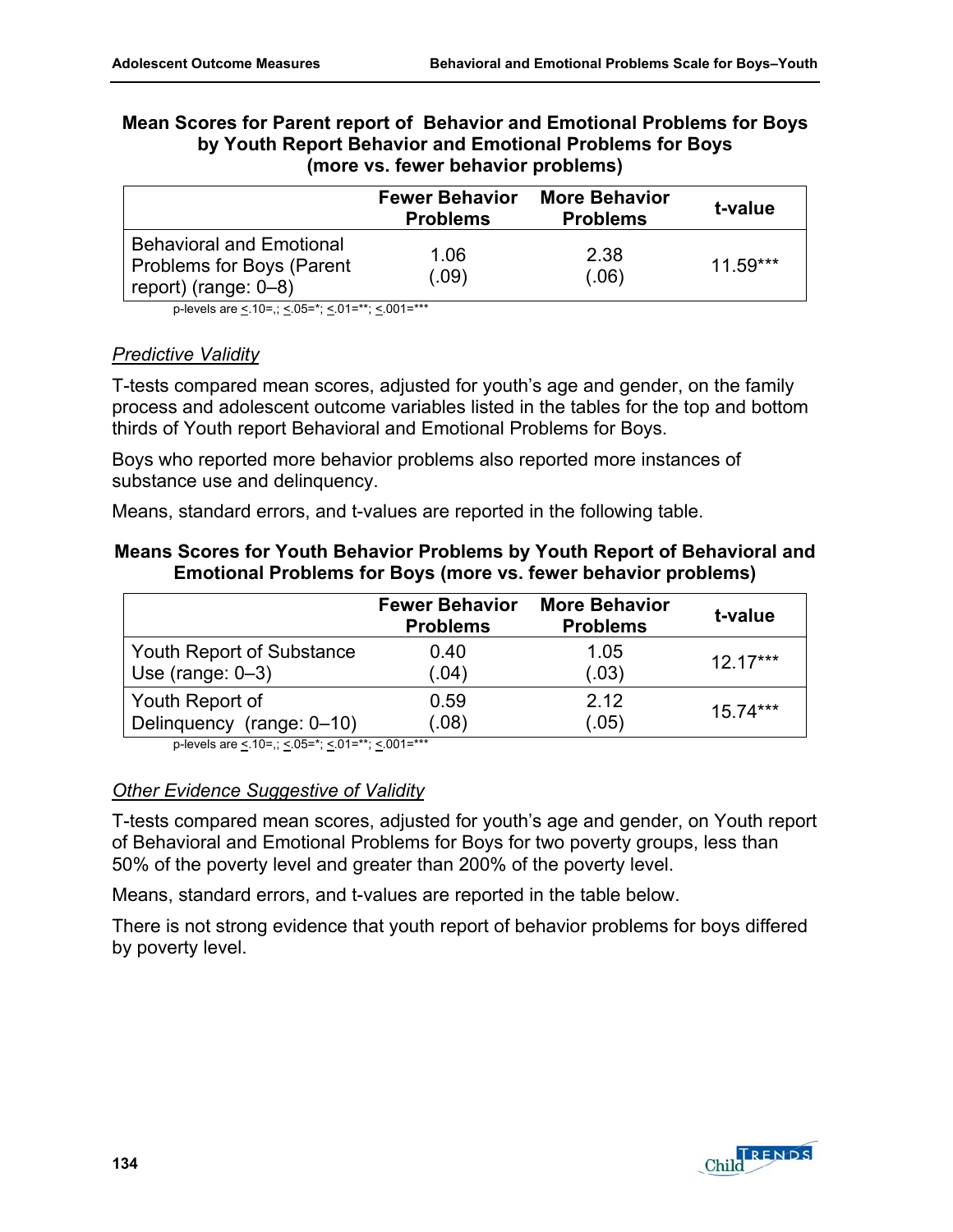|                                                                        | <50% of<br><b>Poverty Level</b> | $>200\%$ of<br><b>Poverty Level</b> | t-value  |
|------------------------------------------------------------------------|---------------------------------|-------------------------------------|----------|
| <b>Behavioral and Emotional</b><br>Problems for Boys (Youth<br>report) | 2 21<br>(.07)                   | 2.06<br>(.06)                       | $-1.69.$ |

#### **Mean Scores for Parent Report of Behavioral and Emotional Problems for Boys by Poverty Level (<50% vs. > 200%)**

p-levels are <.10=,; <.05=\*; <.01=\*\*; <.001=\*\*\*

#### *References:*

- Achenbach, T. & Edelbrock, C. (1987). The manual for the Youth Self-report and profile. Burlington, VT: University of Vermont.
- Carmine, E.G., & Zeller, R.A. (1985). Reliability and validity assessment. In J.L. Sullivan (Ed.), Quantitative applications in the social sciences. Sage: Beverly Hills, CA.
- Duncan, G. J., Brooks-Gunn, J. & Klebanov, P. K. (1994). Economic deprivation in early childhood deprivation. Child Development, 65, 296-318.
- Ehrle, J. L. & Moore, K. A. (1999). Benchmarking Measures of Child and Family Well-Being in the NSAF. Draft at Child Trends, Inc.
- Farmer, E. M. Z. (1995). Extremity of externalizing behavior and young adult outcomes. Journal of Child Psychology and Allied Disciplines, 36, 617-632.
- Rothbaum, F., Rosen, K. S., Pott, M., Beatty, M. (1995). Early parent-child relationships and later problem behavior: A longitudinal study. Merrill-Palmer Quarterly, 41, 133-151.
- Tremblay, R. E., Massey, B., Perron, D., & Leblanc, M. (1992). Early disruptive behavior, poor school achievement, delinquent behaviors, and delinquent personality: Longitudinal analyses. Journal of Consulting and Clinical Psychology, 60, 64-72.

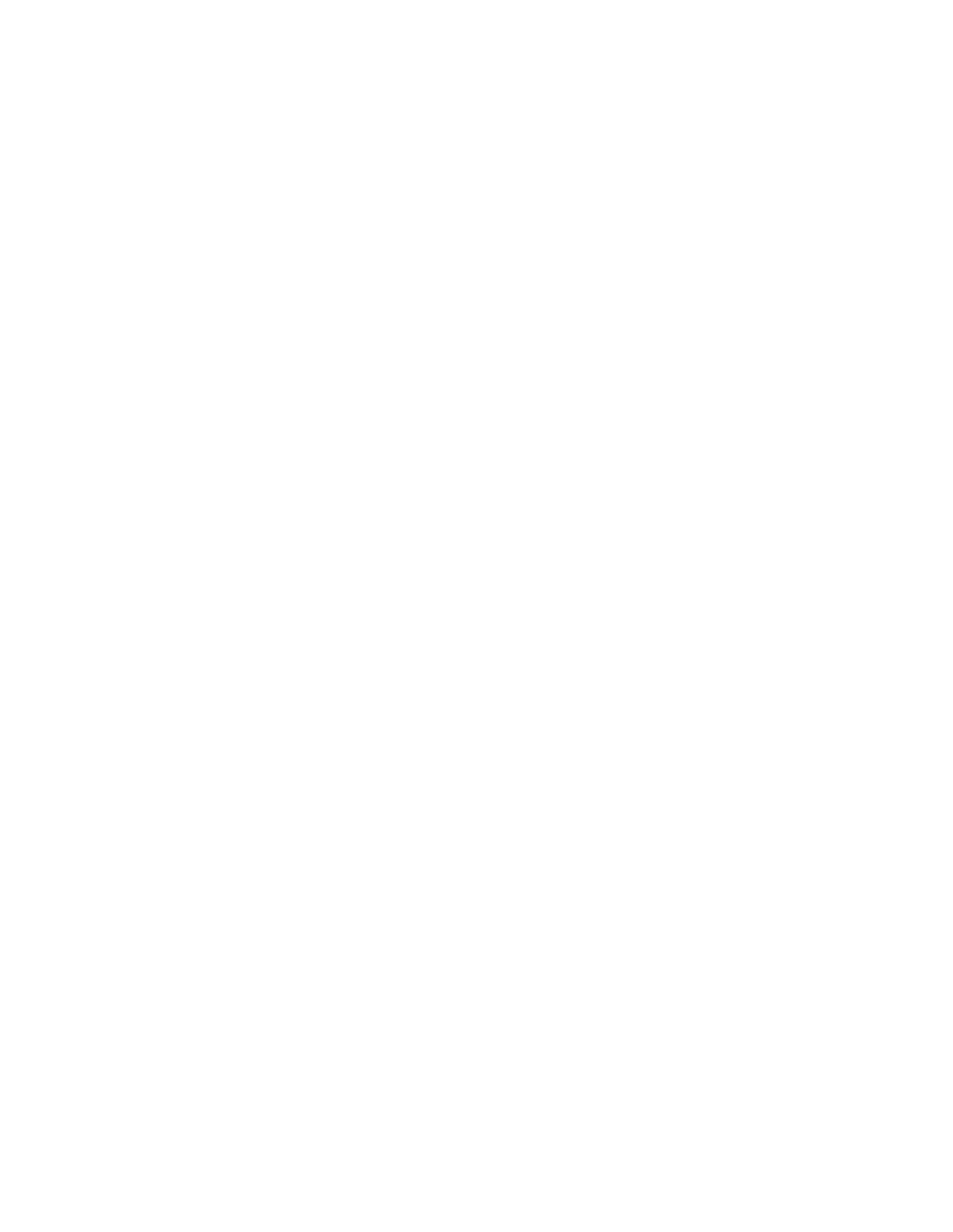# **Behavioral and Emotional Problems Scale for Girls–Parent Report**

#### *Description & Relevance:*

Behavior problems have been linked to many family and neighborhood characteristics. For example, youth in families with supportive parent-youth relationships (Rothbaum, Rosen, Pott, & Beatty, 1995) are less likely to exhibit behavior problems. Research also suggests that living in a neighborhood with more risks results in a higher incidence of behavior problems such as throwing tantrums (Duncan, Brooks-Gunn, & Klebanov, 1994). Youth behavior problems are predictive of some adult outcomes such as academic achievement, and employment (Farmer, 1995; Tremblay, Massey, Perron, & Leblanc, 1992).

## *Source of Items:*

The NLSY 97's measure of behavioral and emotional problems utilizes a set of six items developed as an indicator of children's mental health for the National Health Interview Survey (NHIS). The items have also been used in the National Survey of America's Families (NSAF), though in the NSAF all items were asked on both genders (Ehrle & Moore, 1999). The items for the behavioral and emotional problems (NHIS and NSAF) indicator were selected from the Child Behavior Checklist (CBCL), a standardized questionnaire used to obtain parent's ratings of their children's problems and competencies (Achenbach & Edelbrock, 1987). Items selected for the NHIS were identified as providing the best discrimination between demographically similar children who were referred or not referred for mental health services. Of the six items in the NLSY 97 questionnaire, two items (1. lies or cheats and 2. unhappy, sad, or depressed) were asked for both boys and girls. Two items (1. school work is poor and 2. has trouble sleeping) were asked only for girls. Two items (1. Can't concentrate or pay attention for long and 2. Doesn't get along with other kids) were asked only for boys. This procedure was also utilized in the NHIS.

Parallel items were asked of the female youth.

#### *Items and Response Categories:*

- *1. [Youth] 's school work is poor.*
- *2. [Youth] has trouble sleeping.*
- *3. [Youth] lies or cheats.*
- *4. [Youth] is unhappy, sad or depressed.*

The responses were measured on a 3-point scale:

| Not True | Sometimes True | Often True |
|----------|----------------|------------|
|          |                |            |

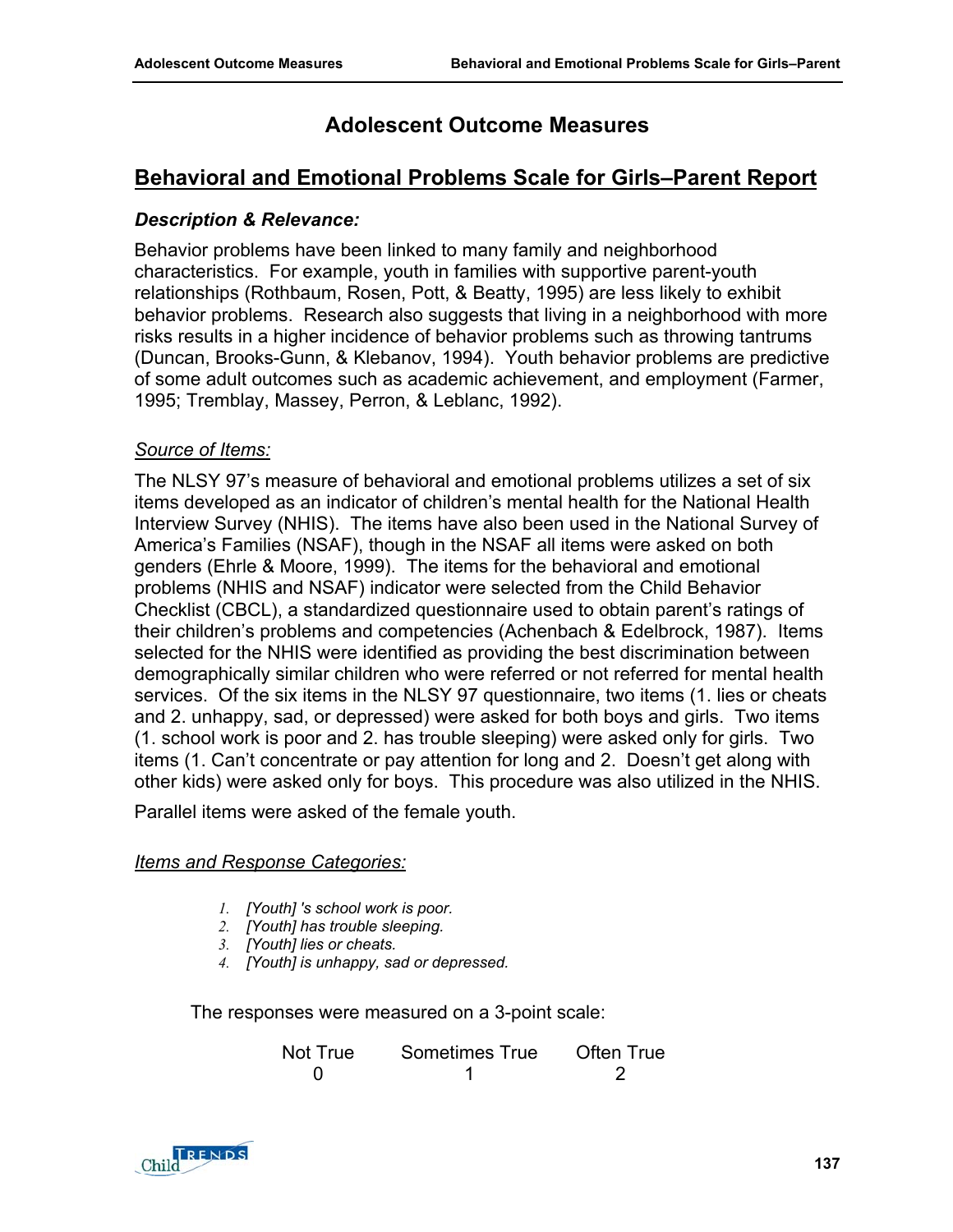# *Scale Creation*

The Behavioral and Emotional Problems Scale for Girls was created by summing the responses to the four items for total possible score of 8 points. Higher scores indicate more numerous and/or frequent behavior problems.

*Variable Name:* FP\_PYFBEHS

*Age of Youth:* 12–16 years

# *Frequencies:*

| FP PYFBEHS | Frequency | Percent | Cumulative<br>Frequency | Cumulative<br>Percent |
|------------|-----------|---------|-------------------------|-----------------------|
| 0          | 586       | 36.9    | 586                     | 36.9                  |
| 1          | 417       | 26.3    | 1003                    | 63.2                  |
| 2          | 294       | 18.5    | 1297                    | 81.7                  |
| 3          | 164       | 10.3    | 1461                    | 92.0                  |
| 4          | 75        | 4.7     | 1536                    | 96.7                  |
| 5          | 33        | 2.1     | 1569                    | 98.8                  |
| 6          | 11        | 0.7     | 1580                    | 99.5                  |
| 7          |           | 0.4     | 1587                    | 99.9                  |
| 8          |           | 0.1     | 1588                    | 100.0                 |

Behavioral and Emotional Problems Scale for Girls–Parent report (higher scores indicate more behavior problems)

# *Psychometric Assessment:*

# *Data Quality*

Scores on the Behavioral and Emotional Problems Scale for Girls were obtained for respondents who answered at least three of the four items. Respondents who answered only three of the four items were assigned a weighted score based on the 8-point scale (i.e., rawscore \* (4/4-missing)). Respondents who answered fewer than three items were coded as missing on the Behavioral and Emotional Problems Scale for Girls. However, very little missing data occurred.

| <b>Measure</b>                                                                        |      | N missing | <b>Mean</b> | <b>SD</b> |
|---------------------------------------------------------------------------------------|------|-----------|-------------|-----------|
| <b>Behavioral and Emotional</b><br><b>Problems Scale for Girls</b><br>(Parent report) | 1588 |           | 1.31        | 1.41      |

# *Internal Consistency/Reliability*

Cronbach's alpha for these responses are considered somewhat low, but adequate in terms of consistency/reliability. Internal consistency as measured by Cronbach's

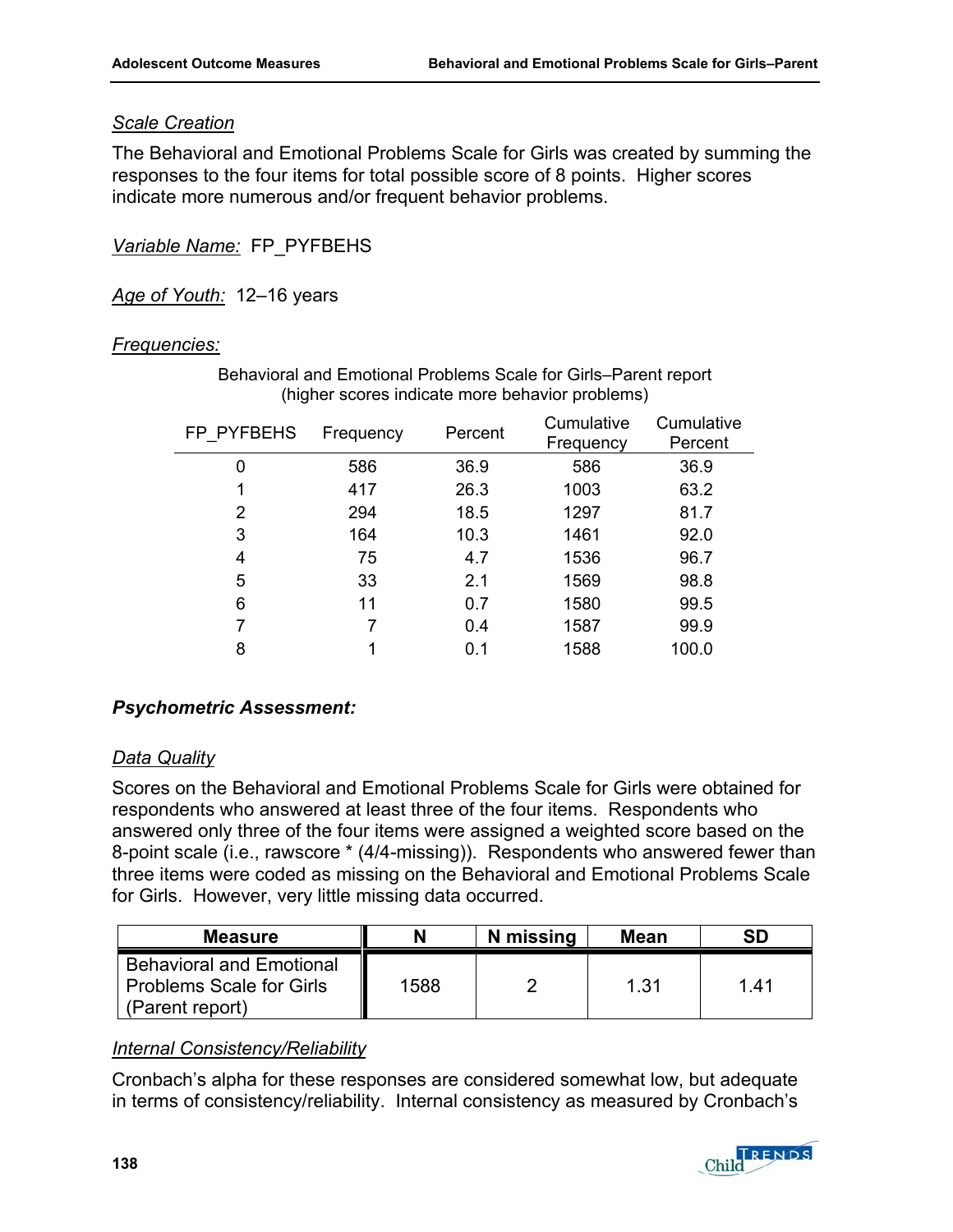alpha indicates that the items hang together well in a given administration. Cronbach's alpha is the preferred measure of internal/consistency/reliability (Carmine & Zeller, 1985).

| <b>Measure</b>                                                                        | <b>Alpha</b> |
|---------------------------------------------------------------------------------------|--------------|
| <b>Behavioral and Emotional</b><br><b>Problems Scale for Girls</b><br>(Parent report) | .57          |

## *Validity*

We examined construct validity, and other evidence suggestive of validity of parent report of behavior problems with girls. The data presented are cross-sectional because longitudinal data are not yet available.

Construct validity is demonstrated when the adolescent outcome variable is significantly associated with the *same* adolescent outcome construct measured differently.

Predictive validity is apparent when the adolescent outcome variable is significantly associated with *other* adolescent outcome variables, and/or youth behavior as expected based on theory or previous research. Our conceptual framework is that the family process variables will be predictive of the adolescent outcome variables.

For purposes of checking construct validity, a three-level variable for the Behavioral and Emotional Problems Scale for Girls (Parent report) was created. The two extreme levels represent no behavior problems and a score of three or more on the Behavioral and Emotional Problems Scale. Each level represents approximately one-third of the sample. Data shown below are for the top third ("more behavior problems") and the bottom third ("fewer behavior problems).

Other evidence suggestive of validity includes whether the Behavioral and Emotional Problems Scale for Girls (Parent Report) for girls differs significantly for families with incomes less than 50% of the poverty line compared to families with incomes greater than 200% of the poverty line.

# *Construct Validity*

T-tests compared mean scores, adjusted for youth's age and gender, on Youth report of Behavioral and Emotional Problems for Girls for the top and bottom thirds of Parent report of Behavioral and Emotional Problems for Girls.

Parents who reported "more behavior problems" for the girls had daughters who reported more behavior problems.

Means, standard errors, and t-values are reported in the table below.

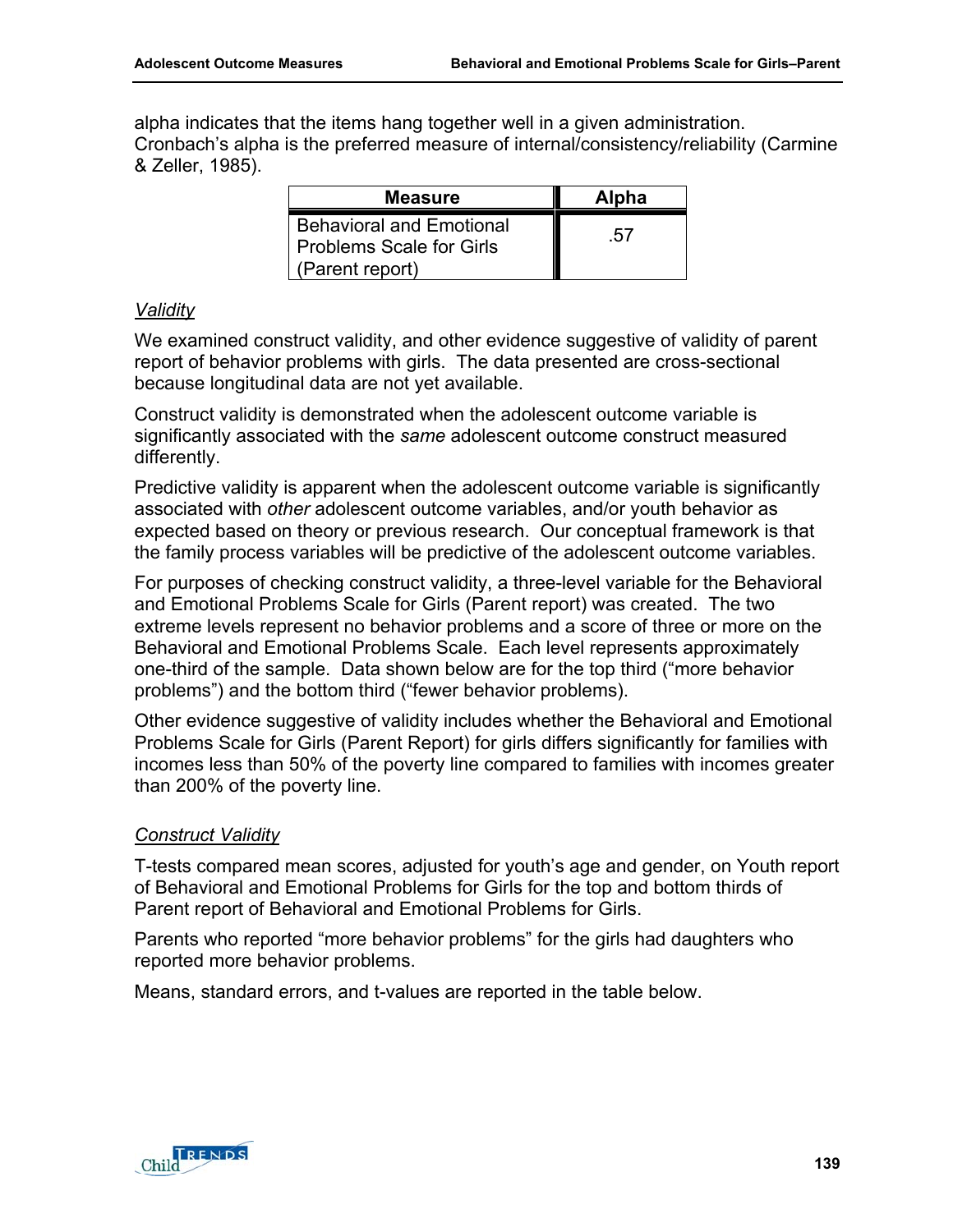| Mean Scores for Youth Report of Behavior and Emotional Problems for Girls by |
|------------------------------------------------------------------------------|
| <b>Parent Report Behavior and Emotional Problems for Girls</b>               |
| (more vs. fewer behavior problems)                                           |

|                                                                                                 | <b>Fewer Behavior</b><br><b>Problems</b> | <b>More Behavior</b><br><b>Problems</b> | t-value    |
|-------------------------------------------------------------------------------------------------|------------------------------------------|-----------------------------------------|------------|
| <b>Behavioral and Emotional</b><br><b>Problems for Girls (Youth)</b><br>report) (range: $0-8$ ) | 1.44<br>(.06)                            | 3.09<br>(.09)                           | $15.51***$ |

p-levels are <.10=,; <.05=\*; <.01=\*\*; <.001=\*\*\*

#### *Predictive Validity*

T-tests compared mean scores, adjusted for youth's age and gender, on the family process and adolescent outcome variables listed in the tables for the top and bottom thirds of Parent report of Behavioral and Emotional Problems for Girls.

Parents who reported more behavior problems for girls had youth who reported higher instances of substance use and delinquency.

Means, standard errors, and t-values are reported in the table below.

## **Mean Scores for Youth Behavior Problems by Parent Report Behavior and Emotional Problems for Girls (more vs. fewer behavior problems)**

|                           | <b>Fewer Behavior</b><br><b>Problems</b> | <b>More Behavior</b><br><b>Problems</b> | t-value   |
|---------------------------|------------------------------------------|-----------------------------------------|-----------|
| Youth Report of Substance | 0.42                                     | 0.96                                    | $8.56***$ |
| Use (range: $0-3$ )       | (.04)                                    | (.05)                                   |           |
| Youth Report of           | 0.50                                     | 1.16                                    | $7.85***$ |
| Delinquency (range: 0-10) | (.04)                                    | (.06)                                   |           |

p-levels are  $\leq 10$ =,;  $\leq 05$ =\*;  $\leq 01$ =\*\*;  $\leq 001$ =\*\*\*

#### *Other Evidence Suggestive of Validity*

T-tests compared mean scores, adjusted for youth's age and gender, on Parent report of Behavioral and Emotional Problems for Girls for two poverty groups, less than 50% of the poverty level and greater than 200% of the poverty level.

Parents of youth living in families with incomes greater than 200% of the poverty line reported fewer behavior problems for girls than parents of families with incomes less than 50% of the poverty line.

Means, standard errors, and t-values are reported in the following table.

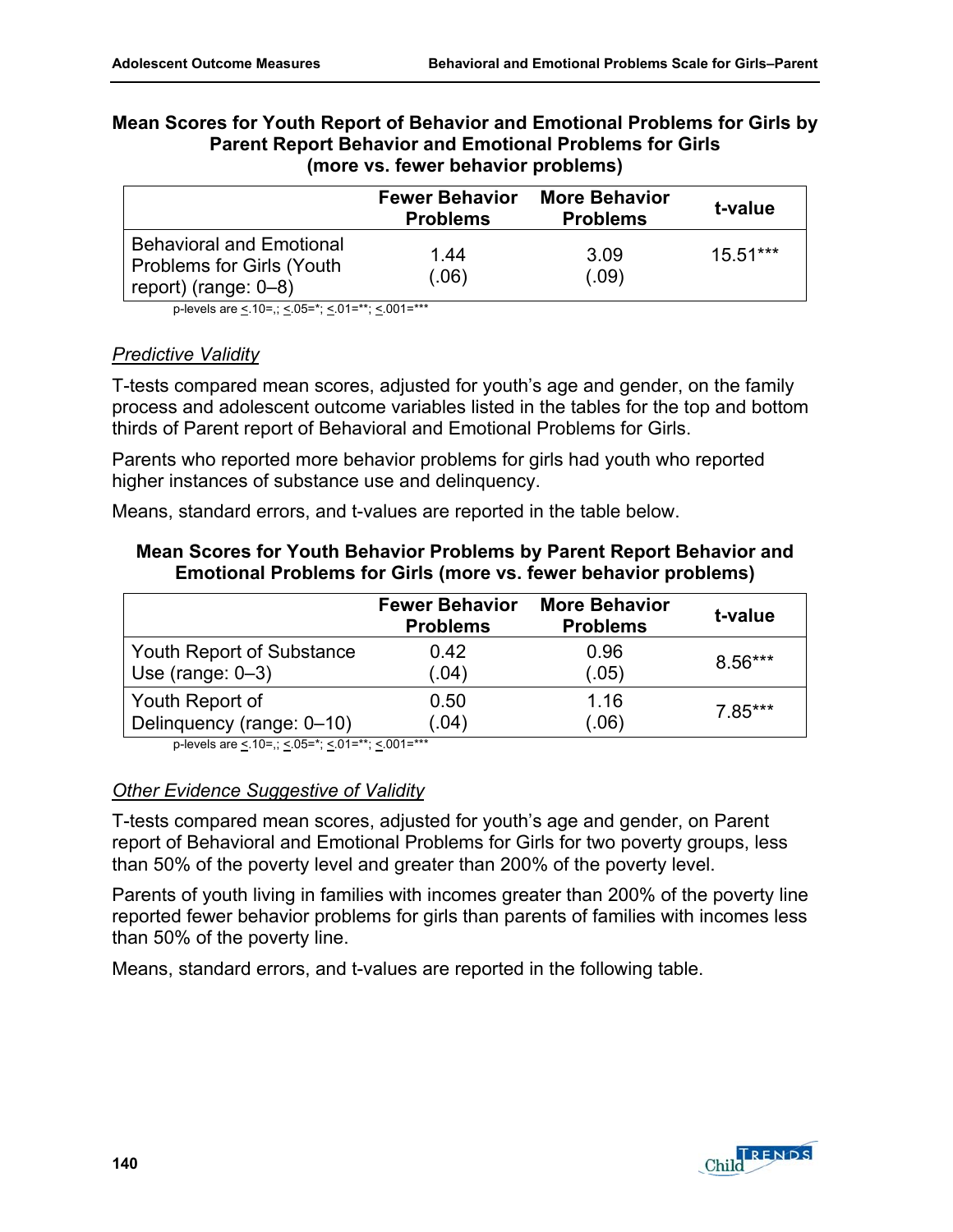|                                                                          | <50% of<br><b>Poverty Level</b> | $>200\%$ of<br><b>Poverty Level</b> | t-value    |
|--------------------------------------------------------------------------|---------------------------------|-------------------------------------|------------|
| <b>Behavioral and Emotional</b><br>Problems for Girls (Parent<br>report) | 1.55<br>(.08)                   | 1.07<br>(.07)                       | $-4.69***$ |

## **Mean Scores for Parent Report of Behavioral and Emotional Problems for Girls by Poverty Level (<50% vs. > 200%)**

p-levels are <.10=,; <.05=\*; <.01=\*\*; <.001=\*\*\*

- Achenbach, T. & Edelbrock, C. (1987). The manual for the Youth Self-report and profile. Burlington, VT: University of Vermont.
- Carmine, E.G., & Zeller, R.A. (1985). Reliability and validity assessment. In J.L. Sullivan (Ed.), Quantitative applications in the social sciences. Sage: Beverly Hills, CA.
- Duncan, G. J., Brooks-Gunn, J. & Klbanov, P. K. (1994). Economic deprivation in early childhood deprivation. Child Development, 65, 296-318.
- Ehrle, J. L. & Moore, K. A. (1999). Benchmarking Measures of Child and Family Well-Being in the NSAF. Draft at Child Trends, Inc.
- Farmer, E. M. Z. (1995). Extremity of externalizing behavior and young adult outcomes. Journal of Child Psychology and Allied Disciplines, 36, 617-632.
- Rothbaum, F., Rosen, K. S., Pott, M., Beatty, M. (1995). Early parent-child relationships and later problem behavior: A longitudinal study. Merrill-Palmer Quarterly, 41, 133-151.
- Tremblay, R. E., Massey, B., Perron, D., & Leblanc, M. (1992). Early disruptive behavior, poor school achievement, delinquent behaviors, and delinquent personality: Longitudinal analyses. Journal of Consulting and Clinical Psychology, 60, 64-72.

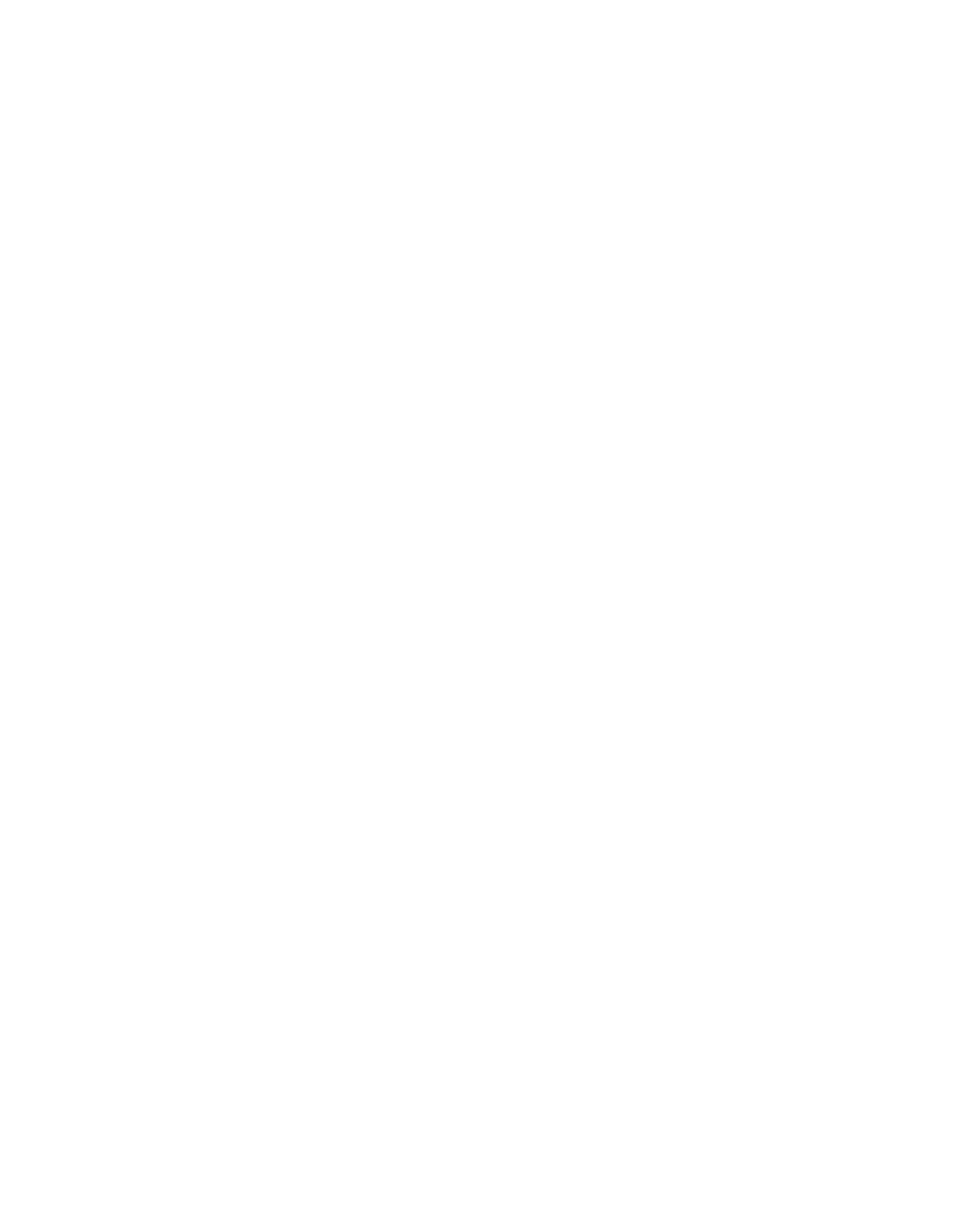# **Behavioral and Emotional Problems Scale for Boys–Parent Report**

## *Description & Relevance:*

Behavior problems have been linked to many family and neighborhood characteristics. For example, youth in families with supportive parent-youth relationships (Rothbaum, Rosen, Pott, & Beatty, 1995) are less likely to exhibit behavior problems. Research also suggests that living in a neighborhood with more risks results in a higher incidence of behavior problems such as throwing tantrums (Duncan, Brooks-Gunn, & Klebanov, 1994). Youth behavior problems are predictive of some adult outcomes such as academic achievement, and employment (Farmer, 1995; Tremblay, Massey, Perron, & Leblanc, 1992).

## *Source of Items:*

The NLSY 97's measure of behavioral and emotional problems utilizes a set of six items developed as an indicator of children's mental health for the National Health Interview Survey (NHIS). The items have also been used in the National Survey of America's Families (NSAF), though in the NSAF the items were asked of both genders (Ehrle & Moore, 1999). The items for the behavioral and emotional problems (NHIS and NSAF) indicator were selected from the Child Behavior Checklist (CBCL), a standardized questionnaire used to obtain parent's ratings of their children's problems and competencies (Achenbach & Edelbrock, 1987). Items selected for the NHIS were identified as providing the best discrimination between demographically similar children who were referred or not referred for mental health services. Of the six items in the NLSY 97 questionnaire, two items (1. lies or cheats and 2. unhappy, sad, or depressed) were asked for both boys and girls. Two items (1. school work is poor and 2. has trouble sleeping) were asked only for girls. Two items (1. Can't concentrate or pay attention for long and 2. Doesn't get along with other kids) were asked only for boys. This procedure was also utilized in the NHIS.

Parallel items were asked of the male youth.

#### *Items and Response Categories:*

- *1. [Youth] can't concentrate or pay attention for long.*
- *2. [Youth] doesn't get along with other kids.*
- *3. [Youth] lies or cheats.*
- *4. [Youth] is unhappy, sad or depressed.*

The responses were measured on a 3 point scale:

| Not True | Sometimes True | Often True |
|----------|----------------|------------|
|          |                |            |

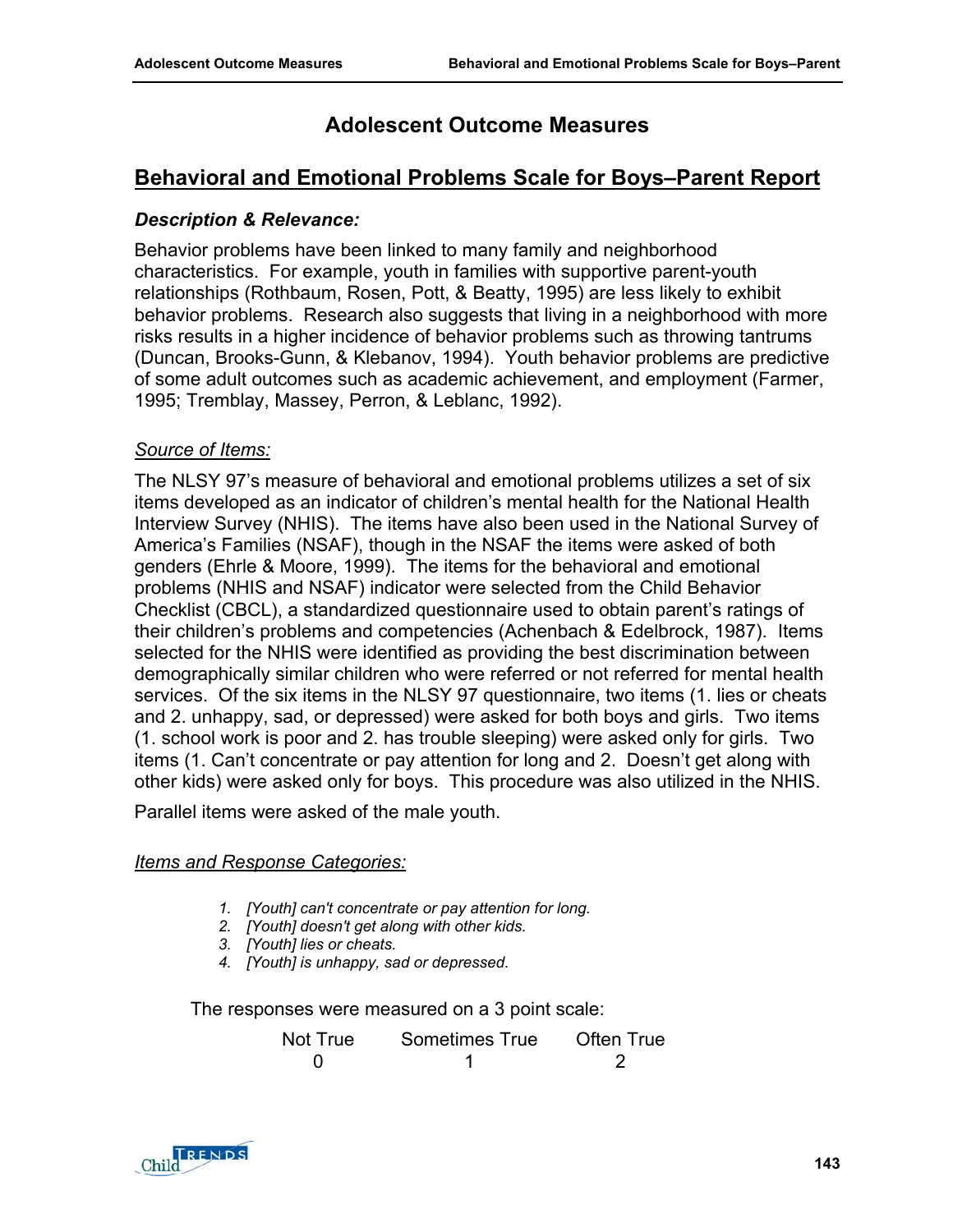# *Scale Creation*

The Behavioral and Emotional Problems Scale for Boys (Parent report) was created by summing the responses to the four items for a total possible score of 8 points. Higher scores indicate more numerous and/or frequent behavior problems.

*Variable Name*: FP\_PYMBEHS

*Age of Youth:* 12–16 years

# *Frequencies:*

| FP PYMBEHS | Frequency | Percent | Cumulative<br>Frequency | Cumulative<br>Percent |
|------------|-----------|---------|-------------------------|-----------------------|
| 0          | 466       | 27.1    | 466                     | 27.1                  |
| 1          | 427       | 24.8    | 893                     | 51.9                  |
| 2          | 321       | 18.7    | 1214                    | 70.6                  |
| 3          | 231       | 13.4    | 1445                    | 84.1                  |
| 4          | 155       | 9.0     | 1600                    | 93.1                  |
| 5          | 77        | 4.5     | 1677                    | 97.6                  |
| 6          | 24        | 1.4     | 1701                    | 99.0                  |
| 7          | 10        | 0.6     | 1711                    | 99.5                  |
| 8          | 8         | 0.5     | 1719                    | 100.0                 |

Behavioral and Emotional Problems Scale for Boys- Parent report (higher scores indicate more behavior problems)

# *Psychometric Assessment:*

#### *Data Quality*

Scores on the Behavioral and Emotional Problems Scale for Boys (Parent report) were obtained for respondents who answered at least three of the four items. Respondents who answered only three of the four items were assigned a weighted score based on the 8-point scale (i.e., rawscore \* (4/4-missing)). Respondents who answered fewer than three items were coded as missing on The Behavioral and Emotional Problems Scale for Boys (Parent report). However, very little missing data occurred.

| <b>Measure</b>                                                                |      | N missing | Mean | SD   |
|-------------------------------------------------------------------------------|------|-----------|------|------|
| <b>Behavioral and Emotional</b><br>Problems Scale for Boys<br>(Parent report) | 1719 |           | 1 77 | 1.65 |

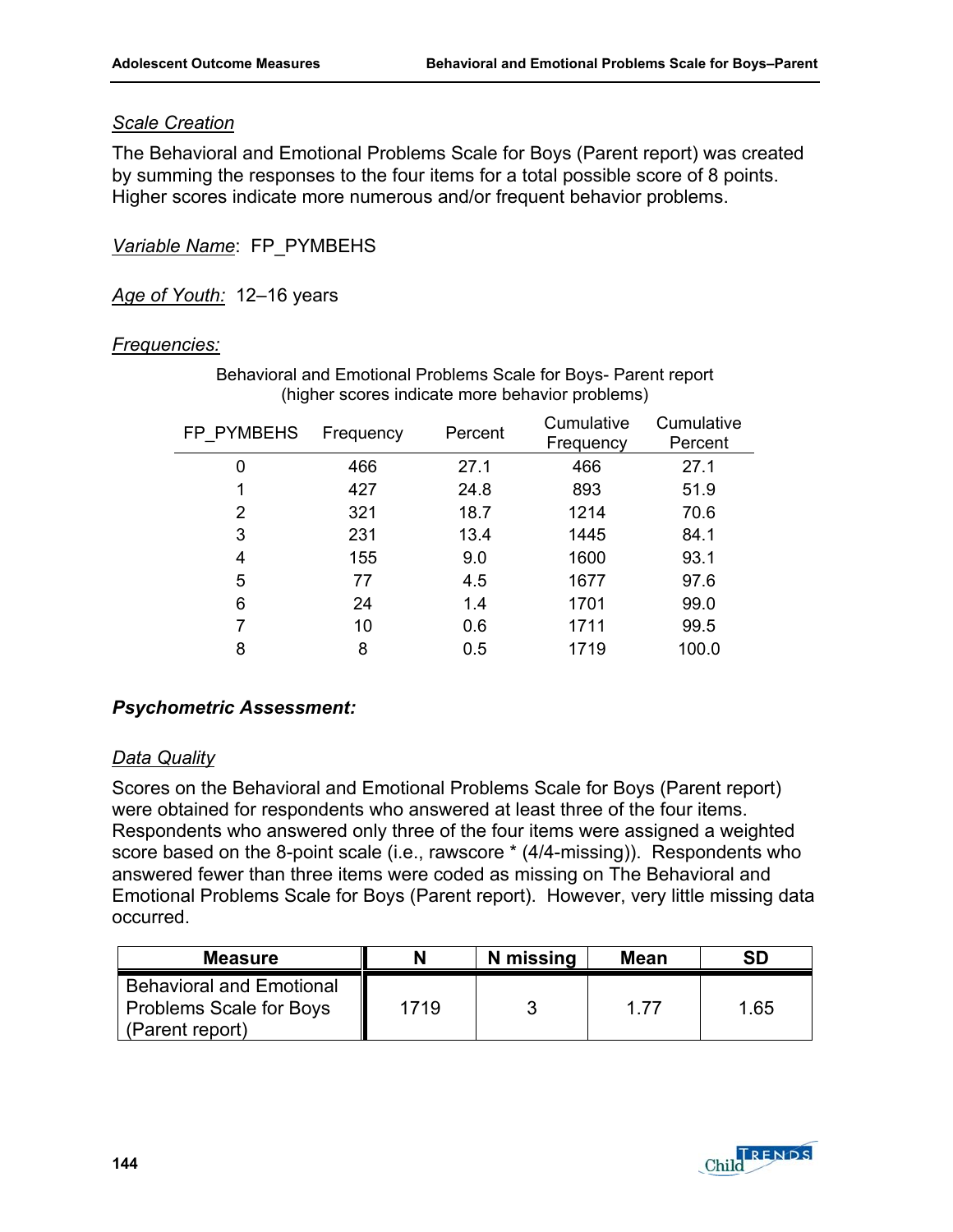# *Internal Consistency/Reliability*

Cronbach's alpha for these scales are considered moderate adequate in terms of consistency/reliability. Internal consistency as measured by Cronbach's alpha indicates that the items hang together well in a given administration. Cronbach's alpha is the preferred measure of internal/consistency/reliability (Carmine & Zeller, 1985).

| <b>Measure</b>                                                                       | <b>Alpha</b> |
|--------------------------------------------------------------------------------------|--------------|
| <b>Behavioral and Emotional</b><br><b>Problems Scale for Boys</b><br>(Parent report) | .65          |

# *Validity*

We examined construct validity, predictive validity, and other evidence suggestive of validity for parent reports of behavior and emotional problems in boys. The data presented are cross-sectional because longitudinal data are not yet available.

Construct validity is demonstrated when the adolescent outcome variable is significantly associated with the *same* adolescent outcome construct measured differently.

Predictive validity is apparent when the adolescent outcome variable is significantly associated with *other* adolescent outcome variables, and/or youth behavior as expected based on theory or previous research. Our conceptual framework is that the family process variables will be predictive of the adolescent outcome variables.

For purposes of checking construct validity, a three-level variable for the Behavioral and Emotional Problems Scale for Boys (Parent report) was created. The two extreme levels represent no behavior problems and a score of three or more on the Behavioral and Emotional Problems Scale. Each level represents approximately one-third of the sample. Data shown below are for the top third ("more behavior problems") and the bottom third ("fewer behavior problems).

Other evidence suggestive of validity includes whether the Behavioral and Emotional Problems Scale for Boys (Parent Report) differs significantly for families with incomes less than 50% of the poverty line compared to families with incomes greater than 200% of the poverty line.

# *Construct Validity*

T-tests compared mean scores, adjusted for youth's age and gender, on Youth report of Behavioral and Emotional Problems for Boys for the top and bottom thirds of Parent report of Behavioral and Emotional Problems for Boys.

Parents who reported more behavior problems for boys had sons who reported more behavior problems.

Means, standard errors, and t-values are reported in the table below.

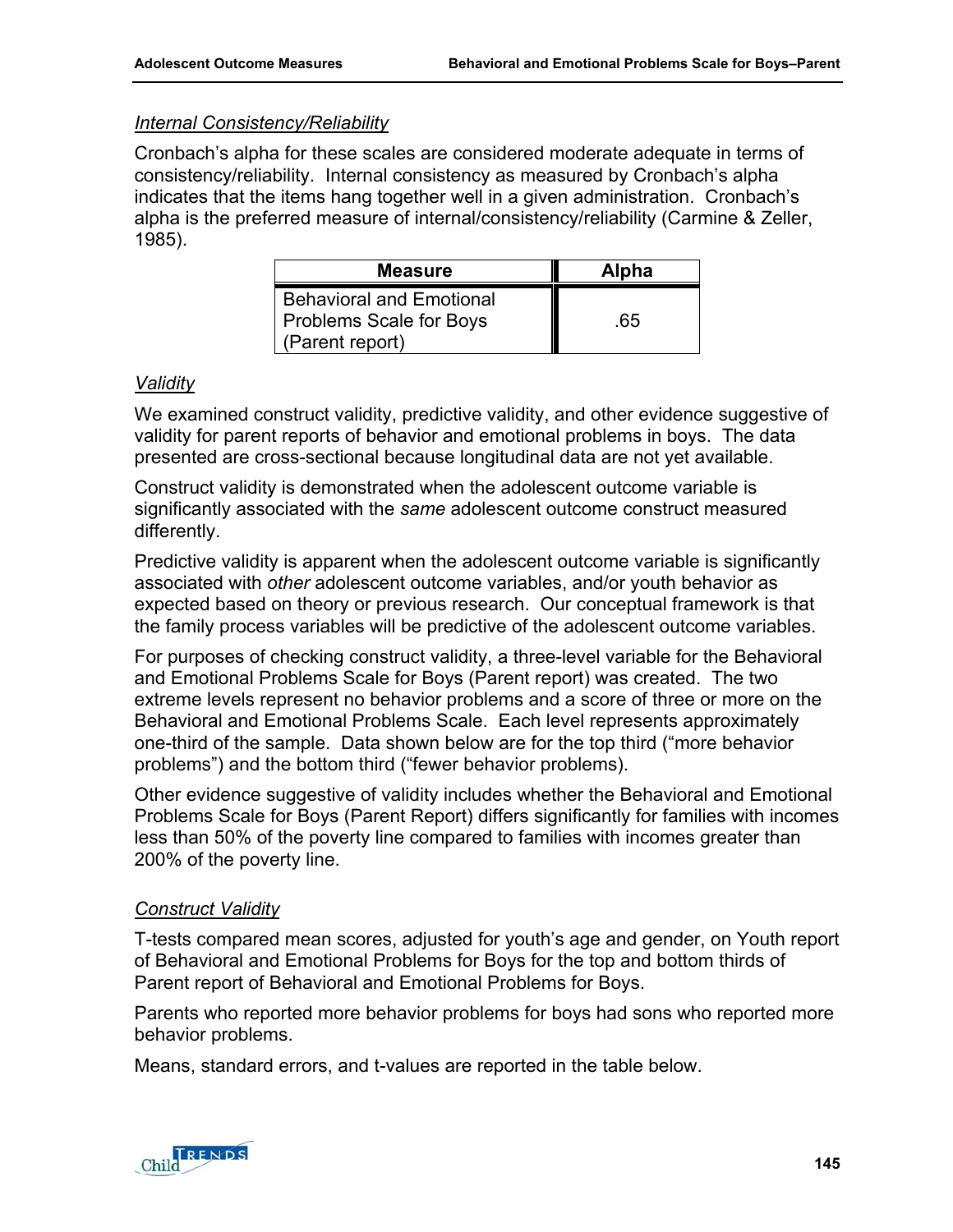| Mean Scores on Youth report of Behavioral and Emotional Problems Scale for |
|----------------------------------------------------------------------------|
| Boys by Parent report of Behavioral and Emotional Problems Scale for Boys  |
| (more vs. fewer behavior problems)                                         |

|                                                                                        | <b>Fewer Behavior</b><br><b>Problems</b> | <b>More Behavior</b><br><b>Problems</b> | t-value    |
|----------------------------------------------------------------------------------------|------------------------------------------|-----------------------------------------|------------|
| <b>Behavioral and Emotional</b><br>Problems for Boys (Youth<br>report) (range: $0-8$ ) | 1.56<br>(.06)                            | 2.83<br>(.07)                           | $13.40***$ |

p-levels are <.10=,; <.05=\*; <.01=\*\*; <.001=\*\*\*

## *Predictive Validity*

T-tests compared mean scores, adjusted for youth's age and gender, on the family process and adolescent outcome variables listed in the tables for the top and bottom thirds of Parent report of Behavioral and Emotional Problems for Boys.

Parents who reported more behavior problems for boys had sons who reported higher instances of substance use and delinquency.

Means, standard errors, and t-values are reported in the table below.

## **Mean Scores on Youth report Youth Behavior Problems by Parent report of Behavioral and Emotional Problems Scale for Boys (more vs. fewer behavior problems)**

|                           | <b>Fewer Behavior</b><br><b>Problems</b> | <b>More Behavior</b><br><b>Problems</b> | t-value   |
|---------------------------|------------------------------------------|-----------------------------------------|-----------|
| Youth Report of Substance | 0.50                                     | 0.79                                    | $5.07***$ |
| Use (range: $0-3$ )       | (.04)                                    | (.04)                                   |           |
| Youth Report of           | 0.92                                     | 1.79                                    | $8.22***$ |
| Delinquency (range: 0-10) | (.06)                                    | (.06)                                   |           |

p-levels are  $\leq 10$ =,;  $\leq 05$ =\*;  $\leq 01$ =\*\*;  $\leq 001$ =\*\*\*

# *Other Evidence Suggestive of Validity*

T-tests compared mean scores, adjusted for youth's age and gender, on Parent report of Behavioral and Emotional Problems for Boys for two poverty groups, less than 50% of the poverty level and greater than 200% of the poverty level.

Parents of youth living in families with incomes greater than 200% of the poverty line reported fewer behavior problems for boys than parents of families with incomes less than 50% of the poverty line.

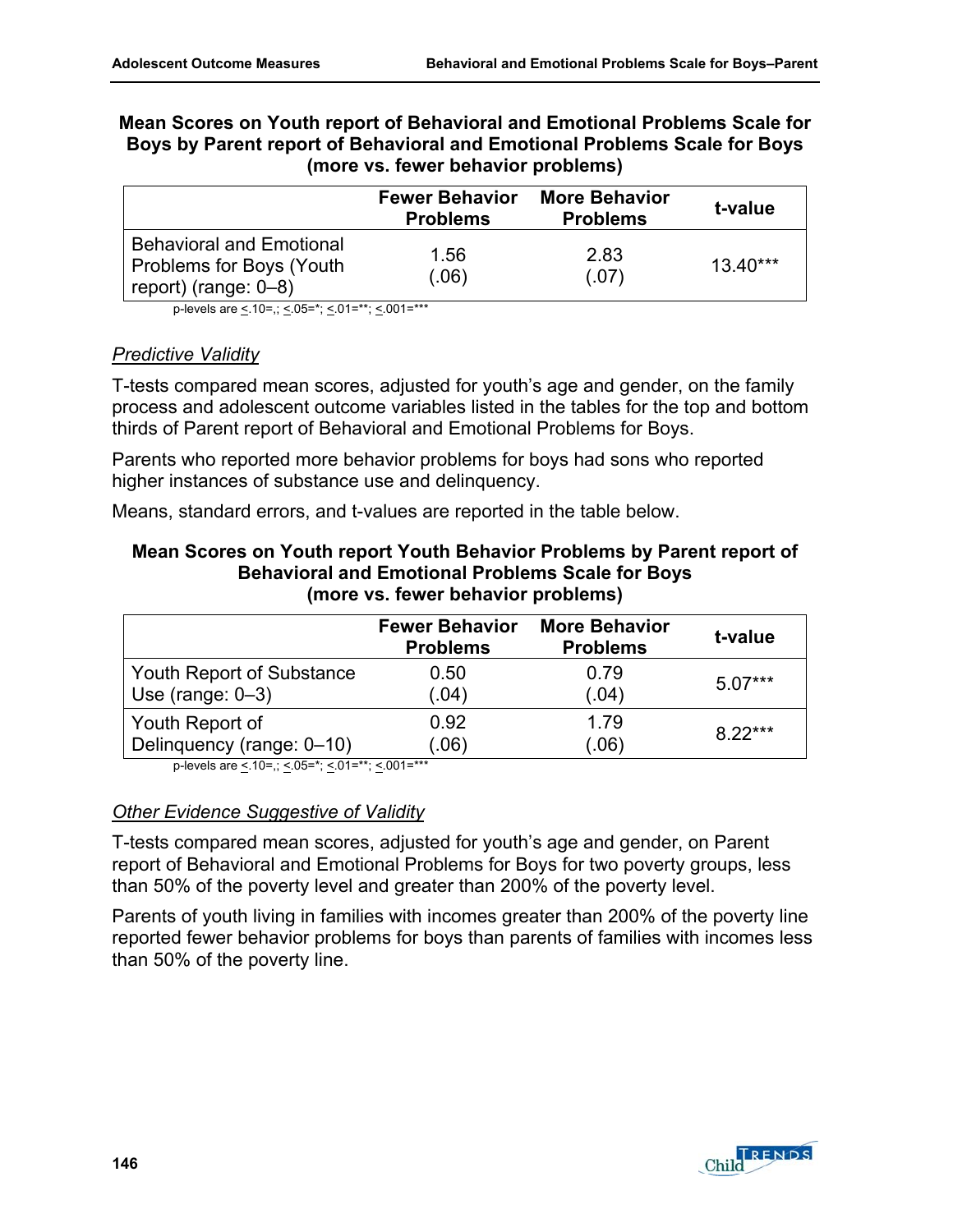Means, standard errors, and t-values are reported in the following table.

## **Mean Scores for Parent Report of Behavioral and Emotional Problems for Boys by Poverty Level (<50% vs. > 200%)**

|                                                                                                   | <50% of<br><b>Poverty Level</b> | $>200\%$ of<br><b>Poverty Level</b> | t-value    |
|---------------------------------------------------------------------------------------------------|---------------------------------|-------------------------------------|------------|
| <b>Behavioral and Emotional</b><br><b>Problems Scale for Boys</b><br>(Parent report) (range: 0–8) | 2.00<br>(.09)                   | 1.61<br>(.07)                       | $-3.42***$ |

p-levels are <.10=,; <.05=\*; <.01=\*\*; <.001=\*\*\*

- Achenbach, T. & Edelbrock, C. (1987). The manual for the Youth Self-report and profile. Burlington, VT: University of Vermont.
- Carmine, E.G., & Zeller, R.A. (1985). Reliability and validity assessment. In J.L. Sullivan (Ed.), Quantitative applications in the social sciences. Sage: Beverly Hills, CA.
- Duncan, G. J., Brooks-Gunn, J. & Klebanov, P. K. (1994). Economic deprivation in early childhood deprivation. Child Development, 65, 296-318.
- Ehrle, J. L. & Moore, K. A. (1999). Benchmarking Measures of Child and Family Well-Being in the NSAF. Draft at Child Trends, Inc.
- Farmer, E. M. Z. (1995). Extremity of externalizing behavior and young adult outcomes. Journal of Child Psychology and Allied Disciplines, 36, 617-632.
- Rothbaum, F., Rosen, K. S., Pott, M., Beatty, M. (1995). Early parent-child relationships and later problem behavior: A longitudinal study. Merrill-Palmer Quarterly, 41, 133-151.
- Tremblay, R. E., Massey, B., Perron, D., & Leblanc, M. (1992). Early disruptive behavior, poor school achievement, delinquent behaviors, and delinquent personality: Longitudinal analyses. Journal of Consulting and Clinical Psychology, 60, 64-72.

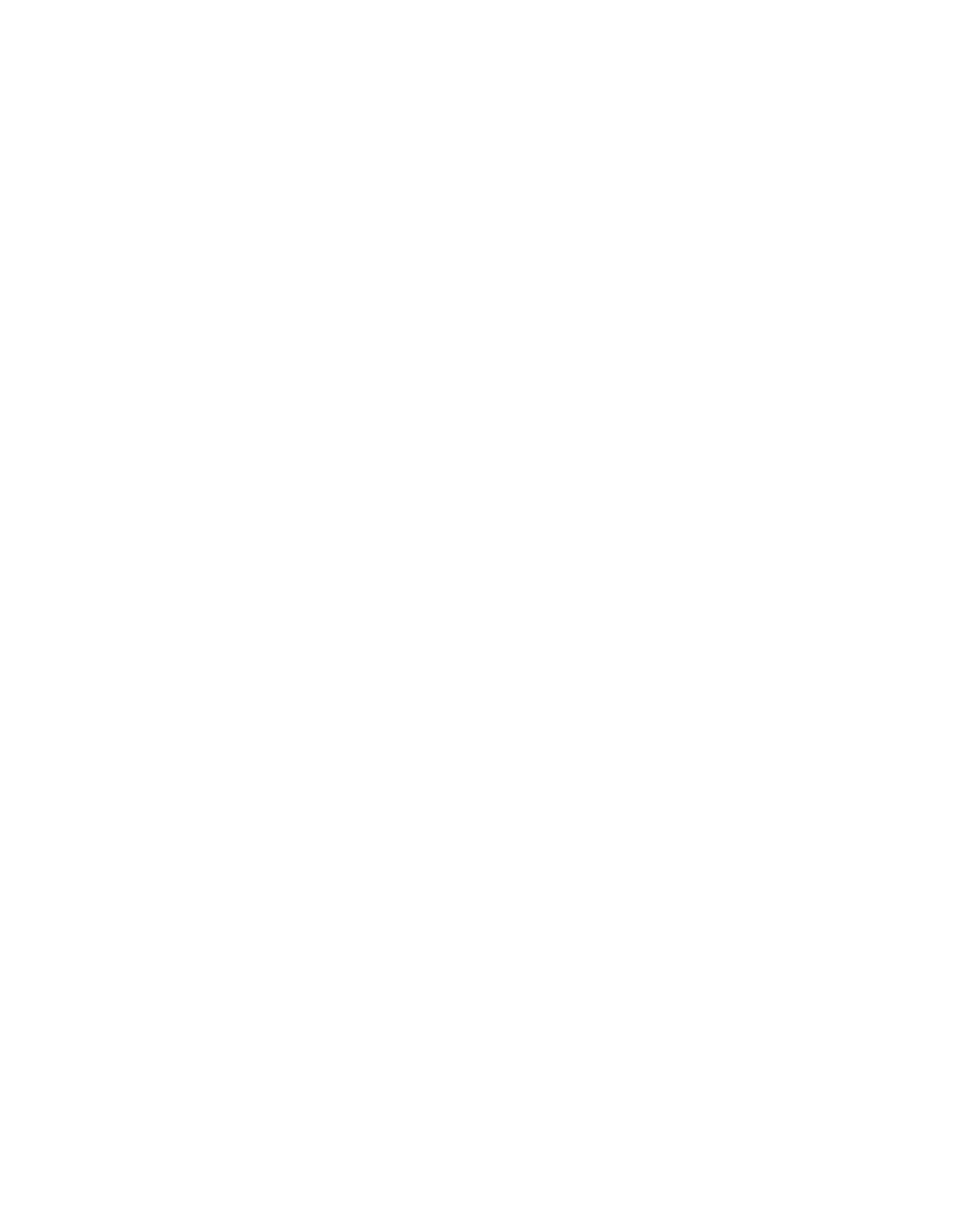# **Delinquency Index–Youth Report**

# *Description & Relevance:*

Delinquency has been linked to many family and neighborhood characteristics. Youth in families with higher monitoring parents (Weintraub & Gold, 1991) are less likely to exhibit delinquent behaviors. Research also suggests that living in a neighborhood with more risks results in a higher incidence of behavior problems such as destroying property (Duncan, Brooks-Gunn, & Klebanov, 1994). Youth delinquency is predictive of some adult outcomes such as educational attainment, economic status, and job instability (Hagan, 1991; Newcombe & Bentler, 1988; Sampson & Laub, 1990).

# *Source of Items:*

The Delinquency Index items were modified from items developed by Del Elliot to measure delinquency and criminality in the National Youth Survey. The National Youth Survey (NYS) is a longitudinal study from 1983-1989 of 1,725 respondents aged 18-24 years old. The data from NYS have been used to compare rates of generalized spousal assault and victimization reported in a crime context with rates of marital assault and victimization reported in a family violence context.

# *Items and Response Categories*

- *1. Have you ever run away, that is, left home and stayed away at least overnight without your parent's prior knowledge or permission?*
- *2. Have you ever carried a hand gun? When we say hand gun, we mean any firearm other than a rifle or shotgun.*
- *3. Have you ever belonged to a gang?*
- *4. Have you ever purposely damaged or destroyed property that did not belong to you?*
- *5. Have you ever stolen something from a store or something that did not belong to you worth less than 50 dollars?*
- *6. Have you ever stolen something from a store, person or house, or something that did not belong to you worth 50 dollars or more including stealing a car?*
- *7. Have you ever committed other property crimes such as fencing, receiving, possessing or selling stolen property, or cheated someone by selling them something that was worthless or worth much less than what you said it was?*
- *8. Have you ever attacked someone with the idea of seriously hurting them or have a situation end up in a serious fight or assault of some kind?*
- *9. Have you ever sold or helped sell marijuana (pot, grass), hashish (hash) or other hard drugs such as heroin, cocaine or LSD?*
- *10. Have you ever been arrested by the police or taken into custody for an illegal or delinquent offense (do not include arrests for minor traffic violations)?*

0=No, 1=Yes

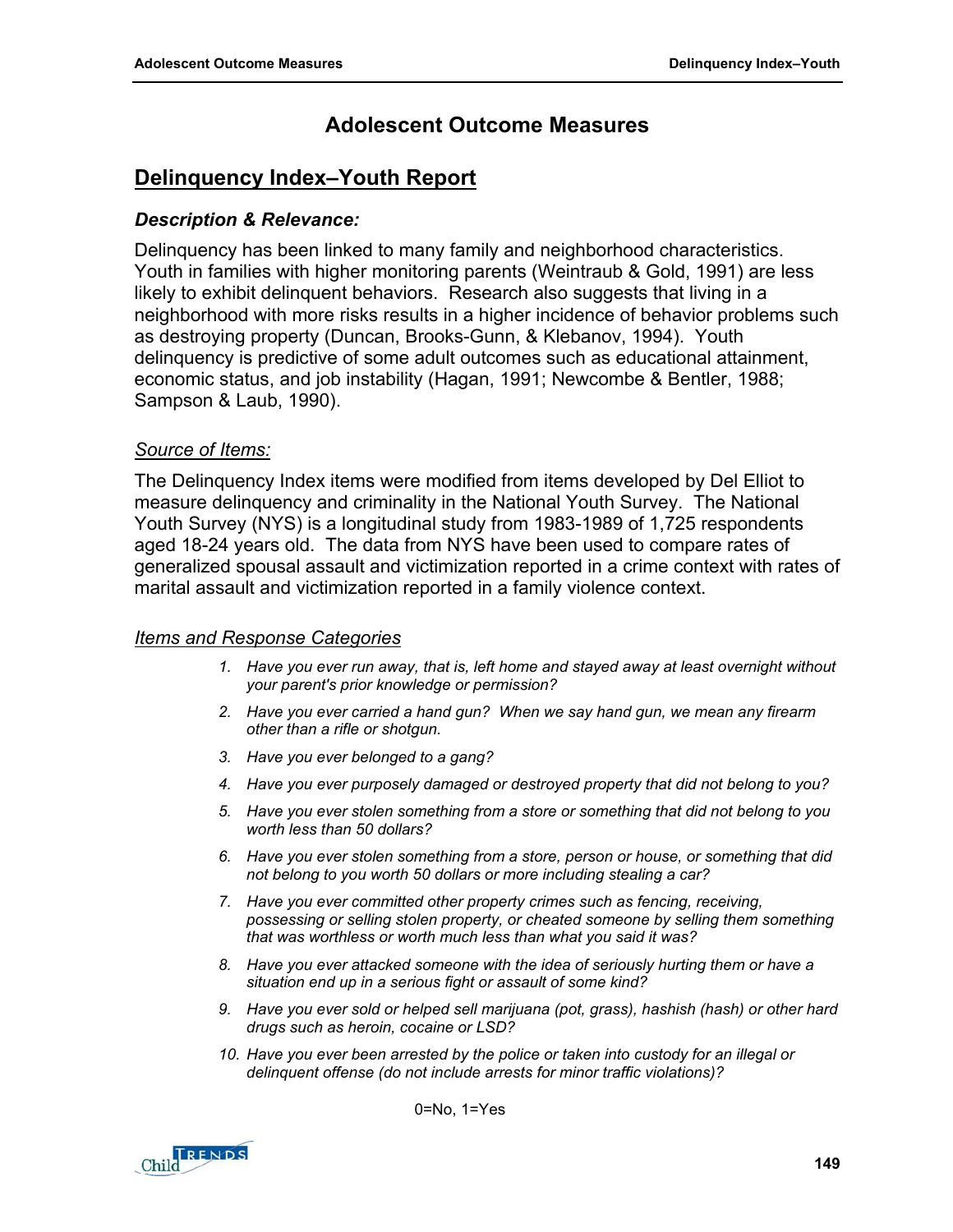# *Index Creation*

The Delinquency Index score was created by summing the responses from the number of delinquent/criminal acts the youths identified having ever done, for a possible total of 10. Higher scores indicate more incidents of delinquency.

*Variable Name:* FP\_YYCRIMI

*Age of Youth:* 12–16 years

# *Frequency:*

|            | ັ         |         |                         |                       |
|------------|-----------|---------|-------------------------|-----------------------|
| FP YYCRIMI | Frequency | Percent | Cumulative<br>Frequency | Cumulative<br>Percent |
| 0          | 4211      | 46.8    | 4211                    | 46.8                  |
| 1          | 1892      | 21.0    | 6103                    | 67.8                  |
| 2          | 1165      | 12.9    | 7268                    | 80.7                  |
| 3          | 689       | 7.6     | 7957                    | 88.3                  |
| 4          | 406       | 4.5     | 8363                    | 92.9                  |
| 5          | 251       | 2.8     | 8614                    | 95.6                  |
| 6          | 157       | 1.7     | 8771                    | 97.4                  |
| 7          | 96        | 1.1     | 8867                    | 98.4                  |
| 8          | 72        | 0.8     | 8939                    | 99.2                  |
| 9          | 50        | 0.6     | 8989                    | 99.8                  |
| 10         | 18        | 0.2     | 9007                    | 100.0                 |
|            |           |         |                         |                       |

#### Index of youth report of delinquency (higher scores indicate more delinquency)

# *Data Quality*

Scores on the Delinquency Index were obtained for respondents who answered at least eight of the ten items. Respondents who answered at least eight of the ten questions were assigned a weighted score based on the 10-point scale (i.e., rawscore \* (10/10-missing)). Respondents who answered fewer than eight items were coded as missing. However, little missing data occurred.

| <b>Measure</b>                 | N    | N missing | <b>Mean</b> | <b>SD</b> |
|--------------------------------|------|-----------|-------------|-----------|
| Youth Report of<br>Delinguency | 9007 | 15        | 1.33        | .84       |

# *Internal Consistency/Reliability*

Not applicable. (This is an index rather than a scale. That is, it is not assumed that the frequency of delinquent act should be correlated (i.e., internally consistent) with the frequency of another delinquent act.)

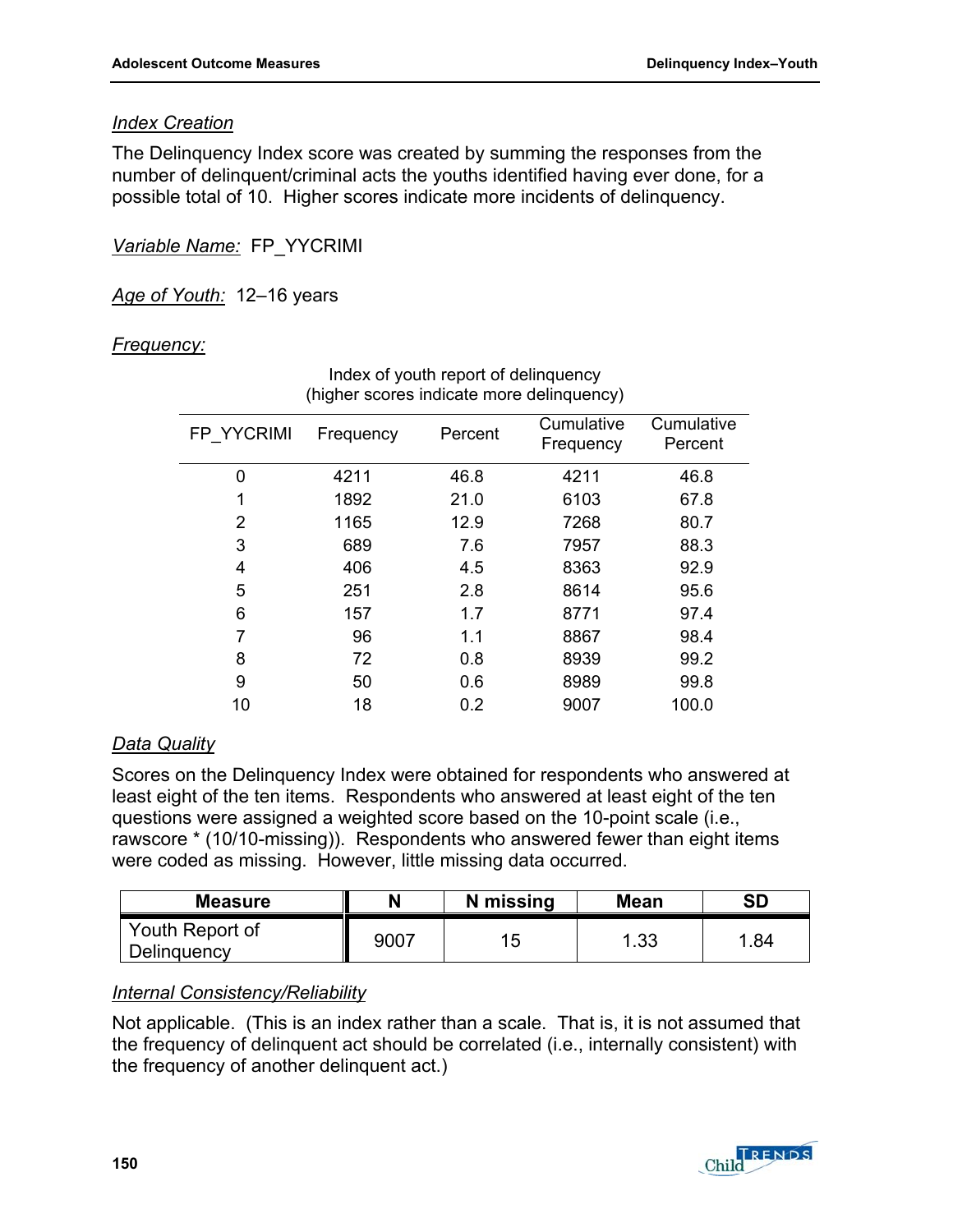# *Validity*

We examined construct validity, and other evidence suggestive of validity of the Delinquency Index. The data presented are cross-sectional because longitudinal data are not yet available.

Construct validity is demonstrated when the adolescent outcome variable is significantly associated with the *same* adolescent outcome construct measured differently.

Predictive validity is apparent when the adolescent outcome variable is significantly associated with *other* adolescent outcome variables, and/or youth behavior as expected based on theory or previous research. Our conceptual framework is that the family process variables will be predictive of the adolescent outcome variables.

For purposes of checking construct validity, three-level variables for the Delinquency Index were created. The lowest level represents zero instances of delinquency, the highest level represents 7 or more instances of delinquency. Data shown below are for the top and bottom levels.

Other evidence suggestive of validity includes whether delinquency differs significantly for families with incomes less than 50% of the poverty line compared to families with incomes greater than 200% of the poverty line.

# *Construct Validity*

No other measure of delinquency was collected in this cohort, therefore construct validity can not be assessed.

# *Predictive Validity*

T-tests compared mean scores, adjusted for youth's age and gender, on the family process and adolescent outcome variables listed in the tables for the top and bottom levels of Youth report of Delinquency.

Youth who reported more instances of delinquency, also reported more behavior problems.

Means, standard errors, and t-values are reported in the table below.

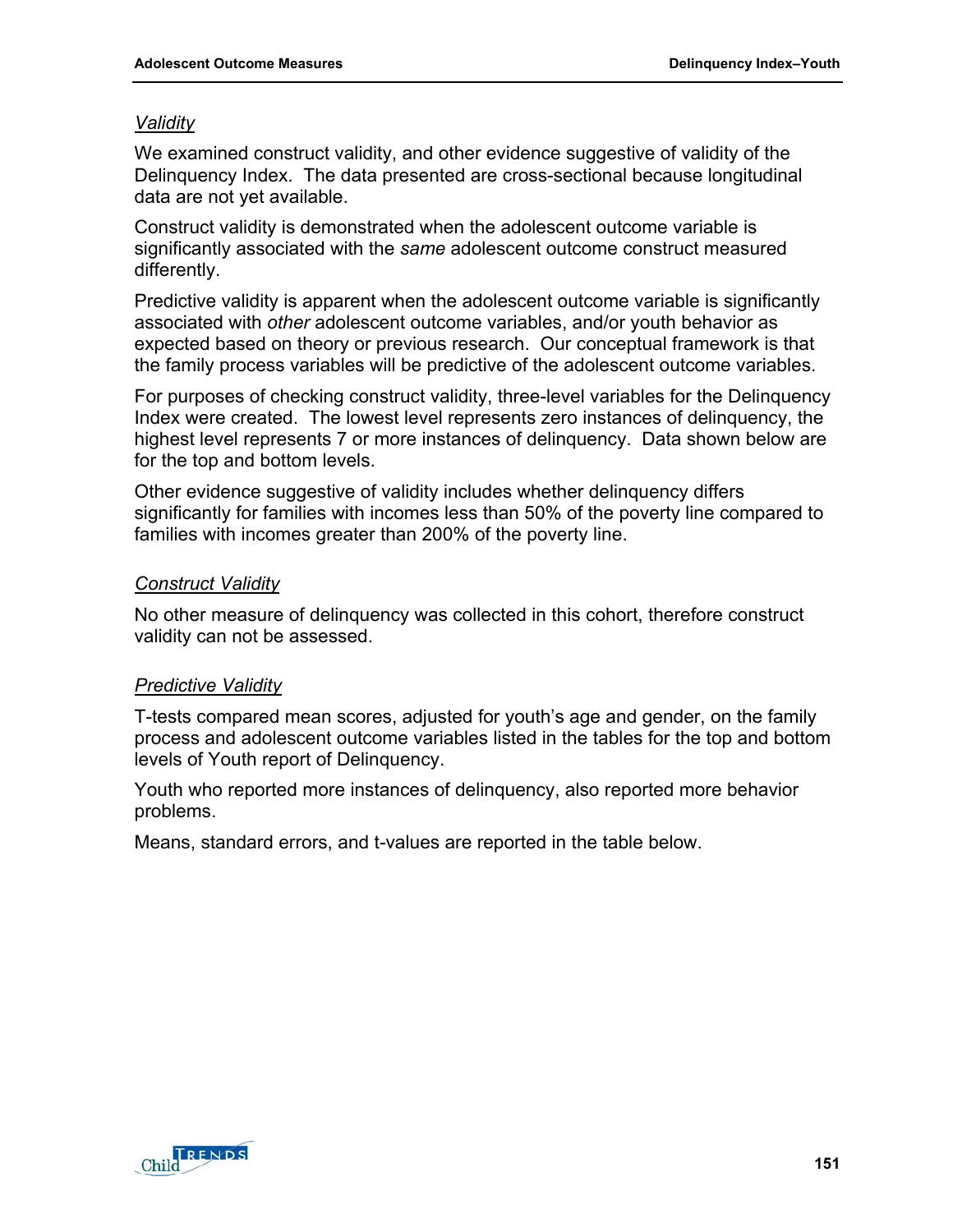|                                                                                                 | <b>More Instances</b><br>of Delinquency | <b>Fewer Instances</b><br>of Delinguency | t-value   |
|-------------------------------------------------------------------------------------------------|-----------------------------------------|------------------------------------------|-----------|
| Youth Report of Substance<br>Use (range: $0-3$ )                                                | 0.52<br>(.01)                           | 2.59<br>(.06)                            | 32.92***  |
| <b>Behavioral and Emotional</b><br>Problems for Girls (Youth<br>report) (range: $0-8$ )         | 1.70<br>(.04)                           | 4.02<br>(.60)                            | $3.83***$ |
| <b>Behavioral and Emotional</b><br>Problems for Boys (Youth)<br>report) (range: $0-8$ )         | 1.65<br>(.04)                           | 3.26<br>(.33)                            | 4.86***   |
| <b>Behavioral and Emotional</b><br><b>Problems for Girls (Parent</b><br>report) (range: $0-8$ ) | 0.99<br>(1.39)                          | 1.11<br>(0.04)                           | $-0.09$   |
| <b>Behavioral and Emotional</b><br>Problems for Boys (Parent<br>report) (range: $0-8$ )         | 1.56<br>(.66)                           | 1.49<br>(.06)                            | 0.09      |

# **Mean Scores for Youth Behavior Problems by Youth report of Delinquency (More vs. Fewer instances)**

p-levels are  $\leq 10$ =,;  $\leq 05$ =\*;  $\leq 01$ =\*\*;  $\leq 001$ =\*\*\*

# *Other Evidence Suggestive of Validity*

T-tests compared mean scores, adjusted for youth's age and gender, on Youth report of Delinquency for two poverty groups, less than 50% of the poverty level and greater than 200% of the poverty level.

Youth living in families with incomes greater than 200% of the poverty line reported fewer instances of delinquency than youth in families with incomes less than 50% of the poverty line.

Means, standard errors, and t-values are reported in the following table.

#### **Mean Scores for Youth Report of Delinquency by Poverty Level (<50% vs. > 200%)**

|                           | <50% of Poverty<br>Level | $>200\%$ of<br><b>Poverty Level</b> | t-value   |
|---------------------------|--------------------------|-------------------------------------|-----------|
| Youth Report of           | 1.07                     | 0.97                                | $-2.69**$ |
| Delinquency (range: 0-10) | (.02)                    | (.03)                               |           |

p-levels are < .10=,; < .05=\*; < .01=\*\*; < .001=\*\*\*

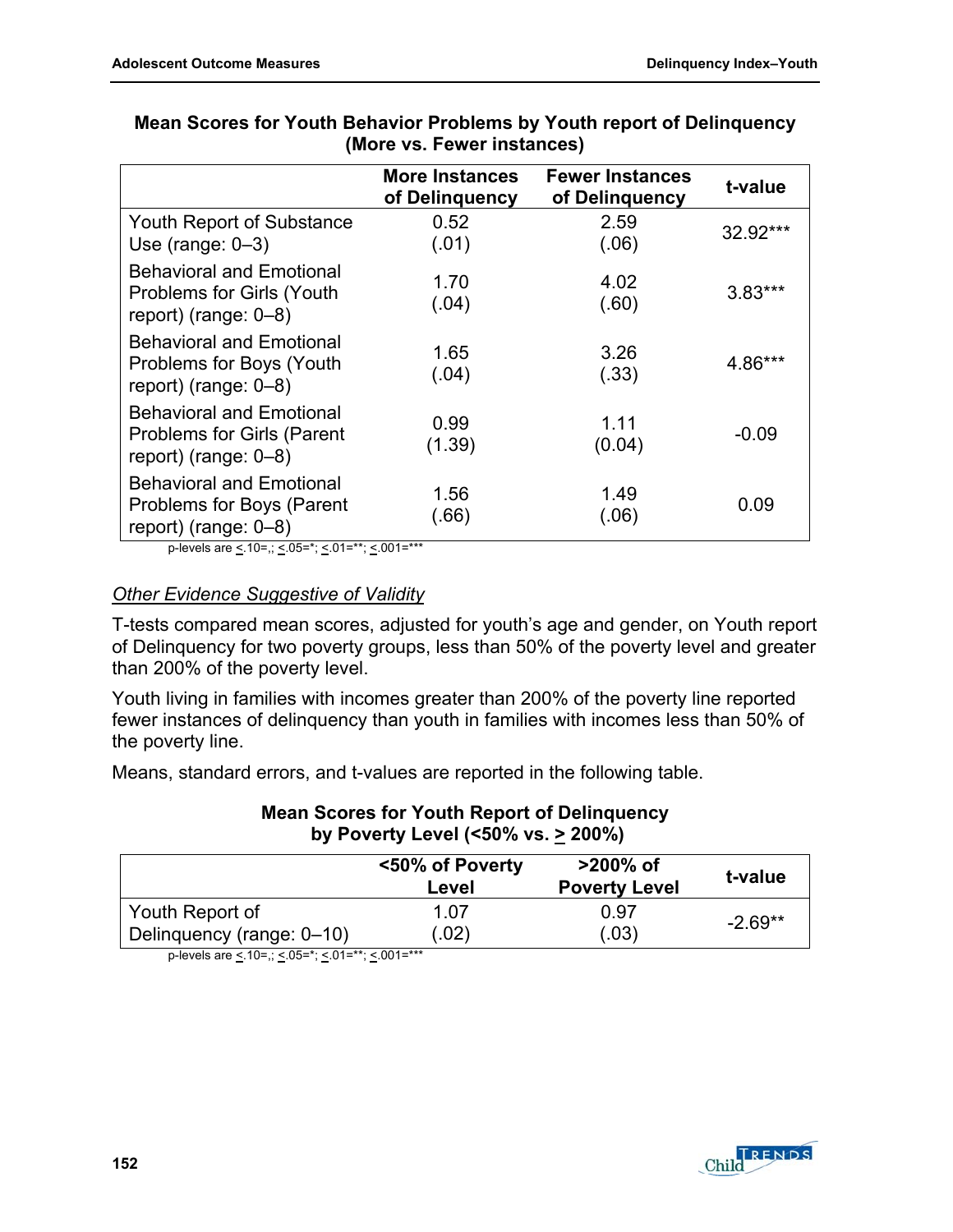- Duncan, G. J., Brooks-Gunn, J. & Klebanov, P. K. (1994). Economic deprivation in early childhood deprivation. Child Development, 65, 296-318.
- Hagan, J. (1991). Destiny and drift: Subcultural preferences, status attainments, and the risks and rewards of youth. American Sociological Review, 56, 567-582.
- Newcombe, M. D. & Bentler, P. M. (1988). Consequences of Adolescent Drug Use: Impact on the lives of young adults. Newbury Park: Sage.
- Sampson, R. & Laub, J. (1990). Stability and change in crime and deviance over the life course: The salience of adult social bonds. American Sociological Review, 55, 609-627.
- Weintraub, K. J. & Gold, M. (1991). Monitoring and delinquency. Criminal Behaviour and Mental Health, 1, 268-281.

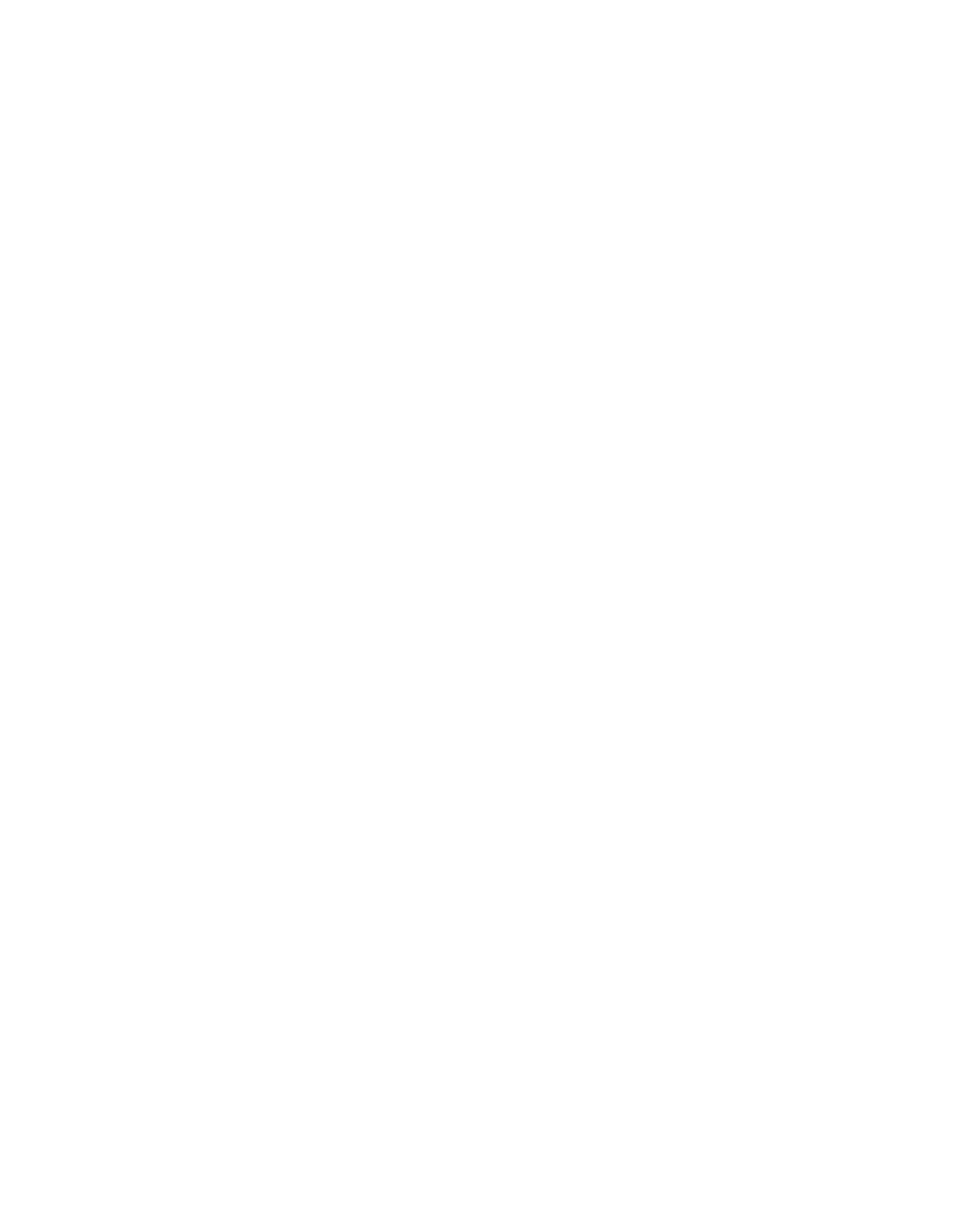# **Substance Use Index–Youth Report**

# *Description & Relevance:*

Substance use has been linked to many family and neighborhood characteristics. Youth in families with supportive parent-youth relationships (Coombs & Paulson, 1988) are less likely to use drugs. Research also suggests that living in a neighborhood with more risks results in a higher incidence of behavior problems such as destroying property or throwing tantrums (Duncan, Brooks-Gunn, & Klebanov, 1994). Youth substance use is predictive of some adult outcomes such as educational attainment, economic status, and job instability (Hagan, 1991; Newcombe & Bentler, 1988; Sampson & Laub, 1990).

# *Source of Items:*

The items used in the NLSY 97 questionnaire were modified from National Survey of Family and Households (NSFH-2). These questions were asked of youth ages 10 – 17 in the NSFH.

## *Items and Response Categories*

- *1. Have you ever smoked a cigarette?*
- *2. Have you ever had a drink of an alcoholic beverage? (By a drink we mean a can or bottle of beer, a glass of wine, a mixed drink, or a shot of liquor. Do not include childhood sips that you might have had from an older person's drink.)*
- *3. Have you ever used marijuana, for example: grass or pot, in your lifetime?*

0=No, 1=Yes

# *Index Creation*

The Substance Use Index score was created by summing number of substances the youth reported having ever tried for a possible total score of 3. Higher scores indicate more instances of substance use.

*Variable Name:* FP\_YYSUBSI

*Age of Youth:* 12–16 years

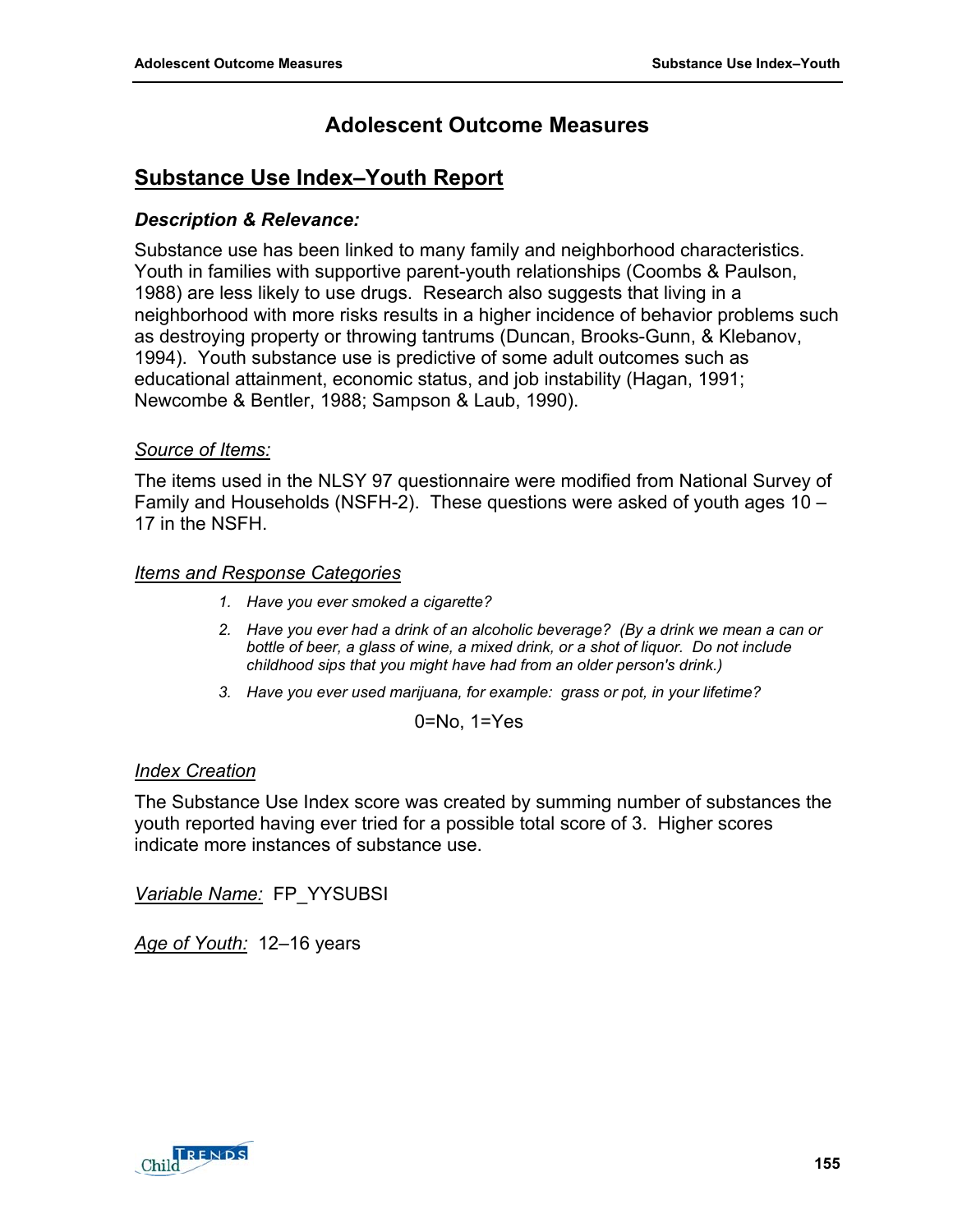## *Frequencies*

| FP YYSUBSI | Frequency | Percent | Cumulative<br>Frequency | Cumulative<br>Percent |
|------------|-----------|---------|-------------------------|-----------------------|
| 0          | 4188      | 46.5    | 4188                    | 46.5                  |
|            | 1897      | 21.1    | 6085                    | 67.6                  |
| 2          | 1453      | 16.1    | 7538                    | 83.8                  |
| 3          | 1461      | 16.2    | 8999                    | 100.0                 |

#### Index of youth report of substance use (higher scores indicate higher instances of substance use)

# *Psychometric Assessment:*

## *Data Quality*

Scores on the Substance Use Index were obtained only for respondents who answered all three items. Respondents who answered fewer than three items were coded as missing on the Substance Use Index. However, very little missing data occurred.

| <b>Measure</b>                   |      | N missing | <b>Mean</b> | <b>SD</b>    |
|----------------------------------|------|-----------|-------------|--------------|
| Youth Report of<br>Substance Use | 8999 | מר<br>ںے  | .02         | - 1 2<br>ن ا |

#### *Internal Consistency/Reliability*

Not applicable. (This is an index rather than a scale. That is, it is not assumed that the frequency of one type of substance use should be correlated (i.e., internally consistent) with the frequency of another type of substance use.)

# *Validity*

We examined construct validity, and other evidence suggestive of validity of the Substance Use Index. The data presented are cross-sectional because longitudinal data are not yet available.

Construct validity is demonstrated when the adolescent outcome variable is significantly associated with the *same* adolescent outcome construct measured differently.

Predictive validity is apparent when the adolescent outcome variable is significantly associated with *other* adolescent outcome variables, and/or youth behavior as expected based on theory or previous research. Our conceptual framework is that the family process variables will be predictive of the adolescent outcome variables.

For purposes of checking construct validity, three-level variables for the Substance Use Index were created. The lowest level represents zero instances of substance use, the highest level represents 3 or more instances of substance use. Each level represents approximately one-third of the sample. Data shown below are for the top

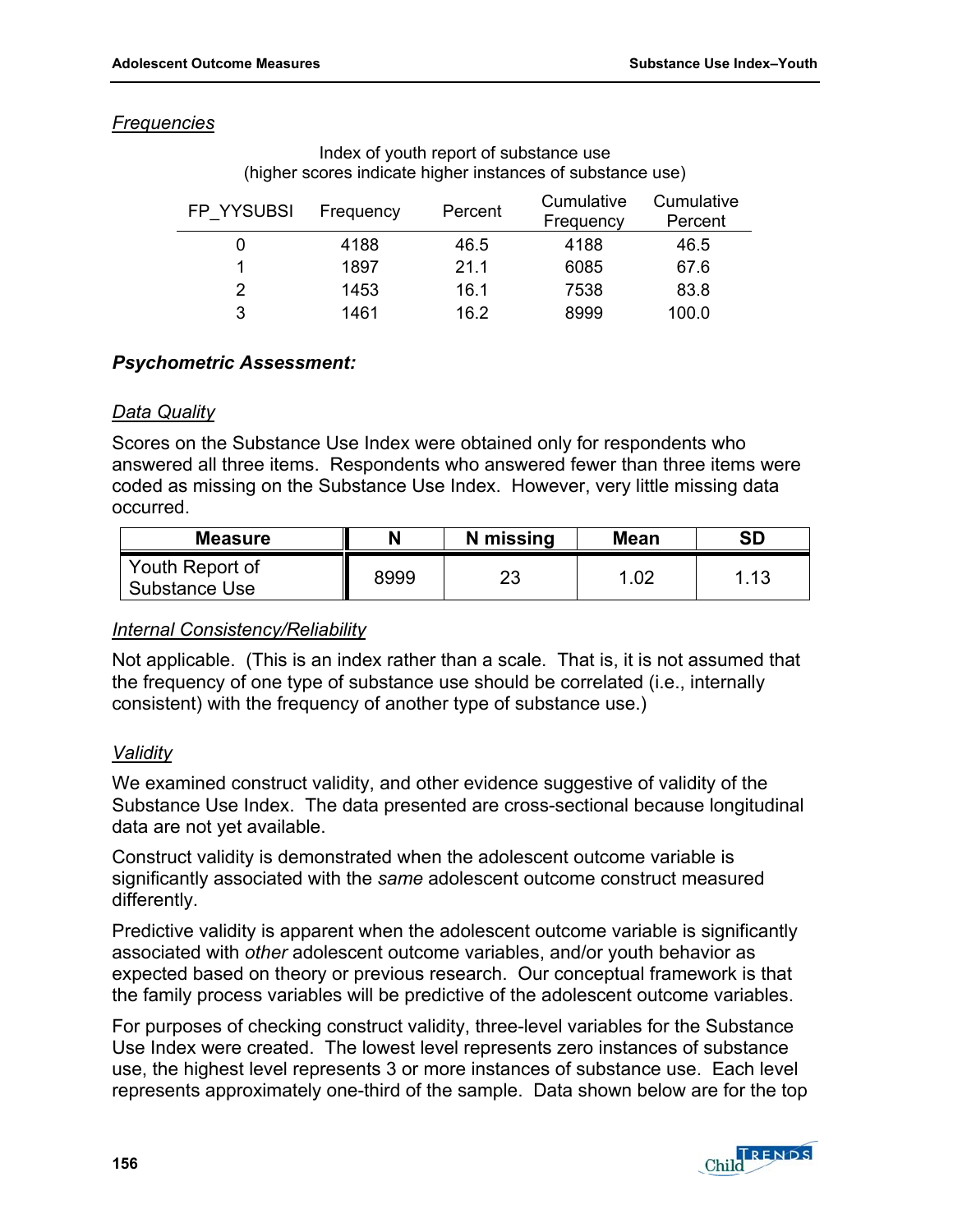third ("more instances of substance use") and the bottom third ("fewer instances of substance use").

Other evidence suggestive of validity includes whether substance use differs significantly for families with incomes less than 50% of the poverty line compared to families with incomes greater than 200% of the poverty line.

#### *Construct Validity*

No other measure of substance use was collected in this cohort, therefore construct validity can not be assessed.

# *Predictive Validity*

T-tests compared mean scores, adjusted for youth's age and gender, on the family process and adolescent outcome variables listed in the tables for the top and bottom levels of Youth report of Substance Use.

Youth who reported more instances of substance use, also reported more instances of delinquency and more behavior problems. Youth who reported more instances of substance use, also had parents that reported more youth behavior problems.

Means, standard errors, and t-values are reported in the following table.

|                                                                                                 | <b>More Instances</b> | <b>Fewer Instances</b><br>of Substance Use of Substance Use | t-value    |
|-------------------------------------------------------------------------------------------------|-----------------------|-------------------------------------------------------------|------------|
| Youth Report of Delinguency<br>$(range: 0-10)$                                                  | 0.49<br>(.02)         | 3.46<br>(.04)                                               | 60.47***   |
| <b>Behavioral and Emotional</b><br><b>Problems for Girls (Youth</b><br>report) (range: $0-8$ )  | 1.73<br>(.04)         | 3.52<br>(.10)                                               | 16.89***   |
| <b>Behavioral and Emotional</b><br><b>Problems for Boys (Youth</b><br>report) (range: $0-8$ )   | 1.76<br>(.04)         | 3.00<br>(.09)                                               | $12.13***$ |
| <b>Behavioral and Emotional</b><br><b>Problems for Girls (Parent</b><br>report) (range: $0-8$ ) | 1.11<br>(.04)         | 2.13<br>(.14)                                               | $7.02***$  |
| <b>Behavioral and Emotional</b><br>Problems for Boys (Parent<br>report) (range: $0-8$ )         | 1.61<br>(.05)         | 2.51<br>(.15)                                               | $5.63***$  |

# **Mean Score for Youth Behavior Problems by Substance Use Index (More vs. Fewer Instances)**

p-levels are  $\leq 10$ =,;  $\leq 0.05$ =\*;  $\leq 0.01$ =\*\*;  $\leq 0.01$ =\*\*\*